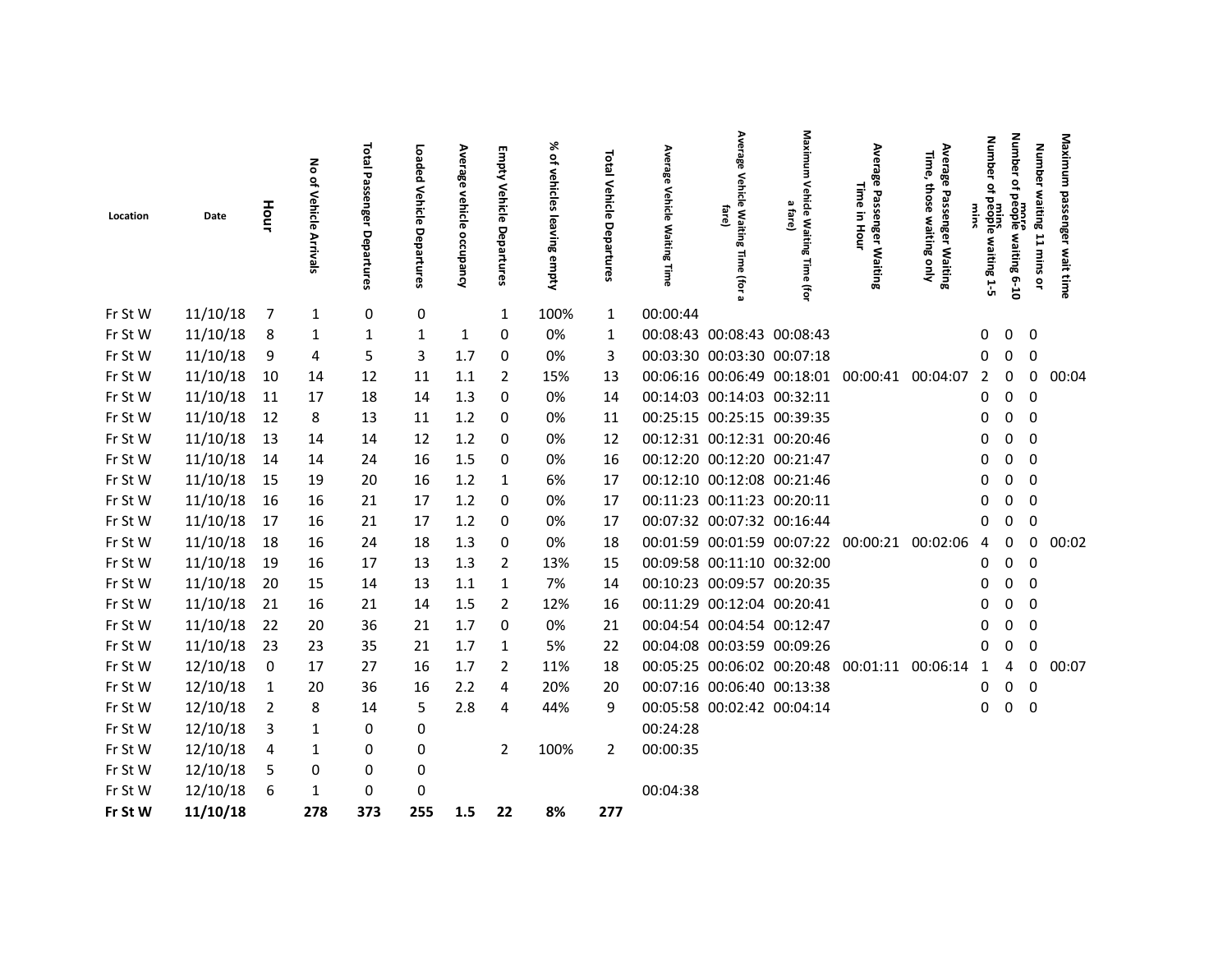|          |          |      |                             | Total                           |                              |                                 |                          | ৯<br>₽                    |                                       |                                       | Average                                                        | Maxim                                        | Avera                                        |                                                                                | <b>Number</b>                   | Number                    |                           | Maximum             |
|----------|----------|------|-----------------------------|---------------------------------|------------------------------|---------------------------------|--------------------------|---------------------------|---------------------------------------|---------------------------------------|----------------------------------------------------------------|----------------------------------------------|----------------------------------------------|--------------------------------------------------------------------------------|---------------------------------|---------------------------|---------------------------|---------------------|
| Location | Date     | Hour | る<br>of Vehicle<br>Arrivals | Passen<br>ger<br>o<br>epartures | Loaded<br>Vehicle Departures | Average<br>vehicle<br>occupancy | Empty Vehicle Departures | vehicles<br>leaving empty | Total<br><b>Vehicle</b><br>Departures | Average<br>Vehicle<br>Waiting<br>Time | γehi<br>흠<br>$\omega$<br><b>tare</b><br>: Waiting<br>Time<br>ā | (for<br><b>Vehicle Waiting</b><br>മ<br>fare) | ౙౢ<br>Time<br>Passenger Waiting<br>3<br>Hour | Average<br>Time,<br>those<br>Passen<br>waiting<br>nger Waiting<br>vaiting only | ٩<br>mins<br>people waiting 1-5 | ot people<br>waiting 6-10 | Number waiting 11 mins or | passenger wait time |
| Fr St W  | 12/10/18 | 7    | 0                           | 0                               | 0                            |                                 | $\mathbf{1}$             | 100%                      | $\mathbf 1$                           |                                       |                                                                |                                              |                                              |                                                                                |                                 |                           |                           |                     |
| Fr St W  | 12/10/18 | 8    | 0                           | 0                               | 0                            |                                 |                          |                           |                                       |                                       |                                                                |                                              |                                              |                                                                                |                                 |                           |                           |                     |
| Fr St W  | 12/10/18 | 9    | 7                           | 7                               | 6                            | 1.2                             | 0                        | 0%                        | 6                                     |                                       | 00:11:09 00:11:09 00:26:48                                     |                                              |                                              |                                                                                | 0                               | $\mathbf 0$               | $\mathbf 0$               |                     |
| Fr St W  | 12/10/18 | 10   | 8                           | $\overline{7}$                  | 6                            | 1.2                             | 0                        | 0%                        | 6                                     |                                       | 00:10:33 00:10:33 00:24:49                                     |                                              |                                              |                                                                                | 0                               | 0                         | 0                         |                     |
| Fr St W  | 12/10/18 | 11   | 11                          | 14                              | 11                           | 1.3                             | 1                        | 8%                        | 12                                    |                                       | 00:16:27 00:16:45 00:21:03                                     |                                              |                                              |                                                                                | 0                               | 0                         | 0                         |                     |
| Fr St W  | 12/10/18 | 12   | 10                          | 12                              | 11                           | 1.1                             | 1                        | 8%                        | 12                                    |                                       | 00:09:10 00:09:49 00:17:35                                     |                                              |                                              |                                                                                | 0                               | 0                         | 0                         |                     |
| Fr St W  | 12/10/18 | 13   | 10                          | 13                              | 8                            | 1.6                             | 2                        | 20%                       | 10                                    |                                       | 00:03:11 00:03:41 00:07:39                                     |                                              |                                              |                                                                                | 0                               | 0                         | 0                         |                     |
| Fr St W  | 12/10/18 | 14   | 16                          | 13                              | 11                           | 1.2                             | 2                        | 15%                       | 13                                    |                                       | 00:08:05 00:08:40 00:16:35                                     |                                              |                                              |                                                                                | 0                               | 0                         | 0                         |                     |
| Fr St W  | 12/10/18 | 15   | 22                          | 26                              | 21                           | 1.2                             | 0                        | 0%                        | 21                                    |                                       | 00:08:25 00:08:25 00:22:02                                     |                                              |                                              |                                                                                | 0                               | 0                         | 0                         |                     |
| Fr St W  | 12/10/18 | 16   | 13                          | 18                              | 15                           | 1.2                             | 0                        | 0%                        | 15                                    |                                       | 00:15:11 00:15:11 00:32:56                                     |                                              |                                              |                                                                                | 0                               | 0                         | 0                         |                     |
| Fr St W  | 12/10/18 | 17   | 25                          | 28                              | 25                           | 1.1                             | 2                        | 7%                        | 27                                    |                                       | 00:04:10 00:04:00 00:08:30                                     |                                              |                                              |                                                                                | 0                               | 0                         | 0                         |                     |
| Fr St W  | 12/10/18 | 18   | 21                          | 24                              | 19                           | 1.3                             | $\mathbf{1}$             | 5%                        | 20                                    |                                       |                                                                | 00:04:06 00:04:13 00:11:23 00:00:02          |                                              | 00:01:04                                                                       | $\mathbf{1}$                    | 0                         | 0                         | 00:01               |
| Fr St W  | 12/10/18 | 19   | 30                          | 41                              | 28                           | 1.5                             | 1                        | 3%                        | 29                                    |                                       |                                                                | 00:05:07 00:05:17 00:13:37                   | 00:00:03                                     | 00:02:12                                                                       | 1                               | 0                         | 0                         | 00:02               |
| Fr St W  | 12/10/18 | 20   | 21                          | 27                              | 19                           | 1.4                             | 1                        | 5%                        | 20                                    |                                       |                                                                |                                              | 00:07:51 00:08:13 00:20:13 00:00:26 00:03:33 |                                                                                | $\overline{2}$                  | 1                         | 0                         | 00:06               |
| Fr St W  | 12/10/18 | 21   | 17                          | 21                              | 17                           | 1.2                             | 1                        | 6%                        | 18                                    |                                       | 00:10:00 00:10:34 00:23:43                                     |                                              |                                              |                                                                                | 0                               | 0                         | $\Omega$                  |                     |
| Fr St W  | 12/10/18 | 22   | 22                          | 29                              | 17                           | 1.7                             | $\mathbf{1}$             | 6%                        | 18                                    |                                       | 00:12:31 00:12:31 00:25:06                                     |                                              |                                              |                                                                                | 0                               | 0                         | 0                         |                     |
| Fr St W  | 12/10/18 | 23   | 31                          | 47                              | 32                           | 1.5                             | 3                        | 9%                        | 35                                    |                                       | 00:05:33 00:05:27 00:14:49                                     |                                              |                                              |                                                                                | 0                               | 0                         | 0                         |                     |
| Fr St W  | 13/10/18 | 0    | 43                          | 63                              | 37                           | 1.7                             | 5                        | 12%                       | 42                                    |                                       |                                                                |                                              | 00:02:01 00:02:03 00:07:33 00:00:01 00:01:15 |                                                                                | $\mathbf{1}$                    | 0                         | 0                         | 00:01               |
| Fr St W  | 13/10/18 | 1    | 46                          | 71                              | 41                           | 1.7                             | 4                        | 9%                        | 45                                    |                                       | 00:04:03 00:03:46 00:08:32                                     |                                              |                                              |                                                                                | 0                               | 0                         | 0                         |                     |
| Fr St W  | 13/10/18 | 2    | 37                          | 96                              | 38                           | 2.5                             | 2                        | 5%                        | 40                                    |                                       |                                                                | 00:02:00 00:02:05 00:07:34 00:00:07          |                                              | 00:01:33                                                                       | 8                               | 0                         | 0                         | 00:02               |
| Fr St W  | 13/10/18 | 3    | 24                          | 51                              | 22                           | 2.3                             | 2                        | 8%                        | 24                                    |                                       | 00:03:11 00:03:20 00:16:25                                     |                                              |                                              |                                                                                | 0                               | 0                         | 0                         |                     |
| Fr St W  | 13/10/18 | 4    | 4                           | 4                               | $\overline{2}$               | $\overline{2}$                  | 3                        | 60%                       | 5                                     |                                       | 00:04:17 00:07:38 00:07:38                                     |                                              |                                              |                                                                                | 0                               | $\mathbf 0$               | 0                         |                     |
| Fr St W  | 13/10/18 | 5    | 2                           | 0                               | 0                            |                                 | 1                        | 100%                      | 1                                     | 00:26:03                              |                                                                |                                              |                                              |                                                                                |                                 |                           |                           |                     |
| Fr St W  | 13/10/18 | 6    | 0                           | 0                               | 0                            |                                 | 1                        | 100%                      | 1                                     |                                       |                                                                |                                              |                                              |                                                                                |                                 |                           |                           |                     |
| Fr St W  | 12/10/18 |      | 420                         | 612                             | 386                          | 1.6                             | 35                       | 8%                        | 421                                   |                                       |                                                                |                                              |                                              |                                                                                |                                 |                           |                           |                     |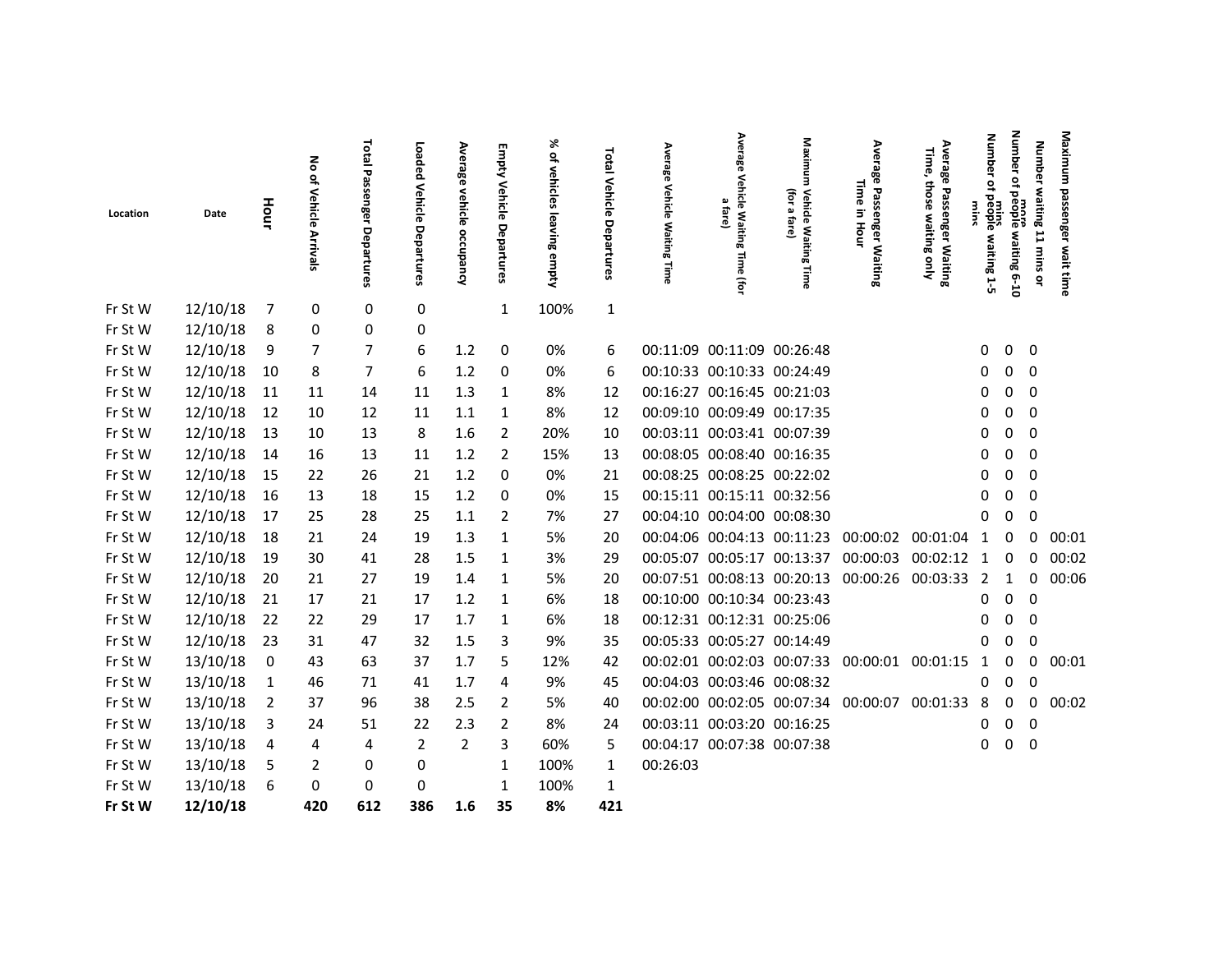|          |          |      | る                        | Total                                  | Loaded                | Average              |                             | ৯<br>٩                       | Total                 | Average                           | Avera<br>쭹                                                | Maxim                                       | Avera                                           | Avera<br>Time,                                                       | Number                                                       | <b>Number</b>               | <b>Number</b>      | Maximum             |
|----------|----------|------|--------------------------|----------------------------------------|-----------------------|----------------------|-----------------------------|------------------------------|-----------------------|-----------------------------------|-----------------------------------------------------------|---------------------------------------------|-------------------------------------------------|----------------------------------------------------------------------|--------------------------------------------------------------|-----------------------------|--------------------|---------------------|
| Location | Date     | Hour | ٩<br>Vehicle<br>Arrivals | 品<br>SSG<br>nger<br>o<br>ന<br>partures | Vehicle<br>Departures | vehicle<br>occupancy | Empty Vehicle<br>Departures | vehicles<br>leaving<br>empty | Vehicle<br>Departures | Vehicle<br><b>Waiting</b><br>lime | δęh<br>icle<br>$\omega$<br>Tare)<br>Waitin<br>œ<br>Φ<br>ᇹ | (for<br>Vehicle Waitin<br>ΩJ.<br>fare)<br>œ | œ<br>Time in<br>Passen<br>Hour<br>ger Waiting   | œ<br>Φ<br>those<br>Passen<br>waiting<br>nger Waiting<br>vaiting only | $\overline{\mathsf{d}}$<br>people<br>sulus<br>waiting<br>1-5 | ₽<br>beople<br>waiting 6-10 | waiting 11 mins or | passenger wait time |
| Fr St W  | 13/10/18 | 7    | 1                        | 0                                      | 0                     |                      |                             |                              |                       |                                   | 00:09:45 00:09:45 00:09:45                                |                                             |                                                 |                                                                      |                                                              |                             |                    |                     |
| Fr St W  | 13/10/18 | 8    | 3                        | 1                                      | 1                     | 1                    | 1                           | 50%                          | 2                     |                                   | 00:15:09 00:17:46 00:22:34                                |                                             |                                                 |                                                                      | 0                                                            | $\mathbf{0}$                | 0                  |                     |
| Fr St W  | 13/10/18 | 9    | 6                        | 11                                     | 6                     | 1.8                  | 0                           | 0%                           | 6                     |                                   | 00:10:41 00:10:41 00:23:20                                |                                             |                                                 |                                                                      | 0                                                            | 0                           | 0                  |                     |
| Fr St W  | 13/10/18 | 10   | 12                       | 14                                     | 13                    | 1.1                  | 1                           | 7%                           | 14                    |                                   | 00:06:58 00:06:51 00:13:48                                |                                             |                                                 |                                                                      | 0                                                            | 0                           | 0                  |                     |
| Fr St W  | 13/10/18 | 11   | 18                       | 20                                     | 14                    | 1.4                  | 4                           | 22%                          | 18                    |                                   |                                                           |                                             | 00:05:49 00:05:57 00:15:08 00:00:12 00:02:05    |                                                                      | 2                                                            | 0                           | 0                  | 00:02               |
| Fr St W  | 13/10/18 | 12   | 13                       | 8                                      | 6                     | 1.3                  | 2                           | 25%                          | 8                     |                                   | 00:20:38 00:22:51 00:50:13                                |                                             |                                                 |                                                                      | 0                                                            | $\mathbf{0}$                | 0                  |                     |
| Fr St W  | 13/10/18 | 13   | 7                        | 12                                     | 7                     | 1.7                  | 1                           | 12%                          | 8                     |                                   | 00:15:53 00:17:31 00:39:43                                |                                             |                                                 |                                                                      | 0                                                            | 0                           | $\mathbf 0$        |                     |
| Fr St W  | 13/10/18 | 14   | 14                       | 15                                     | 13                    | 1.2                  | 0                           | 0%                           | 13                    |                                   | 00:19:41 00:19:41 00:32:51                                |                                             |                                                 |                                                                      | 0                                                            | $\mathbf 0$                 | $\Omega$           |                     |
| Fr St W  | 13/10/18 | 15   | 15                       | 28                                     | 15                    | 1.9                  | 0                           | 0%                           | 15                    |                                   | 00:18:12 00:18:12 00:27:38                                |                                             |                                                 |                                                                      | 0                                                            | 0                           | 0                  |                     |
| Fr St W  | 13/10/18 | 16   | 14                       | 30                                     | 19                    | 1.6                  | 0                           | 0%                           | 19                    |                                   | 00:13:44 00:13:44 00:22:25                                |                                             |                                                 |                                                                      | 0                                                            | 0                           | 0                  |                     |
| Fr St W  | 13/10/18 | 17   | 16                       | 16                                     | 12                    | 1.3                  | 0                           | 0%                           | 12                    |                                   | 00:14:55 00:14:55 00:26:25                                |                                             |                                                 |                                                                      | 0                                                            | 0                           | $\mathbf 0$        |                     |
| Fr St W  | 13/10/18 | 18   | 28                       | 43                                     | 27                    | 1.6                  | 2                           | 7%                           | 29                    |                                   |                                                           |                                             | 00:04:33 00:04:37 00:10:47 00:00:26             | 00:02:20                                                             | 8                                                            | 0                           | 0                  | 00:05               |
| Fr St W  | 13/10/18 | 19   | 28                       | 55                                     | 30                    | 1.8                  | 1                           | 3%                           | 31                    |                                   |                                                           |                                             | 00:05:06 00:04:48 00:16:32 00:00:01             | 00:01:32                                                             | -1                                                           | 0                           | 0                  | 00:01               |
| Fr St W  | 13/10/18 | 20   | 17                       | 24                                     | 13                    | 1.8                  | 0                           | 0%                           | 13                    |                                   | 00:14:55 00:13:28 00:26:13                                |                                             |                                                 |                                                                      | 0                                                            | 0                           | 0                  |                     |
| Fr St W  | 13/10/18 | 21   | 12                       | 22                                     | 8                     | 2.8                  | 4                           | 33%                          | 12                    |                                   | 00:20:17 00:21:32 00:31:29                                |                                             |                                                 |                                                                      | 0                                                            | $\Omega$                    | $\Omega$           |                     |
| Fr St W  | 13/10/18 | 22   | 17                       | 32                                     | 17                    | 1.9                  | 0                           | 0%                           | 17                    |                                   | 00:15:33 00:15:33 00:26:43                                |                                             |                                                 |                                                                      | 0                                                            | 0                           | 0                  |                     |
| Fr St W  | 13/10/18 | 23   | 28                       | 57                                     | 30                    | 1.9                  | 2                           | 6%                           | 32                    |                                   | 00:04:59 00:05:15 00:09:31                                |                                             |                                                 |                                                                      | 0                                                            | 0                           | 0                  |                     |
| Fr St W  | 14/10/18 | 0    | 27                       | 56                                     | 27                    | 2.1                  | 0                           | 0%                           | 27                    |                                   |                                                           |                                             | 00:01:11 00:01:11 00:03:51 00:00:18 00:01:59    |                                                                      | -9                                                           | 0                           | 0                  | 00:03               |
| Fr St W  | 14/10/18 | 1    | 29                       | 52                                     | 24                    | 2.2                  | 3                           | 11%                          | 27                    |                                   |                                                           |                                             | 00:00:50 00:00:47 00:01:48 00:00:45 00:02:26 16 |                                                                      |                                                              | $\overline{\mathbf{0}}$     | 0                  | 00:04               |
| Fr St W  | 14/10/18 | 2    | 27                       | 31                                     | 17                    | 1.8                  | 11                          | 39%                          | 28                    |                                   |                                                           |                                             | 00:01:00 00:01:08 00:03:21 00:00:16 00:02:04    |                                                                      | 4                                                            | 0                           | 0                  | 00:02               |
| Fr St W  | 14/10/18 | 3    | 12                       | 13                                     | 8                     | 1.6                  | 5                           | 38%                          | 13                    |                                   |                                                           |                                             | 00:01:10 00:01:20 00:04:13 00:00:44 00:02:02    |                                                                      | 4                                                            | 0                           | 0                  | 00:04               |
| Fr St W  | 14/10/18 | 4    | 9                        | 5                                      | 3                     | 1.7                  | 6                           | 67%                          | 9                     |                                   | 00:03:39 00:01:49 00:02:54                                |                                             |                                                 |                                                                      | 0                                                            | $\mathbf 0$                 | 0                  |                     |
| Fr St W  | 14/10/18 | 5    | 1                        | 0                                      | 0                     |                      | 1                           | 100%                         | 1                     | 00:07:19                          |                                                           |                                             |                                                 |                                                                      |                                                              |                             |                    |                     |
| Fr St W  | 14/10/18 |      | 0                        | 0                                      | 0                     |                      |                             |                              |                       |                                   |                                                           |                                             |                                                 |                                                                      |                                                              |                             |                    |                     |
| Fr St W  | 13/10/18 |      | 354                      | 545                                    | 310                   | 1.8                  | 44                          | 12%                          | 354                   |                                   |                                                           |                                             |                                                 |                                                                      |                                                              |                             |                    |                     |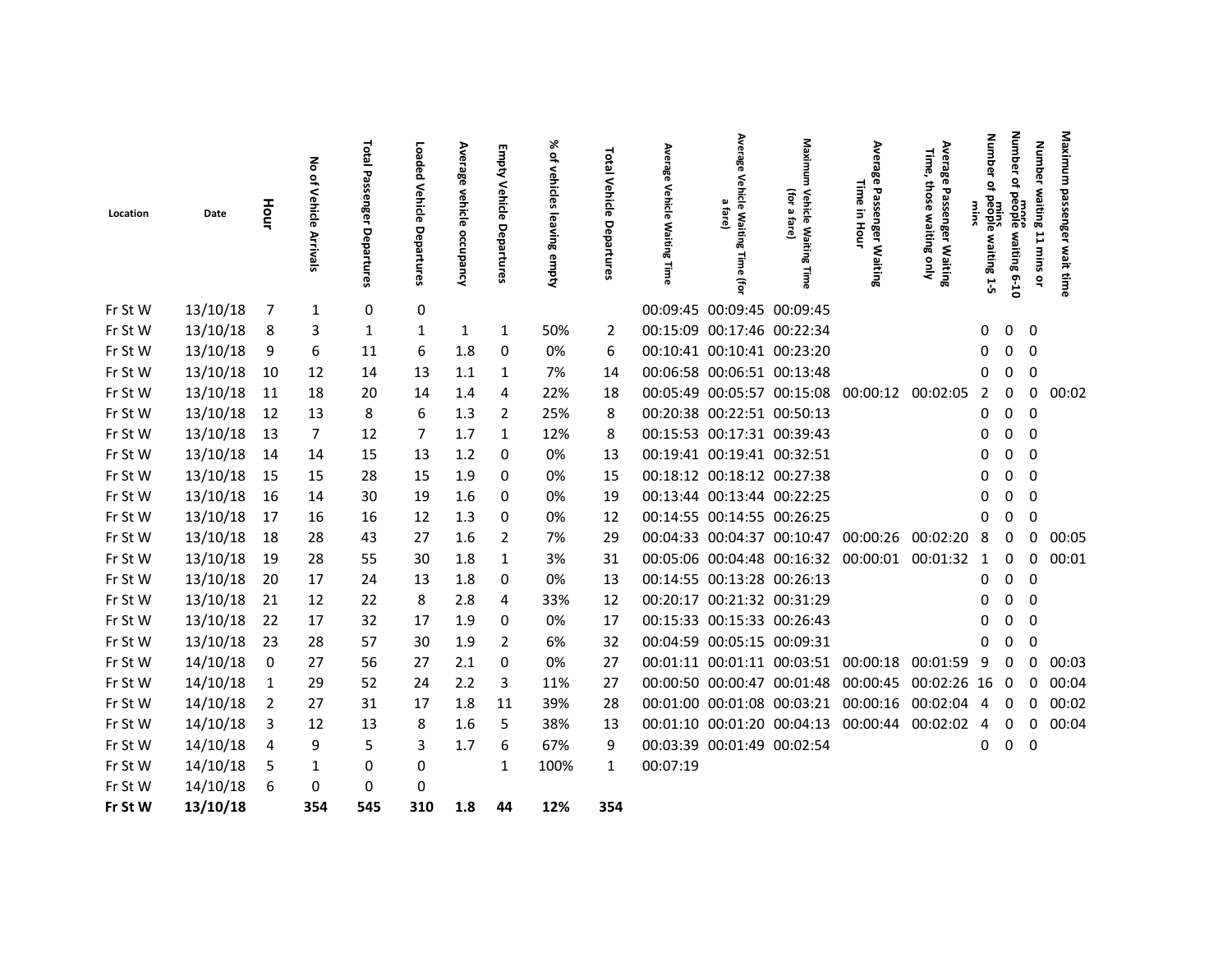| Location | Date     | Hour | No of Vehicle<br>Arrivals | Total Passe<br>inger<br>Departure | Loaded Vehicle Departures | Average<br>vehicle<br>A <sub>Juedno</sub> | Empty Vehicle Departures | ৯<br>of vehicles<br><b>leaving</b><br>empty | Total Vehicle<br><b>De</b><br>partures | Average<br>Vehicle<br><b>Waiting Time</b> | Average<br>Vehicl<br>ᢛ<br>fare)<br>Waitin<br>ōā<br><b>Time</b><br>ltor | Maximu<br>з<br>Vehicle Waitin<br>fare)<br>œ<br>Time<br>(for a | Average<br>Passenger Waiting Time<br>Ξ.<br>Hour | Avera<br>ఇ<br>those<br>$\mathbf{z}$<br>enger Waiting<br>waiting<br>Auo.<br>Time, | <b>Number</b><br>$\tilde{\sigma}$<br>people<br>people<br>zulu<br>waiting 1-5 | Number waiting 11 mins or more<br>Number<br>of people waiting<br>0.10 | Maximum<br>passenger<br>wait time |  |
|----------|----------|------|---------------------------|-----------------------------------|---------------------------|-------------------------------------------|--------------------------|---------------------------------------------|----------------------------------------|-------------------------------------------|------------------------------------------------------------------------|---------------------------------------------------------------|-------------------------------------------------|----------------------------------------------------------------------------------|------------------------------------------------------------------------------|-----------------------------------------------------------------------|-----------------------------------|--|
| Fr St W  | 14/10/18 | 7    | $\overline{2}$            | 0                                 | 0                         |                                           | 2                        | 100%                                        | $\overline{2}$                         | 00:06:35                                  |                                                                        |                                                               |                                                 |                                                                                  |                                                                              |                                                                       |                                   |  |
| Fr St W  | 14/10/18 | 8    | 3                         | 0                                 | 0                         |                                           | 2                        | 100%                                        | 2                                      | 00:07:42                                  |                                                                        |                                                               |                                                 |                                                                                  |                                                                              |                                                                       |                                   |  |
| Fr St W  | 14/10/18 | 9    | 3                         | $\mathbf{1}$                      | $\mathbf{1}$              | $\mathbf{1}$                              | 3                        | 75%                                         | 4                                      |                                           | 00:14:35 00:17:41 00:17:41                                             |                                                               |                                                 |                                                                                  | 0                                                                            | 0<br>0                                                                |                                   |  |
| Fr St W  | 14/10/18 | 10   | 4                         | $\mathbf{1}$                      | 1                         | $\mathbf{1}$                              | 2                        | 67%                                         | 3                                      |                                           | 00:10:01 00:07:20 00:07:20                                             |                                                               |                                                 |                                                                                  | 0                                                                            | $\mathbf 0$<br>0                                                      |                                   |  |
| Fr St W  | 14/10/18 | 11   | 7                         | 9                                 | 4                         | 2.2                                       | 3                        | 43%                                         | 7                                      |                                           | 00:04:00 00:02:16 00:03:52                                             |                                                               |                                                 |                                                                                  | 0                                                                            | $\mathbf 0$<br>0                                                      |                                   |  |
| Fr St W  | 14/10/18 | 12   | 12                        | 12                                | 10                        | 1.2                                       | 2                        | 17%                                         | 12                                     |                                           | 00:08:04 00:08:48 00:20:07                                             |                                                               |                                                 |                                                                                  | 0                                                                            | 0<br>0                                                                |                                   |  |
| Fr St W  | 14/10/18 | 13   | 6                         | 6                                 | 4                         | 1.5                                       | 3                        | 43%                                         | $\overline{7}$                         |                                           | 00:07:05 00:10:24 00:17:09                                             |                                                               |                                                 |                                                                                  | 0                                                                            | 0<br>0                                                                |                                   |  |
| Fr St W  | 14/10/18 | 14   | 12                        | 11                                | 7                         | 1.6                                       | 4                        | 36%                                         | 11                                     |                                           |                                                                        | 00:03:55 00:04:23 00:10:31 00:00:33                           |                                                 | 00:03:04                                                                         | 2                                                                            | 0<br>0                                                                | 00:03                             |  |
| Fr St W  | 14/10/18 | 15   | 13                        | 15                                | 12                        | 1.2                                       | 1                        | 8%                                          | 13                                     |                                           | 00:08:23 00:08:02 00:20:52                                             |                                                               |                                                 |                                                                                  | 0                                                                            | 0<br>0                                                                |                                   |  |
| Fr St W  | 14/10/18 | 16   | 12                        | 13                                | 11                        | 1.2                                       | 0                        | 0%                                          | 11                                     |                                           | 00:15:28 00:15:28 00:27:32                                             |                                                               |                                                 |                                                                                  | 0                                                                            | 0<br>0                                                                |                                   |  |
| Fr St W  | 14/10/18 | 17   | 11                        | 16                                | 11                        | 1.5                                       | $\mathbf{1}$             | 8%                                          | 12                                     |                                           | 00:06:14 00:06:30 00:12:56                                             |                                                               |                                                 |                                                                                  | 0                                                                            | 0<br>0                                                                |                                   |  |
| Fr St W  | 14/10/18 | 18   | 11                        | 12                                | 9                         | 1.3                                       | $\overline{2}$           | 18%                                         | 11                                     |                                           |                                                                        | 00:02:38 00:03:13 00:11:41 00:00:06                           |                                                 | 00:01:19                                                                         | 1                                                                            | 0<br>0                                                                | 00:01                             |  |
| Fr St W  | 14/10/18 | 19   | 8                         | 6                                 | 5                         | 1.2                                       | 4                        | 44%                                         | 9                                      |                                           |                                                                        | 00:03:53 00:05:14 00:08:35 00:00:10                           |                                                 | 00:01:00                                                                         | $\mathbf{1}$                                                                 | 0<br>0                                                                | 00:01                             |  |
| Fr St W  | 14/10/18 | 20   | 8                         | 5                                 | 4                         | 1.2                                       | 4                        | 50%                                         | 8                                      |                                           | 00:02:52 00:04:16 00:05:35                                             |                                                               |                                                 |                                                                                  | 0                                                                            | 0<br>0                                                                |                                   |  |
| Fr St W  | 14/10/18 | 21   | 8                         | 9                                 | 5                         | 1.8                                       | 3                        | 38%                                         | 8                                      |                                           | 00:04:21 00:05:36 00:14:50                                             |                                                               |                                                 |                                                                                  | 0                                                                            | $\mathbf 0$<br>$\mathbf 0$                                            |                                   |  |
| Fr St W  | 14/10/18 | 22   | 5                         | 6                                 | 4                         | 1.5                                       | 1                        | 20%                                         | 5                                      |                                           | 00:03:35 00:04:21 00:07:34                                             |                                                               |                                                 |                                                                                  | 0                                                                            | 0<br>0                                                                |                                   |  |
| Fr St W  | 14/10/18 | 23   | $\overline{2}$            | 3                                 | $\overline{2}$            | 1.5                                       | 0                        | 0%                                          | $\overline{2}$                         |                                           | 00:04:56 00:04:56 00:09:03                                             |                                                               |                                                 |                                                                                  | 0                                                                            | 0<br>0                                                                |                                   |  |
| Fr St W  | 15/10/18 | 0    | 0                         | 0                                 | 0                         |                                           |                          |                                             |                                        |                                           |                                                                        |                                                               |                                                 |                                                                                  |                                                                              |                                                                       |                                   |  |
| Fr St W  | 15/10/18 | 1    | 0                         | 0                                 | 0                         |                                           |                          |                                             |                                        |                                           |                                                                        |                                                               |                                                 |                                                                                  |                                                                              |                                                                       |                                   |  |
| Fr St W  | 15/10/18 | 2    | 0                         | 0                                 | 0                         |                                           |                          |                                             |                                        |                                           |                                                                        |                                                               |                                                 |                                                                                  |                                                                              |                                                                       |                                   |  |
| Fr St W  | 15/10/18 | 3    | 0                         | 0                                 | 0                         |                                           |                          |                                             |                                        |                                           |                                                                        |                                                               |                                                 |                                                                                  |                                                                              |                                                                       |                                   |  |
| Fr St W  | 15/10/18 | 4    | 0                         | 0                                 | 0                         |                                           |                          |                                             |                                        |                                           |                                                                        |                                                               |                                                 |                                                                                  |                                                                              |                                                                       |                                   |  |
| Fr St W  | 15/10/18 | 5    | 0                         | $\pmb{0}$                         | 0                         |                                           |                          |                                             |                                        |                                           |                                                                        |                                                               |                                                 |                                                                                  |                                                                              |                                                                       |                                   |  |
| Fr St W  | 14/10/18 |      | 127                       | 125                               | 90                        | 1.4                                       | 37                       | 29%                                         | 127                                    |                                           |                                                                        |                                                               |                                                 |                                                                                  |                                                                              |                                                                       |                                   |  |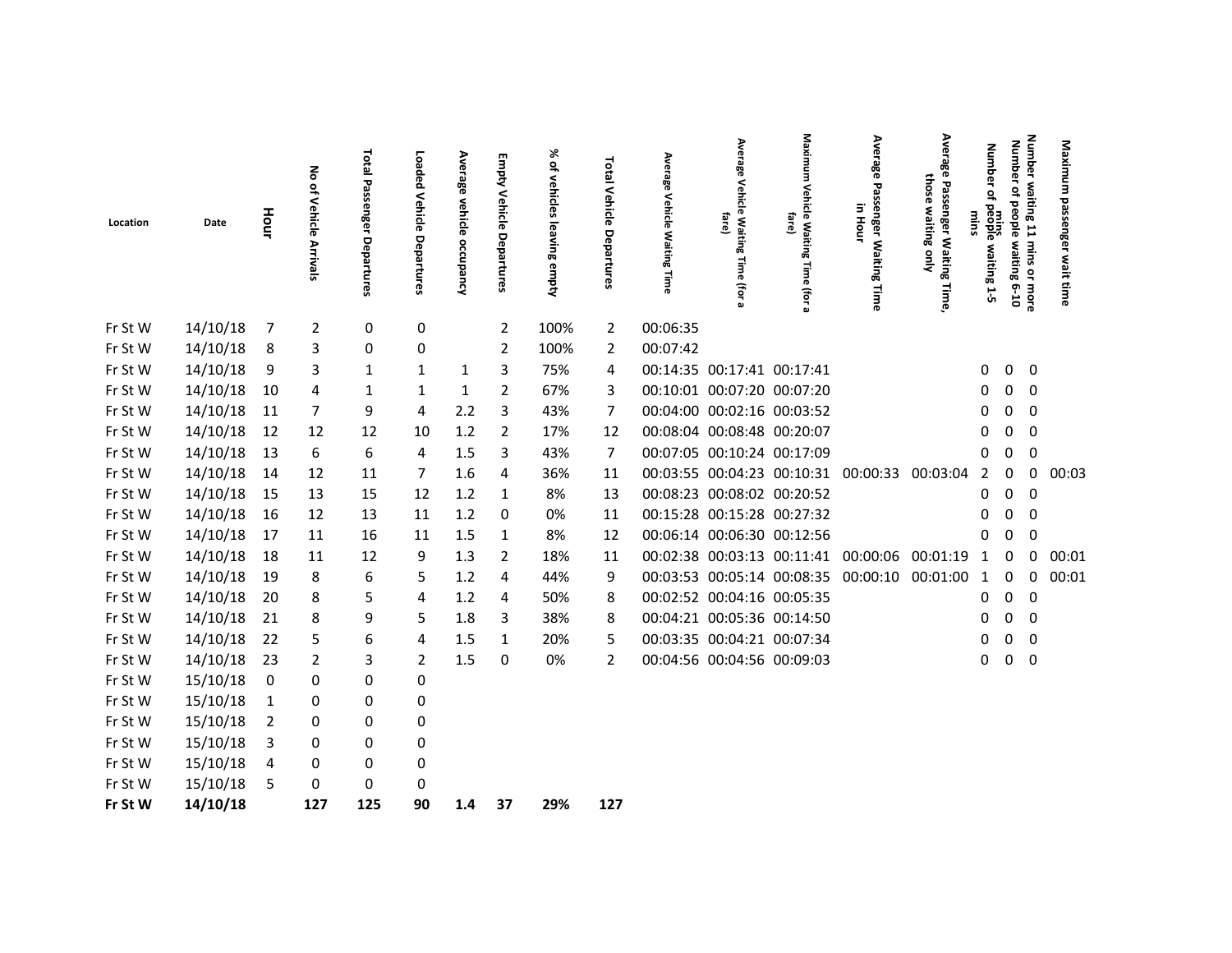| Location    | Date     | Hour | る<br>of Vehicle<br>Arrivals | Total<br>Passenger<br>Departures | Loaded<br>Vehicle<br>Departures | Average vehicle<br>occupancy | Empty<br>Vehicle Departures | % of<br>vehicles<br>lea<br>ving empty | Total Vehicle<br>Departures | Average<br>Vehicle Waiting Time | Average<br>Vehicle<br>Waiting Time (for a<br><b>tare</b> | Maximum<br>Vehicle<br>Waiting Time (for a fare) | Average<br>ᇃ<br>nger Waiting<br>Hour<br>Time<br>Ξ. | Average<br>Passenger Waiting Time, those<br>waiting only | <b>Number</b><br>₽<br>people<br>waiting<br>1.5<br>mins | Number<br>٩<br>people<br>waiting<br>$6 - 10$<br>mins | Number waiting 11 mins<br>Maximum<br>nger wait tim<br>ă<br>more |  |
|-------------|----------|------|-----------------------------|----------------------------------|---------------------------------|------------------------------|-----------------------------|---------------------------------------|-----------------------------|---------------------------------|----------------------------------------------------------|-------------------------------------------------|----------------------------------------------------|----------------------------------------------------------|--------------------------------------------------------|------------------------------------------------------|-----------------------------------------------------------------|--|
| Quicksilver | 11/10/18 | 10   | $\overline{2}$              | 0                                | 0                               |                              | 2                           | 100%                                  | 2                           | 00:05:55                        |                                                          |                                                 |                                                    |                                                          |                                                        |                                                      |                                                                 |  |
| Quicksilver | 11/10/18 | 11   | 3                           | 0                                | 0                               |                              | $\overline{2}$              | 100%                                  | 2                           |                                 | 00:14:27 00:30:43 00:30:43                               |                                                 |                                                    |                                                          |                                                        |                                                      |                                                                 |  |
| Quicksilver | 11/10/18 | 12   | 3                           | 3                                | 3                               | 1                            | 0                           | 0%                                    | 3                           |                                 | 00:03:02 00:01:07 00:01:50                               |                                                 |                                                    |                                                          | 0                                                      | 0                                                    | 0                                                               |  |
| Quicksilver | 11/10/18 | 13   | 5                           | 0                                | 0                               |                              | 5                           | 100%                                  | 5                           | 00:13:09                        |                                                          |                                                 |                                                    |                                                          |                                                        |                                                      |                                                                 |  |
| Quicksilver | 11/10/18 | 14   | 2                           | 1                                | 1                               | 1                            | 2                           | 67%                                   | 3                           |                                 | 00:14:04 00:07:04 00:07:04                               |                                                 |                                                    |                                                          | 0                                                      | 0                                                    | 0                                                               |  |
| Quicksilver | 11/10/18 | 15   | 1                           | 1                                | 1                               | 1                            | 0                           | 0%                                    | 1                           |                                 | 00:00:32 00:00:32 00:00:32                               |                                                 |                                                    |                                                          | 0                                                      | $\mathsf 0$                                          | 0                                                               |  |
| Quicksilver | 11/10/18 | 16   | 5                           | 0                                | 0                               |                              | 4                           | 100%                                  | 4                           | 00:04:18                        |                                                          |                                                 |                                                    |                                                          |                                                        |                                                      |                                                                 |  |
| Quicksilver | 11/10/18 | 17   | 0                           | 0                                | 0                               |                              | 1                           | 100%                                  | $\mathbf 1$                 |                                 |                                                          |                                                 |                                                    |                                                          |                                                        |                                                      |                                                                 |  |
| Quicksilver | 11/10/18 | 18   | 1                           | 0                                | 0                               |                              | 1                           | 100%                                  | 1                           | 00:00:34                        |                                                          |                                                 |                                                    |                                                          |                                                        |                                                      |                                                                 |  |
| Quicksilver | 11/10/18 | 19   | 1                           | 0                                | 0                               |                              | 1                           | 100%                                  | 1                           | 00:10:14                        |                                                          |                                                 |                                                    |                                                          |                                                        |                                                      |                                                                 |  |
| Quicksilver | 11/10/18 | 20   | 0                           | 0                                | 0                               |                              |                             |                                       |                             |                                 |                                                          |                                                 |                                                    |                                                          |                                                        |                                                      |                                                                 |  |
| Quicksilver | 11/10/18 | 21   | 2                           | 2                                | $\overline{2}$                  | $\mathbf{1}$                 | 0                           | 0%                                    | 2                           |                                 | 00:01:10 00:01:10 00:01:12                               |                                                 |                                                    |                                                          | 0                                                      | 0                                                    | 0                                                               |  |
| Quicksilver | 11/10/18 | 22   | 2                           | 1                                | 1                               | 1                            | 1                           | 50%                                   | 2                           |                                 | 00:00:58 00:00:32 00:00:32                               |                                                 |                                                    |                                                          | 0                                                      | 0                                                    | 0                                                               |  |
| Quicksilver | 11/10/18 | 23   | 3                           | 5                                | 3                               | 1.7                          | 0                           | 0%                                    | 3                           |                                 | 00:05:18 00:05:18 00:09:18                               |                                                 |                                                    |                                                          | 0                                                      | $\mathbf 0$                                          | $\mathbf 0$                                                     |  |
| Quicksilver | 12/10/18 | 0    | 23                          | 26                               | 16                              | 1.6                          | 3                           | 16%                                   | 19                          |                                 | 00:04:29 00:04:42 00:08:23                               |                                                 |                                                    |                                                          | 0                                                      | 0                                                    | 0                                                               |  |
| Quicksilver | 12/10/18 | - 1  | 56                          | 66                               | 48                              | 1.4                          | 4                           | 8%                                    | 52                          |                                 | 00:05:16 00:05:14 00:13:26                               |                                                 |                                                    |                                                          | 0                                                      | 0                                                    | 0                                                               |  |
| Quicksilver | 12/10/18 | 2    | 63                          | 114                              | 62                              | 1.8                          | 3                           | 5%                                    | 65                          |                                 | 00:06:06 00:05:39 00:18:36                               |                                                 |                                                    |                                                          | 0                                                      | 0                                                    | 0                                                               |  |
| Quicksilver | 12/10/18 | 3    | 5                           | 7                                | 6                               | 1.2                          | 5                           | 45%                                   | 11                          |                                 | 00:06:42 00:00:11 00:00:17                               |                                                 |                                                    |                                                          | 0                                                      | 0                                                    | 0                                                               |  |
| Quicksilver | 12/10/18 | 4    | 1                           | 0                                | 0                               |                              | 1                           | 100%                                  | 1                           | 00:29:47                        |                                                          |                                                 |                                                    |                                                          |                                                        |                                                      |                                                                 |  |
| Quicksilver | 12/10/18 | -5   | 1                           | $\mathbf{1}$                     | 1                               | 1                            | 0                           | 0%                                    | 1                           |                                 | 00:09:32 00:09:32 00:09:32                               |                                                 |                                                    |                                                          | 0                                                      | 0                                                    | 0                                                               |  |
| Quicksilver | 11/10/18 |      | 179                         | 227                              | 144                             | 1.6                          | 35                          | 20%                                   | 179                         |                                 |                                                          |                                                 |                                                    |                                                          |                                                        |                                                      |                                                                 |  |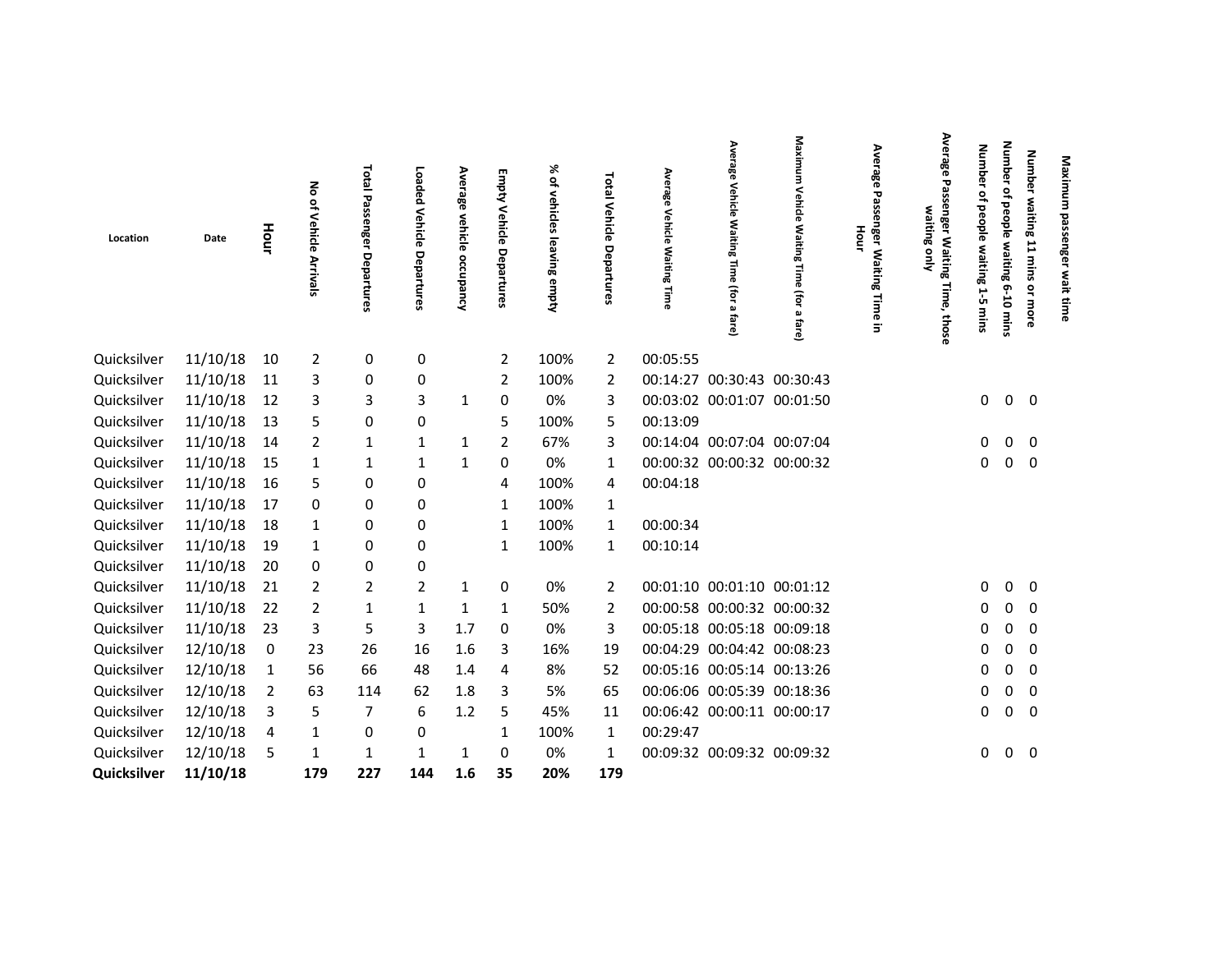| Location    | Date     | Hour           | No of Vehicle<br>Arrivals | Total<br>Passel<br>inger<br>Departures | Loaded<br>Vehicle<br>Departures | Average<br>vehicle<br>occupancy | Empty<br>Vehicle<br>Departures | % of vehicles<br>leaving<br>empty | <b>Total</b><br>Vehicle<br>Departures | Avera<br>쭹<br><b>Vehicle</b><br><b>Waiting Time</b> | Average<br><b>Vehicle Waitin</b><br>$\mathbf{a}$<br>fare)<br>œ<br>Time (for | Maximum<br>(for<br><b>Vehicle Waiting</b><br>Ø.<br>fare)<br>Time | Average<br>Time<br>Passenger<br>$\overline{5}$<br>Hour<br>Waiting | Average<br>Time,<br>those waiting only<br>Passenger Waiting | Number<br>Չ<br>10 mins<br>people waiting 1-5 | <b>Number</b><br>$\overline{a}$<br>more<br>people waiting 6- | <b>Number</b><br>waiting 11 mins or | Maximu<br>passenger<br>time<br>wait |
|-------------|----------|----------------|---------------------------|----------------------------------------|---------------------------------|---------------------------------|--------------------------------|-----------------------------------|---------------------------------------|-----------------------------------------------------|-----------------------------------------------------------------------------|------------------------------------------------------------------|-------------------------------------------------------------------|-------------------------------------------------------------|----------------------------------------------|--------------------------------------------------------------|-------------------------------------|-------------------------------------|
| Quicksilver | 12/10/18 | 6              | 0                         | 0                                      | 0                               |                                 |                                |                                   |                                       |                                                     |                                                                             |                                                                  |                                                                   |                                                             |                                              |                                                              |                                     |                                     |
| Quicksilver | 12/10/18 | 7              | 0                         | 0                                      | 0                               |                                 |                                |                                   |                                       |                                                     |                                                                             |                                                                  |                                                                   |                                                             |                                              |                                                              |                                     |                                     |
| Quicksilver | 12/10/18 | 8              | 0                         | 0                                      | 0                               |                                 |                                |                                   |                                       |                                                     |                                                                             |                                                                  |                                                                   |                                                             |                                              |                                                              |                                     |                                     |
| Quicksilver | 12/10/18 | 9              | 0                         | 0                                      | 0                               |                                 |                                |                                   |                                       |                                                     |                                                                             |                                                                  |                                                                   |                                                             |                                              |                                                              |                                     |                                     |
| Quicksilver | 12/10/18 | 10             | 0                         | 0                                      | 0                               |                                 |                                |                                   |                                       |                                                     |                                                                             |                                                                  |                                                                   |                                                             |                                              |                                                              |                                     |                                     |
| Quicksilver | 12/10/18 | 11             | 3                         | 0                                      | 0                               |                                 | 3                              | 100%                              | 3                                     | 00:11:19                                            |                                                                             |                                                                  |                                                                   |                                                             |                                              |                                                              |                                     |                                     |
| Quicksilver | 12/10/18 | 12             | 0                         | 0                                      | 0                               |                                 |                                |                                   |                                       |                                                     |                                                                             |                                                                  |                                                                   |                                                             |                                              |                                                              |                                     |                                     |
| Quicksilver | 12/10/18 | 13             | 1                         | 2                                      | $\mathbf{1}$                    | $\overline{2}$                  | 0                              | 0%                                | 1                                     |                                                     |                                                                             | 00:12:05 00:12:05 00:12:05                                       |                                                                   |                                                             | 0                                            |                                                              | $0\quad 0$                          |                                     |
| Quicksilver | 12/10/18 | 14             | 0                         | 0                                      | 0                               |                                 |                                |                                   |                                       |                                                     |                                                                             |                                                                  |                                                                   |                                                             |                                              |                                                              |                                     |                                     |
| Quicksilver | 12/10/18 | 15             | 1                         | 0                                      | 0                               |                                 | 1                              | 100%                              | $\mathbf{1}$                          | 00:00:35                                            |                                                                             |                                                                  |                                                                   |                                                             |                                              |                                                              |                                     |                                     |
| Quicksilver | 12/10/18 | 16             | 1                         | 0                                      | 0                               |                                 |                                |                                   |                                       | 00:03:05                                            |                                                                             |                                                                  |                                                                   |                                                             |                                              |                                                              |                                     |                                     |
| Quicksilver | 12/10/18 | 17             | 3                         | 2                                      | $\mathbf{1}$                    | $\overline{2}$                  | 3                              | 75%                               | 4                                     |                                                     |                                                                             | 00:07:32 00:10:22 00:10:22                                       |                                                                   |                                                             | 0                                            |                                                              | $0\quad 0$                          |                                     |
| Quicksilver | 12/10/18 | 18             | 1                         | 0                                      | 0                               |                                 | 1                              | 100%                              | 1                                     | 00:04:57                                            |                                                                             |                                                                  |                                                                   |                                                             |                                              |                                                              |                                     |                                     |
| Quicksilver | 12/10/18 | 19             | 1                         | 1                                      | $\mathbf{1}$                    | 1                               | $\mathbf 0$                    | 0%                                | 1                                     |                                                     |                                                                             | 00:00:15 00:00:15 00:00:15 00:05:29                              |                                                                   | 00:05:29                                                    | 1                                            | $\Omega$                                                     | 0                                   | 00:05                               |
| Quicksilver | 12/10/18 | 20             | 2                         | 0                                      | 0                               |                                 | 2                              | 100%                              | 2                                     | 00:01:18                                            |                                                                             |                                                                  |                                                                   |                                                             |                                              |                                                              |                                     |                                     |
| Quicksilver | 12/10/18 | 21             | 8                         | 5                                      | 4                               | 1.2                             | 3                              | 43%                               | 7                                     |                                                     |                                                                             | 00:05:30 00:07:59 00:18:38                                       |                                                                   |                                                             | 0                                            | <sup>0</sup>                                                 | 0                                   |                                     |
| Quicksilver | 12/10/18 | 22             | 14                        | 16                                     | 8                               | $\overline{2}$                  | 6                              | 43%                               | 14                                    |                                                     |                                                                             | 00:08:44 00:06:53 00:16:29 00:00:16                              |                                                                   | 00:04:30                                                    | 1                                            | 0                                                            | 0                                   | 00:04                               |
| Quicksilver | 12/10/18 | 23             | 18                        | 16                                     | 13                              | 1.2                             | 4                              | 24%                               | 17                                    |                                                     |                                                                             | 00:04:08 00:03:57 00:11:01 00:00:20                              |                                                                   | 00:02:41                                                    | 2                                            | 0                                                            | 0                                   | 00:02                               |
| Quicksilver | 13/10/18 | 0              | 32                        | 47                                     | 28                              | 1.7                             | 2                              | 7%                                | 30                                    |                                                     |                                                                             | 00:01:59 00:02:06 00:06:05 00:00:08                              |                                                                   | 00:01:43                                                    | $\overline{4}$                               | $\Omega$                                                     | $\Omega$                            | 00:02                               |
| Quicksilver | 13/10/18 | 1              | 68                        | 99                                     | 62                              | 1.6                             | 4                              | 6%                                | 66                                    |                                                     |                                                                             | 00:03:16 00:03:15 00:08:20 00:00:03                              |                                                                   | 00:01:15                                                    | 4                                            | 0                                                            | 0                                   | 00:01                               |
| Quicksilver | 13/10/18 | $\overline{2}$ | 93                        | 191                                    | 93                              | 2.1                             | 2                              | 2%                                | 95                                    |                                                     |                                                                             | 00:01:39 00:01:40 00:07:18 00:00:22                              |                                                                   | 00:02:54 24                                                 |                                              | 0                                                            | 0                                   | 00:05                               |
| Quicksilver | 13/10/18 | 3              | 45                        | 46                                     | 39                              | 1.2                             | 3                              | 7%                                | 42                                    |                                                     |                                                                             | 00:07:00 00:07:11 00:16:47                                       |                                                                   |                                                             | 0                                            | 0                                                            | 0                                   |                                     |
| Quicksilver | 13/10/18 | 4              | 15                        | 21                                     | 16                              | 1.3                             | 4                              | 20%                               | 20                                    |                                                     |                                                                             | 00:13:46 00:14:12 00:49:21                                       |                                                                   |                                                             |                                              | 0                                                            | - 0                                 |                                     |
| Quicksilver | 13/10/18 | 5              | 1                         | 3                                      | $\overline{2}$                  | 1.5                             | 0                              | 0%                                | 2                                     |                                                     |                                                                             | 00:50:37 00:50:37 00:50:37                                       |                                                                   |                                                             |                                              |                                                              | $\overline{0}$                      |                                     |
| Quicksilver | 12/10/18 |                | 307                       | 449                                    | 268                             | 1.7                             | 38                             | 12%                               | 306                                   |                                                     |                                                                             |                                                                  |                                                                   |                                                             |                                              |                                                              |                                     |                                     |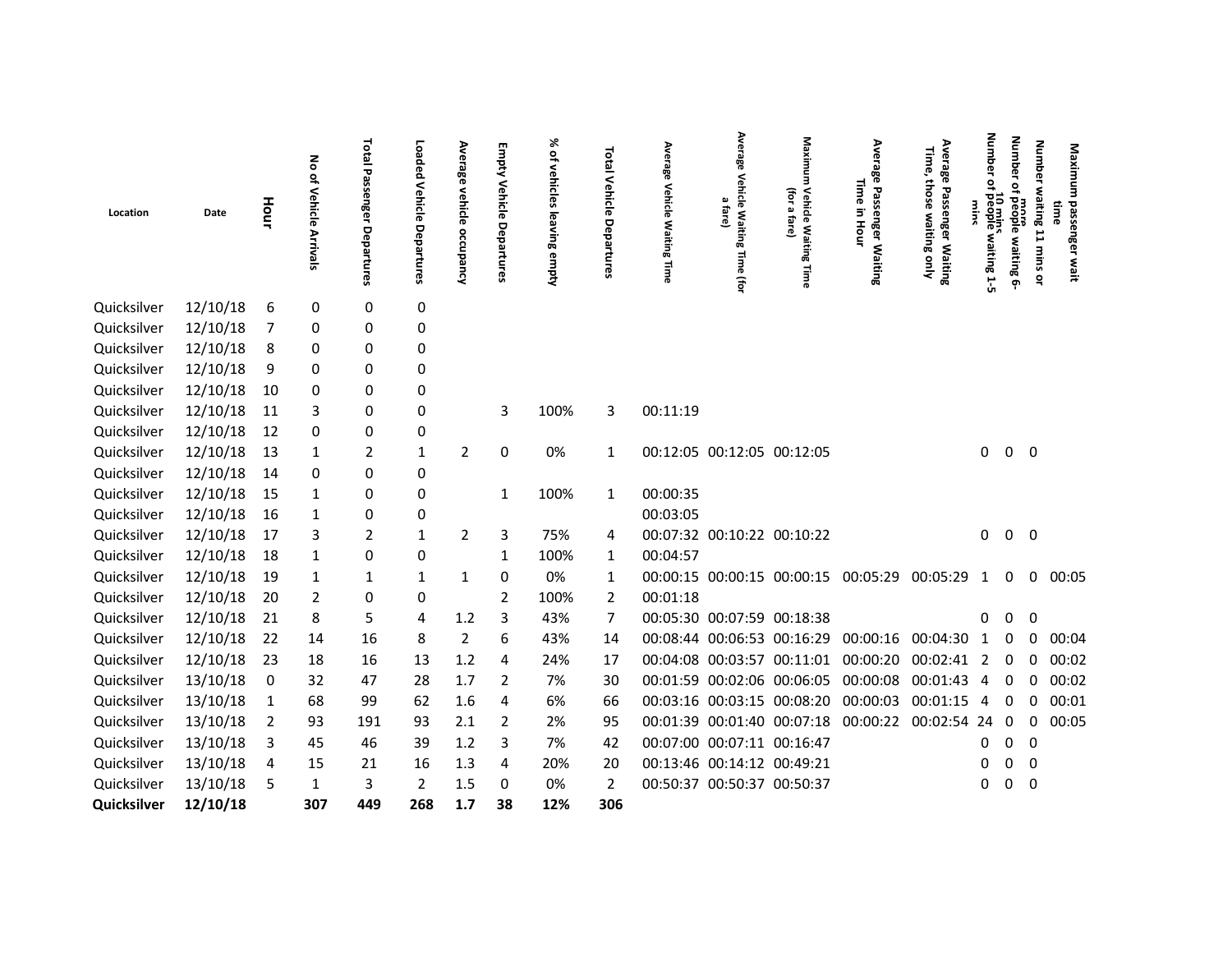|             |          |                | ᅙ                                     |                               | Loaded                | Ave                               | Empty                 | ℅                         | Total                                     | Average                           | Average                                               |                                                           | Average                                                | Average<br>Time,                        | Numb                                   | Number                                                  | Number<br>Maximu                                                     |  |
|-------------|----------|----------------|---------------------------------------|-------------------------------|-----------------------|-----------------------------------|-----------------------|---------------------------|-------------------------------------------|-----------------------------------|-------------------------------------------------------|-----------------------------------------------------------|--------------------------------------------------------|-----------------------------------------|----------------------------------------|---------------------------------------------------------|----------------------------------------------------------------------|--|
| Location    | Date     | Hour           | $\overline{a}$<br>Vehicle<br>Arrivals | Total Passenger<br>Departures | Vehicle<br>Departures | rage<br><<br>rehicle<br>occupancy | Vehicle<br>Departures | of vehicles leaving empty | Vehicle<br>$\mathbf{\sigma}$<br>epartures | <b>Vehicle</b><br>Waiting<br>Time | <b>Vehicle Waiting</b><br>(for<br>Ø,<br>fare)<br>Time | Maximum<br>Time<br>(for<br>Vehicle Waiting<br>Ø,<br>fare) | Time<br>Passenger<br>$\overline{5}$<br>Hour<br>Waiting | those waiting only<br>Passenger Waiting | ዌ<br>10 mins<br>of people<br>waiting 1 | $\overline{\mathsf{a}}$<br>mora<br>Fpeople<br>o Buiting | waiting 11 mins<br>time<br>passenger<br>Wait<br>$\tilde{\mathbf{a}}$ |  |
| Quicksilver | 13/10/18 | 6              | 1                                     | 1                             | 1                     | 1                                 | 1                     | 50%                       | 2                                         | 00:11:19                          |                                                       |                                                           |                                                        |                                         | 0                                      | 0<br>$\mathbf 0$                                        |                                                                      |  |
| Quicksilver | 13/10/18 | 7              | 0                                     | 0                             | 0                     |                                   |                       |                           |                                           |                                   |                                                       |                                                           |                                                        |                                         |                                        |                                                         |                                                                      |  |
| Quicksilver | 13/10/18 | 8              | 0                                     | 0                             | 0                     |                                   |                       |                           |                                           |                                   |                                                       |                                                           |                                                        |                                         |                                        |                                                         |                                                                      |  |
| Quicksilver | 13/10/18 | 9              | 3                                     | 1                             | 1                     | 1                                 | 1                     | 50%                       | 2                                         |                                   | 00:02:33 00:00:53 00:00:53                            |                                                           |                                                        |                                         | 0                                      | $0\quad 0$                                              |                                                                      |  |
| Quicksilver | 13/10/18 | 10             | 1                                     | 0                             | 0                     |                                   | 1                     | 100%                      | 1                                         |                                   | 00:11:25 00:11:25 00:11:25                            |                                                           |                                                        |                                         |                                        |                                                         |                                                                      |  |
| Quicksilver | 13/10/18 | 11             | 1                                     | 2                             | $\overline{2}$        | $\mathbf{1}$                      | 0                     | 0%                        | 2                                         |                                   | 00:01:05 00:01:05 00:01:05                            |                                                           |                                                        |                                         | 0                                      | $0\quad 0$                                              |                                                                      |  |
| Quicksilver | 13/10/18 | 12             | 3                                     | 0                             | 0                     |                                   | 3                     | 100%                      | 3                                         | 00:03:03                          |                                                       |                                                           |                                                        |                                         |                                        |                                                         |                                                                      |  |
| Quicksilver | 13/10/18 | 13             | 2                                     | 0                             | 0                     |                                   | $\overline{2}$        | 100%                      | 2                                         | 00:02:19                          |                                                       |                                                           |                                                        |                                         |                                        |                                                         |                                                                      |  |
| Quicksilver | 13/10/18 | 14             | 3                                     | 0                             | 0                     |                                   | 2                     | 100%                      | 2                                         | 00:16:09                          |                                                       |                                                           |                                                        |                                         |                                        |                                                         |                                                                      |  |
| Quicksilver | 13/10/18 | 15             | 3                                     | 1                             | 1                     | 1                                 | 3                     | 75%                       | 4                                         |                                   | 00:06:18 00:00:45 00:00:45                            |                                                           |                                                        |                                         | 0                                      | 0<br>$\overline{\mathbf{0}}$                            |                                                                      |  |
| Quicksilver | 13/10/18 | 16             | 1                                     | 0                             | 0                     |                                   | 1                     | 100%                      | 1                                         | 00:02:10                          |                                                       |                                                           |                                                        |                                         |                                        |                                                         |                                                                      |  |
| Quicksilver | 13/10/18 | 17             | 3                                     | 2                             | 2                     | 1                                 | 1                     | 33%                       | 3                                         |                                   | 00:04:03 00:03:26 00:04:27                            |                                                           |                                                        |                                         | 0                                      | 0<br>0                                                  |                                                                      |  |
| Quicksilver | 13/10/18 | 18             | 3                                     | $\overline{2}$                | $\overline{2}$        | 1                                 | 1                     | 33%                       | 3                                         |                                   | 00:01:07 00:01:24 00:02:13                            |                                                           |                                                        |                                         |                                        | $\mathbf 0$<br>0                                        |                                                                      |  |
| Quicksilver | 13/10/18 | 19             | 7                                     | 3                             | 3                     | 1                                 | 4                     | 57%                       | 7                                         |                                   | 00:02:02 00:01:28 00:02:09                            |                                                           |                                                        |                                         |                                        | 0<br>0                                                  |                                                                      |  |
| Quicksilver | 13/10/18 | 20             | 6                                     | 6                             | 4                     | 1.5                               | 2                     | 33%                       | 6                                         |                                   | 00:04:01 00:02:58 00:10:37                            |                                                           |                                                        |                                         | O                                      | 0<br>$\mathbf 0$                                        |                                                                      |  |
| Quicksilver | 13/10/18 | 21             | 9                                     | 16                            | 8                     | 2                                 | 1                     | 11%                       | 9                                         |                                   | 00:05:18 00:05:14 00:17:46                            |                                                           |                                                        |                                         |                                        | 0<br>0                                                  |                                                                      |  |
| Quicksilver | 13/10/18 | 22             | 15                                    | 25                            | 10                    | 2.5                               | 3                     | 23%                       | 13                                        |                                   | 00:08:49 00:09:06 00:15:11                            |                                                           |                                                        |                                         |                                        | 0<br>0                                                  |                                                                      |  |
| Quicksilver | 13/10/18 | 23             | 15                                    | 20                            | 13                    | 1.5                               | 4                     | 24%                       | 17                                        |                                   | 00:03:35 00:03:14 00:08:16                            |                                                           |                                                        |                                         |                                        | 0<br>0                                                  |                                                                      |  |
| Quicksilver | 14/10/18 | 0              | 13                                    | 16                            | 9                     | 1.8                               | 1                     | 10%                       | 10                                        |                                   | 00:00:45 00:00:45 00:01:29                            |                                                           |                                                        |                                         | 0                                      | 0<br>0                                                  |                                                                      |  |
| Quicksilver | 14/10/18 | 1              | 45                                    | 97                            | 45                    | 2.2                               | 3                     | 6%                        | 48                                        |                                   |                                                       | 00:00:46 00:00:47 00:04:18 00:00:25                       |                                                        | 00:02:42 15                             |                                        | $\mathbf{0}$                                            | 00:03<br>0                                                           |  |
| Quicksilver | 14/10/18 | $\overline{2}$ | 49                                    | 104                           | 43                    | 2.4                               | 5                     | 10%                       | 48                                        |                                   |                                                       | 00:00:50 00:00:53 00:02:40                                | 00:00:35                                               | 00:02:44                                | 23                                     | 0                                                       | 00:04<br>0                                                           |  |
| Quicksilver | 14/10/18 | 3              | 54                                    | 102                           | 52                    | $\overline{2}$                    | 1                     | 2%                        | 53                                        |                                   |                                                       | 00:01:15 00:01:15 00:05:43 00:00:24                       |                                                        | 00:02:27 16                             |                                        | $\Omega$<br>0                                           | 00:04                                                                |  |
| Quicksilver | 14/10/18 | 4              | 16                                    | 23                            | 11                    | 2.1                               | 6                     | 35%                       | 17                                        |                                   | 00:04:07 00:04:41 00:09:09                            |                                                           |                                                        |                                         | 0                                      | $\mathbf 0$<br>0                                        |                                                                      |  |
| Quicksilver | 14/10/18 | 5              | 6                                     | 6                             | 4                     | 1.5                               | 1                     | 20%                       | 5                                         |                                   | 00:14:33 00:17:20 00:47:39                            |                                                           |                                                        |                                         | 0                                      | 0<br>0                                                  |                                                                      |  |
| Quicksilver | 14/10/18 | 6              | 2                                     | 5                             | 3                     | 1.7                               | 1                     | 25%                       | 4                                         |                                   | 00:00:44 00:01:13 00:01:13                            |                                                           |                                                        |                                         | O                                      | $\mathbf 0$                                             |                                                                      |  |
| Quicksilver | 13/10/18 |                | 261                                   | 432                           | 214                   | 2.0                               | 48                    | 18%                       | 262                                       |                                   |                                                       |                                                           |                                                        |                                         |                                        |                                                         |                                                                      |  |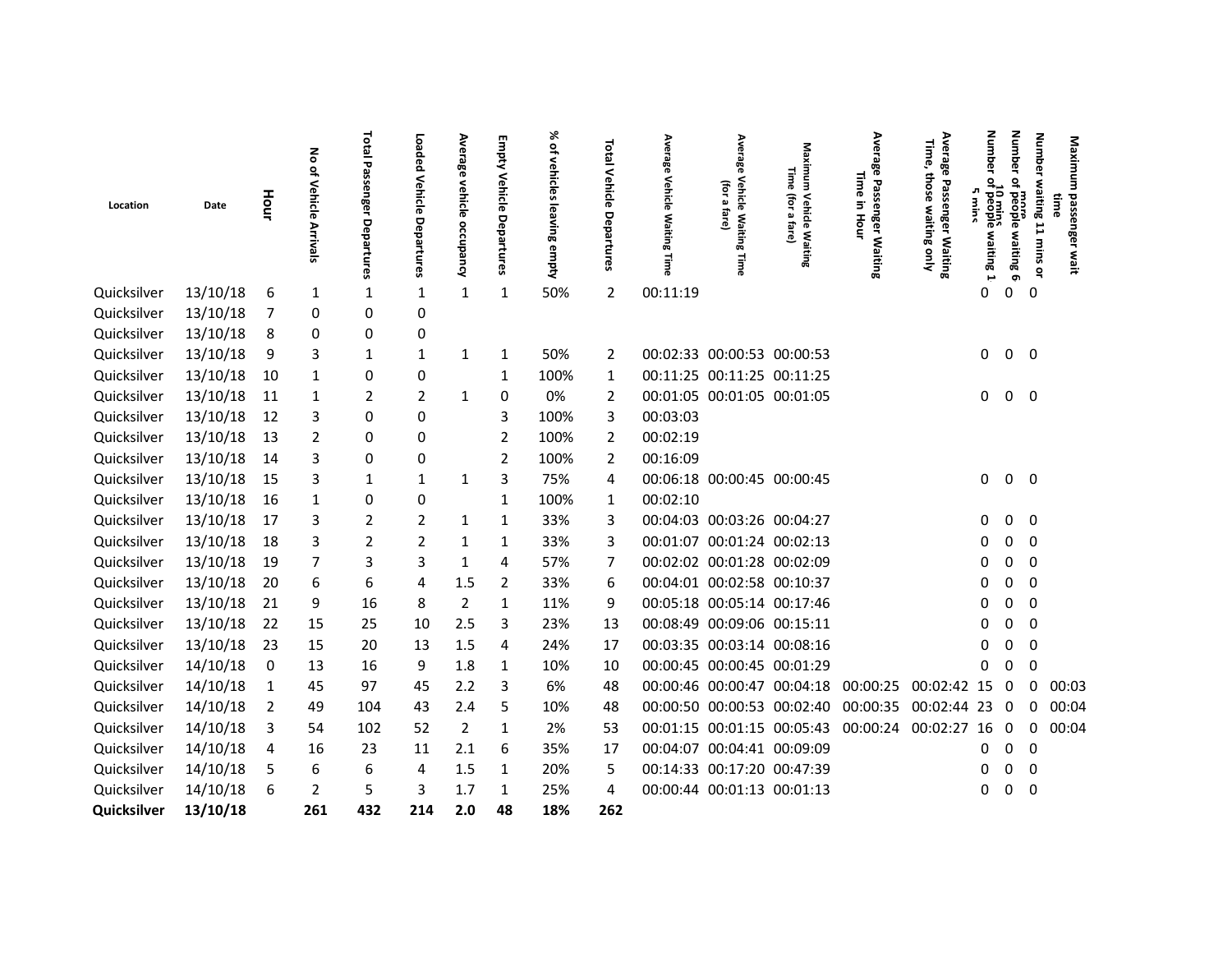| Location    | Date     | Hour | No of<br>Vehicle Arrivals | Total Passenger<br>Departures | Loaded Vehicle<br>Departures | Average<br>vehicle<br>occupancy | Empty<br>Vehicle Departures | % of vehic<br><b>GS</b><br><b>Ga</b><br>ving empty | Total Vehicle Departures | Average<br>Vehicle<br><b>Waiting</b><br>Time | Average<br><b>Vehicle</b><br>Waiting<br>$\overline{3}$<br>(for<br>ച<br>fare) | Maximum<br>≺<br><b>ehicle</b><br>Waiting<br>Time<br>(for<br>മ<br>fare) | Average<br>᠊ᢦ<br>Hour<br>nger<br>Waiting<br>Time<br>3. | Average<br>29<br>ssenger Waiting Time, those<br>waiting only | <b>Number</b><br>٩,<br>people<br>s maiting<br>ù,<br>mins | <b>Number</b><br>읶<br>beople<br>waiting<br>$6 - 10$<br>mins | Number waiting<br>11 mins<br>or more | Maximum<br>passenger wait time |
|-------------|----------|------|---------------------------|-------------------------------|------------------------------|---------------------------------|-----------------------------|----------------------------------------------------|--------------------------|----------------------------------------------|------------------------------------------------------------------------------|------------------------------------------------------------------------|--------------------------------------------------------|--------------------------------------------------------------|----------------------------------------------------------|-------------------------------------------------------------|--------------------------------------|--------------------------------|
| Quicksilver | 14/10/18 | 7    | $\pmb{0}$                 | 0                             | $\pmb{0}$                    |                                 |                             |                                                    |                          |                                              |                                                                              |                                                                        |                                                        |                                                              |                                                          |                                                             |                                      |                                |
| Quicksilver | 14/10/18 | 8    | 0                         | 0                             | $\pmb{0}$                    |                                 |                             |                                                    |                          |                                              |                                                                              |                                                                        |                                                        |                                                              |                                                          |                                                             |                                      |                                |
| Quicksilver | 14/10/18 | 9    | 0                         | 0                             | 0                            |                                 |                             |                                                    |                          |                                              |                                                                              |                                                                        |                                                        |                                                              |                                                          |                                                             |                                      |                                |
| Quicksilver | 14/10/18 | 10   | 0                         | 0                             | 0                            |                                 |                             |                                                    |                          |                                              |                                                                              |                                                                        |                                                        |                                                              |                                                          |                                                             |                                      |                                |
| Quicksilver | 14/10/18 | 11   | $\mathbf{1}$              | 0                             | $\pmb{0}$                    |                                 | 1                           | 100%                                               | 1                        | 00:01:32                                     |                                                                              |                                                                        |                                                        |                                                              |                                                          |                                                             |                                      |                                |
| Quicksilver | 14/10/18 | 12   | 3                         | 1                             | 1                            | 1                               | 1                           | 50%                                                | $\overline{2}$           |                                              | 00:22:18 00:24:34 00:34:41                                                   |                                                                        |                                                        |                                                              | 0                                                        | $\mathbf 0$                                                 | $\mathbf 0$                          |                                |
| Quicksilver | 14/10/18 | 13   | 3                         | 5                             | 3                            | 1.7                             | 1                           | 25%                                                | 4                        |                                              | 00:04:16 00:03:42 00:07:01                                                   |                                                                        |                                                        |                                                              | 0                                                        | $\overline{0}$                                              | $\mathbf 0$                          |                                |
| Quicksilver | 14/10/18 | 14   | 1                         | 0                             | $\pmb{0}$                    |                                 | 1                           | 100%                                               | 1                        | 00:00:17                                     |                                                                              |                                                                        |                                                        |                                                              |                                                          |                                                             |                                      |                                |
| Quicksilver | 14/10/18 | 15   | 0                         | 0                             | $\mathbf 0$                  |                                 |                             |                                                    |                          |                                              |                                                                              |                                                                        |                                                        |                                                              |                                                          |                                                             |                                      |                                |
| Quicksilver | 14/10/18 | 16   | 3                         | 2                             | $\overline{2}$               | 1                               | $\pmb{0}$                   | 0%                                                 | $\overline{2}$           |                                              | 00:03:32 00:00:21 00:00:22                                                   |                                                                        |                                                        |                                                              | 0                                                        | $\mathbf 0$                                                 | $\mathbf 0$                          |                                |
| Quicksilver | 14/10/18 | 17   | $\overline{2}$            | 0                             | $\pmb{0}$                    |                                 | 3                           | 100%                                               | 3                        | 00:07:12                                     |                                                                              |                                                                        |                                                        |                                                              |                                                          |                                                             |                                      |                                |
| Quicksilver | 14/10/18 | 18   | 1                         | 0                             | $\mathbf 0$                  |                                 | $\mathbf{1}$                | 100%                                               | 1                        | 00:03:40                                     |                                                                              |                                                                        |                                                        |                                                              |                                                          |                                                             |                                      |                                |
| Quicksilver | 14/10/18 | 19   | 1                         | 0                             | $\pmb{0}$                    |                                 | 1                           | 100%                                               | 1                        | 00:04:57                                     |                                                                              |                                                                        |                                                        |                                                              |                                                          |                                                             |                                      |                                |
| Quicksilver | 14/10/18 | 20   | 0                         | 0                             | $\mathbf 0$                  |                                 |                             |                                                    |                          |                                              |                                                                              |                                                                        |                                                        |                                                              |                                                          |                                                             |                                      |                                |
| Quicksilver | 14/10/18 | 21   | 0                         | 0                             | 0                            |                                 |                             |                                                    |                          |                                              |                                                                              |                                                                        |                                                        |                                                              |                                                          |                                                             |                                      |                                |
| Quicksilver | 14/10/18 | 22   | $\overline{2}$            | 0                             | $\mathbf 0$                  |                                 | 1                           | 100%                                               | 1                        |                                              | 00:02:52 00:02:11 00:02:11                                                   |                                                                        |                                                        |                                                              |                                                          |                                                             |                                      |                                |
| Quicksilver | 14/10/18 | 23   | 3                         | $\mathbf{3}$                  | $\overline{2}$               | 1.5                             | $\overline{2}$              | 50%                                                | 4                        |                                              | 00:00:48 00:00:20 00:00:20                                                   |                                                                        |                                                        |                                                              | 0                                                        | $\mathbf 0$                                                 | $\mathbf 0$                          |                                |
| Quicksilver | 15/10/18 | 0    | 1                         | 2                             | 1                            | 2                               | 0                           | 0%                                                 | 1                        |                                              | 00:00:19 00:00:19 00:00:19                                                   |                                                                        |                                                        |                                                              | 0                                                        | $\mathbf 0$                                                 | $\mathbf 0$                          |                                |
| Quicksilver | 14/10/18 |      | 21                        | 13                            | 9                            | 1.4                             | 12                          | 57%                                                | 21                       |                                              |                                                                              |                                                                        |                                                        |                                                              |                                                          |                                                             |                                      |                                |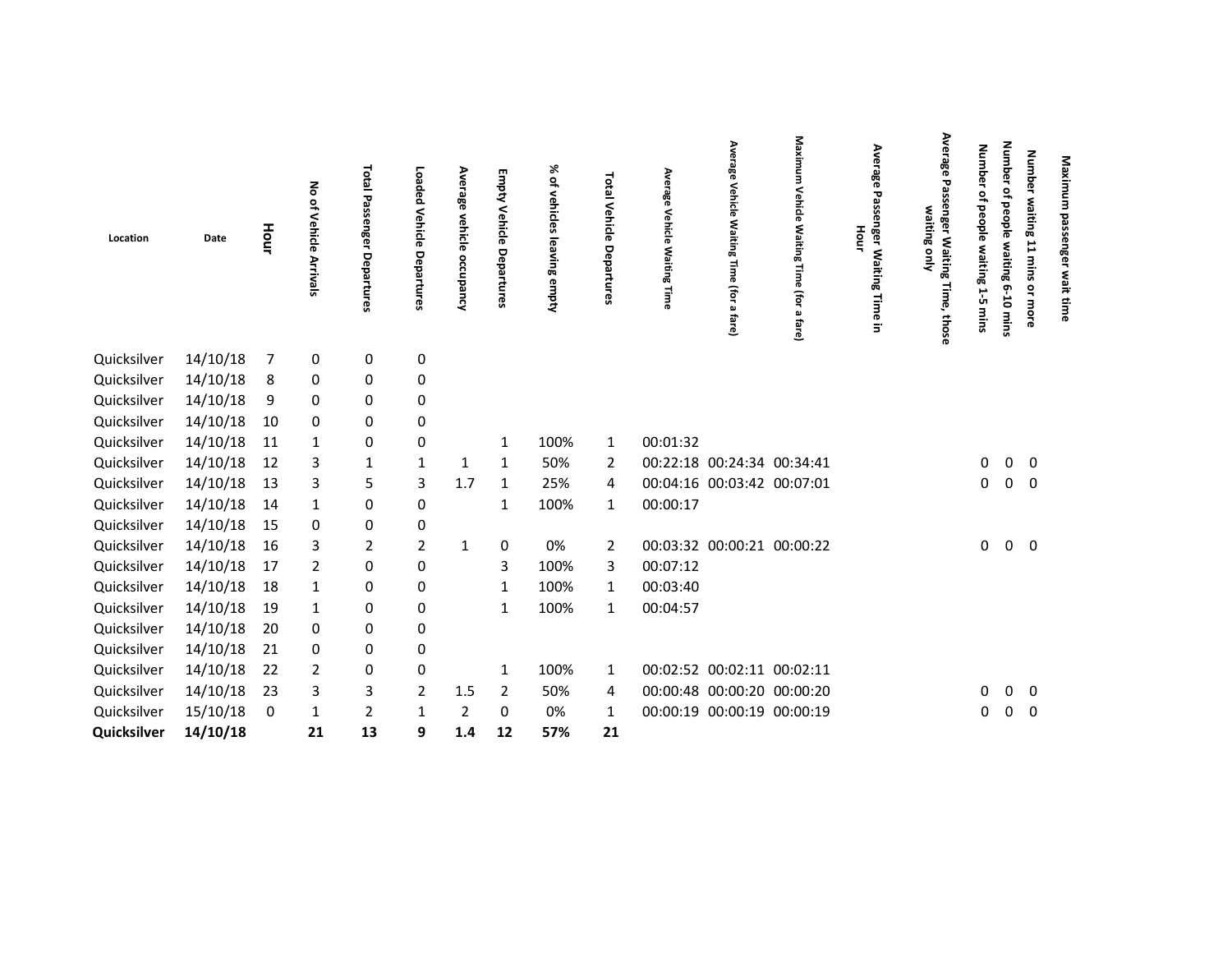|          |          |                | 종               | Total          | Loaded             |                           |                                 | ৯                         |                          | Average                    | Average                        | Maxim                             |                                         | Average<br>Time,                          | <b>Number</b>                 | Number                         |                           | Maximum             |
|----------|----------|----------------|-----------------|----------------|--------------------|---------------------------|---------------------------------|---------------------------|--------------------------|----------------------------|--------------------------------|-----------------------------------|-----------------------------------------|-------------------------------------------|-------------------------------|--------------------------------|---------------------------|---------------------|
| Location | Date     | Hour           | of Vehicle      | Passenger      |                    | Average vehicle occupancy | <b>Empty Vehicle Departures</b> | of vehicles leaving empty | Total Vehicle Departures | Vehicle                    | Vehicle Waiting<br>ā,<br>fare) | Ĕ<br>(for<br>Vehicle Waiting<br>파 | Average Passenger Waiting<br>Time<br>3. | those                                     | <b>Wins</b>                   |                                | Number waiting 11 mins or |                     |
|          |          |                | <b>Arrivals</b> | Departures     | Vehicle Departures |                           |                                 |                           |                          | <b>Waiting</b><br>Time     | Time<br>$\widehat{\mathbf{e}}$ | ුබ<br>Time                        | Hour                                    | e Passenger Waiting<br>those waiting only | mins<br>of people waiting 1-5 | more<br>of people waiting 6-10 |                           | passenger wait time |
| Stn W    | 11/10/18 | 7              | 13              | $\overline{7}$ | 3                  | 2.3                       | 4                               | 57%                       | 7                        |                            |                                | 00:14:06 00:17:18 00:23:27        |                                         |                                           | 0                             | 0                              | 0                         |                     |
| Stn W    | 11/10/18 | 8              | 26              | 44             | 28                 | 1.6                       | $\overline{2}$                  | 7%                        | 30                       | 00:04:05 00:04:14 00:10:35 |                                |                                   |                                         |                                           | 0                             | 0                              | 0                         |                     |
| Stn W    | 11/10/18 | 9              | 49              | 56             | 45                 | 1.2                       | 4                               | 8%                        | 49                       |                            |                                | 00:03:31 00:03:27 00:13:29        |                                         |                                           | 0                             | 0                              | $\mathbf 0$               |                     |
| Stn W    | 11/10/18 | 10             | 32              | 40             | 30                 | 1.3                       | 2                               | 6%                        | 32                       |                            |                                | 00:09:49 00:09:34 00:23:32        |                                         |                                           | 0                             | 0                              | 0                         |                     |
| Stn W    | 11/10/18 | 11             | 18              | 16             | 12                 | 1.3                       | 1                               | 8%                        | 13                       |                            | 00:23:10 00:22:31 00:31:53     |                                   |                                         |                                           | 0                             | 0                              | 0                         |                     |
| Stn W    | 11/10/18 | 12             | 13              | 19             | 14                 | 1.4                       | 0                               | 0%                        | 14                       |                            |                                | 00:29:24 00:30:48 00:38:26        |                                         |                                           | 0                             | 0                              | 0                         |                     |
| Stn W    | 11/10/18 | 13             | 11              | 10             | 7                  | 1.4                       | 6                               | 46%                       | 13                       |                            |                                | 00:25:42 00:26:16 00:34:40        |                                         |                                           | 0                             | 0                              | 0                         |                     |
| Stn W    | 11/10/18 | 14             | 19              | 16             | 13                 | 1.2                       | 5                               | 28%                       | 18                       |                            | 00:11:38 00:11:37 00:32:17     |                                   |                                         |                                           | 0                             | 0                              | $\mathbf 0$               |                     |
| Stn W    | 11/10/18 | -15            | 11              | 7              | 6                  | 1.2                       | 2                               | 25%                       | 8                        |                            | 00:38:36 00:40:01 00:48:43     |                                   |                                         |                                           | 0                             | 0                              | 0                         |                     |
| Stn W    | 11/10/18 | 16             | 21              | 12             | 12                 | $\mathbf{1}$              | 9                               | 43%                       | 21                       |                            |                                | 00:22:38 00:26:47 00:36:32        |                                         |                                           | 0                             | 0                              | 0                         |                     |
| Stn W    | 11/10/18 | 17             | 18              | 20             | 16                 | 1.2                       | $\overline{2}$                  | 11%                       | 18                       | 00:25:15 00:25:09 00:33:44 |                                |                                   |                                         |                                           | 0                             | 0                              | 0                         |                     |
| Stn W    | 11/10/18 | 18             | 40              | 62             | 42                 | 1.5                       | 5                               | 11%                       | 47                       |                            |                                | 00:01:14 00:01:14 00:07:49        | 00:00:27                                | 00:01:27 19                               |                               | 0                              | 0                         | 00:01               |
| Stn W    | 11/10/18 | 19             | 57              | 39             | 37                 | 1.1                       | 13                              | 26%                       | 50                       |                            |                                | 00:08:24 00:07:27 00:17:23        | 00:00:02 00:01:52                       |                                           | $\mathbf{1}$                  | 0                              | 0                         | 00:01               |
| Stn W    | 11/10/18 | 20             | 34              | 36             | 31                 | 1.2                       | 4                               | 11%                       | 35                       |                            |                                | 00:09:13 00:09:08 00:23:52        |                                         |                                           | 0                             | 0                              | 0                         |                     |
| Stn W    | 11/10/18 | 21             | 38              | 35             | 30                 | 1.2                       | 8                               | 21%                       | 38                       |                            |                                | 00:10:55 00:10:53 00:17:18        |                                         |                                           | 0                             | 0                              | 0                         |                     |
| Stn W    | 11/10/18 | 22             | 55              | 50             | 43                 | 1.2                       | 14                              | 25%                       | 57                       |                            |                                | 00:09:13 00:09:32 00:21:38        |                                         |                                           | 0                             | 0                              | 0                         |                     |
| Stn W    | 11/10/18 | 23             | 52              | 34             | 27                 | 1.3                       | 14                              | 34%                       | 41                       |                            |                                | 00:09:51 00:09:19 00:17:05        | 00:00:03                                | 00:01:50                                  | -1                            | 0                              | 0                         | 00:01               |
| Stn W    | 12/10/18 | 0              | 26              | 31             | 25                 | 1.2                       | $\overline{2}$                  | 7%                        | 27                       |                            |                                | 00:29:41 00:29:37 01:06:00        |                                         |                                           | 0                             | 0                              | 0                         |                     |
| Stn W    | 12/10/18 | $\mathbf{1}$   | 7               | 21             | 14                 | 1.5                       | 2                               | 12%                       | 16                       |                            |                                | 02:06:43 02:33:05 03:01:16        |                                         |                                           | 0                             | 0                              | 0                         |                     |
| Stn W    | 12/10/18 | $\overline{2}$ | $\overline{2}$  | 1              | 1                  | $\mathbf{1}$              | 1                               | 50%                       | 2                        | 02:33:39                   |                                |                                   |                                         |                                           | 0                             | 0                              | 0                         |                     |
| Stn W    | 12/10/18 | 3              | 3               | $\mathbf{1}$   | 1                  | $\mathbf{1}$              | 1                               | 50%                       | $\overline{2}$           | 01:38:14                   |                                |                                   |                                         |                                           | 0                             | 0                              | 0                         |                     |
| Stn W    | 12/10/18 | 4              | 6               | 6              | 3                  | $\overline{2}$            | 4                               | 57%                       | $\overline{7}$           | 01:44:55                   |                                |                                   |                                         |                                           | 0                             | $\mathsf{O}\xspace$            | $\pmb{0}$                 |                     |
| Stn W    | 12/10/18 | 5              | 0               | 0              | 0                  |                           |                                 |                           |                          |                            |                                |                                   |                                         |                                           |                               |                                |                           |                     |
| Stn W    | 12/10/18 | 6              | 5               | 0              | 0                  |                           | 5                               | 100%                      | 5                        | 00:39:36                   |                                |                                   |                                         |                                           |                               |                                |                           |                     |
| Stn W    | 11/10/18 |                | 556             | 563            | 440                | 1.3                       | 110                             | 20%                       | 550                      |                            |                                |                                   |                                         |                                           |                               |                                |                           |                     |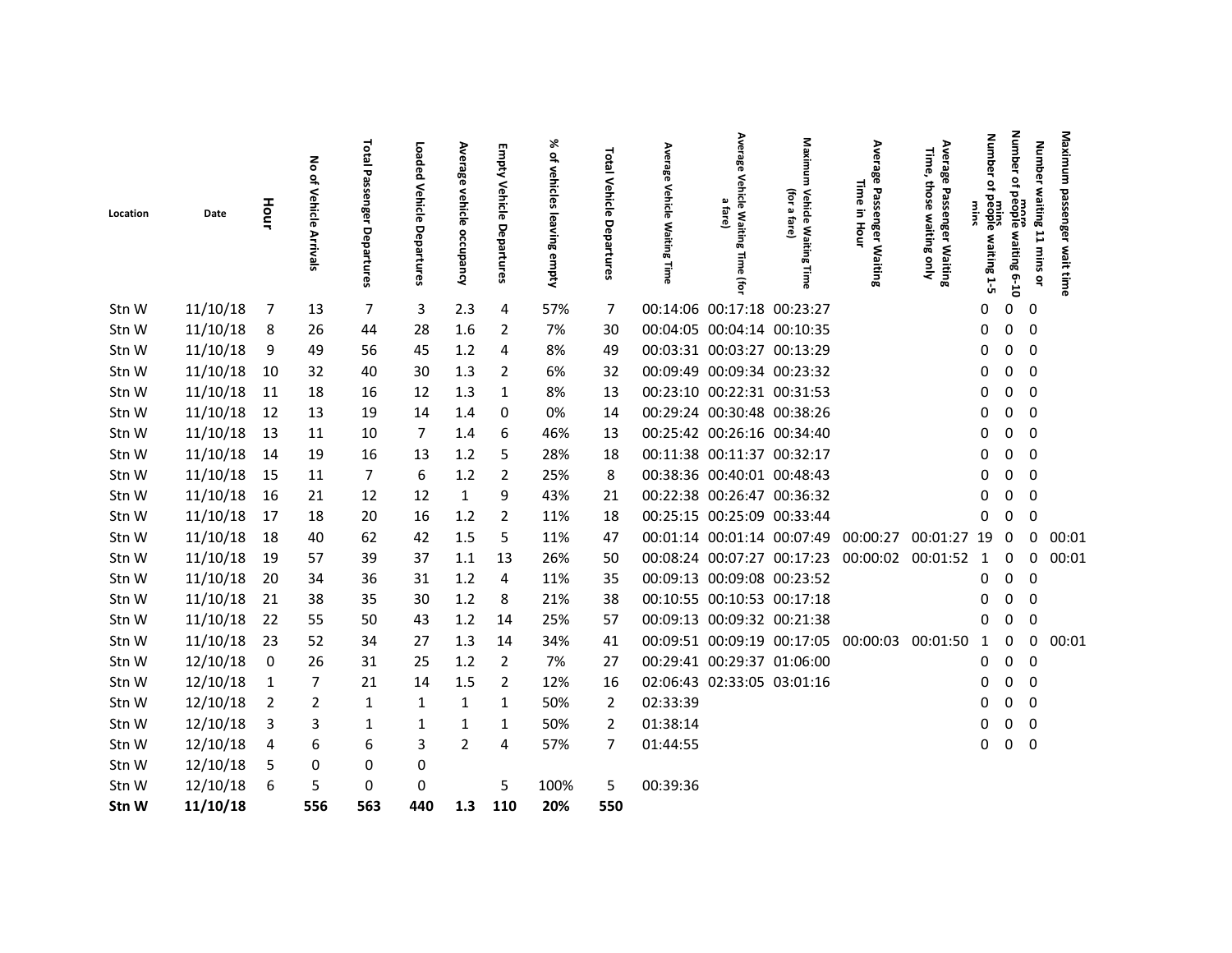| Location | Date     | Hour | る<br>of Vehicle<br><b>Arrivals</b> | Total<br>Passenger<br>Departures | Loaded<br>Vehicle Departures | Average<br>vehicle<br>occupancy | Empty Vehicle Departures | ৯<br>ዹ<br>vehicles leaving empty | Total Vehicle<br>Departures | Average<br><b>Vehicle</b><br><b>Waiting</b><br>∐ime | Average<br>Vehicle Waiting<br>fare)<br>lime<br>(for a | Maximum<br>Vehicle Waiting<br>ച<br>할<br>흐<br>Time<br>(for | Average Passenger Waiting<br>Time<br>in Hour | Average<br>Time,<br>those<br>Pass<br>enger<br>waiting<br><b>Waiting</b><br>gnly | <b>Number</b><br>$\overline{\mathbf{a}}$<br>mins<br>people waiting 1-5<br>mms | Number<br>Number waiting 11 mins<br>more<br>of people waiting 6-10<br>ă | Maximum passenger wait time |  |
|----------|----------|------|------------------------------------|----------------------------------|------------------------------|---------------------------------|--------------------------|----------------------------------|-----------------------------|-----------------------------------------------------|-------------------------------------------------------|-----------------------------------------------------------|----------------------------------------------|---------------------------------------------------------------------------------|-------------------------------------------------------------------------------|-------------------------------------------------------------------------|-----------------------------|--|
| Stn W    | 12/10/18 | 7    | 12                                 | 4                                | 4                            | $\mathbf{1}$                    | 6                        | 60%                              | 10                          | 00:40:55 00:39:08 00:50:41                          |                                                       |                                                           |                                              |                                                                                 | 0                                                                             | 0<br>0                                                                  |                             |  |
| Stn W    | 12/10/18 | 8    | 26                                 | 17                               | 16                           | 1.1                             | 9                        | 36%                              | 25                          | 00:18:10 00:19:08 00:34:36                          |                                                       |                                                           |                                              |                                                                                 | 0                                                                             | 0<br>0                                                                  |                             |  |
| Stn W    | 12/10/18 | 9    | 22                                 | 22                               | 19                           | 1.2                             | 0                        | 0%                               | 19                          | 00:40:59 00:40:19 00:56:17                          |                                                       |                                                           |                                              |                                                                                 | 0                                                                             | 0<br>0                                                                  |                             |  |
| Stn W    | 12/10/18 | 10   | 13                                 | 17                               | 13                           | 1.3                             | 1                        | 7%                               | 14                          | 01:14:53 01:15:34 01:33:50                          |                                                       |                                                           |                                              |                                                                                 | 0                                                                             | $\mathbf 0$<br>0                                                        |                             |  |
| Stn W    | 12/10/18 | 11   | 4                                  | 4                                | 4                            | $\mathbf{1}$                    | 1                        | 20%                              | 5                           | 01:29:24 01:28:20 01:36:04                          |                                                       |                                                           |                                              |                                                                                 | 0                                                                             | $\mathbf 0$<br>0                                                        |                             |  |
| Stn W    | 12/10/18 | 12   | 11                                 | 12                               | 9                            | 1.3                             | 3                        | 25%                              | 12                          | 00:42:25 00:51:14 01:04:25                          |                                                       |                                                           |                                              |                                                                                 | 0                                                                             | 0<br>0                                                                  |                             |  |
| Stn W    | 12/10/18 | 13   | 21                                 | 18                               | 13                           | 1.4                             | 11                       | 46%                              | 24                          | 00:11:27 00:15:24 00:38:18                          |                                                       |                                                           |                                              |                                                                                 | 0                                                                             | 0<br>0                                                                  |                             |  |
| Stn W    | 12/10/18 | 14   | 25                                 | 14                               | 12                           | 1.2                             | 10                       | 45%                              | 22                          | 00:29:20 00:41:06 01:01:22                          |                                                       |                                                           |                                              |                                                                                 | 0                                                                             | 0<br>0                                                                  |                             |  |
| Stn W    | 12/10/18 | 15   | 12                                 | 13                               | $\overline{7}$               | 1.9                             | 5                        | 42%                              | 12                          | 00:30:15 00:34:42 00:38:08                          |                                                       |                                                           |                                              |                                                                                 | 0                                                                             | 0<br>0                                                                  |                             |  |
| Stn W    | 12/10/18 | 16   | 17                                 | 20                               | 13                           | 1.5                             | 3                        | 19%                              | 16                          | 00:33:55 00:34:17 00:45:17                          |                                                       |                                                           |                                              |                                                                                 | 0                                                                             | 0<br>0                                                                  |                             |  |
| Stn W    | 12/10/18 | 17   | 22                                 | 21                               | 16                           | 1.3                             | 6                        | 27%                              | 22                          | 00:17:48 00:19:42 00:26:47                          |                                                       |                                                           |                                              |                                                                                 | 0                                                                             | 0<br>$\mathbf 0$                                                        |                             |  |
| Stn W    | 12/10/18 | 18   | 34                                 | 39                               | 32                           | 1.2                             | 3                        | 9%                               | 35                          | 00:17:09 00:18:30 00:28:31                          |                                                       |                                                           |                                              |                                                                                 | 0                                                                             | 0<br>0                                                                  |                             |  |
| Stn W    | 12/10/18 | 19   | 38                                 | 40                               | 34                           | 1.2                             | $\overline{2}$           | 6%                               | 36                          | 00:19:51 00:19:51 00:34:45                          |                                                       |                                                           |                                              |                                                                                 | 0                                                                             | 0<br>$\mathbf 0$                                                        |                             |  |
| Stn W    | 12/10/18 | 20   | 28                                 | 29                               | 25                           | $1.2\,$                         | $\mathbf 0$              | 0%                               | 25                          | 00:29:02 00:28:39 00:51:11                          |                                                       |                                                           |                                              |                                                                                 | 0                                                                             | 0<br>0                                                                  |                             |  |
| Stn W    | 12/10/18 | 21   | 43                                 | 21                               | 15                           | 1.4                             | 27                       | 64%                              | 42                          | 00:24:41 00:25:26 00:33:09                          |                                                       |                                                           |                                              |                                                                                 | 0                                                                             | $\mathbf 0$<br>$\mathbf 0$                                              |                             |  |
| Stn W    | 12/10/18 | 22   | 32                                 | 25                               | 18                           | 1.4                             | 14                       | 44%                              | 32                          | 00:26:19 00:26:25 00:33:05                          |                                                       |                                                           |                                              |                                                                                 | 0                                                                             | 0<br>0                                                                  |                             |  |
| Stn W    | 12/10/18 | 23   | 37                                 | 53                               | 39                           | 1.4                             | 3                        | 7%                               | 42                          | 00:13:45 00:13:34 00:20:56                          |                                                       |                                                           |                                              |                                                                                 | 0                                                                             | $\overline{0}$<br>0                                                     |                             |  |
| Stn W    | 13/10/18 | 0    | 45                                 | 65                               | 45                           | 1.4                             | $\overline{2}$           | 4%                               | 47                          | 00:09:01 00:08:54 00:33:04                          |                                                       |                                                           |                                              |                                                                                 | 0                                                                             | 0<br>0                                                                  |                             |  |
| Stn W    | 13/10/18 | 1    | 18                                 | 27                               | 19                           | 1.4                             | 1                        | 5%                               | 20                          | 00:54:17 00:43:59 02:52:51                          |                                                       |                                                           |                                              |                                                                                 | 0                                                                             | 0<br>0                                                                  |                             |  |
| Stn W    | 13/10/18 | 2    | 2                                  | 4                                | 2                            | $\overline{2}$                  | 0                        | 0%                               | $\overline{2}$              | 03:03:30                                            |                                                       |                                                           |                                              |                                                                                 | 0                                                                             | $\mathbf 0$<br>0                                                        |                             |  |
| Stn W    | 13/10/18 | 3    | 1                                  | 0                                | 0                            |                                 | 1                        | 100%                             | 1                           | 02:49:02                                            |                                                       |                                                           |                                              |                                                                                 |                                                                               |                                                                         |                             |  |
| Stn W    | 13/10/18 | 4    | 3                                  | $\overline{2}$                   | $\overline{2}$               | $\mathbf{1}$                    | 1                        | 33%                              | 3                           | 03:06:08                                            |                                                       |                                                           |                                              |                                                                                 | 0                                                                             | 0<br>$\mathbf 0$                                                        |                             |  |
| Stn W    | 13/10/18 | 5    | 2                                  | 0                                | 0                            |                                 | $\overline{2}$           | 100%                             | 2                           | 02:38:27                                            |                                                       |                                                           |                                              |                                                                                 |                                                                               |                                                                         |                             |  |
| Stn W    | 13/10/18 | 6    | 3                                  | 0                                | 0                            |                                 | $\overline{3}$           | 100%                             | 3                           | 00:33:14                                            |                                                       |                                                           |                                              |                                                                                 |                                                                               |                                                                         |                             |  |
| Stn W    | 12/10/18 |      | 471                                | 467                              | 357                          | 1.3                             | 114                      | 24%                              | 471                         |                                                     |                                                       |                                                           |                                              |                                                                                 |                                                                               |                                                                         |                             |  |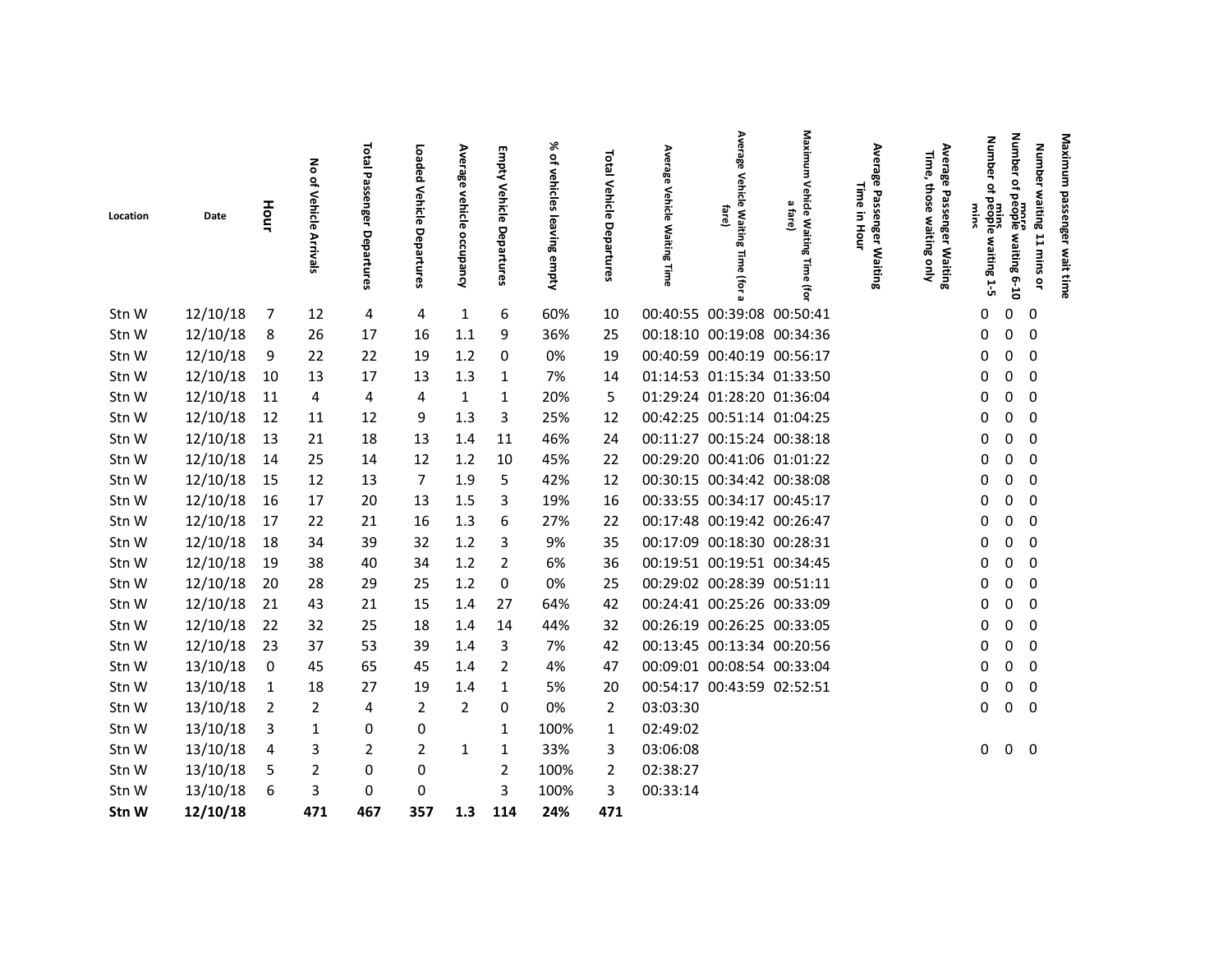|          |          |             |                                        | Total                   |                              |                           |                          | ৯ৎ                        |                                 |                                                     | Average                                              | Maxim                                                             |                                                |                                                                                | <b>Number</b>                             | Number                 |                           | Maximum             |
|----------|----------|-------------|----------------------------------------|-------------------------|------------------------------|---------------------------|--------------------------|---------------------------|---------------------------------|-----------------------------------------------------|------------------------------------------------------|-------------------------------------------------------------------|------------------------------------------------|--------------------------------------------------------------------------------|-------------------------------------------|------------------------|---------------------------|---------------------|
| Location | Date     | Hour        | $\mathbf{s}$<br>of Vehicle<br>Arrivals | Passenger<br>Departures | Loaded Vehicle<br>Departures | Average vehicle occupancy | Empty Vehicle Departures | of vehicles leaving empty | <b>Total Vehicle Departures</b> | Average<br><b>Vehicle</b><br><b>Waiting</b><br>Time | <b>Vehicle Waiting</b><br>മ<br>fare)<br>Time<br>(for | Ē<br>(for<br>Vehicle Waiting<br>$\pmb{\omega}$<br>ಪ್<br>ā<br>Time | Average Passenger Waiting<br>Time<br>3<br>Hour | Average<br>Time,<br>those<br>Passenger Waiting<br>hose waiting only<br>waiting | mins<br>of people waiting 1-5<br>mms<br>S | ot people waiting 6-10 | Number waiting 11 mins or | passenger wait time |
| Stn W    | 13/10/18 | 7           | 5                                      | 2                       | 1                            | $\overline{2}$            | 4                        | 80%                       | 5                               |                                                     | 00:51:29 00:43:28 01:02:49                           |                                                                   |                                                |                                                                                | 0                                         | 0                      | 0                         |                     |
| Stn W    | 13/10/18 | 8           | 9                                      | 3                       | 2                            | 1.5                       | 7                        | 78%                       | 9                               |                                                     | 00:39:02 00:40:31 00:40:31                           |                                                                   |                                                |                                                                                | 0                                         | 0                      | $\mathbf 0$               |                     |
| Stn W    | 13/10/18 | 9           | 12                                     | 3                       | $\overline{2}$               | 1.5                       | 8                        | 80%                       | 10                              |                                                     | 00:43:54 00:50:26 00:58:39                           |                                                                   |                                                |                                                                                | 0                                         | 0                      | $\mathbf 0$               |                     |
| Stn W    | 13/10/18 | 10          | 11                                     | 10                      | 8                            | 1.2                       | 5                        | 38%                       | 13                              |                                                     | 00:35:19 00:38:55 00:45:57                           |                                                                   |                                                |                                                                                | 0                                         | 0                      | 0                         |                     |
| Stn W    | 13/10/18 | 11          | 21                                     | $\overline{7}$          | 7                            | $\mathbf{1}$              | 14                       | 67%                       | 21                              |                                                     | 00:21:18 00:25:33 00:36:08                           |                                                                   |                                                |                                                                                | 0                                         | 0                      | 0                         |                     |
| Stn W    | 13/10/18 | 12          | 12                                     | 11                      | 6                            | 1.8                       | 4                        | 40%                       | 10                              |                                                     |                                                      | 00:53:51 00:53:17 01:08:42                                        |                                                |                                                                                | 0                                         | 0                      | 0                         |                     |
| Stn W    | 13/10/18 | 13          | 23                                     | 25                      | 16                           | 1.6                       | 4                        | 20%                       | 20                              |                                                     | 00:23:54 00:23:45 00:35:45                           |                                                                   |                                                |                                                                                | 0                                         | 0                      | 0                         |                     |
| Stn W    | 13/10/18 | 14          | 13                                     | 24                      | 9                            | 2.7                       | 5                        | 36%                       | 14                              |                                                     | 00:44:58 00:45:31 00:54:47                           |                                                                   |                                                |                                                                                | 0                                         | 0                      | 0                         |                     |
| Stn W    | 13/10/18 | 15          | 14                                     | 13                      | 9                            | 1.4                       | 5                        | 36%                       | 14                              |                                                     | 00:52:07 00:54:59 01:05:25                           |                                                                   |                                                |                                                                                | 0                                         | 0                      | 0                         |                     |
| Stn W    | 13/10/18 | 16          | 15                                     | 16                      | 11                           | 1.5                       | 5                        | 31%                       | 16                              |                                                     | 00:25:18 00:33:55 00:44:43                           |                                                                   |                                                |                                                                                | 0                                         | 0                      | $\mathbf 0$               |                     |
| Stn W    | 13/10/18 | 17          | 21                                     | 28                      | 16                           | 1.8                       | 4                        | 20%                       | 20                              |                                                     | 00:29:20 00:32:51 00:39:41                           |                                                                   |                                                |                                                                                | 0                                         | 0                      | 0                         |                     |
| Stn W    | 13/10/18 | 18          | 21                                     | 37                      | 18                           | 2.1                       | 5                        | 22%                       | 23                              |                                                     | 00:23:34 00:23:04 00:39:09                           |                                                                   |                                                |                                                                                | 0                                         | 0                      | $\mathbf 0$               |                     |
| Stn W    | 13/10/18 | 19          | 17                                     | 16                      | 10                           | 1.6                       | $\overline{4}$           | 29%                       | 14                              |                                                     |                                                      | 00:25:53 00:27:48 00:39:58                                        |                                                |                                                                                | 0                                         | 0                      | $\mathbf 0$               |                     |
| Stn W    | 13/10/18 | 20          | 31                                     | 34                      | 18                           | 1.9                       | 10                       | 36%                       | 28                              |                                                     |                                                      | 00:31:50 00:30:01 00:41:46                                        |                                                |                                                                                | 0                                         | 0                      | 0                         |                     |
| Stn W    | 13/10/18 | 21          | 38                                     | 27                      | 17                           | $1.6\,$                   | 18                       | 51%                       | 35                              |                                                     | 00:24:01 00:24:27 00:35:04                           |                                                                   |                                                |                                                                                | 0                                         | 0                      | 0                         |                     |
| Stn W    | 13/10/18 | 22          | 31                                     | 49                      | 26                           | 1.9                       | 9                        | 26%                       | 35                              |                                                     | 00:21:18 00:22:25 00:33:28                           |                                                                   |                                                |                                                                                | 0                                         | 0                      | $\Omega$                  |                     |
| Stn W    | 13/10/18 | -23         | 38                                     | 62                      | 39                           | 1.6                       | 3                        | 7%                        | 42                              |                                                     |                                                      | 00:11:32 00:11:21 00:24:54                                        | 00:00:02 00:01:42                              |                                                                                | 2                                         | 0                      | 0                         | 00:02               |
| Stn W    | 14/10/18 | $\mathbf 0$ | 55                                     | 108                     | 55                           | $\overline{2}$            | 3                        | 5%                        | 58                              |                                                     | 00:07:50 00:07:20 00:18:48                           |                                                                   |                                                |                                                                                | 0                                         | 0                      | $\mathbf 0$               |                     |
| Stn W    | 14/10/18 | 1           | 23                                     | 35                      | 15                           | 2.3                       | 7                        | 32%                       | 22                              |                                                     |                                                      | 00:17:38 00:17:47 00:25:30                                        |                                                |                                                                                | 0                                         | 0                      | 0                         |                     |
| Stn W    | 14/10/18 | 2           | 8                                      | 17                      | 6                            | 2.8                       | 3                        | 33%                       | 9                               |                                                     | 03:10:09 00:43:47 01:26:42                           |                                                                   |                                                |                                                                                | 0                                         | 0                      | 0                         |                     |
| Stn W    | 14/10/18 | 3           | 2                                      | $\overline{2}$          | $\mathbf{1}$                 | $\overline{2}$            | 1                        | 50%                       | 2                               |                                                     | 05:09:57 05:09:57 05:12:31                           |                                                                   |                                                |                                                                                | 0                                         | 0                      | $\mathbf 0$               |                     |
| Stn W    | 14/10/18 | 4           | 0                                      | 0                       |                              |                           |                          |                           |                                 |                                                     |                                                      |                                                                   |                                                |                                                                                |                                           |                        |                           |                     |
| Stn W    | 14/10/18 | 5           | 1                                      | 0                       |                              |                           |                          |                           |                                 | 04:00:27                                            |                                                      |                                                                   |                                                |                                                                                |                                           |                        |                           |                     |
| Stn W    | 14/10/18 | 6           | 0                                      | 0                       | 0                            |                           | 1                        | 100%                      | 1                               |                                                     |                                                      |                                                                   |                                                |                                                                                |                                           |                        |                           |                     |
| Stn W    | 13/10/18 |             | 421                                    | 529                     | 292                          | 1.8                       | 129                      | 31%                       | 421                             |                                                     |                                                      |                                                                   |                                                |                                                                                |                                           |                        |                           |                     |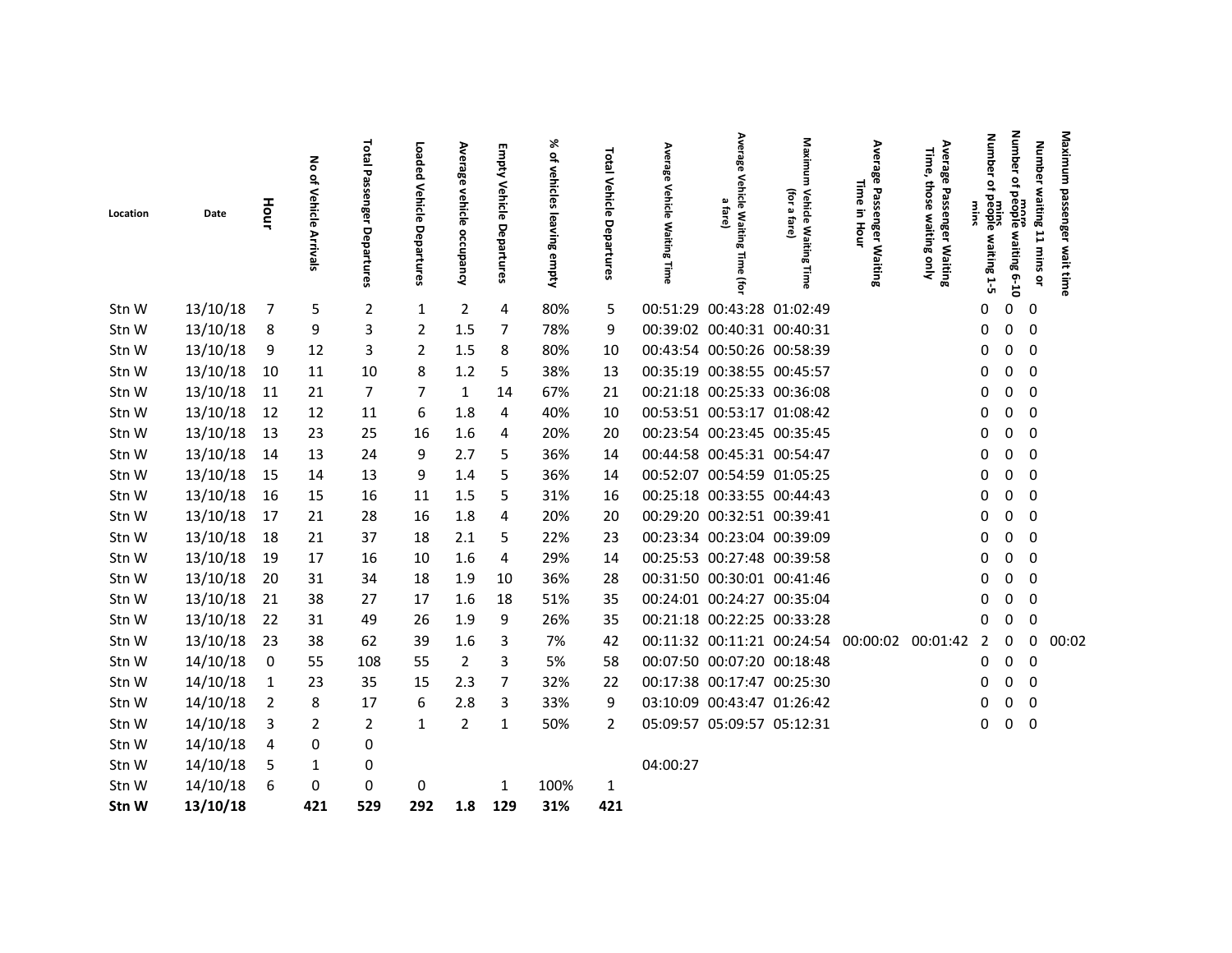| Location | Date     | Hour           | 종<br>of Vehicle<br><b>Arrivals</b> | Total Passenger Departures | Loaded<br><b>Vehicle</b><br>Departures | Average vehicle occupancy | <b>Empty Vehicle Departures</b> | % of vehicles leaving empty | Total Vehicle<br>Departures | Average<br>Vehicle<br><b>Waiting Time</b> | Average<br>Vehicle<br>fare)<br>Waiting<br>Time<br>(for | Maximum<br><b>Vehic</b><br>क<br>fare)<br><b>Waiting</b><br>lime<br>(for | Average Passenger Waiting Time<br>in Hour | Average<br>those<br>Ρá<br>൹<br>waiting<br>nger Waiting<br>Nuo<br>Time, | Number waiting 11 mins<br><b>Number</b><br><b>Number</b><br>of people waiting 6-10<br>٩<br>mins<br>people waiting 1-5<br><b>WINS</b><br>or more | Maximum passenger wait time |  |
|----------|----------|----------------|------------------------------------|----------------------------|----------------------------------------|---------------------------|---------------------------------|-----------------------------|-----------------------------|-------------------------------------------|--------------------------------------------------------|-------------------------------------------------------------------------|-------------------------------------------|------------------------------------------------------------------------|-------------------------------------------------------------------------------------------------------------------------------------------------|-----------------------------|--|
| Stn W    | 14/10/18 | $\overline{7}$ | 2                                  | 0                          | 0                                      |                           | $\overline{2}$                  | 100%                        | $\overline{2}$              | 00:55:01                                  |                                                        |                                                                         |                                           |                                                                        |                                                                                                                                                 |                             |  |
| Stn W    | 14/10/18 | 8              | 4                                  | 3                          | 2                                      | $1.5\,$                   | $\overline{2}$                  | 50%                         | 4                           | 01:05:06                                  |                                                        |                                                                         |                                           |                                                                        | 0<br>$\mathbf 0$<br>0                                                                                                                           |                             |  |
| Stn W    | 14/10/18 | 9              | 9                                  | 0                          | 0                                      |                           | 8                               | 100%                        | 8                           |                                           | 00:42:00 00:55:18 01:01:13                             |                                                                         |                                           |                                                                        | 0<br>$\mathbf 0$<br>0                                                                                                                           |                             |  |
| Stn W    | 14/10/18 | 10             | 11                                 | 6                          | 4                                      | 1.5                       | 8                               | 67%                         | 12                          |                                           | 00:34:05 00:53:28 00:53:28                             |                                                                         |                                           |                                                                        | 0<br>$\mathbf 0$<br>0                                                                                                                           |                             |  |
| Stn W    | 14/10/18 | 11             | 12                                 | 3                          | 3                                      | $\mathbf{1}$              | 8                               | 73%                         | 11                          |                                           | 00:30:46 00:29:46 00:37:21                             |                                                                         |                                           |                                                                        | $\boldsymbol{0}$<br>0<br>0                                                                                                                      |                             |  |
| Stn W    | 14/10/18 | 12             | 10                                 | 4                          | 3                                      | 1.3                       | 8                               | 73%                         | 11                          |                                           | 00:36:08 00:44:22 00:46:08                             |                                                                         |                                           |                                                                        | $\mathbf 0$<br>0<br>0                                                                                                                           |                             |  |
| Stn W    | 14/10/18 | 13             | 13                                 | 9                          | 4                                      | 2.2                       | 8                               | 67%                         | 12                          |                                           | 00:33:37 00:35:41 00:45:11                             |                                                                         |                                           |                                                                        | 0<br>$\mathbf 0$<br>0                                                                                                                           |                             |  |
| Stn W    | 14/10/18 | 14             | 13                                 | 10                         | 7                                      | 1.4                       | 5                               | 42%                         | 12                          |                                           | 00:48:07 00:54:10 01:22:55                             |                                                                         |                                           |                                                                        | 0<br>0<br>0                                                                                                                                     |                             |  |
| Stn W    | 14/10/18 | 15             | 7                                  | 6                          | 5                                      | 1.2                       | 0                               | 0%                          | 5                           |                                           | 01:22:58 01:22:58 01:33:24                             |                                                                         |                                           |                                                                        | 0<br>$\mathbf 0$<br>0                                                                                                                           |                             |  |
| Stn W    | 14/10/18 | 16             | 6                                  | 12                         | 6                                      | $\overline{2}$            | 1                               | 14%                         | 7                           |                                           | 00:58:21 01:01:53 01:10:55                             |                                                                         |                                           |                                                                        | 0<br>0<br>0                                                                                                                                     |                             |  |
| Stn W    | 14/10/18 | 17             | 14                                 | 20                         | 12                                     | 1.7                       | 4                               | 25%                         | 16                          |                                           | 00:24:49 00:26:17 00:34:33                             |                                                                         |                                           |                                                                        | 0<br>$\mathbf 0$<br>0                                                                                                                           |                             |  |
| Stn W    | 14/10/18 | 18             | 32                                 | 38                         | 28                                     | $1.4\,$                   | $\overline{2}$                  | 7%                          | 30                          |                                           | 00:16:04 00:16:28 00:32:59                             |                                                                         |                                           |                                                                        | 0<br>$\mathbf 0$<br>0                                                                                                                           |                             |  |
| Stn W    | 14/10/18 | 19             | 21                                 | 24                         | 19                                     | 1.3                       | 3                               | 14%                         | 22                          |                                           | 00:27:23 00:27:23 00:37:07                             |                                                                         |                                           |                                                                        | $\mathbf 0$<br>0<br>0                                                                                                                           |                             |  |
| Stn W    | 14/10/18 | 20             | 21                                 | 24                         | 20                                     | $1.2$                     | 1                               | 5%                          | 21                          |                                           | 00:22:55 00:23:05 00:32:10                             |                                                                         |                                           |                                                                        | 0<br>$\mathbf 0$<br>0                                                                                                                           |                             |  |
| Stn W    | 14/10/18 | 21             | 21                                 | 20                         | 18                                     | 1.1                       | $\overline{2}$                  | 10%                         | 20                          |                                           | 00:32:36 00:32:34 00:40:09                             |                                                                         |                                           |                                                                        | 0<br>$\mathbf 0$<br>0                                                                                                                           |                             |  |
| Stn W    | 14/10/18 | 22             | 19                                 | 27                         | 19                                     | 1.4                       | 3                               | 14%                         | 22                          |                                           | 00:27:46 00:28:23 01:03:17                             |                                                                         |                                           |                                                                        | 0<br>$\mathbf 0$<br>0                                                                                                                           |                             |  |
| Stn W    | 14/10/18 | 23             | 15                                 | 18                         | 12                                     | 1.5                       | $\overline{2}$                  | 14%                         | 14                          |                                           | 00:19:21 00:19:21 00:33:23                             |                                                                         |                                           |                                                                        | 0<br>$\mathbf 0$<br>0                                                                                                                           |                             |  |
| Stn W    | 15/10/18 | 0              | 14                                 | 26                         | 16                                     | 1.6                       | $\overline{2}$                  | 11%                         | 18                          |                                           | 00:44:48 00:11:58 00:18:41                             |                                                                         |                                           |                                                                        | 0<br>0<br>0                                                                                                                                     |                             |  |
| Stn W    | 15/10/18 | 1              | 0                                  | 0                          | 0                                      |                           | 1                               | 100%                        | $\mathbf{1}$                |                                           |                                                        |                                                                         |                                           |                                                                        |                                                                                                                                                 |                             |  |
| Stn W    | 15/10/18 | $\overline{2}$ | 0                                  | 0                          | 0                                      |                           |                                 |                             |                             |                                           |                                                        |                                                                         |                                           |                                                                        |                                                                                                                                                 |                             |  |
| Stn W    | 15/10/18 | 3              | 0                                  | 0                          | 0                                      |                           | 1                               | 100%                        | $\mathbf{1}$                |                                           |                                                        |                                                                         |                                           |                                                                        |                                                                                                                                                 |                             |  |
| Stn W    | 15/10/18 | 4              | 1                                  | 0                          | 0                                      |                           | $\overline{2}$                  | 100%                        | $\overline{2}$              | 00:01:01                                  |                                                        |                                                                         |                                           |                                                                        |                                                                                                                                                 |                             |  |
| Stn W    | 15/10/18 | 5              | $\mathbf{1}$                       | 0                          | 0                                      |                           | $\mathbf{1}$                    | 100%                        | $\mathbf{1}$                | 00:03:40                                  |                                                        |                                                                         |                                           |                                                                        |                                                                                                                                                 |                             |  |
| Stn W    | 14/10/18 |                | 246                                | 250                        | 178                                    | 1.4                       | 74                              | 29%                         | 252                         |                                           |                                                        |                                                                         |                                           |                                                                        |                                                                                                                                                 |                             |  |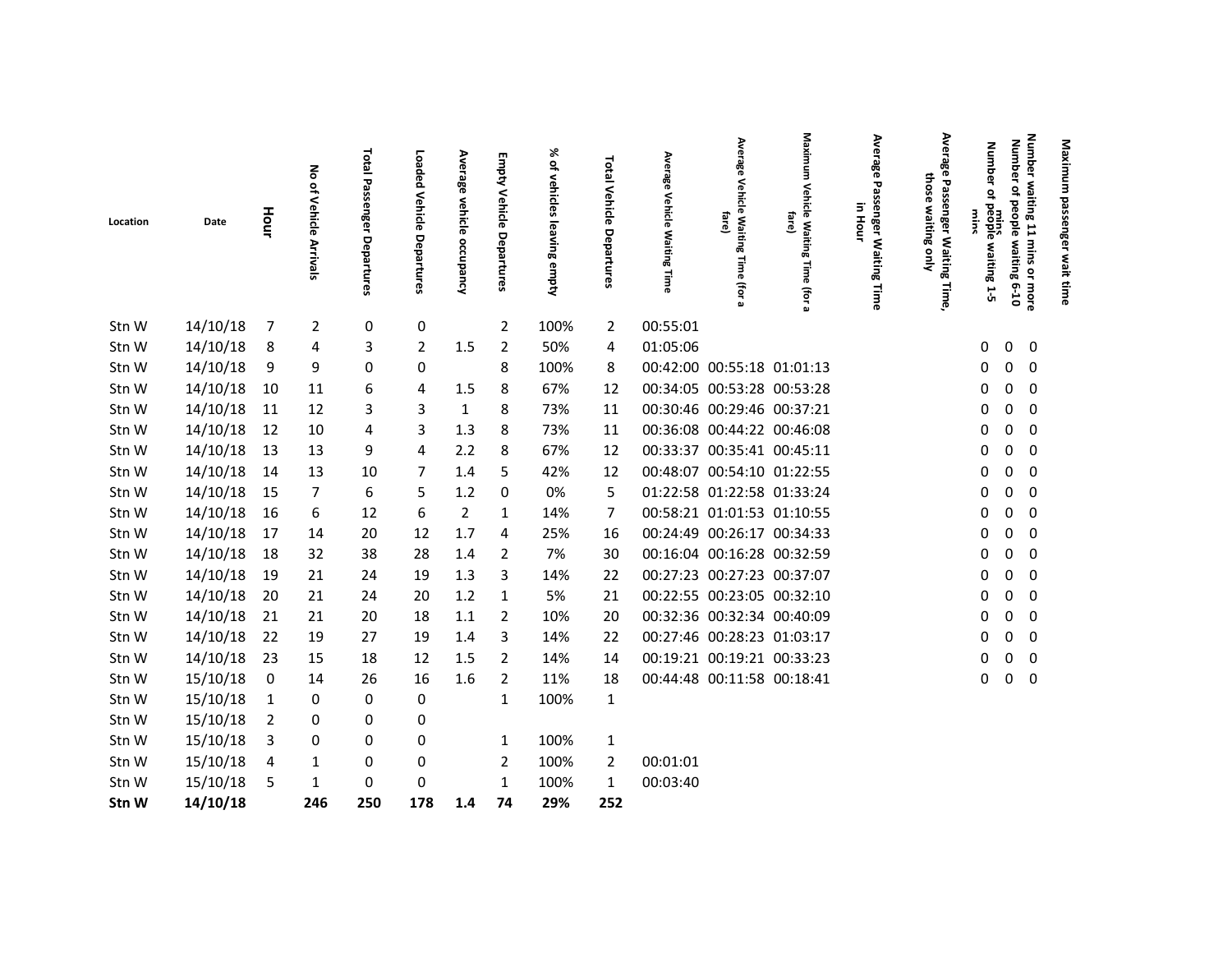| Location | Date     | Hour | 종<br>₽<br>Vehicle<br>⋗<br>ટું<br>ᇹ | ಕ<br>ឆ<br>ъ<br>ၛၟ | ខ្លួ<br>aed<br>Vehicle<br>5<br>ၛၟ | ന<br>986<br>vehicle<br>g<br>2<br>ರ<br>Laur<br>A | Empty<br>Vehicle<br>Departu<br><b>i</b> | ⋇<br>٩<br>vehicles<br>leaving<br>empty | <b>DEBI</b><br>Venicie<br>Depa | Ave<br>rrage<br>Vehicle<br>Waiting<br><b>TIME</b> | este<br>Vehicle<br>Μa<br>Ξ<br>品<br>Fo<br>$^{\circ}$<br>ڦ | Maxin<br>Vehicle<br>മ<br>iting<br>B<br>₹<br>급<br>తె | Ave<br>ក្លី<br>nger<br>Hour<br>ξÑ<br>niting<br>Time<br>$\Xi$ | ఇ<br>ℸ<br>$\mathbf{a}$<br>Ξ<br>٤<br>œ<br>aiting<br>ღ<br>those | dmub<br>Ō<br>ಕ<br>Ō<br>öple<br>aiting<br>پ<br>ÜП<br>mins | dmub<br>ሟ<br>₽<br><b>beople</b><br>vaiting 6<br>Ġ<br>mins | Number<br>waiting<br>11<br>mins<br>å<br>more | Maxi<br>g<br>mge<br>wait |  |
|----------|----------|------|------------------------------------|-------------------|-----------------------------------|-------------------------------------------------|-----------------------------------------|----------------------------------------|--------------------------------|---------------------------------------------------|----------------------------------------------------------|-----------------------------------------------------|--------------------------------------------------------------|---------------------------------------------------------------|----------------------------------------------------------|-----------------------------------------------------------|----------------------------------------------|--------------------------|--|
| Stn Rd   | 11/10/18 | 23   | 5.                                 | 5                 | $\mathbf{3}$                      | 1.7                                             | 2                                       | 40%                                    | 5.                             |                                                   | 00:03:31 00:03:18 00:08:45                               |                                                     |                                                              |                                                               | $\mathbf{0}$                                             | $\mathbf{0}$                                              | $\mathbf 0$                                  |                          |  |
| Stn Rd   | 12/10/18 | 0    | 7                                  | 4                 | 4                                 | 1                                               | 2                                       | 33%                                    | 6                              |                                                   | 00:08:14 00:09:38 00:20:23                               |                                                     |                                                              |                                                               | $\mathbf{0}$                                             | $\mathbf 0$                                               | 0                                            |                          |  |
| Stn Rd   | 12/10/18 | 1    | 15                                 | 16                | 8                                 | 2                                               | 6                                       | 43%                                    | 14                             |                                                   |                                                          | 00:02:22 00:02:55 00:05:06                          |                                                              |                                                               | $\mathbf 0$                                              | $\mathbf 0$                                               | $\mathbf 0$                                  |                          |  |
| Stn Rd   | 12/10/18 | 2    | 9                                  | $\overline{7}$    | 4                                 | 1.8                                             | 6                                       | 60%                                    | 10                             |                                                   | 00:01:26 00:01:53 00:02:40                               |                                                     |                                                              |                                                               | $\mathbf{0}$                                             | $\overline{0}$                                            | $\mathbf 0$                                  |                          |  |
| Stn Rd   | 12/10/18 | 3    | 3                                  | $\overline{2}$    | $\overline{2}$                    | $\mathbf{1}$                                    | 2                                       | 50%                                    | 4                              |                                                   |                                                          | 00:03:39 00:03:38 00:03:38                          |                                                              |                                                               | 0                                                        | 0                                                         | 0                                            |                          |  |
| Stn Rd   | 12/10/18 | 4    | $\overline{2}$                     | $\mathbf{1}$      |                                   | 1                                               |                                         | 50%                                    | $\overline{2}$                 |                                                   | 00:05:50 00:09:55 00:09:55                               |                                                     |                                                              |                                                               | 0                                                        | 0                                                         | 0                                            |                          |  |
| Stn Rd   | 11/10/18 |      | 41                                 | 35                | 22                                | 1.6                                             | 19                                      | 46%                                    | 41                             |                                                   |                                                          |                                                     |                                                              |                                                               |                                                          |                                                           |                                              |                          |  |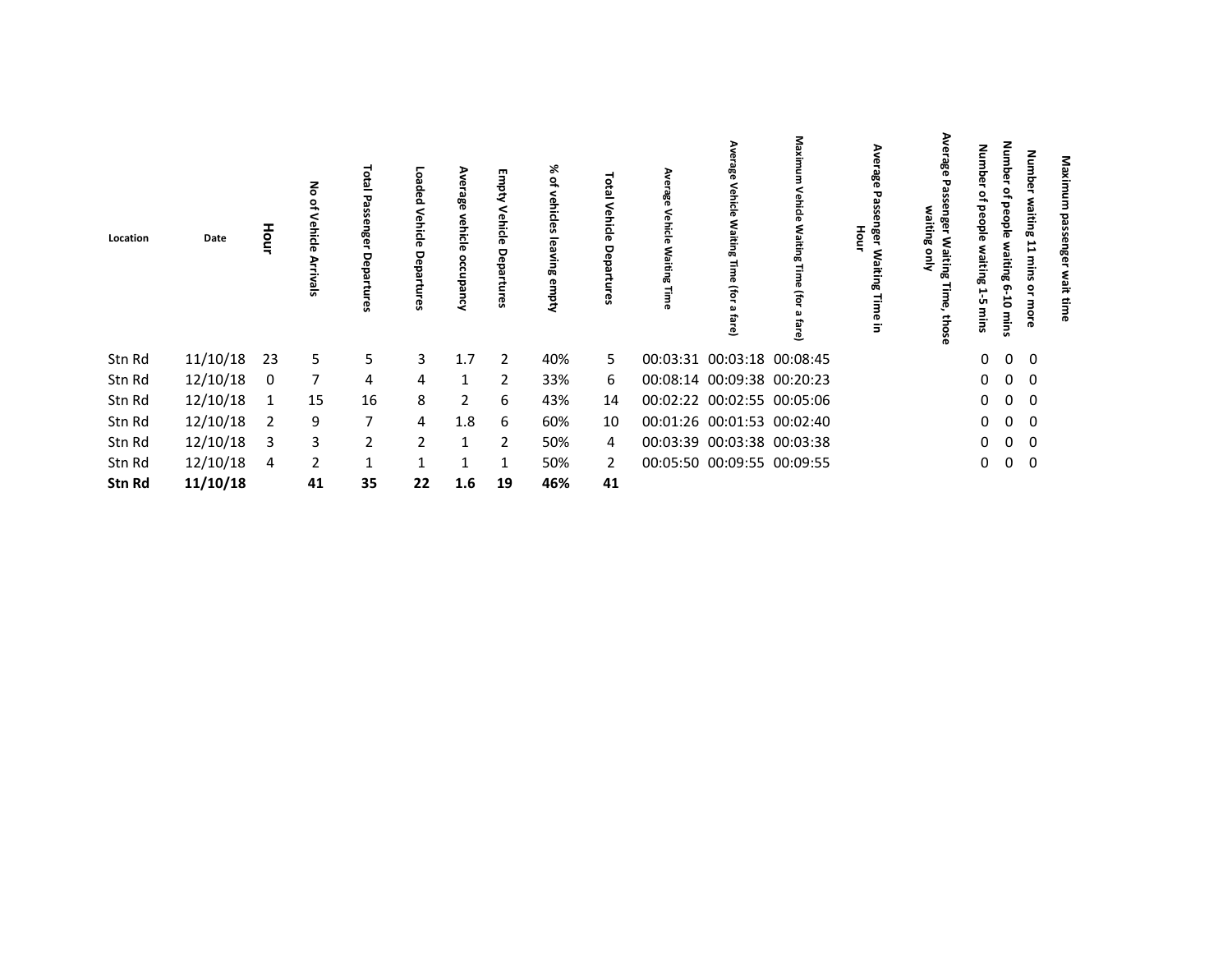| Location | Date     | Hour | 종<br>Vehicle<br>⋗<br><u>ટે</u><br>ᇹ | ಕ<br>ឆ<br>ၛၟ | ខ្លួ<br>āed<br>Vehicle<br>ទី<br>ၛၟ | ന<br>986<br>vehicle<br>8<br>2<br>정<br>ال<br>2 | Empty<br>Vehicle<br>Departur<br>Ü, | ⋇<br>٩<br>vehicles<br>leaving<br>empty | <b>DEBI</b><br>Vehicle<br>pepa | Ave<br>rrage<br>Vehicle<br>Waiting<br><b>TIME</b> | este<br><b>Tehicle</b><br>≳ٍ<br>Ξ<br>긂<br>Fo<br>$^{\circ}$<br>ڦ | Maxin<br>/ehicle<br>മ<br>iting<br>B<br>₹<br>굽<br>ڦ | Ave<br>ន្លិ<br>nger<br>Hour<br>Μa<br>niting<br>Time<br>$\Xi$ | ఇ<br>٤<br>œ<br>aiting<br>ღ<br>those | dmub<br>ō<br>ಕ<br>Ō<br>öple<br>aiting<br>پ<br>ÙП<br>mins | dmub<br>ሟ<br>₽<br>beople<br>vaiting 6<br>៩<br>mins | Number<br>waiting<br>11<br>sunu<br>å<br>more | Maxi<br>g<br>mge<br>wait |  |
|----------|----------|------|-------------------------------------|--------------|------------------------------------|-----------------------------------------------|------------------------------------|----------------------------------------|--------------------------------|---------------------------------------------------|-----------------------------------------------------------------|----------------------------------------------------|--------------------------------------------------------------|-------------------------------------|----------------------------------------------------------|----------------------------------------------------|----------------------------------------------|--------------------------|--|
| Stn Rd   | 12/10/18 | 23   | 15                                  | 10           | 7                                  | 1.4                                           | 5                                  | 42%                                    | 12                             |                                                   |                                                                 | 00:04:46 00:04:33 00:08:54                         |                                                              |                                     | $\mathbf{0}$                                             | $\mathbf{0}$                                       | $\mathbf 0$                                  |                          |  |
| Stn Rd   | 13/10/18 | 0    | 24                                  | 24           | 20                                 | 1.2                                           | 6                                  | 23%                                    | 26                             |                                                   | 00:05:39 00:05:54 00:10:57                                      |                                                    |                                                              |                                     | $\mathbf 0$                                              | $\mathbf 0$                                        | 0                                            |                          |  |
| Stn Rd   | 13/10/18 | 1    | 32                                  | 31           | 23                                 | 1.3                                           | 4                                  | 15%                                    | 27                             |                                                   |                                                                 | 00:06:20 00:06:47 00:12:33                         |                                                              |                                     | $\mathbf{0}$                                             | $\overline{0}$                                     | 0                                            |                          |  |
| Stn Rd   | 13/10/18 | 2    | 35                                  | 53           | 37                                 | 1.4                                           | $\overline{2}$                     | 5%                                     | 39                             |                                                   |                                                                 | 00:04:42 00:04:41 00:08:40                         |                                                              |                                     |                                                          | $0\quad 0$                                         | 0                                            |                          |  |
| Stn Rd   | 13/10/18 | 3    | 26                                  | 33           | 20                                 | 1.6                                           | 5                                  | 20%                                    | 25                             |                                                   |                                                                 | 00:08:09 00:07:16 00:19:14                         |                                                              |                                     | 0                                                        | $\mathbf{0}$                                       | 0                                            |                          |  |
| Stn Rd   | 13/10/18 | 4    | 9                                   | 5            | 4                                  | 1.2                                           | 8                                  | 67%                                    | 12                             |                                                   |                                                                 | 00:08:22 00:07:25 00:09:52                         |                                                              |                                     | 0                                                        | $\mathbf 0$                                        | 0                                            |                          |  |
| Stn Rd   | 12/10/18 |      | 141                                 | 156          | 111                                | 1.4                                           | 30                                 | 21%                                    | 141                            |                                                   |                                                                 |                                                    |                                                              |                                     |                                                          |                                                    |                                              |                          |  |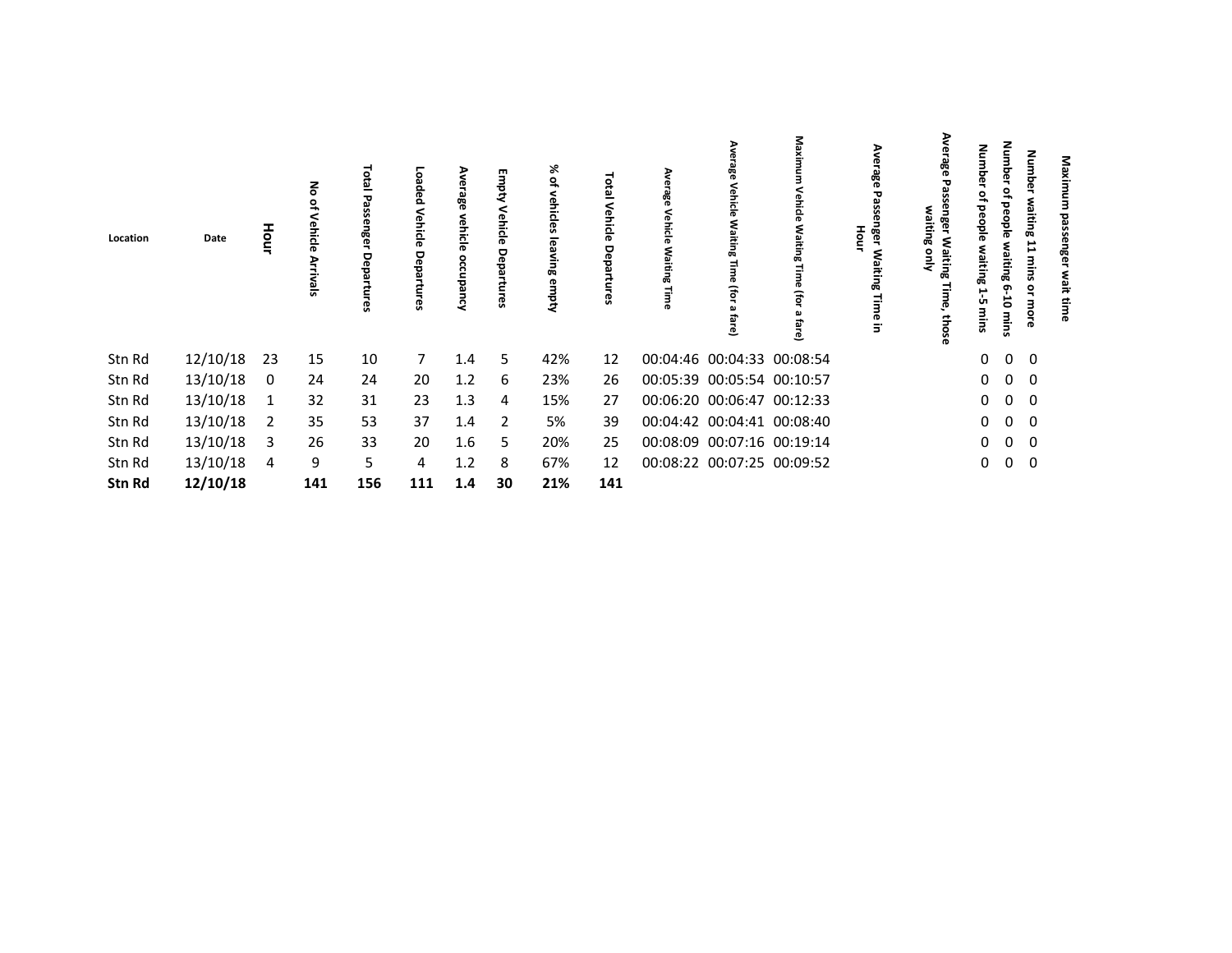| Location | Date     | Hour | る<br>ehicle<br>능 | Total<br>വ<br><b>ISSEN</b><br>ñer.<br>Depa<br>tures | ö<br>ಸ<br>Vehicle<br>Dep<br>က္တ | န္တီ<br>ehicle<br>occu<br>횺<br>ર | Emp<br>릉<br>ᅙ<br>Depa<br>c3 | X,<br>$\vec{\sigma}$<br>品<br>kadw | Vehicle<br>Depa | 쯩 | ڡ                          | ≅<br>൧                     | Aver<br>ခ်ိန်<br>59<br>ធូ<br>nger<br>줄<br>Waitin<br>œ<br>Ę<br>ō<br>$\overline{5}$ | ఇ<br>ឆ្លិ<br>aiting<br>Waiting<br><b>SHIV</b><br>ِ م<br>sou; | œ<br>ÜП | ರ<br>쁲<br>品<br>თ<br>5<br>mins | 클<br>e<br>E<br>品<br>د<br>s<br>٩ | Maxi<br>ai<br>≌ |  |
|----------|----------|------|------------------|-----------------------------------------------------|---------------------------------|----------------------------------|-----------------------------|-----------------------------------|-----------------|---|----------------------------|----------------------------|-----------------------------------------------------------------------------------|--------------------------------------------------------------|---------|-------------------------------|---------------------------------|-----------------|--|
| Stn Rd   | 14/10/18 | 0    | 13               | 20                                                  | 12                              | 1.7                              | $\Omega$                    | 0%                                | 12              |   | 00:01:27 00:01:27 00:05:20 |                            |                                                                                   |                                                              | 0       | $\overline{\mathbf{0}}$       | $\overline{\mathbf{0}}$         |                 |  |
| Stn Rd   | 14/10/18 |      | 25               | 48                                                  | 25                              | 1.9                              | 1                           | 4%                                | 26              |   |                            | 00:01:40 00:01:44 00:04:30 | 00:00:07                                                                          | 00:01:58 3                                                   |         | 0                             |                                 | $0\quad 00:02$  |  |
| Stn Rd   | 14/10/18 | 2    | 61               | 88                                                  | 52                              | 1.7                              | 6                           | 10%                               | 58              |   |                            | 00:01:40 00:01:40 00:04:27 | 00:00:25                                                                          | 00:02:43                                                     | 140     |                               | 0                               | 00:04           |  |
| Stn Rd   | 14/10/18 | 3    | 45               | 77                                                  | 46                              | 1.7                              |                             | 2%                                | 47              |   | 00:03:25 00:03:22 00:10:58 |                            |                                                                                   |                                                              | 0       | $\overline{0}$                | - 0                             |                 |  |
| Stn Rd   | 14/10/18 | 4    | 5                | 5.                                                  | $\mathbf{2}$                    | 2.5                              | 4                           | 67%                               | 6               |   | 00:12:17 00:04:28 00:04:28 |                            |                                                                                   |                                                              | 0       | $\overline{0}$                | $\overline{\mathbf{0}}$         |                 |  |
| Stn Rd   | 13/10/18 |      | 149              | 238                                                 | 137                             | 1.7                              | 12                          | 8%                                | 149             |   |                            |                            |                                                                                   |                                                              |         |                               |                                 |                 |  |
|          |          |      |                  |                                                     |                                 |                                  |                             |                                   |                 |   |                            |                            |                                                                                   |                                                              |         |                               |                                 |                 |  |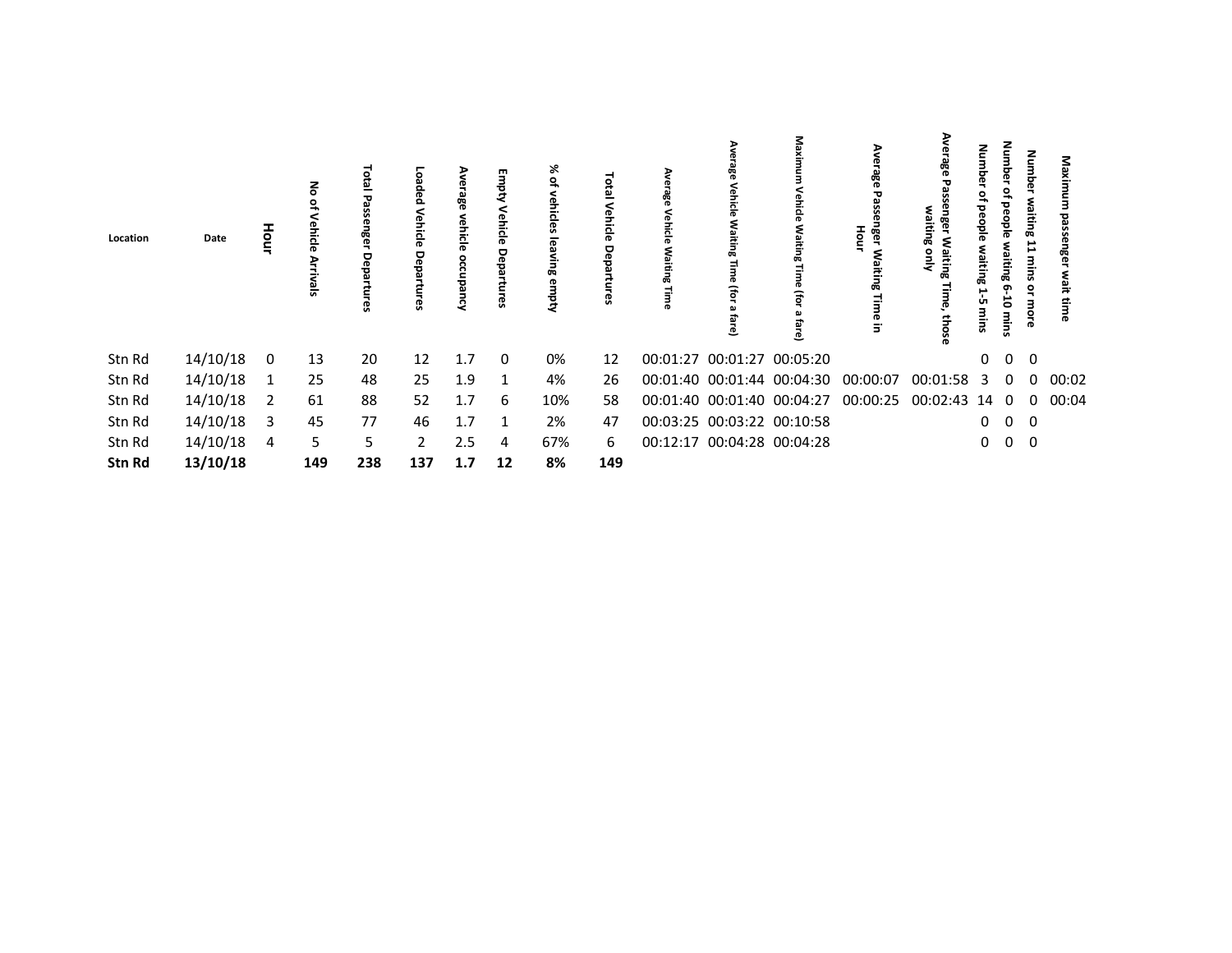| 14/10/18<br>23<br>$\boldsymbol{0}$<br>0<br>15/10/18<br>$\mathbf 0$<br>0<br>0<br>15/10/18<br>$\mathbf 0$<br>$\overline{2}$<br>$\overline{2}$<br>0<br>100%<br>00:05:49<br>$\overline{2}$<br>1<br>15/10/18<br>$\mathbf 0$<br>00:02:42<br>0<br>100%<br>$\mathbf{1}$<br>2<br>1<br>$\mathbf{1}$<br>$\mathbf 0$<br>15/10/18<br>$\pmb{0}$<br>3<br>15/10/18<br>0<br>0<br>100%<br>00:05:53<br>$\mathbf{1}$<br>1<br>4<br>14/10/18<br>$\mathbf 0$<br>4<br>0<br>100%<br>4<br>0<br>4 | Location | Date | Hour | No of<br>Vehicle<br><b>Arrivals</b> | ಕ<br>ದ<br>ᇃ<br>$\mathbf{a}$<br>휾<br>용<br>o.<br>G3 | Loaded<br>Vehicle<br>Departures | Ave<br>rage<br>vehicle<br>occupancy | Empty<br>Vehicle Departures | % of<br>vehicles leaving empty | Total<br>Vehicle<br>Depa<br>c3 | Average<br>Vehicle<br><b>Waiting</b><br>Time | Ave<br>rage<br>Vehicle<br>Waiting<br>$\frac{1}{3}$<br>ര<br>(for<br>മ<br>fare) | Maxim<br>Vehicle<br>Waiting<br>E<br>El<br>൹<br>$\widehat{\mathfrak{g}}$<br>മ<br>fare) | Ave<br>ခ်ိန်<br>Pass<br>൹<br>nger<br>Hour<br>Waiting Time in | Ave<br>age<br>Ρá<br>ënge<br>aiting<br>Waiting<br>ψŅ<br>Time,<br>those | <b>Number</b><br><b>Number</b><br><b>Number</b><br>읶<br>of people<br>waiting 11 mins or more<br>beople<br>waiting 6-10 mins<br>waiting 1-<br>ÜП<br>mins | Maximum<br>passenger<br>wait<br>time |  |
|------------------------------------------------------------------------------------------------------------------------------------------------------------------------------------------------------------------------------------------------------------------------------------------------------------------------------------------------------------------------------------------------------------------------------------------------------------------------|----------|------|------|-------------------------------------|---------------------------------------------------|---------------------------------|-------------------------------------|-----------------------------|--------------------------------|--------------------------------|----------------------------------------------|-------------------------------------------------------------------------------|---------------------------------------------------------------------------------------|--------------------------------------------------------------|-----------------------------------------------------------------------|---------------------------------------------------------------------------------------------------------------------------------------------------------|--------------------------------------|--|
|                                                                                                                                                                                                                                                                                                                                                                                                                                                                        | Stn Rd   |      |      |                                     |                                                   |                                 |                                     |                             |                                |                                |                                              |                                                                               |                                                                                       |                                                              |                                                                       |                                                                                                                                                         |                                      |  |
|                                                                                                                                                                                                                                                                                                                                                                                                                                                                        | Stn Rd   |      |      |                                     |                                                   |                                 |                                     |                             |                                |                                |                                              |                                                                               |                                                                                       |                                                              |                                                                       |                                                                                                                                                         |                                      |  |
|                                                                                                                                                                                                                                                                                                                                                                                                                                                                        | Stn Rd   |      |      |                                     |                                                   |                                 |                                     |                             |                                |                                |                                              |                                                                               |                                                                                       |                                                              |                                                                       |                                                                                                                                                         |                                      |  |
|                                                                                                                                                                                                                                                                                                                                                                                                                                                                        | Stn Rd   |      |      |                                     |                                                   |                                 |                                     |                             |                                |                                |                                              |                                                                               |                                                                                       |                                                              |                                                                       |                                                                                                                                                         |                                      |  |
|                                                                                                                                                                                                                                                                                                                                                                                                                                                                        | Stn Rd   |      |      |                                     |                                                   |                                 |                                     |                             |                                |                                |                                              |                                                                               |                                                                                       |                                                              |                                                                       |                                                                                                                                                         |                                      |  |
|                                                                                                                                                                                                                                                                                                                                                                                                                                                                        | Stn Rd   |      |      |                                     |                                                   |                                 |                                     |                             |                                |                                |                                              |                                                                               |                                                                                       |                                                              |                                                                       |                                                                                                                                                         |                                      |  |
|                                                                                                                                                                                                                                                                                                                                                                                                                                                                        | Stn Rd   |      |      |                                     |                                                   |                                 |                                     |                             |                                |                                |                                              |                                                                               |                                                                                       |                                                              |                                                                       |                                                                                                                                                         |                                      |  |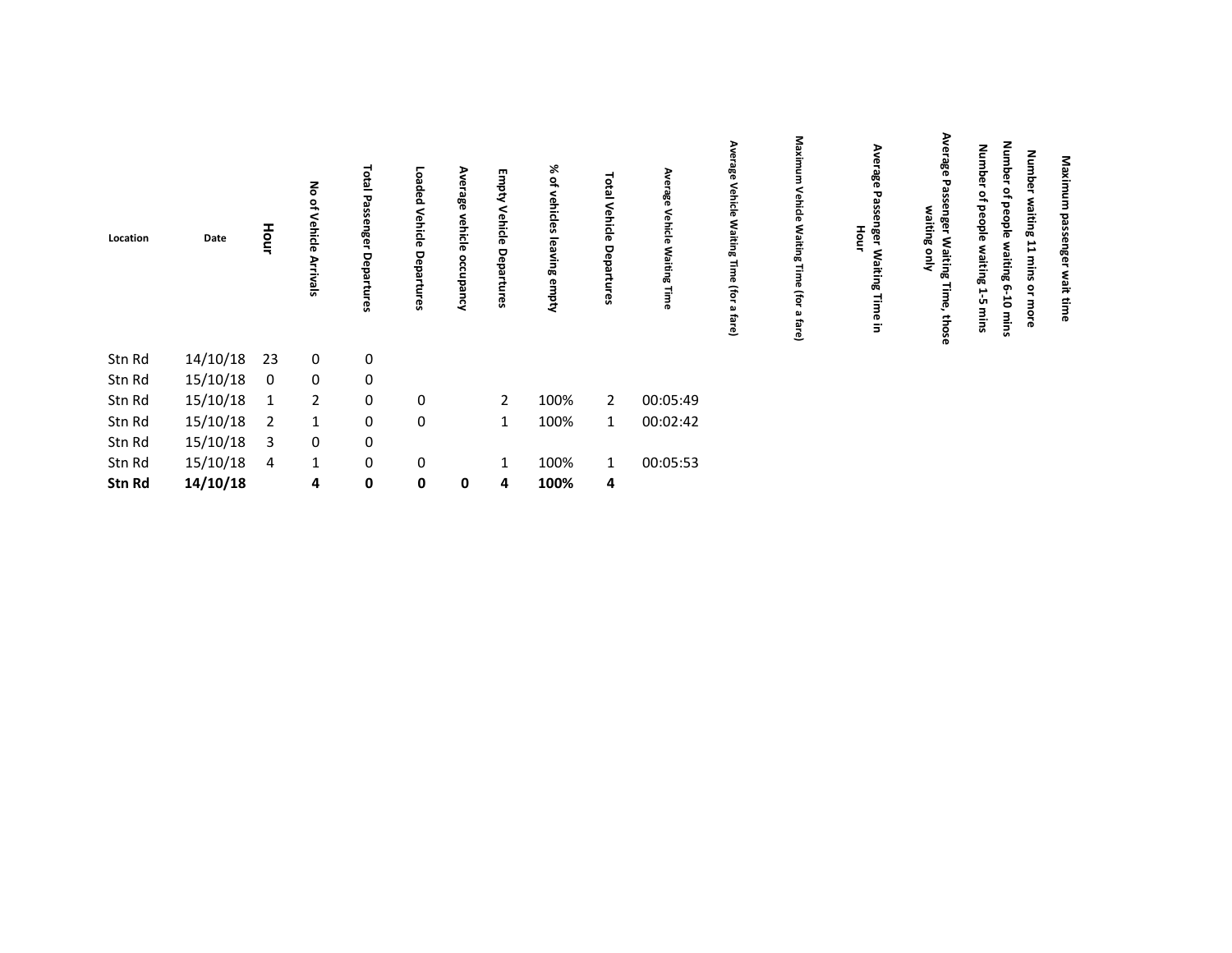| Location      | Date     | Hour           | る<br>$\mathbf{a}$<br>Vehicle<br>Arrivals | Total<br>នីទ<br>eba<br><b>GS</b> | papeo:<br>Vehicle<br>Departur<br>œ | Average<br>vehicl<br>ब<br>occupancy | Empty Vehicle<br>Departures | % ०<br>vehicles<br>leaving empty | <b>DEBI</b><br>Vehicle<br>Depar<br>tures | Average<br>Vehicle<br>Waiting<br>Time | Ave<br>este<br>Vehicle<br>Waiting<br>œ<br>(For<br>ച<br>흛<br>ۊ | Maxirr<br><b>ehicle</b><br><b>Waiting</b><br>£<br>fare) | Aver<br>age<br>G<br>ᇃ<br>nger<br>Hour<br><b>Waiting</b><br>Time in | ⋗<br>age<br>waiting<br>Waiting<br>을<br>Time,<br>those | Numbe<br>₽<br>people<br>raiting<br>ب<br>ÙП<br>mins | Number<br>۽<br>people<br>waiting 6-10<br>mins | <b>Number</b><br>waiting 11 mins<br>or more | Maxi<br>힒<br>enger<br>wait<br>time |  |
|---------------|----------|----------------|------------------------------------------|----------------------------------|------------------------------------|-------------------------------------|-----------------------------|----------------------------------|------------------------------------------|---------------------------------------|---------------------------------------------------------------|---------------------------------------------------------|--------------------------------------------------------------------|-------------------------------------------------------|----------------------------------------------------|-----------------------------------------------|---------------------------------------------|------------------------------------|--|
| Gun St        | 11/10/18 | 23             | 8                                        | 9                                | 5                                  | 1.8                                 | $\overline{2}$              | 29%                              | 7                                        |                                       | 00:06:38 00:08:11 00:14:26                                    |                                                         |                                                                    |                                                       | $\mathbf{0}$                                       | $\mathbf 0$                                   | $\overline{0}$                              |                                    |  |
| Gun St        | 12/10/18 | 0              | 17                                       | 22                               | 14                                 | 1.6                                 | 1                           | 7%                               | 15                                       |                                       | 00:05:28 00:05:40 00:17:08                                    |                                                         | 00:00:18                                                           | 00:02:16                                              | 3                                                  | $\Omega$                                      | $\Omega$                                    | 00:02                              |  |
| Gun St        | 12/10/18 | 1              | 28                                       | 36                               | 22                                 | 1.6                                 | 2                           | 8%                               | 24                                       |                                       | 00:07:57 00:07:57 00:13:51                                    |                                                         | 00:00:02                                                           | 00:01:13                                              | 1                                                  | $\mathbf 0$                                   | $\Omega$                                    | 00:01                              |  |
| Gun St        | 12/10/18 | $\overline{2}$ | 28                                       | 42                               | 28                                 | 1.5                                 | 2                           | 7%                               | 30                                       |                                       | 00:08:36 00:08:33 00:13:07                                    |                                                         |                                                                    |                                                       | $\mathbf 0$                                        | $\mathbf 0$                                   | 0                                           |                                    |  |
| Gun St        | 12/10/18 | 3              | 9                                        | 8                                | 6                                  | 1.3                                 | 8                           | 57%                              | 14                                       |                                       | 00:07:43 00:09:00 00:11:46                                    |                                                         |                                                                    |                                                       | 0                                                  | $\mathbf 0$                                   | $\overline{0}$                              |                                    |  |
| Gun St        | 12/10/18 | 4              | 0                                        | $\pmb{0}$                        | 0                                  |                                     |                             |                                  |                                          |                                       |                                                               |                                                         |                                                                    |                                                       |                                                    |                                               |                                             |                                    |  |
| Gun St        | 12/10/18 | 5              | 0                                        | $\pmb{0}$                        | 0                                  |                                     |                             |                                  |                                          |                                       |                                                               |                                                         |                                                                    |                                                       |                                                    |                                               |                                             |                                    |  |
| Gun St        | 12/10/18 | 6              | 0                                        | $\mathsf{O}\xspace$              | 0                                  |                                     |                             |                                  |                                          |                                       |                                                               |                                                         |                                                                    |                                                       |                                                    |                                               |                                             |                                    |  |
| <b>Gun St</b> | 11/10/18 |                | 90                                       | 117                              | 75                                 | 1.6                                 | 15                          | 17%                              | 90                                       |                                       |                                                               |                                                         |                                                                    |                                                       |                                                    |                                               |                                             |                                    |  |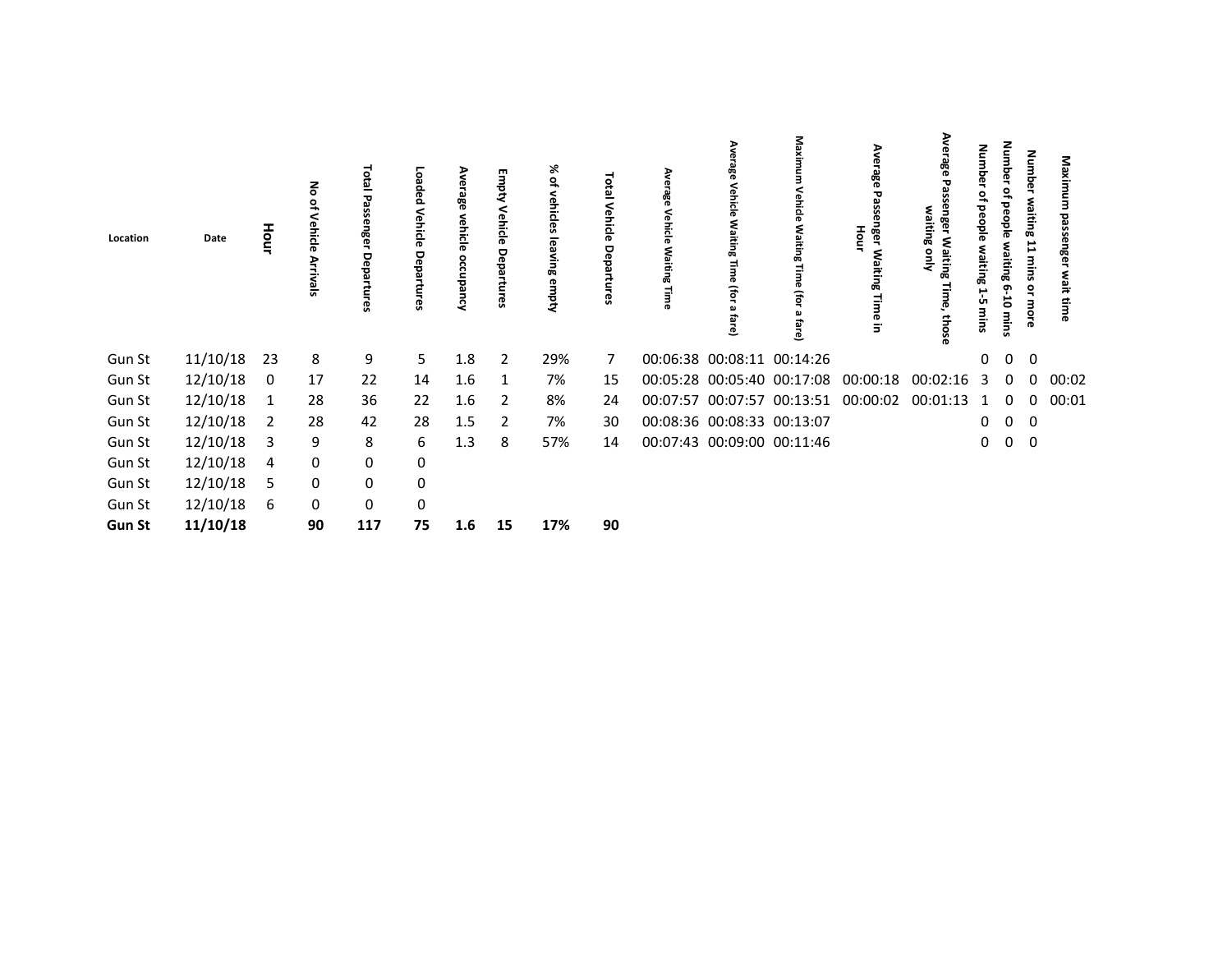| Location      | Date     | Hour | 종<br>읶<br>Vehicle<br>Arrivals | Lota<br>ఇ<br>Depa<br>res | ö<br>pabed<br>Vehicle<br>Depal<br>ဥ | Average<br>vehicle<br>occupancy | Empty Vehicle<br>Departures | % of<br>vehicles<br>leaving empty | letal<br>Venicle<br>Departures | Average<br>Vehicle<br>Waiting<br>Time | Average<br>Vehicle<br>Waiting<br>Φ<br>(for<br>മ<br>fare) | Maxi<br>ehicle<br>Waiting<br>Φ<br>Gol<br>fare) | Aver<br>age<br>Po<br>nger Waiting<br>Hour<br>Time in | age<br>waiting<br>Waiting<br>gnly<br>Time,<br>those | <b>Numbe</b><br>₽<br>people<br>waiting<br>ب<br>ÜП<br>mins | Number<br>ءِ<br>beople<br>waiting 6-10<br>mins | Number<br>waiting<br>11 mins<br>or more | Maxi<br>g<br>ទូ<br>enger<br>wait<br>time |  |
|---------------|----------|------|-------------------------------|--------------------------|-------------------------------------|---------------------------------|-----------------------------|-----------------------------------|--------------------------------|---------------------------------------|----------------------------------------------------------|------------------------------------------------|------------------------------------------------------|-----------------------------------------------------|-----------------------------------------------------------|------------------------------------------------|-----------------------------------------|------------------------------------------|--|
| Gun St        | 12/10/18 | 23   | 23                            | 27                       | 16                                  | 1.7                             | 5                           | 24%                               | 21                             |                                       |                                                          | 00:03:16 00:03:38 00:10:04                     | 00:00:19                                             | 00:02:10                                            | 4                                                         | 0                                              | 0                                       | 00:02                                    |  |
| Gun St        | 13/10/18 | 0    | 29                            | 30                       | 21                                  | 1.4                             | 4                           | 16%                               | 25                             |                                       |                                                          | 00:04:10 00:04:27 00:11:05                     | 00:00:02                                             | 00:01:01                                            | 1                                                         | 0                                              | 0                                       | 00:01                                    |  |
| Gun St        | 13/10/18 | 1    | 42                            | 52                       | 41                                  | 1.3                             | 2                           | 5%                                | 43                             |                                       |                                                          | 00:04:28 00:04:25 00:11:22                     | 00:00:01                                             | 00:01:13                                            | 1                                                         | 0                                              | 0                                       | 00:01                                    |  |
| Gun St        | 13/10/18 | 2    | 55                            | 71                       | 52                                  | 1.4                             | 2                           | 4%                                | 54                             | 00:04:35 00:04:39 00:10:43            |                                                          |                                                |                                                      |                                                     | $\mathbf 0$                                               | 0                                              | 0                                       |                                          |  |
| Gun St        | 13/10/18 | 3    | 27                            | 42                       | 29                                  | 1.4                             | 4                           | 12%                               | 33                             | 00:11:42 00:11:09 00:27:23            |                                                          |                                                |                                                      |                                                     | $\mathbf 0$                                               | $\mathbf 0$                                    | 0                                       |                                          |  |
| Gun St        | 13/10/18 | 4    | 1                             | $\overline{2}$           | 1                                   | $\overline{2}$                  | 0                           | 0%                                | 1                              | 00:00:19 00:00:19 00:00:19            |                                                          |                                                |                                                      |                                                     | 0                                                         | $\mathbf 0$                                    | 0                                       |                                          |  |
| Gun St        | 13/10/18 | 5    | 0                             | 0                        | 0                                   |                                 |                             |                                   |                                |                                       |                                                          |                                                |                                                      |                                                     |                                                           |                                                |                                         |                                          |  |
| Gun St        | 13/10/18 | 6    | 0                             | $\mathbf 0$              | $\pmb{0}$                           |                                 |                             |                                   |                                |                                       |                                                          |                                                |                                                      |                                                     |                                                           |                                                |                                         |                                          |  |
| <b>Gun St</b> | 12/10/18 |      | 177                           | 224                      | 160                                 | 1.4                             | 17                          | 10%                               | 177                            |                                       |                                                          |                                                |                                                      |                                                     |                                                           |                                                |                                         |                                          |  |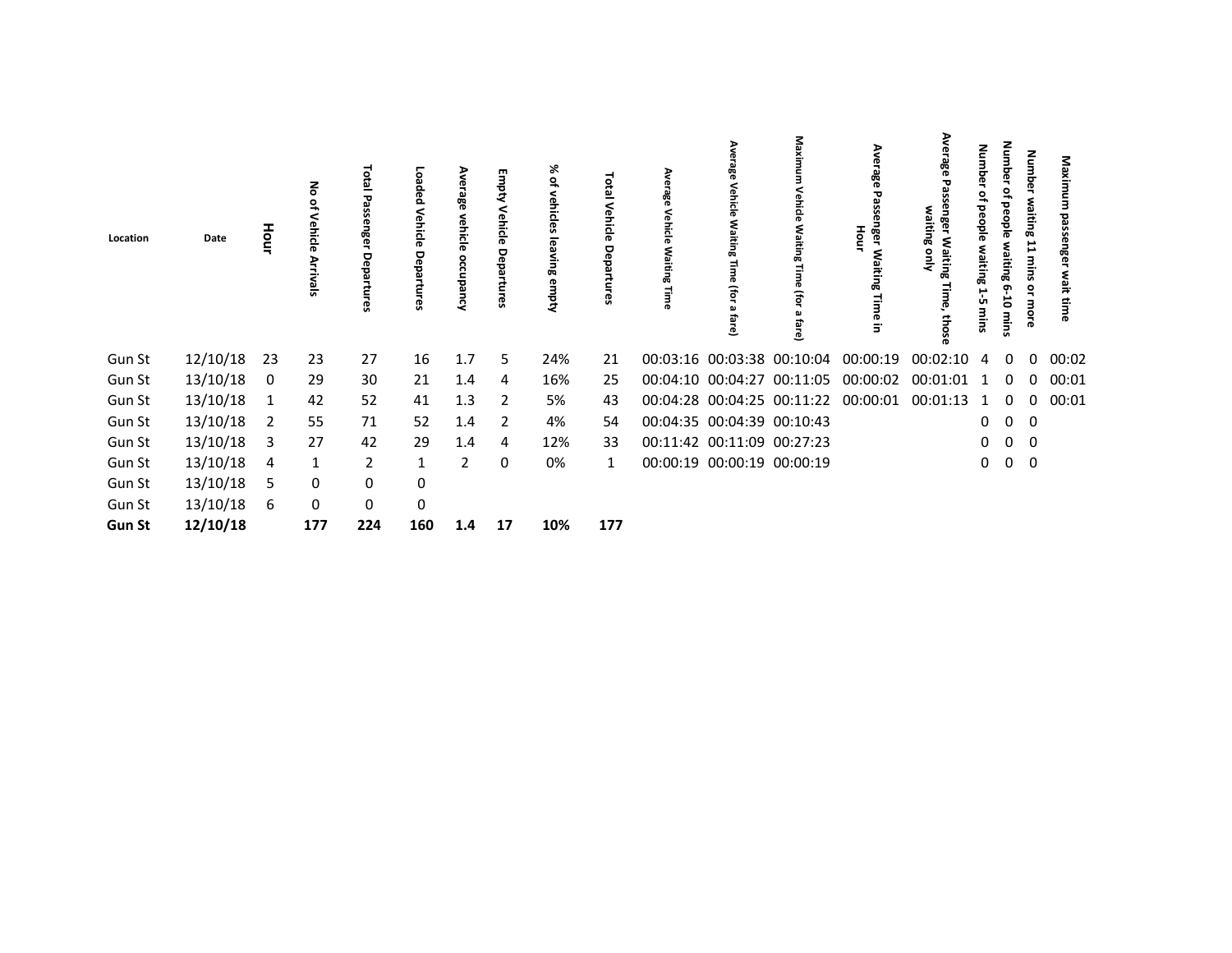| Location      | Date     | Hour | る<br>읶<br>Vehicle<br><b>Arrivals</b> | ಕ<br>ē<br>នីទ<br>용<br>Ē | Loaded<br>Vehicle<br>Depa<br>Ę<br>ဇ္ဟ | Ave<br>န္တီ<br>Neµ<br>i <u>c</u> le<br>occupancy | Empty Vehicle<br>Departures | ৯ৎ<br>읷<br>vehicles<br>leaving empty | <b>101al</b><br>Vehicle<br>Departu<br>က္က | Average<br>Vehicle<br>Waiting<br>Time | rage<br><b>Jehicle</b><br>§٤<br>iting<br>T<br>(for<br>ച<br>ھ | a<br>Vehicle<br>٩Ñ<br>iting<br>B<br>₹<br>fare) | Ave<br>age<br>G<br>nger<br>Hour<br><b>Waiting</b><br>Time<br>$\overline{5}$ | ఇ<br>꼯<br>Waiting<br>œ<br>g<br>Time,<br>those | quin<br>ወ<br>peo<br>흥<br>waiting<br>E<br>ŮΠ<br>mins | Number<br>₽<br><b>beople</b><br>waiting 6<br>Ġ<br>mins | <b>Number</b><br>waiting 11 mins or more | Maxi<br><b>bass</b><br>enger<br>wait<br>time |  |
|---------------|----------|------|--------------------------------------|-------------------------|---------------------------------------|--------------------------------------------------|-----------------------------|--------------------------------------|-------------------------------------------|---------------------------------------|--------------------------------------------------------------|------------------------------------------------|-----------------------------------------------------------------------------|-----------------------------------------------|-----------------------------------------------------|--------------------------------------------------------|------------------------------------------|----------------------------------------------|--|
| Gun St        | 14/10/18 | 0    | 26                                   | 40                      | 24                                    | 1.7                                              | $\overline{2}$              | 8%                                   | 26                                        |                                       | 00:00:37 00:00:40 00:01:52                                   |                                                | 00:00:50                                                                    | 00:08:20                                      | $\Omega$                                            | 4                                                      | 0                                        | 00:10                                        |  |
| Gun St        | 14/10/18 | 1    | 37                                   | 58                      | 35                                    | 1.7                                              | -1                          | 3%                                   | 36                                        |                                       | 00:02:14 00:02:16 00:07:22                                   |                                                | 00:00:27                                                                    | 00:02:57                                      | 9                                                   | 0                                                      | $\Omega$                                 | 00:04                                        |  |
| Gun St        | 14/10/18 | 2    | 46                                   | 70                      | 43                                    | 1.6                                              | 1                           | 2%                                   | 44                                        |                                       | 00:02:41 00:02:40 00:08:15                                   |                                                | 00:00:05                                                                    | 00:01:31                                      | 4                                                   |                                                        | 0                                        | 00:01                                        |  |
| Gun St        | 14/10/18 | 3    | 49                                   | 76                      | 46                                    | 1.7                                              | 5                           | 10%                                  | 51                                        |                                       |                                                              | 00:02:47 00:02:47 00:06:58                     | 00:00:02                                                                    | 00:01:13                                      | 3                                                   | 0                                                      | 0                                        | 00:01                                        |  |
| Gun St        | 14/10/18 | 4    | $\overline{2}$                       | $\mathbf{1}$            | 1                                     | 1                                                | $\overline{2}$              | 67%                                  | 3                                         | 00:00:27                              |                                                              |                                                |                                                                             |                                               |                                                     |                                                        |                                          |                                              |  |
| Gun St        | 14/10/18 | 5    | 0                                    | 0                       | 0                                     |                                                  |                             |                                      |                                           |                                       |                                                              |                                                |                                                                             |                                               |                                                     |                                                        |                                          |                                              |  |
| Gun St        | 14/10/18 | 6    | 0                                    | 0                       | $\mathbf 0$                           |                                                  |                             |                                      |                                           |                                       |                                                              |                                                |                                                                             |                                               |                                                     |                                                        |                                          |                                              |  |
| Gun St        | 14/10/18 | 7    | 0                                    | $\mathbf 0$             | 0                                     |                                                  |                             |                                      |                                           |                                       |                                                              |                                                |                                                                             |                                               |                                                     |                                                        |                                          |                                              |  |
| <b>Gun St</b> | 13/10/18 |      | 160                                  | 245                     | 149                                   | 1.6                                              | 11                          | 7%                                   | 160                                       |                                       |                                                              |                                                |                                                                             |                                               |                                                     |                                                        |                                          |                                              |  |
|               |          |      |                                      |                         |                                       |                                                  |                             |                                      |                                           |                                       |                                                              |                                                |                                                                             |                                               |                                                     |                                                        |                                          |                                              |  |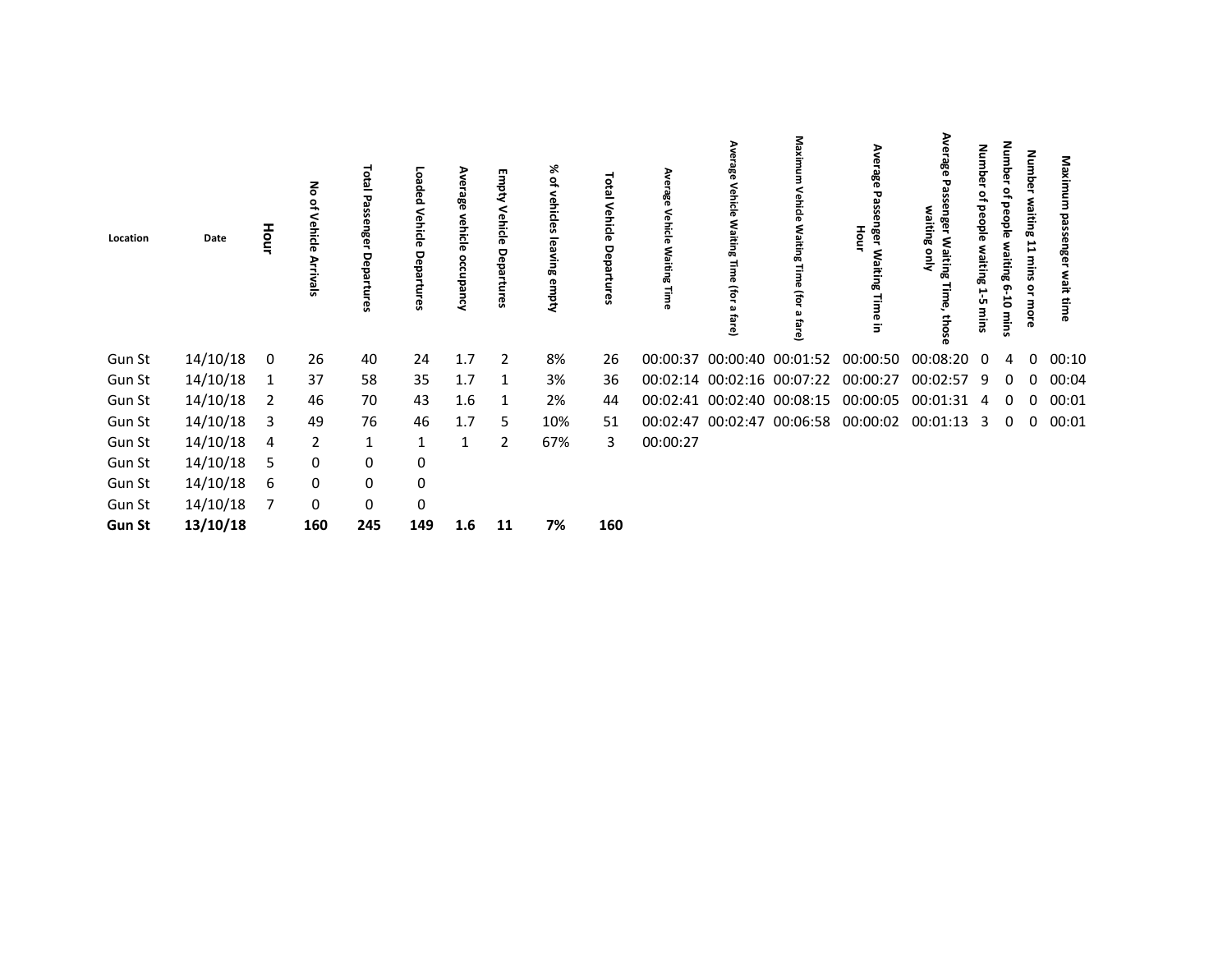| Location      | Date     | Hour | る<br>읶<br>Vehicle<br><b>Arrivals</b> | <b>Total</b><br>τ<br>ន្លឹ<br>eda<br>ၛၟ | Loaded<br>Vehicle<br>Departures | န္တီ<br>Neh<br>ਨ<br>ನ<br>Occupancy | <b>Empty Vehicle Departures</b> | ⋇<br>٩,<br>vehicles<br>leaving empty | <b>P101</b><br>Vehicle<br>Depa<br>c3 | Average<br>Vehicle<br>Waiting<br>Time | Ave<br>rage<br>Vehicle<br>Waiting<br>œ<br>ί<br>മ<br>ವ<br>ڦ | Maxim<br>Vehicle<br>Waiting<br>£<br>fare) | Ave<br>rage<br>29<br>nger<br>G<br>Hour<br>Waiting<br><b>Time in</b> | ⋗<br>ఇ<br>品<br>aiting<br>Waiting<br>을<br>Time,<br>those | dmub<br>Ō<br>۰<br>people<br>waiting<br>1-5<br>mins | <b>Number</b><br>₽<br>people<br>waiting 6<br>Ġ<br>mins | <b>Number</b><br>waiting 11 mins or<br>more | Maximum<br>passenger<br>wait |  |
|---------------|----------|------|--------------------------------------|----------------------------------------|---------------------------------|------------------------------------|---------------------------------|--------------------------------------|--------------------------------------|---------------------------------------|------------------------------------------------------------|-------------------------------------------|---------------------------------------------------------------------|---------------------------------------------------------|----------------------------------------------------|--------------------------------------------------------|---------------------------------------------|------------------------------|--|
| Gun St        | 14/10/18 | 23   | 4                                    | 7                                      | 3                               | 2.3                                | -1                              | 25%                                  | 4                                    |                                       | 00:02:20 00:02:48 00:06:58                                 |                                           |                                                                     |                                                         | 0                                                  | $\mathbf 0$                                            | 0                                           |                              |  |
| Gun St        | 15/10/18 | 0    | 4                                    | $\mathbf{1}$                           |                                 | 1                                  | 3                               | 75%                                  | 4                                    |                                       | 00:01:59 00:05:36 00:05:36                                 |                                           |                                                                     |                                                         | 0                                                  | $\mathbf 0$                                            | 0                                           |                              |  |
| Gun St        | 15/10/18 | 1    | 11                                   | 11                                     | 6                               | 1.8                                | 2                               | 25%                                  | 8                                    |                                       | 00:14:46 00:13:15 00:38:14                                 |                                           |                                                                     |                                                         | 0                                                  | $\mathbf 0$                                            | 0                                           |                              |  |
| Gun St        | 15/10/18 | 2    | 9                                    | 11                                     | 6                               | 1.8                                | -1                              | 14%                                  | 7                                    |                                       | 00:19:37 00:19:51 00:24:38                                 |                                           |                                                                     |                                                         | 0                                                  | $\mathbf 0$                                            | 0                                           |                              |  |
| Gun St        | 15/10/18 | 3    | 0                                    | 6                                      | 4                               | 1.5                                | -1                              | 20%                                  | 5                                    |                                       |                                                            |                                           |                                                                     |                                                         | 0                                                  | $\mathbf 0$                                            | $\mathbf 0$                                 |                              |  |
| Gun St        | 15/10/18 | 4    | 0                                    | 0                                      | 0                               |                                    |                                 |                                      |                                      |                                       |                                                            |                                           |                                                                     |                                                         |                                                    |                                                        |                                             |                              |  |
| Gun St        | 15/10/18 | 5    | 0                                    | 0                                      | 0                               |                                    |                                 |                                      |                                      |                                       |                                                            |                                           |                                                                     |                                                         |                                                    |                                                        |                                             |                              |  |
| Gun St        | 15/10/18 | 6    | 0                                    | 0                                      | 0                               |                                    |                                 |                                      |                                      |                                       |                                                            |                                           |                                                                     |                                                         |                                                    |                                                        |                                             |                              |  |
| <b>Gun St</b> | 14/10/18 |      | 28                                   | 36                                     | 20                              | 1.8                                | -8                              | 29%                                  | 28                                   |                                       |                                                            |                                           |                                                                     |                                                         |                                                    |                                                        |                                             |                              |  |
|               |          |      |                                      |                                        |                                 |                                    |                                 |                                      |                                      |                                       |                                                            |                                           |                                                                     |                                                         |                                                    |                                                        |                                             |                              |  |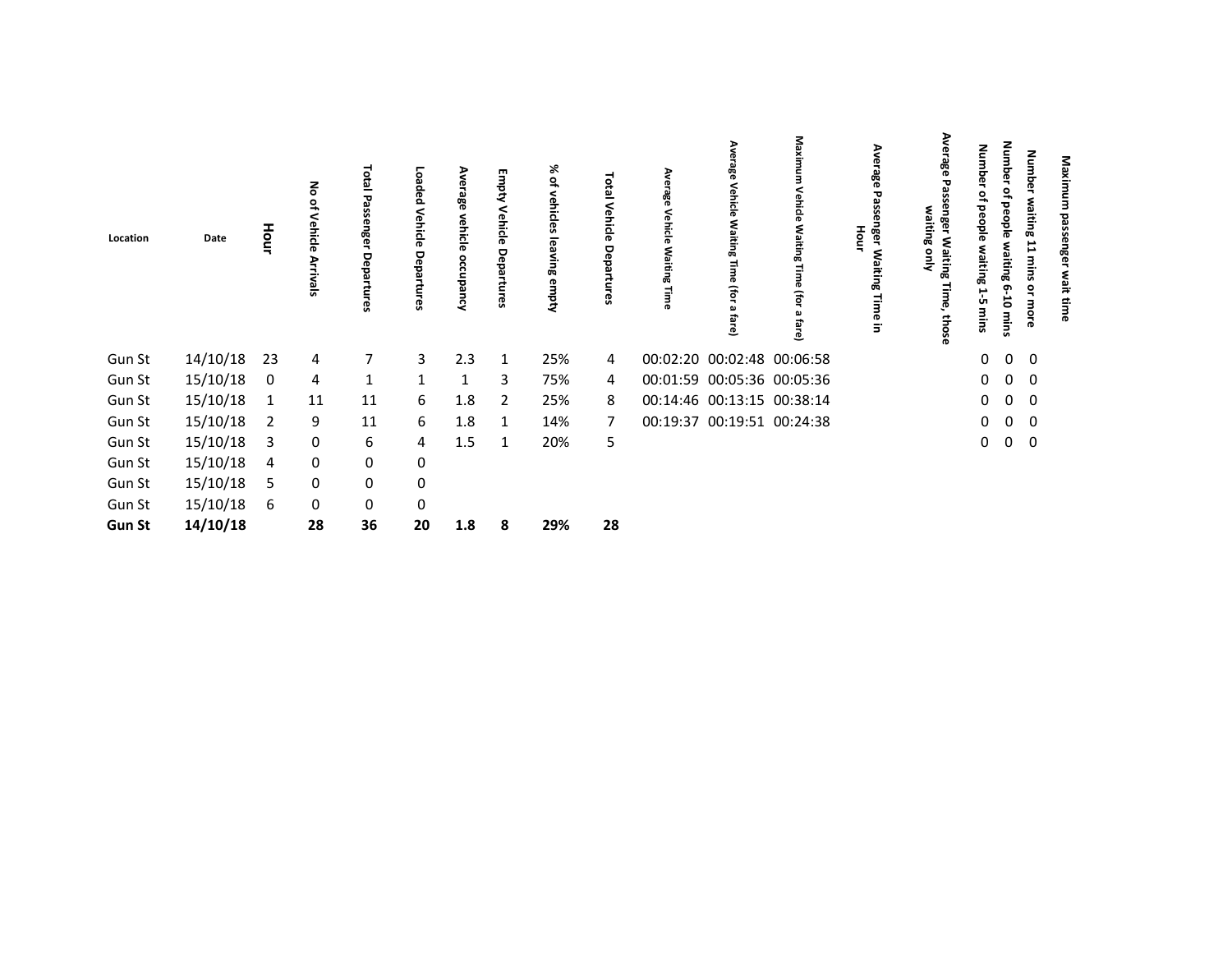| Location | Date     | Hour           | No of Vehicle Arrivals | Total<br>Passenger<br>Departures | Loaded Vehicle Departures | Average<br>vehicle<br>occupancy | <b>Empty Vehicle Departures</b> | % of vehicles<br>leaving empty | Total Vehicle Departures | Average<br>Vehicle<br><b>Waiting Time</b> | Average<br>Vehicle<br><b>Waiting</b><br>Time<br>(for a<br>fare) | Maximu<br>з<br>Vehicle Waiting<br>fare)<br>Time<br>(for<br>മ | Average<br>Passenger Waiting Time in<br>Hour   | Averag<br>൹<br>those<br>Passenger Waiting<br>waiting<br>λιμο<br>Time, | <b>Number</b><br>ዹ<br>people waiting 1-5<br>mins | <b>Number</b><br>of people waiting 6-10 mins | Number waiting 11 mins or more | Maximum passenger<br>wait time |
|----------|----------|----------------|------------------------|----------------------------------|---------------------------|---------------------------------|---------------------------------|--------------------------------|--------------------------|-------------------------------------------|-----------------------------------------------------------------|--------------------------------------------------------------|------------------------------------------------|-----------------------------------------------------------------------|--------------------------------------------------|----------------------------------------------|--------------------------------|--------------------------------|
| St M B   | 12/10/18 | 9              | 0                      | 0                                | 0                         |                                 |                                 |                                |                          |                                           |                                                                 |                                                              |                                                |                                                                       |                                                  |                                              |                                |                                |
| St M B   | 12/10/18 | 10             | 0                      | 0                                | 0                         |                                 |                                 |                                |                          |                                           |                                                                 |                                                              |                                                |                                                                       |                                                  |                                              |                                |                                |
| St M B   | 12/10/18 | 11             | 0                      | 0                                | 0                         |                                 |                                 |                                |                          |                                           |                                                                 |                                                              |                                                |                                                                       |                                                  |                                              |                                |                                |
| St M B   | 12/10/18 | 12             | 1                      | 0                                | 0                         |                                 | $\mathbf{1}$                    | 100%                           | $\mathbf{1}$             | 00:01:06                                  |                                                                 |                                                              |                                                |                                                                       |                                                  |                                              |                                |                                |
| St M B   | 12/10/18 | 13             | 0                      | 0                                | 0                         |                                 |                                 |                                |                          |                                           |                                                                 |                                                              |                                                |                                                                       |                                                  |                                              |                                |                                |
| St M B   | 12/10/18 | 14             | 1                      | 0                                | 0                         |                                 | 1                               | 100%                           | 1                        | 00:01:50                                  |                                                                 |                                                              |                                                |                                                                       |                                                  |                                              |                                |                                |
| St M B   | 12/10/18 | 15             | 1                      | $\mathbf 0$                      | 0                         |                                 | 1                               | 100%                           | 1                        | 00:00:34                                  |                                                                 |                                                              |                                                | 00:07:18 00:07:18 0                                                   |                                                  | 1                                            | 0                              | 00:07                          |
| St M B   | 12/10/18 | 16             | 3                      | 3                                | 3                         | $\mathbf{1}$                    | 0                               | 0%                             | 3                        | 00:00:39 00:00:39 00:00:52                |                                                                 |                                                              |                                                |                                                                       | 0                                                | $\mathbf 0$                                  | 0                              |                                |
| St M B   | 12/10/18 | 17             | 0                      | 0                                | 0                         |                                 |                                 |                                |                          |                                           |                                                                 |                                                              |                                                |                                                                       |                                                  |                                              |                                |                                |
| St M B   | 12/10/18 | 18             | 1                      | 0                                | 0                         |                                 |                                 |                                |                          | 00:00:34 00:00:34 00:00:34                |                                                                 |                                                              |                                                |                                                                       | 0                                                | $\mathbf{0}$                                 | 0                              |                                |
| St M B   | 12/10/18 | 19             | $\overline{2}$         | 4                                | 3                         | 1.3                             | 0                               | 0%                             | 3                        | 00:01:20 00:01:20 00:01:51                |                                                                 |                                                              |                                                |                                                                       | 0                                                | $\mathbf 0$                                  | 0                              |                                |
| St M B   | 12/10/18 | 20             | 1                      | $\mathbf{1}$                     | $\mathbf{1}$              | $\mathbf{1}$                    | $\pmb{0}$                       | 0%                             | 1                        | 00:06:00 00:06:00 00:06:00                |                                                                 |                                                              |                                                |                                                                       | 0                                                | $\overline{0}$                               | 0                              |                                |
| St M B   | 12/10/18 | 21             | 0                      | 0                                | 0                         |                                 |                                 |                                |                          |                                           |                                                                 |                                                              |                                                |                                                                       |                                                  |                                              |                                |                                |
| St M B   | 12/10/18 | 22             | 6                      | 6                                | 5                         | 1.2                             | 0                               | 0%                             | 5                        | 00:02:30 00:02:30 00:03:38                |                                                                 |                                                              |                                                |                                                                       | 0                                                | 0                                            | 0                              |                                |
| St M B   | 12/10/18 | 23             | $\overline{7}$         | 9                                | 8                         | 1.1                             | 0                               | 0%                             | 8                        | 00:01:12 00:01:12 00:04:17                |                                                                 |                                                              |                                                |                                                                       |                                                  | 0                                            | 0                              |                                |
| St M B   | 13/10/18 | 0              | 7                      | 10                               | 7                         | 1.4                             | 0                               | 0%                             | 7                        |                                           |                                                                 |                                                              | 00:00:55 00:00:55 00:01:32 00:00:19            | 00:03:10                                                              | -1                                               | 0                                            | 0                              | 00:03                          |
| St M B   | 13/10/18 | $\mathbf{1}$   | 7                      | 8                                | 5                         | 1.6                             | $\overline{2}$                  | 29%                            | 7                        | 00:02:44 00:00:52 00:01:12                |                                                                 |                                                              |                                                |                                                                       | 0                                                | 0                                            | 0                              |                                |
| St M B   | 13/10/18 | $\overline{2}$ | $\overline{2}$         | $\overline{2}$                   | 1                         | $\overline{2}$                  | 1                               | 50%                            | 2                        |                                           |                                                                 |                                                              | 00:00:53 00:01:08 00:01:08 00:01:20 00:01:20 2 |                                                                       |                                                  | 0                                            | 0                              | 00:01                          |
| St M B   | 13/10/18 | 3              | 5                      | 0                                | 0                         |                                 | 5                               | 100%                           | 5                        | 00:02:16                                  |                                                                 |                                                              |                                                |                                                                       |                                                  |                                              |                                |                                |
| St M B   | 13/10/18 | 4              | $\overline{2}$         | 0                                | 0                         |                                 | $\overline{2}$                  | 100%                           | $\overline{2}$           | 00:00:42                                  |                                                                 |                                                              |                                                |                                                                       |                                                  |                                              |                                |                                |
| St M B   | 13/10/18 | 5              | 0                      | 0                                | 0                         |                                 |                                 |                                |                          |                                           |                                                                 |                                                              |                                                |                                                                       |                                                  |                                              |                                |                                |
| St M B   | 13/10/18 | 6              | 0                      | 0                                | 0                         |                                 |                                 |                                |                          |                                           |                                                                 |                                                              |                                                |                                                                       |                                                  |                                              |                                |                                |
| St M B   | 12/10/18 |                | 46                     | 43                               | 33                        | 1.3                             | 13                              | 28%                            | 46                       |                                           |                                                                 |                                                              |                                                |                                                                       |                                                  |                                              |                                |                                |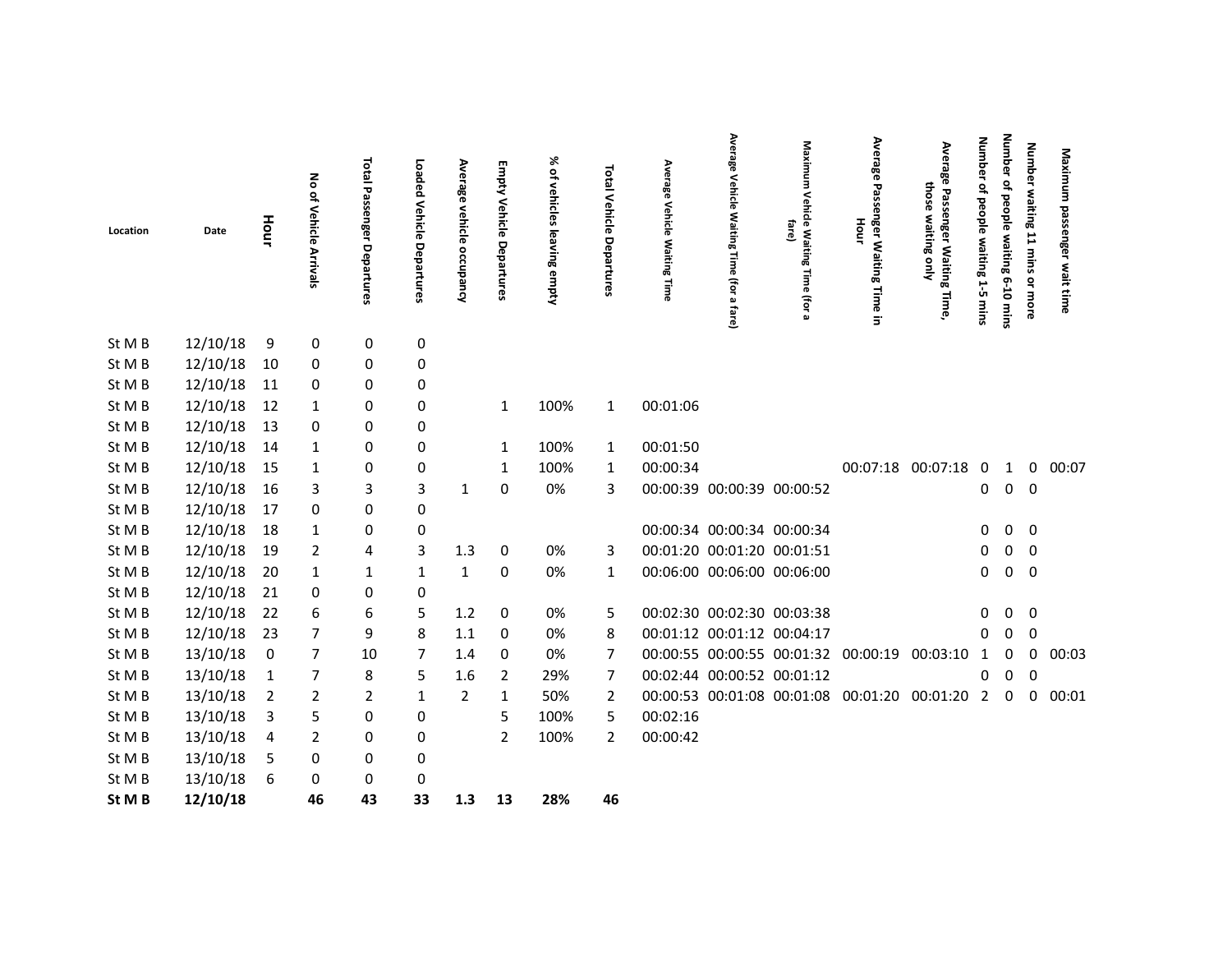| Location | Date     | Hour | ᅙ<br>of Vehicle Arrivals | Total<br>29<br>ienger<br>Departures | Loaded<br>Vehicle<br>Departures | Average<br>vehicle<br>occupancy | <b>Empty Vehicle Departures</b> | % of<br>vehicles<br>leaving empty | Total Vehicle<br>Departures | Average<br>Vehicle<br><b>Waiting</b><br>Time | Average<br>Vehicle<br>Waiting<br>$\frac{1}{2}$<br>O<br>(for<br>$\pmb{\omega}$<br>fare) | Maxim<br>Vehicle<br>ξ<br>Eing<br>Time<br>(for<br>$\pmb{\omega}$<br>fare) | Average<br>Passenger Waiting<br>Hour<br>Time<br>$\Xi$ | Avera<br>霞<br>enger Waiting<br>waiting only<br>Time,<br>those | <b>Number</b><br>٩<br>people waiting 1-5<br>mins | <b>Number</b><br>of people waiting 6-10 mins | Number waiting 11 mins or more | Maximum passenger<br>wait time |
|----------|----------|------|--------------------------|-------------------------------------|---------------------------------|---------------------------------|---------------------------------|-----------------------------------|-----------------------------|----------------------------------------------|----------------------------------------------------------------------------------------|--------------------------------------------------------------------------|-------------------------------------------------------|---------------------------------------------------------------|--------------------------------------------------|----------------------------------------------|--------------------------------|--------------------------------|
| St M B   | 13/10/18 | 7    | 0                        | 0                                   | 0                               |                                 |                                 |                                   |                             |                                              |                                                                                        |                                                                          |                                                       |                                                               |                                                  |                                              |                                |                                |
| St M B   | 13/10/18 | 8    | 1                        | 0                                   | 0                               |                                 | 1                               | 100%                              | $\mathbf{1}$                | 00:02:31                                     |                                                                                        |                                                                          |                                                       |                                                               |                                                  |                                              |                                |                                |
| St M B   | 13/10/18 | 9    | 0                        | 0                                   | 0                               |                                 |                                 |                                   |                             |                                              |                                                                                        |                                                                          |                                                       |                                                               |                                                  |                                              |                                |                                |
| St M B   | 13/10/18 | 10   | 0                        | 0                                   | 0                               |                                 |                                 |                                   |                             |                                              |                                                                                        |                                                                          |                                                       |                                                               |                                                  |                                              |                                |                                |
| St M B   | 13/10/18 | 11   | 0                        | 0                                   | 0                               |                                 |                                 |                                   |                             |                                              |                                                                                        |                                                                          |                                                       |                                                               |                                                  |                                              |                                |                                |
| St M B   | 13/10/18 | 12   | 0                        | 0                                   | 0                               |                                 |                                 |                                   |                             |                                              |                                                                                        |                                                                          |                                                       |                                                               |                                                  |                                              |                                |                                |
| St M B   | 13/10/18 | 13   | 0                        | 0                                   | 0                               |                                 |                                 |                                   |                             |                                              |                                                                                        |                                                                          |                                                       | 00:07:57 00:07:57                                             | $\mathbf 0$                                      | $\overline{2}$                               | 0                              | 00:07                          |
| St M B   | 13/10/18 | 14   | 1                        | $\overline{2}$                      | 1                               | $\overline{2}$                  | 0                               | 0%                                | 1                           |                                              |                                                                                        | 00:00:49 00:00:49 00:00:49                                               |                                                       |                                                               |                                                  |                                              |                                |                                |
| St M B   | 13/10/18 | 15   | 1                        | $\mathbf{1}$                        | 1                               | 1                               | 0                               | 0%                                | 1                           | 00:01:51 00:01:51 00:01:51                   |                                                                                        |                                                                          |                                                       |                                                               | $\mathbf{0}$                                     | $\overline{0}$                               | $\mathbf 0$                    |                                |
| St M B   | 13/10/18 | 16   | 1                        | 0                                   | 0                               |                                 | 1                               | 100%                              | $\mathbf{1}$                | 00:00:32                                     |                                                                                        |                                                                          |                                                       |                                                               |                                                  |                                              |                                |                                |
| St M B   | 13/10/18 | 17   | 0                        | $\pmb{0}$                           | $\pmb{0}$                       |                                 |                                 |                                   |                             |                                              |                                                                                        |                                                                          |                                                       |                                                               |                                                  |                                              |                                |                                |
| St M B   | 13/10/18 | 18   | 0                        | $\pmb{0}$                           | $\pmb{0}$                       |                                 |                                 |                                   |                             |                                              |                                                                                        |                                                                          |                                                       |                                                               |                                                  |                                              |                                |                                |
| St M B   | 13/10/18 | 19   | 1                        | $\overline{2}$                      | 1                               | $\overline{2}$                  | 0                               | 0%                                | 1                           |                                              |                                                                                        | 00:00:46 00:00:46 00:00:46                                               |                                                       |                                                               | 0                                                | 0                                            | 0                              |                                |
| St M B   | 13/10/18 | 20   | 3                        | $\overline{2}$                      | $\overline{2}$                  | 1                               | 1                               | 33%                               | 3                           |                                              |                                                                                        | 00:08:22 00:09:35 00:13:54                                               |                                                       |                                                               | 0                                                | $\Omega$                                     | 0                              |                                |
| St M B   | 13/10/18 | 21   | 12                       | 21                                  | 9                               | 2.3                             | 3                               | 25%                               | 12                          |                                              |                                                                                        | 00:02:05 00:01:30 00:03:14                                               | 00:00:16                                              | 00:02:55                                                      | $\overline{2}$                                   | $\Omega$                                     | $\mathbf 0$                    | 00:02                          |
| St M B   | 13/10/18 | 22   | 14                       | 15                                  | 11                              | 1.4                             | 3                               | 21%                               | 14                          |                                              |                                                                                        | 00:02:44 00:01:29 00:04:06                                               |                                                       |                                                               | 0                                                | $\mathbf 0$                                  | $\mathbf 0$                    |                                |
| St M B   | 13/10/18 | 23   | 2                        | $\overline{2}$                      | 1                               | $\overline{2}$                  | 1                               | 50%                               | 2                           |                                              |                                                                                        | 00:00:29 00:00:43 00:00:43                                               |                                                       |                                                               | 0                                                | 0                                            | 0                              |                                |
| St M B   | 14/10/18 | 0    | 4                        | 5                                   | 4                               | 1.2                             | $\Omega$                        | 0%                                | 4                           |                                              |                                                                                        | 00:00:35 00:00:35 00:00:58                                               |                                                       |                                                               | 0                                                | 0                                            | 0                              |                                |
| St M B   | 13/10/18 |      | 86                       | 93                                  | 63                              | 1.5                             | 23                              | 27%                               | 86                          |                                              |                                                                                        |                                                                          |                                                       |                                                               |                                                  |                                              |                                |                                |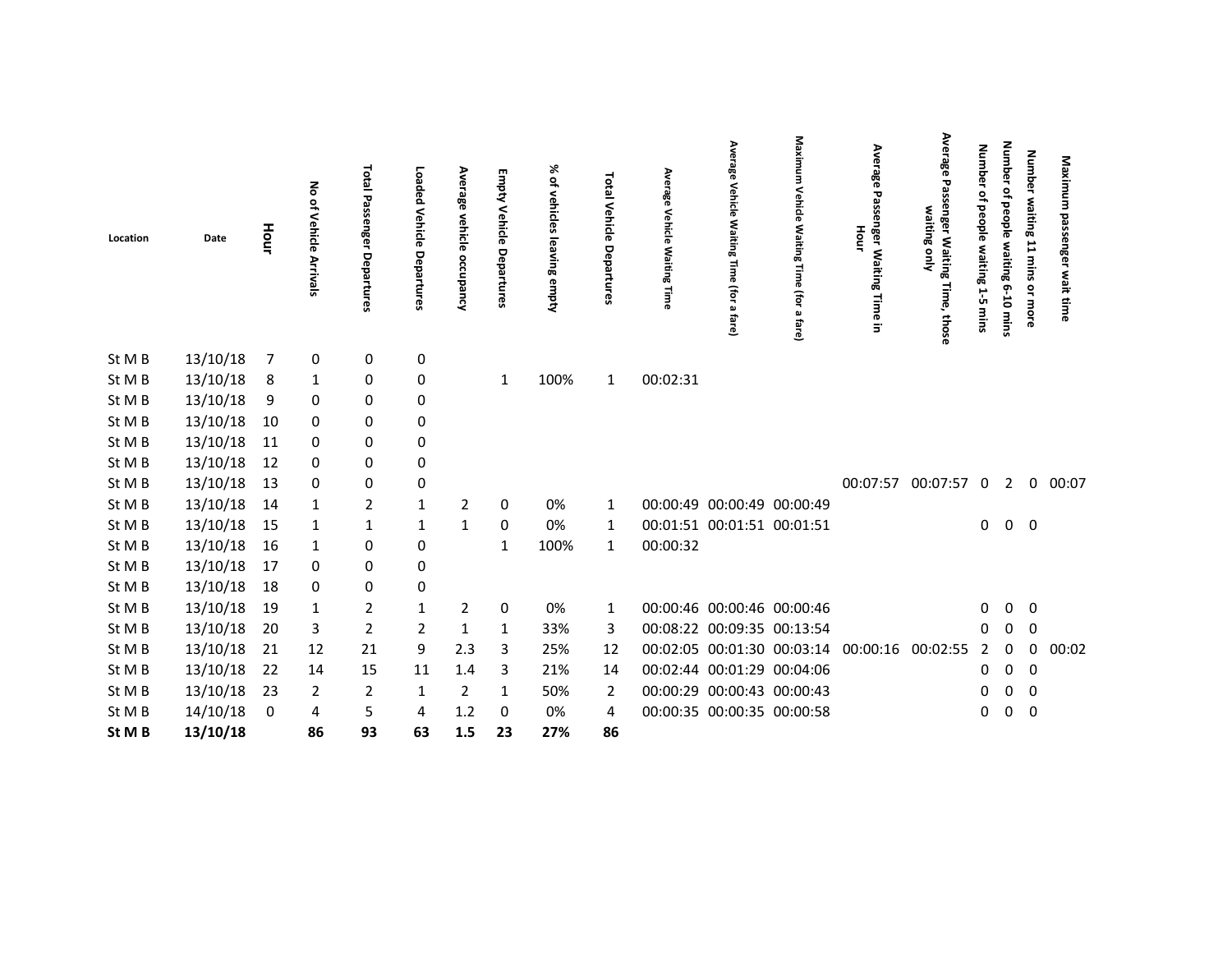| Location | Date     | Hour           | ᅙ<br>읶<br>Vehicle<br>Arrivals | Total Passenger Departures | Loaded<br>Vehicle<br>Departures | Average<br><b>vehicle</b><br>occupancy | Empty<br>Vehicle<br>Departures | % of vehicles leaving<br>empty | <b>Total</b><br>Vehicle<br>Departures | Average<br><b>Vehicle</b><br>Waiting<br>Time | Avera<br>ఇ<br><b>Vehicle Waiting</b><br>fare)<br>lime<br>S<br>(for | Maximum<br>Vehicle Waiting Time<br>fare)<br>(for | Average<br>Passenger Waiting<br>Hour<br>Time<br>Ξ. | Average Passenger Waiting<br>those<br>waiting only<br>llme | Num<br>E<br>ሟ<br>읶<br><b>beople</b><br>waiting<br>$\overline{\phantom{a}}$<br>ŮΤ<br>mins | Num<br>ber<br>₽<br>people<br>waiting<br>$6 - 10$ | Number waiting 11 mins or more | Maximu<br>з<br>passe<br>nger<br>wait |
|----------|----------|----------------|-------------------------------|----------------------------|---------------------------------|----------------------------------------|--------------------------------|--------------------------------|---------------------------------------|----------------------------------------------|--------------------------------------------------------------------|--------------------------------------------------|----------------------------------------------------|------------------------------------------------------------|------------------------------------------------------------------------------------------|--------------------------------------------------|--------------------------------|--------------------------------------|
| R B Hosp | 12/10/18 | 9              | 6                             | 1                          | 1                               | $\mathbf{1}$                           | $\overline{2}$                 | 67%                            | 3                                     |                                              | 00:16:17 00:24:03 00:31:03                                         |                                                  |                                                    |                                                            | $\Omega$                                                                                 | $\Omega$                                         | 0                              |                                      |
| R B Hosp | 12/10/18 | 10             | 8                             | 7                          | 6                               | 1.2                                    | 3                              | 33%                            | 9                                     |                                              | 00:18:19 00:20:08 00:31:54                                         |                                                  |                                                    |                                                            | 0                                                                                        | 0                                                | 0                              |                                      |
| R B Hosp | 12/10/18 | 11             | 10                            | 7                          | 6                               | 1.2                                    | 2                              | 25%                            | 8                                     |                                              | 00:17:56 00:16:31 00:22:40                                         |                                                  |                                                    |                                                            | 0                                                                                        | 0                                                | $\Omega$                       |                                      |
| R B Hosp | 12/10/18 | 12             | 10                            | 11                         | 8                               | 1.4                                    | 4                              | 33%                            | 12                                    |                                              | 00:07:20 00:07:18 00:18:10                                         |                                                  |                                                    |                                                            | 0                                                                                        | 0                                                | 0                              |                                      |
| R B Hosp | 12/10/18 | 13             | 7                             | 7                          |                                 | 1.4                                    | 2                              | 29%                            | 7                                     |                                              | 00:08:45 00:08:50 00:20:57                                         |                                                  |                                                    |                                                            | 0                                                                                        | 0                                                | 0                              |                                      |
| R B Hosp | 12/10/18 | 14             | 5                             | 8                          |                                 | 1.1                                    | $\Omega$                       | 0%                             | 7                                     |                                              | 00:05:31 00:05:31 00:11:53                                         |                                                  |                                                    |                                                            | 0                                                                                        | 0                                                | $\mathbf 0$                    |                                      |
| R B Hosp | 12/10/18 | - 15           | 7                             | 10                         | 7                               | 1.4                                    | 0                              | 0%                             | 7                                     |                                              |                                                                    | 00:01:36 00:01:36 00:02:54                       | 00:00:40                                           | 00:03:24                                                   | 2                                                                                        | 0                                                | 0                              | 00:04                                |
| R B Hosp | 12/10/18 | - 16           | 8                             | 7                          | 6                               | 1.2                                    | 1                              | 14%                            | 7                                     |                                              | 00:06:48 00:05:29 00:14:57                                         |                                                  |                                                    |                                                            | 0                                                                                        | $\mathbf{0}$                                     | 0                              |                                      |
| R B Hosp | 12/10/18 | 17             | 8                             | 8                          |                                 | 1.1                                    | 1                              | 12%                            | 8                                     |                                              | 00:05:13 00:05:49 00:20:57                                         |                                                  |                                                    |                                                            | 0                                                                                        | 0                                                | $\mathbf 0$                    |                                      |
| R B Hosp | 12/10/18 | 18             | 4                             | 4                          | 3                               | 1.3                                    | 2                              | 40%                            | 5                                     |                                              | 00:03:19 00:02:44 00:02:59                                         |                                                  |                                                    |                                                            | 0                                                                                        | 0                                                | 0                              |                                      |
| R B Hosp | 12/10/18 | 19             | 7                             | 3                          | 2                               | 1.5                                    | 5                              | 71%                            | 7                                     |                                              | 00:04:15 00:05:27 00:06:24                                         |                                                  |                                                    |                                                            | 0                                                                                        | 0                                                | $\Omega$                       |                                      |
| R B Hosp | 12/10/18 | -20            | 3                             | $\mathbf{1}$               |                                 | 1                                      | $\mathbf{1}$                   | 50%                            | 2                                     |                                              | 00:09:03 00:13:00 00:13:48                                         |                                                  |                                                    |                                                            | 0                                                                                        | 0                                                | 0                              |                                      |
| R B Hosp | 12/10/18 | 21             | 1                             | $\mathbf{1}$               | 1                               | 1                                      | $\mathbf{1}$                   | 50%                            | 2                                     | 00:08:08                                     |                                                                    |                                                  |                                                    |                                                            | 0                                                                                        | 0                                                | 0                              |                                      |
| R B Hosp | 12/10/18 | 22             | 1                             | $\mathbf 0$                | 0                               |                                        | $\mathbf{1}$                   | 100%                           | 1                                     | 00:05:19                                     |                                                                    |                                                  |                                                    |                                                            |                                                                                          |                                                  |                                |                                      |
| R B Hosp | 12/10/18 | 23             | 4                             | 0                          | 0                               |                                        | 4                              | 100%                           | 4                                     | 00:04:03                                     |                                                                    |                                                  |                                                    |                                                            |                                                                                          |                                                  |                                |                                      |
| R B Hosp | 13/10/18 | 0              | 4                             | 1                          | 1                               | 1                                      | 2                              | 67%                            | 3                                     |                                              |                                                                    |                                                  | 00:07:42 00:00:22 00:00:22 00:06:15 00:06:15 0     |                                                            |                                                                                          | $\mathbf{1}$                                     | $\mathbf 0$                    | 00:06                                |
| R B Hosp | 13/10/18 | $\mathbf{1}$   | 1                             | 0                          | 0                               |                                        | $\mathbf{1}$                   | 100%                           | 1                                     |                                              | 01:03:41 01:03:41 01:03:41                                         |                                                  |                                                    |                                                            |                                                                                          |                                                  |                                |                                      |
| R B Hosp | 13/10/18 | $\overline{2}$ | 2                             | 5                          | $\overline{2}$                  | 2.5                                    | 1                              | 33%                            | 3                                     |                                              | 00:05:39 00:04:47 00:04:47                                         |                                                  |                                                    |                                                            | 0                                                                                        | $\overline{0}$                                   | $\overline{0}$                 |                                      |
| R B Hosp | 13/10/18 | 3              | 0                             | 0                          | 0                               |                                        |                                |                                |                                       |                                              |                                                                    |                                                  |                                                    |                                                            |                                                                                          |                                                  |                                |                                      |
| R B Hosp | 13/10/18 | 4              | 2                             | 1                          | 1                               | 1                                      | 0                              | 0%                             | 1                                     |                                              | 00:22:10 00:19:00 00:19:00                                         |                                                  |                                                    |                                                            | 0                                                                                        | 0                                                | 0                              |                                      |
| R B Hosp | 13/10/18 | 5              | 0                             | 0                          | 0                               |                                        | 1                              | 100%                           | 1                                     |                                              |                                                                    |                                                  |                                                    |                                                            |                                                                                          |                                                  |                                |                                      |
| R B Hosp | 13/10/18 | 6              | 1                             | 0                          | 0                               |                                        |                                |                                |                                       | 00:03:49                                     |                                                                    |                                                  |                                                    |                                                            |                                                                                          |                                                  |                                |                                      |
| R B Hosp | 12/10/18 |                | 99                            | 82                         | 64                              | 1.3                                    | 34                             | 35%                            | 98                                    |                                              |                                                                    |                                                  |                                                    |                                                            |                                                                                          |                                                  |                                |                                      |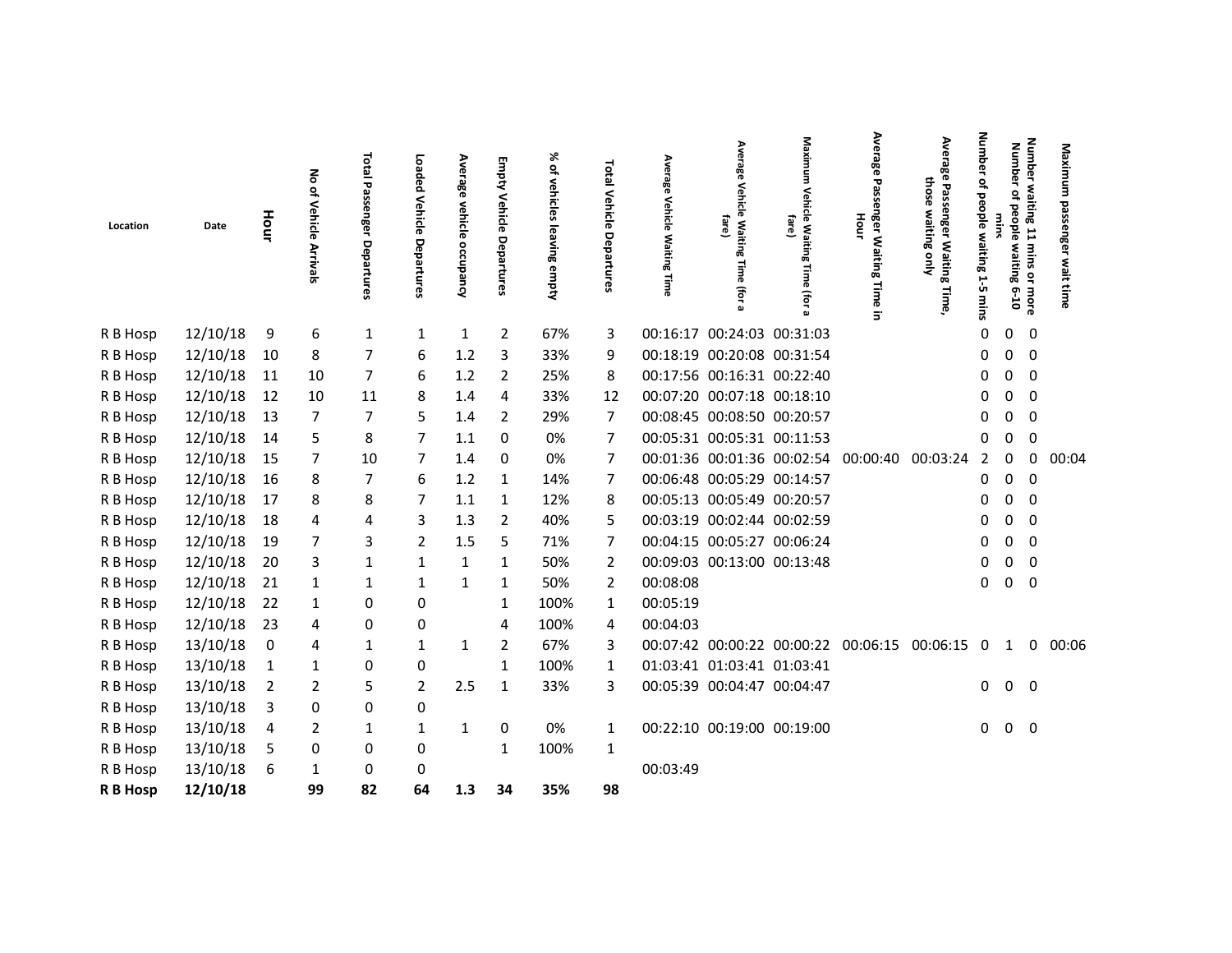| Location | Date     | Hour                    | 종<br>of Vehicle<br>Arrivals | <b>Total Passenger Departures</b> | Loaded<br>Vehicle Departures | Average vehicle occupancy | Empty<br>Vehicle<br>Departures | % of vehicles leaving empty | <b>Total Vehicle Departures</b> | Average<br>Vehicle<br><b>Waiting Time</b> | Average<br>Vehicle Waiting<br>$\pmb{\omega}$<br>fare)<br>Time (for | Maximum<br>(for<br>Vehicle<br>$\pmb{\omega}$<br>fare)<br><b>Waiting Time</b> | Average Passenger Waiting<br>lime<br>Ξ.<br>Hour | Average<br>Time,<br>those<br>Passenger Waiting<br>waiting<br><b>Snly</b> | <b>Number</b><br>٩<br>10 mins<br>people waiting 1-5<br><b>Wins</b> | <b>Number</b><br>$\mathbf{a}$<br>more<br>people waiting 6- | <b>Number</b><br>waiting 11 mins or | Maximum<br>passenger wait<br>time |
|----------|----------|-------------------------|-----------------------------|-----------------------------------|------------------------------|---------------------------|--------------------------------|-----------------------------|---------------------------------|-------------------------------------------|--------------------------------------------------------------------|------------------------------------------------------------------------------|-------------------------------------------------|--------------------------------------------------------------------------|--------------------------------------------------------------------|------------------------------------------------------------|-------------------------------------|-----------------------------------|
| R B Hosp | 13/10/18 | - 7                     | $\overline{2}$              | 0                                 | 0                            |                           | 3                              | 100%                        | 3                               | 00:00:36                                  |                                                                    |                                                                              |                                                 |                                                                          |                                                                    |                                                            |                                     |                                   |
| R B Hosp | 13/10/18 | 8                       | 4                           | 0                                 | 0                            |                           | 4                              | 100%                        | 4                               | 00:01:16                                  |                                                                    |                                                                              |                                                 |                                                                          |                                                                    |                                                            |                                     |                                   |
| R B Hosp | 13/10/18 | 9                       | 2                           | 0                                 | 0                            |                           | $\overline{2}$                 | 100%                        | $\overline{2}$                  | 00:02:54                                  |                                                                    |                                                                              |                                                 |                                                                          |                                                                    |                                                            |                                     |                                   |
| R B Hosp | 13/10/18 | 10                      | 4                           | $\overline{2}$                    | 1                            | 2                         | 1                              | 50%                         | $\overline{2}$                  |                                           |                                                                    | 00:26:16 00:34:26 00:34:26                                                   |                                                 |                                                                          | 0                                                                  | $\mathbf 0$                                                | $\overline{\mathbf{0}}$             |                                   |
| R B Hosp | 13/10/18 | 11                      | 0                           | 0                                 | 0                            |                           | $\overline{2}$                 | 100%                        | $\overline{2}$                  |                                           |                                                                    |                                                                              |                                                 |                                                                          |                                                                    |                                                            |                                     |                                   |
| R B Hosp | 13/10/18 | 12                      | 2                           | $\overline{2}$                    | 1                            | 2                         | 1                              | 50%                         | $\overline{2}$                  |                                           |                                                                    |                                                                              | 00:00:50 00:01:13 00:01:13 00:11:19 00:11:19    |                                                                          | 0                                                                  | 0                                                          | $\overline{2}$                      | 00:11                             |
| R B Hosp | 13/10/18 | 13                      | $\overline{2}$              | 0                                 | 0                            |                           | $\overline{2}$                 | 100%                        | $\overline{2}$                  | 00:06:48                                  |                                                                    |                                                                              |                                                 |                                                                          |                                                                    |                                                            |                                     |                                   |
| R B Hosp | 13/10/18 | 14                      | 0                           | 0                                 | 0                            |                           |                                |                             |                                 |                                           |                                                                    |                                                                              |                                                 |                                                                          |                                                                    |                                                            |                                     |                                   |
| R B Hosp | 13/10/18 | 15                      | $\overline{2}$              | 2                                 | $\overline{2}$               | 1                         | 0                              | 0%                          | 2                               |                                           |                                                                    | 00:01:20 00:01:20 00:01:22                                                   |                                                 |                                                                          | 0                                                                  | 0                                                          | 0                                   |                                   |
| R B Hosp | 13/10/18 | 16                      | 9                           | 3                                 | $\overline{2}$               | 1.5                       | 4                              | 67%                         | 6                               |                                           | 00:16:58 00:17:44 00:23:47                                         |                                                                              |                                                 |                                                                          | 0                                                                  | 0                                                          | $\mathbf 0$                         |                                   |
| R B Hosp | 13/10/18 | 17                      | 1                           | 0                                 | 0                            |                           | 4                              | 100%                        | 4                               | 00:05:04                                  |                                                                    |                                                                              |                                                 |                                                                          |                                                                    |                                                            |                                     |                                   |
| R B Hosp | 13/10/18 | 18                      | 3                           | 5                                 | $\overline{2}$               | 2.5                       | 0                              | 0%                          | $\overline{2}$                  |                                           | 00:12:10 00:12:10 00:28:39                                         |                                                                              |                                                 |                                                                          | 0                                                                  | 0                                                          | $\mathbf 0$                         |                                   |
| R B Hosp | 13/10/18 | 19                      | 1                           | 1                                 | 1                            | 1                         | 1                              | 50%                         | $\overline{2}$                  | 00:04:05                                  |                                                                    |                                                                              |                                                 |                                                                          | Ω                                                                  | 0                                                          | 0                                   |                                   |
| R B Hosp | 13/10/18 | 20                      | 4                           | 3                                 | $\overline{2}$               | 1.5                       | 2                              | 50%                         | 4                               |                                           |                                                                    |                                                                              | 00:00:51 00:00:39 00:00:50 00:01:30             | 00:04:31                                                                 | 1                                                                  | 0                                                          | 0                                   | 00:04                             |
| R B Hosp | 13/10/18 | 21                      | 1                           | $\mathbf{1}$                      | 1                            | 1                         | 0                              | 0%                          | 1                               |                                           | 00:00:19 00:00:19 00:00:19                                         |                                                                              |                                                 |                                                                          | 0                                                                  | 0                                                          | 0                                   |                                   |
| R B Hosp | 13/10/18 | 22                      | 3                           | 0                                 | 0                            |                           | 3                              | 100%                        | 3                               | 00:02:34                                  |                                                                    |                                                                              |                                                 |                                                                          |                                                                    |                                                            |                                     |                                   |
| R B Hosp | 13/10/18 | 23                      | 3                           | $\mathbf{1}$                      | $\mathbf{1}$                 | $\mathbf{1}$              | $\overline{2}$                 | 67%                         | 3                               |                                           | 00:14:31 00:04:39 00:04:39                                         |                                                                              |                                                 |                                                                          | 0                                                                  | $0\quad 0$                                                 |                                     |                                   |
| R B Hosp | 14/10/18 | $\overline{\mathbf{0}}$ | 4                           | 0                                 | 0                            |                           | 4                              | 100%                        | 4                               | 00:04:32                                  |                                                                    |                                                                              |                                                 |                                                                          |                                                                    |                                                            |                                     |                                   |
| R B Hosp | 14/10/18 | $\mathbf{1}$            | 2                           | $\mathbf{1}$                      | 1                            | 1                         | 1                              | 50%                         | $\overline{2}$                  |                                           |                                                                    | 00:02:55 00:00:56 00:00:56                                                   |                                                 |                                                                          | 0                                                                  | $\mathbf 0$                                                | $\overline{\mathbf{0}}$             |                                   |
| R B Hosp | 14/10/18 | $\overline{2}$          | 1                           | 0                                 | 0                            |                           | 1                              | 100%                        | 1                               | 00:04:48                                  |                                                                    |                                                                              |                                                 |                                                                          |                                                                    |                                                            |                                     |                                   |
| R B Hosp | 14/10/18 | 3                       | 0                           | 0                                 | 0                            |                           |                                |                             |                                 |                                           |                                                                    |                                                                              |                                                 |                                                                          |                                                                    |                                                            |                                     |                                   |
| R B Hosp | 14/10/18 | -4                      | 1                           | 0                                 | 0                            |                           | $\mathbf{1}$                   | 100%                        | 1                               | 00:09:30                                  |                                                                    |                                                                              |                                                 |                                                                          |                                                                    |                                                            |                                     |                                   |
| R B Hosp | 14/10/18 | 5                       | 0                           | 0                                 | 0                            |                           |                                |                             |                                 |                                           |                                                                    |                                                                              |                                                 |                                                                          |                                                                    |                                                            |                                     |                                   |
| R B Hosp | 14/10/18 | 6                       | $\overline{2}$              | 0                                 | 0                            |                           | 2                              | 100%                        | $\overline{2}$                  | 00:01:04                                  |                                                                    |                                                                              |                                                 |                                                                          |                                                                    |                                                            |                                     |                                   |
| R B Hosp | 13/10/18 |                         | 53                          | 21                                | 14                           | 1.5                       | 40                             | 74%                         | 54                              |                                           |                                                                    |                                                                              |                                                 |                                                                          |                                                                    |                                                            |                                     |                                   |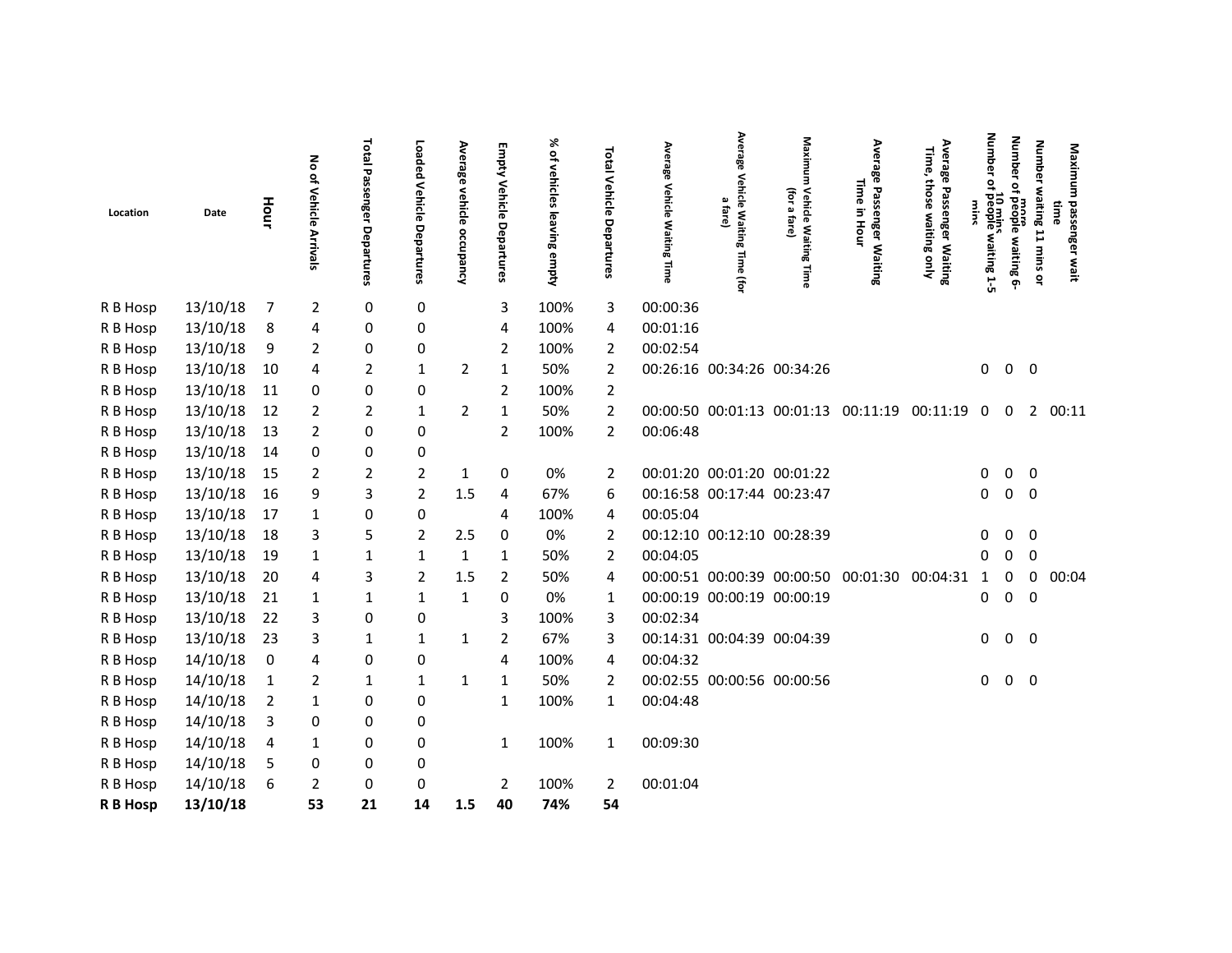| Location | Date     | Hour | 종<br>읶<br>Vehicle<br>Arrivals | <b>Total</b><br>Passe<br>ngel<br>Depa<br><b>Fures</b> | peon<br>6q<br>Vehicle<br>Departures | Average<br>vehicle<br>occupancy | Empty<br>Vehicle<br>Departures | ৯<br>٩<br>vehicles<br>leaving empty | Total<br>Vehicle<br>Departures | Average<br>Vehicle<br><b>Waiting</b><br>Time | Average Vehicle Waiting Time (for a<br>fare) | Maximum<br>Vehicle<br>Waiting<br>Time<br>€<br>fare | Average<br>Passenger Waiting<br>Hour<br>lime<br>Ξ. | Average<br>Passenger Waiting<br>waiting only<br>Time,<br>those | <b>Number</b><br>of people waiting<br>1.5<br>mins | <b>Number</b><br>익<br>people waiting 6-10<br>mins | <b>Number</b><br>waiting<br>11<br>mins<br>$\mathbf{S}$<br>more | Maximum<br>passenger<br>wait time |
|----------|----------|------|-------------------------------|-------------------------------------------------------|-------------------------------------|---------------------------------|--------------------------------|-------------------------------------|--------------------------------|----------------------------------------------|----------------------------------------------|----------------------------------------------------|----------------------------------------------------|----------------------------------------------------------------|---------------------------------------------------|---------------------------------------------------|----------------------------------------------------------------|-----------------------------------|
| R B Hosp | 14/10/18 | 7    | $\overline{2}$                | 3                                                     | $\overline{2}$                      | 1.5                             | 0                              | 0%                                  | $\overline{2}$                 | 00:05:27                                     | 00:05:27 00:10:06                            |                                                    |                                                    |                                                                | 0                                                 | 0                                                 | $\overline{0}$                                                 |                                   |
| R B Hosp | 14/10/18 | 8    | $\mathbf{1}$                  | 0                                                     | 0                                   |                                 | 1                              | 100%                                | 1                              | 00:16:31                                     |                                              |                                                    |                                                    |                                                                |                                                   |                                                   |                                                                |                                   |
| R B Hosp | 14/10/18 | 9    | 6                             | $\overline{2}$                                        | $\overline{2}$                      | $\mathbf{1}$                    | 4                              | 67%                                 | 6                              |                                              | 00:02:52 00:02:04 00:03:09                   |                                                    |                                                    |                                                                | 0                                                 |                                                   | $0\quad 0$                                                     |                                   |
| R B Hosp | 14/10/18 | 10   | $\mathbf{1}$                  | 2                                                     | $\mathbf{1}$                        | $\overline{2}$                  | 0                              | 0%                                  | $\mathbf{1}$                   |                                              | 00:01:18 00:01:18 00:01:18                   |                                                    |                                                    |                                                                | 0                                                 | $\mathbf 0$                                       | 0                                                              |                                   |
| R B Hosp | 14/10/18 | 11   | $\mathbf{1}$                  | 0                                                     | 0                                   |                                 | 1                              | 100%                                | 1                              | 00:03:43                                     |                                              |                                                    |                                                    |                                                                |                                                   |                                                   |                                                                |                                   |
| R B Hosp | 14/10/18 | 12   | 3                             | 1                                                     | 1                                   | 1                               | 2                              | 67%                                 | 3                              |                                              | 00:09:45 00:05:56 00:05:56                   |                                                    |                                                    |                                                                | 0                                                 |                                                   | $0\quad 0$                                                     |                                   |
| R B Hosp | 14/10/18 | 13   | 3                             | 3                                                     | $\overline{2}$                      | 1.5                             | 1                              | 33%                                 | 3                              |                                              | 00:05:32 00:05:48 00:11:14                   |                                                    |                                                    |                                                                | 0                                                 |                                                   | $0\quad 0$                                                     |                                   |
| R B Hosp | 14/10/18 | 14   | $\overline{2}$                | 0                                                     | 0                                   |                                 | 1                              | 100%                                | 1                              | 00:06:16                                     |                                              |                                                    |                                                    |                                                                |                                                   |                                                   |                                                                |                                   |
| R B Hosp | 14/10/18 | 15   | 4                             | 1                                                     | $\mathbf{1}$                        | 1                               | 2                              | 67%                                 | 3                              |                                              | 00:16:00 00:21:10 00:21:10                   |                                                    |                                                    |                                                                | 0                                                 | $\mathbf 0$                                       | - 0                                                            |                                   |
| R B Hosp | 14/10/18 | 16   | 4                             | 3                                                     | $\overline{2}$                      | 1.5                             | 3                              | 60%                                 | 5                              |                                              | 00:10:35 00:08:38 00:15:49                   |                                                    |                                                    |                                                                | 0                                                 | 0                                                 | 0                                                              |                                   |
| R B Hosp | 14/10/18 | 17   | $\overline{2}$                | 3                                                     | 1                                   | 3                               | 2                              | 67%                                 | 3                              |                                              | 00:01:01 00:00:51 00:00:51                   |                                                    |                                                    |                                                                | 0                                                 |                                                   | $0\quad 0$                                                     |                                   |
| R B Hosp | 14/10/18 | 18   | 2                             | 0                                                     | 0                                   |                                 | 2                              | 100%                                | 2                              | 00:02:42                                     |                                              |                                                    |                                                    |                                                                |                                                   |                                                   |                                                                |                                   |
| R B Hosp | 14/10/18 | 19   | 3                             | $\mathbf{1}$                                          | 1                                   | $\mathbf{1}$                    | 1                              | 50%                                 | 2                              |                                              | 00:17:05 00:00:27 00:00:27                   |                                                    |                                                    |                                                                | 0                                                 | $\mathbf 0$                                       | 0                                                              |                                   |
| R B Hosp | 14/10/18 | 20   | $\overline{2}$                | $\mathbf{1}$                                          | 1                                   | 1                               | 2                              | 67%                                 | 3                              |                                              | 00:10:15 00:12:30 00:12:30                   |                                                    |                                                    |                                                                | 0                                                 | 0                                                 | - 0                                                            |                                   |
| R B Hosp | 14/10/18 |      | 36                            | 20                                                    | 14                                  | 1.4                             | 22                             | 61%                                 | 36                             |                                              |                                              |                                                    |                                                    |                                                                |                                                   |                                                   |                                                                |                                   |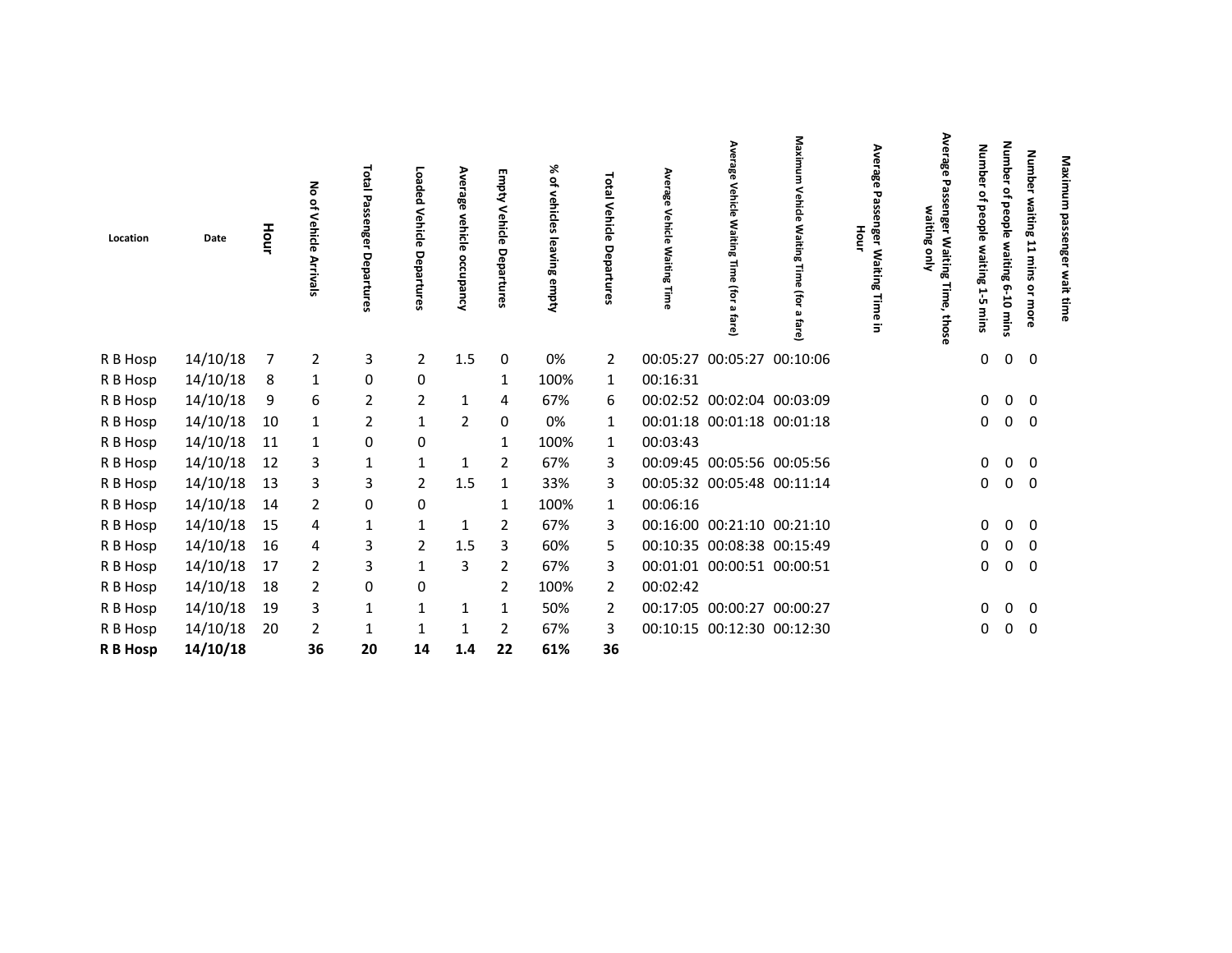| Location | Date     | Hour           | る<br>킁<br>$\overline{a}$<br>چ<br>ᇹ | <b>Total Passenger</b><br>Departures | Loaded<br>Vehicle<br>Departur<br>ဇ္ဟ | ఇ<br>vehi<br>⋖ | Empty<br>Vehicle<br>Departures | % of<br>vehicles<br><b>G</b><br>aving<br>empty | Ο<br>۵j        | ၛႄ<br>Vehicle<br>Waitir<br>σā<br>ō | ၛၟ<br>Vehicle<br>٤g<br>Ē<br>(for<br>ಪ<br>ā | Maxin<br>ehicle<br>Waitin<br>£<br>fare) | Aver<br>o.<br>က္က<br>Hour<br>nger<br>Ger<br>š۶<br>œ<br>Time<br>$\Xi$ | ξ<br>نە<br>ఇ<br>ssenger<br>waiting<br><b>Waiting</b><br>å<br>Time,<br>those | Numbe<br>of people<br>چ<br>و<br>ដូ<br>P<br>ŮΤ<br>mins | <b>Number</b><br>٩<br><b>beople</b><br>٤<br>iting 6<br>៩<br>mins | Number<br>waiting 11<br>mins<br>or more | Maxi<br>g<br>នីទ<br>wait |  |
|----------|----------|----------------|------------------------------------|--------------------------------------|--------------------------------------|----------------|--------------------------------|------------------------------------------------|----------------|------------------------------------|--------------------------------------------|-----------------------------------------|----------------------------------------------------------------------|-----------------------------------------------------------------------------|-------------------------------------------------------|------------------------------------------------------------------|-----------------------------------------|--------------------------|--|
| Q Rd Cas | 11/10/18 | 23             | 0                                  | $\boldsymbol{0}$                     | 0                                    |                |                                |                                                |                |                                    |                                            |                                         |                                                                      |                                                                             |                                                       |                                                                  |                                         |                          |  |
| Q Rd Cas | 12/10/18 | $\overline{0}$ | $\mathbf{1}$                       | $\mathbf{1}$                         | $\mathbf{1}$                         | 1              | 0                              | 0%                                             | $\mathbf{1}$   |                                    | 00:00:24 00:00:24 00:00:24                 |                                         |                                                                      |                                                                             | $\mathbf 0$                                           | $0\quad 0$                                                       |                                         |                          |  |
| Q Rd Cas | 12/10/18 | $\mathbf{1}$   | 0                                  | $\mathbf 0$                          | 0                                    |                |                                |                                                |                |                                    |                                            |                                         |                                                                      |                                                                             |                                                       |                                                                  |                                         |                          |  |
| Q Rd Cas | 12/10/18 | $\overline{2}$ | $\mathbf{1}$                       | $\mathbf 0$                          | 0                                    |                |                                |                                                |                |                                    | 00:36:52 00:36:52 00:36:52                 |                                         |                                                                      |                                                                             |                                                       |                                                                  |                                         |                          |  |
| Q Rd Cas | 12/10/18 | -3             | $\overline{2}$                     | 5                                    | $\overline{2}$                       | 2.5            | $\overline{0}$                 | 0%                                             | $\overline{2}$ |                                    | 00:40:57 00:44:40 00:44:40                 |                                         |                                                                      |                                                                             | $\mathbf{0}$                                          | $0\quad 0$                                                       |                                         |                          |  |
| Q Rd Cas | 12/10/18 | $\overline{4}$ | 0                                  | $\mathbf 0$                          | 0                                    |                | 1                              | 100%                                           | $\mathbf{1}$   |                                    |                                            |                                         |                                                                      |                                                                             |                                                       |                                                                  |                                         |                          |  |
| Q Rd Cas | 11/10/18 |                | 4                                  | $\bf 6$                              | 3                                    | 2              | 1                              | 25%                                            | 4              |                                    |                                            |                                         |                                                                      |                                                                             |                                                       |                                                                  |                                         |                          |  |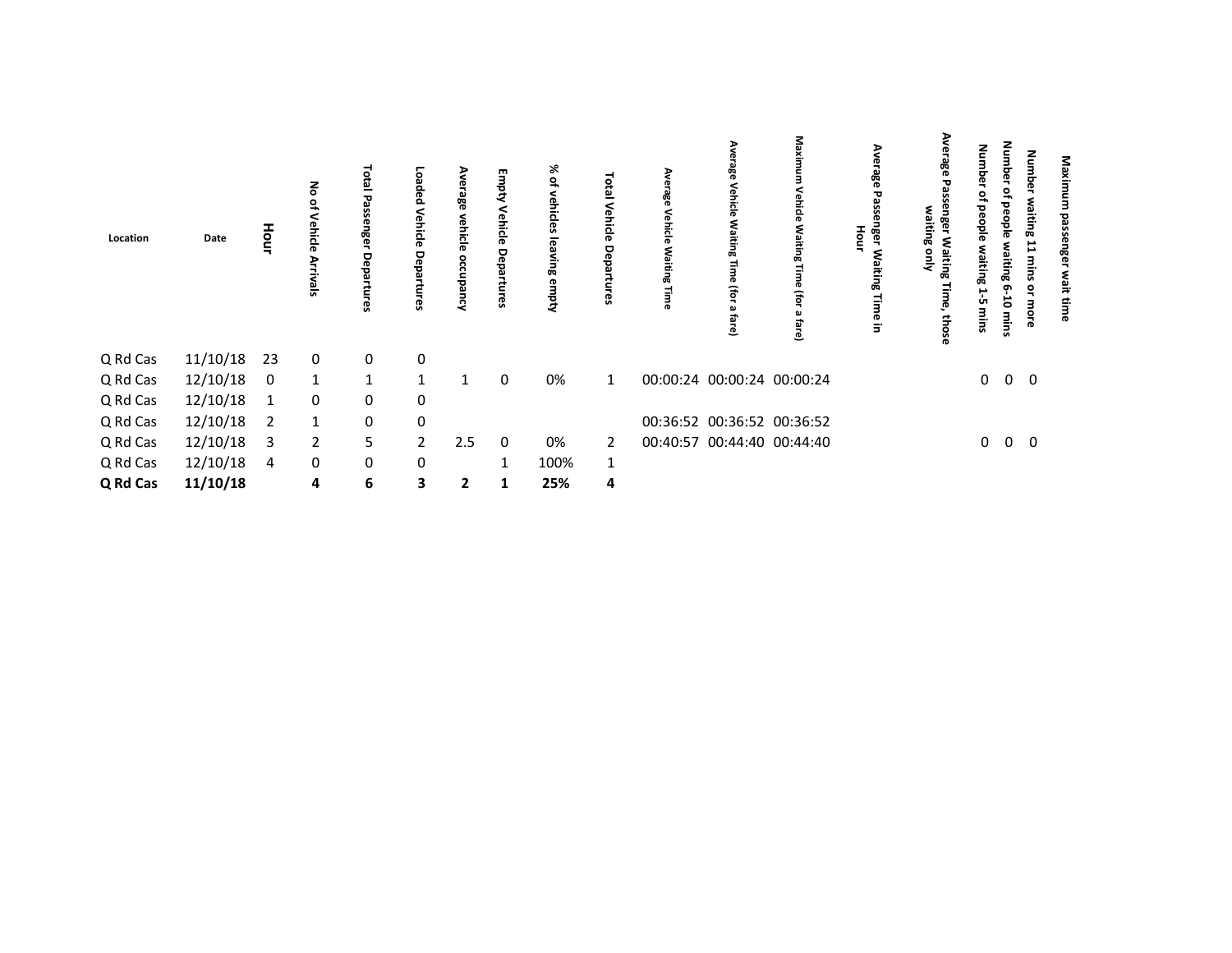| Location | Date     | Hour           | る<br>름<br>$\overline{a}$<br>ธ<br>ᇹ | <b>Total Passen</b><br>eer<br>De<br>ਰੂ<br>rtures | Loaded<br>Vehicle<br>Departur<br>ဇ္ဟ | ≺   | Empty<br>Vehicle<br>Departures | % of<br>vehicles<br><b>G</b><br><b>Ming</b><br>empty |                | Vehicle<br>Waitir<br>σā | Vehicle<br>٤ş<br>Ē<br>(for<br>ಪ<br>ڦ | Maxir<br>ehicle<br>٤ş<br>Ē<br>£<br>fare) | Aver<br>က္က<br>Hour<br>nger<br>E<br>چ<br>œ<br>Time in | ₹<br>ఇ<br>ssenger<br>waiting<br>Waiting<br>号<br>Time,<br>those | Numbe<br>of people<br>ដូ<br>⊢<br>ŮΠ<br>mins | <b>Number</b><br>۽<br>beople<br>Š<br>iting 6<br>ä<br>mins | Number<br>waiting 11 mins<br>or more | ۵g<br>ਨ੍ਹ<br>នីទ<br>wait |
|----------|----------|----------------|------------------------------------|--------------------------------------------------|--------------------------------------|-----|--------------------------------|------------------------------------------------------|----------------|-------------------------|--------------------------------------|------------------------------------------|-------------------------------------------------------|----------------------------------------------------------------|---------------------------------------------|-----------------------------------------------------------|--------------------------------------|--------------------------|
| Q Rd Cas | 12/10/18 | 23             | 0                                  | 0                                                | 0                                    |     |                                |                                                      |                |                         |                                      |                                          |                                                       |                                                                |                                             |                                                           |                                      |                          |
| Q Rd Cas | 13/10/18 | $\mathbf 0$    | $\mathbf 0$                        | $\mathbf 0$                                      | 0                                    |     |                                |                                                      |                |                         |                                      |                                          |                                                       |                                                                |                                             |                                                           |                                      |                          |
| Q Rd Cas | 13/10/18 | $\mathbf{1}$   | 0                                  | $\mathbf 0$                                      | 0                                    |     |                                |                                                      |                |                         |                                      |                                          |                                                       |                                                                |                                             |                                                           |                                      |                          |
| Q Rd Cas | 13/10/18 | $\overline{2}$ | $\overline{2}$                     | $\mathbf{1}$                                     | $\mathbf{1}$                         |     |                                | 50%                                                  | $\overline{2}$ |                         | 00:00:37 00:00:38 00:00:38           |                                          |                                                       |                                                                | $\mathbf{0}$                                | $\overline{0}$                                            | $\overline{\mathbf{0}}$              |                          |
| Q Rd Cas | 13/10/18 | 3              | 1                                  | 1                                                | $\mathbf{1}$                         | 1   | $\mathbf 0$                    | 0%                                                   | 1              |                         | 00:01:19 00:01:19 00:01:19           |                                          |                                                       |                                                                | 0                                           | $\overline{0}$                                            | $\mathbf 0$                          |                          |
| Q Rd Cas | 13/10/18 | -4             | $\overline{2}$                     | 3                                                | $2^{\circ}$                          | 1.5 | $\mathbf 0$                    | 0%                                                   | 2              |                         | 00:01:08 00:01:08 00:01:43           |                                          | 00:02:26                                              | 00:03:40                                                       | 2                                           | $\overline{0}$                                            | $\mathbf 0$                          | 00:03                    |
| Q Rd Cas | 12/10/18 |                | 5                                  | 5                                                | 4                                    | 1.3 | 1                              | 20%                                                  | 5              |                         |                                      |                                          |                                                       |                                                                |                                             |                                                           |                                      |                          |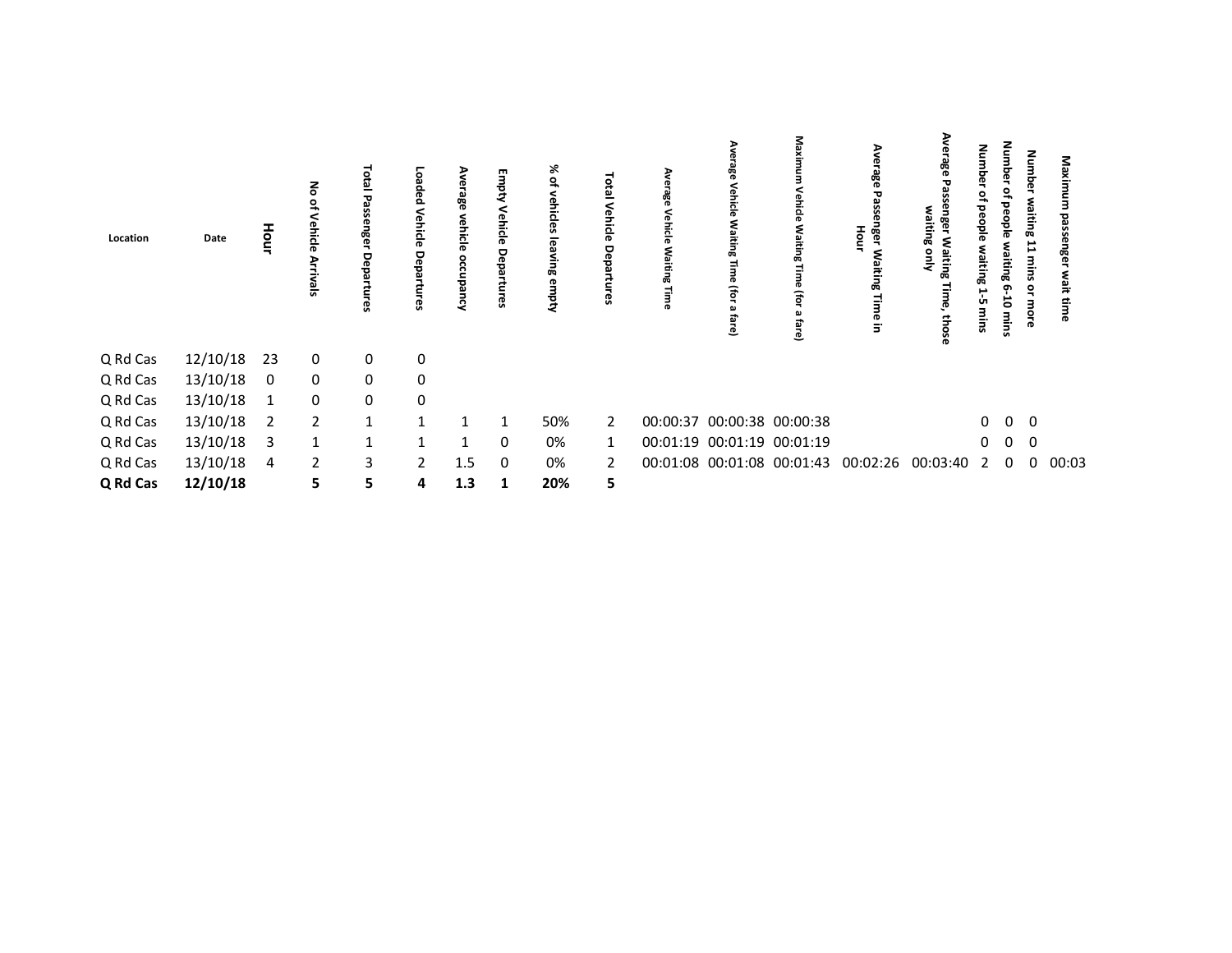| Location | Date     | Hour        | $\overline{a}$<br>Sien  | Total Pa<br>ច្ច<br>78<br>ទី<br>ਠ<br>ၛၟ | paped<br>Vehicle<br>Depa<br><b>G</b> | ъ              | Empty<br>Vehicle<br>Departures | 没<br>vehicles lea<br>Ning<br>empty |   | Vehicle<br>aitir<br>σā | enicle<br>ڡ                | 로<br>흚<br>٤g<br>Ē<br>ਛ<br>ōi<br>₾ | Ave<br>쯩<br>Hour<br><b>Rel</b><br>œ<br>Time | က္က<br>э<br>aitin<br>ఇ<br>Waiting<br>1<br>٩<br>those | guun<br>ō<br>۰<br>people<br>ω<br>iting<br>P<br>ÜП<br>ᆳ | Num<br>۵<br>ఇ<br>beople<br>š<br>iting<br>෨<br>5<br>mins | Numbe<br>waiting<br>⊨<br>sulu<br>$\mathbf{S}$<br>Е<br>۰ | క్ౖ<br>ភ្លើ |  |
|----------|----------|-------------|-------------------------|----------------------------------------|--------------------------------------|----------------|--------------------------------|------------------------------------|---|------------------------|----------------------------|-----------------------------------|---------------------------------------------|------------------------------------------------------|--------------------------------------------------------|---------------------------------------------------------|---------------------------------------------------------|-------------|--|
| Q Rd Cas | 13/10/18 | 23          | 1                       | 0                                      | 0                                    |                |                                |                                    |   |                        | 00:01:24 00:01:24 00:01:24 |                                   |                                             |                                                      |                                                        |                                                         |                                                         |             |  |
| Q Rd Cas | 14/10/18 | 0           | $\overline{2}$          | 4                                      | 3                                    | 1.3            | - 0                            | 0%                                 | 3 |                        |                            |                                   | 00:00:33 00:00:33 00:00:34 00:01:17         | 00:02:34 2                                           |                                                        | -0                                                      | $\Omega$                                                | 00:02       |  |
| Q Rd Cas | 14/10/18 | $\mathbf 1$ | 1                       | $\mathbf{1}$                           |                                      |                | $\mathbf{0}$                   | 0%                                 |   |                        |                            | 00:00:19 00:00:19 00:00:19        | 00:01:16                                    | 00:01:16                                             | -1                                                     | 0                                                       | 0                                                       | 00:01       |  |
| Q Rd Cas | 14/10/18 | -2          | $\overline{2}$          | $\overline{2}$                         | 2                                    |                | $\mathbf 0$                    | 0%                                 | 2 |                        |                            |                                   | 00:01:08 00:01:08 00:01:55 00:01:11         | 00:02:22 1                                           |                                                        | 0                                                       | 0                                                       | 00:02       |  |
| Q Rd Cas | 14/10/18 | -3          | 1                       | 2                                      | 1                                    | $\overline{2}$ | 0                              | 0%                                 | 1 |                        | 00:00:23 00:00:23 00:00:23 |                                   |                                             |                                                      | 0                                                      | $\overline{0}$                                          | $\mathbf 0$                                             |             |  |
| Q Rd Cas | 14/10/18 | 4           | $\mathbf{0}$            | 0                                      | 0                                    |                |                                |                                    |   |                        |                            |                                   |                                             |                                                      |                                                        |                                                         |                                                         |             |  |
| Q Rd Cas | 13/10/18 |             | $\overline{\mathbf{z}}$ | 9                                      | 7                                    | 1.3            | $\mathbf 0$                    | 0%                                 | 7 |                        |                            |                                   |                                             |                                                      |                                                        |                                                         |                                                         |             |  |
|          |          |             |                         |                                        |                                      |                |                                |                                    |   |                        |                            |                                   |                                             |                                                      |                                                        |                                                         |                                                         |             |  |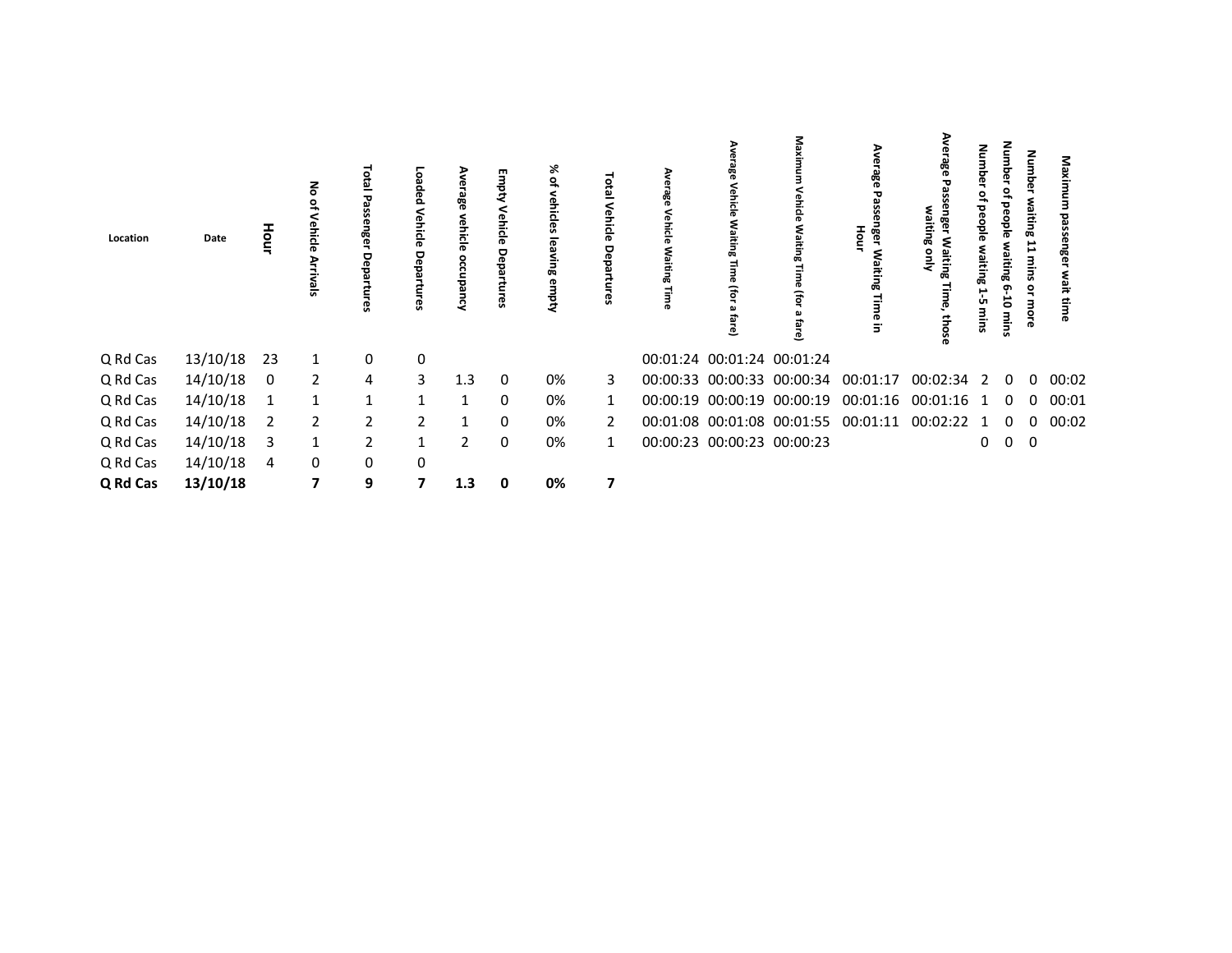| Location | Date     | Hour           | る<br>$\circ$<br>ehic<br>$\overline{0}$<br><b>Arrivals</b> | Total Passenger Departures | Loaded Vehicle Departures | rage<br>vehicle<br>occup<br>š | Empty Vehicle Departures | % of<br>vehicles leaving<br>empty | $\bullet$<br>효<br>Vehicle<br>Depa<br>Ü | Ave<br>age<br>Vehicle<br><b>Waiting</b><br>Time | Ave<br>iage<br>Vehicle<br>Waiting<br>Ē,<br>ወ<br>(for<br>ച<br>fare) | Maxim<br>Vehicle Waiting Time (for<br>മ<br>fare) | Average<br>Passenger Waiting Time in<br>Hour | Average Passenger Waiting<br>waiting<br>Alno<br>Time,<br>those | <b>Number</b><br><b>Number</b><br>Number waiting 11 mins or more<br>of people waiting 6-10<br>of people waiting 1-5 mins<br>mins | Maximum passenger wait time |  |
|----------|----------|----------------|-----------------------------------------------------------|----------------------------|---------------------------|-------------------------------|--------------------------|-----------------------------------|----------------------------------------|-------------------------------------------------|--------------------------------------------------------------------|--------------------------------------------------|----------------------------------------------|----------------------------------------------------------------|----------------------------------------------------------------------------------------------------------------------------------|-----------------------------|--|
| Q Rd Cas | 14/10/18 | 23             | 0                                                         | $\mathbf 0$                | $\mathbf 0$               |                               |                          |                                   |                                        |                                                 |                                                                    |                                                  |                                              |                                                                |                                                                                                                                  |                             |  |
| Q Rd Cas | 15/10/18 | $\mathbf 0$    | $\mathbf 0$                                               | $\mathsf{O}\xspace$        | 0                         |                               |                          |                                   |                                        |                                                 |                                                                    |                                                  |                                              |                                                                |                                                                                                                                  |                             |  |
| Q Rd Cas | 15/10/18 | $\mathbf{1}$   | 0                                                         | 0                          | $\mathbf 0$               |                               |                          |                                   |                                        |                                                 |                                                                    |                                                  |                                              |                                                                |                                                                                                                                  |                             |  |
| Q Rd Cas | 15/10/18 | $\overline{2}$ | 0                                                         | 0                          | $\mathbf 0$               |                               |                          |                                   |                                        |                                                 |                                                                    |                                                  |                                              |                                                                |                                                                                                                                  |                             |  |
| Q Rd Cas | 15/10/18 | 3              | $\mathbf 0$                                               | 0                          | $\mathbf 0$               |                               |                          |                                   |                                        |                                                 |                                                                    |                                                  |                                              |                                                                |                                                                                                                                  |                             |  |
| Q Rd Cas | 15/10/18 | 4              | $\mathbf 0$                                               | $\mathbf 0$                | $\mathbf 0$               |                               |                          |                                   |                                        |                                                 |                                                                    |                                                  |                                              |                                                                |                                                                                                                                  |                             |  |
| Q Rd Cas | 14/10/18 |                | 0                                                         | $\pmb{0}$                  | $\mathbf 0$               | 0                             | 0                        | 0%                                | $\pmb{0}$                              |                                                 |                                                                    |                                                  |                                              |                                                                |                                                                                                                                  |                             |  |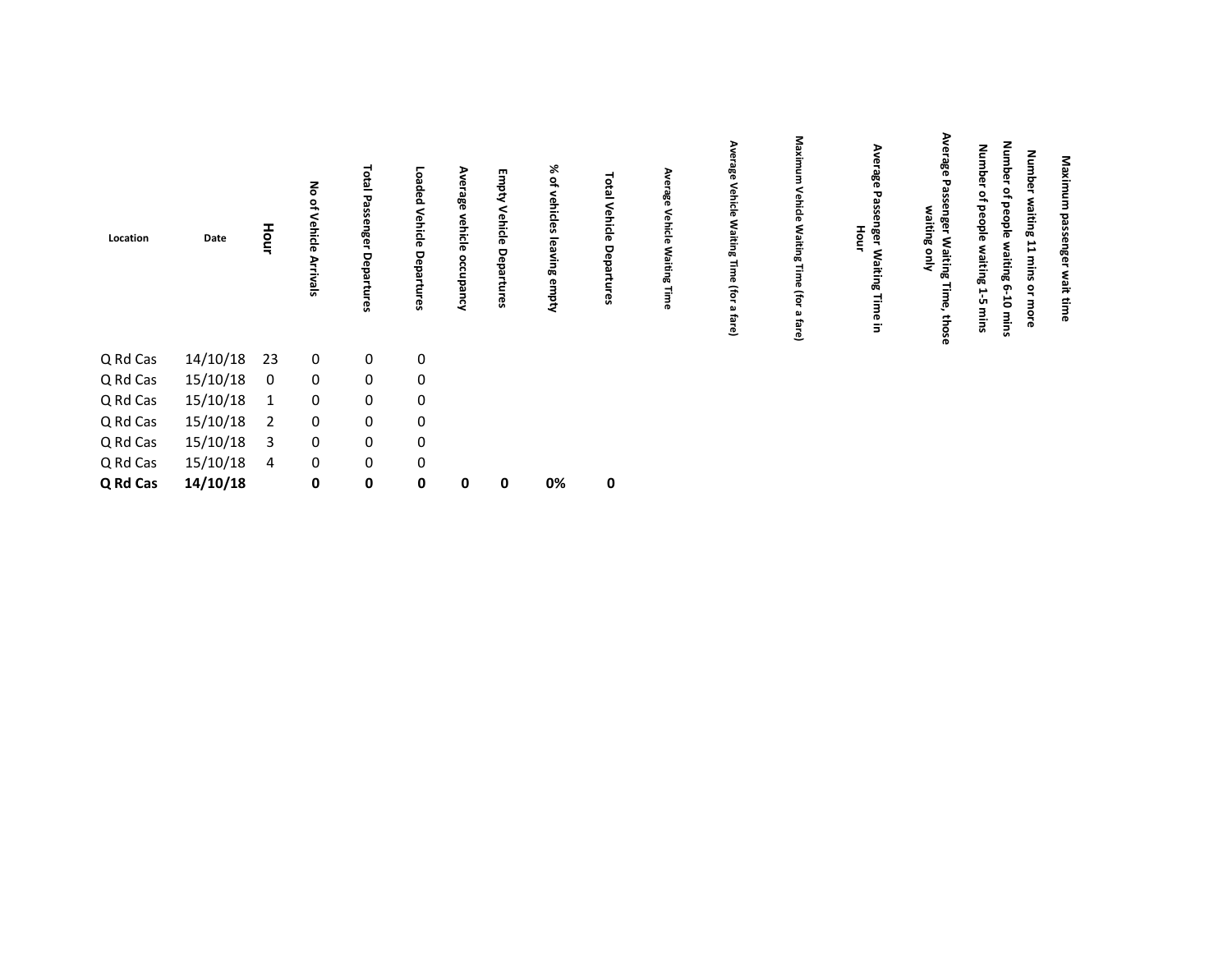| Location               | Date                 | Hour                         | る<br>of Vehicle<br><b>Arrivals</b> | Total<br>Passenger<br>Departures | Loaded<br>Vehicle<br>Departures | Average<br>vehicle<br>occupancy | Empty<br>Vehicle<br>Departures | ৯ৎ<br>$\tilde{\sigma}$<br>vehicles<br>leaving empty | Total Vehicle<br>Departures | Average<br>Vehicle Waiting Time | Average<br>Vehicle Waiting<br>fare)<br>Time<br>(For      | Vehicle Waiting<br>ω<br>fare)<br>Time<br>Э | Ave<br>᠊ᢦ<br>Ō<br>공<br>eer          | Average<br>Time,<br>those<br>Passenger Waiting<br>waiting only | Numb<br>mins<br>People<br>waiting | Number<br>₽<br>ъ<br>more<br>eople waiting<br>$01 - 9$ | <b>Number</b><br>waiting<br>$\overline{1}$<br>sulu | Maximum<br>passenger<br>wait tim |
|------------------------|----------------------|------------------------------|------------------------------------|----------------------------------|---------------------------------|---------------------------------|--------------------------------|-----------------------------------------------------|-----------------------------|---------------------------------|----------------------------------------------------------|--------------------------------------------|-------------------------------------|----------------------------------------------------------------|-----------------------------------|-------------------------------------------------------|----------------------------------------------------|----------------------------------|
| Horseshoe              | 11/10/18             | - 7                          | 37                                 | 27                               | 26                              | 1                               | $\overline{2}$                 | 7%                                                  | 28                          |                                 | 00:14:30 00:15:02 00:24:46                               |                                            |                                     |                                                                | 0                                 | 0                                                     | 0                                                  |                                  |
| Horseshoe              | 11/10/18             | -8                           | 68                                 | 94                               | 74                              | 1.3                             | 0                              | 0%                                                  | 74                          |                                 |                                                          |                                            | 00:03:56 00:03:56 00:12:40 00:00:16 | 00:02:44                                                       | 10                                | - 0                                                   | 0                                                  | 00:04                            |
| Horseshoe              | 11/10/18             | 9                            | 100                                | 113                              | 92                              | 1.2                             | 0                              | 0%                                                  | 92                          |                                 |                                                          | 00:04:19 00:04:19 00:08:48                 | 00:00:11 00:01:42                   |                                                                | 13                                | $\overline{0}$                                        | 0                                                  | 00:02                            |
| Horseshoe              | 11/10/18             | - 10                         | 72                                 | 86                               | 72                              | 1.2                             | 2                              | 3%                                                  | 74                          |                                 | 00:11:47 00:11:47 00:19:31                               |                                            |                                     |                                                                | 0                                 | 0                                                     | 0                                                  |                                  |
| Horseshoe              | 11/10/18 11          |                              | 51                                 | 41                               | 31                              | 1.3                             | 0                              | 0%                                                  | 31                          |                                 | 00:34:21 00:34:21 00:58:41                               |                                            |                                     |                                                                | 0                                 | $\mathbf 0$                                           | 0                                                  |                                  |
| Horseshoe              | 11/10/18             | - 12                         | 25                                 | 36                               | 30                              | 1.2                             | 0                              | 0%                                                  | 30                          |                                 | 00:44:04 00:44:04 01:01:31                               |                                            |                                     |                                                                | 0                                 | $\mathbf{0}$                                          | $\Omega$                                           |                                  |
| Horseshoe              | 11/10/18             | 13                           | 31                                 | 53                               | 45                              | 1.2                             | 0                              | 0%                                                  | 45                          |                                 | 00:17:12 00:17:12 00:29:17                               |                                            |                                     |                                                                | 0                                 | $\mathbf 0$                                           | $\Omega$                                           |                                  |
| Horseshoe              | 11/10/18             | 14                           | 51                                 | 53                               | 41                              | 1.3                             | 0                              | 0%                                                  | 41                          |                                 | 00:18:31 00:18:24 00:27:11                               |                                            |                                     |                                                                | 0                                 | 0                                                     | 0                                                  |                                  |
| Horseshoe              | 11/10/18             | 15                           | 42                                 | 45                               | 34                              | 1.3                             | 1                              | 3%                                                  | 35                          |                                 | 00:37:22 00:37:22 00:46:53                               |                                            |                                     |                                                                | 0                                 | $\mathbf 0$                                           | 0                                                  |                                  |
| Horseshoe              | 11/10/18             | - 16                         | 41                                 | 51                               | 43                              | 1.2                             | 1                              | 2%                                                  | 44                          |                                 | 00:30:20 00:30:11 00:41:25                               |                                            |                                     |                                                                | 0                                 | 0                                                     | 0                                                  |                                  |
| Horseshoe              | 11/10/18             | 17                           | 78                                 | 90                               | 78                              | 1.2                             | 1                              | 1%                                                  | 79                          |                                 | 00:16:22 00:16:22 00:19:49                               |                                            |                                     |                                                                | 0                                 | 0                                                     | 0                                                  |                                  |
| Horseshoe              | 11/10/18 18          |                              | 68                                 | 97                               | 89                              | 1.1                             | 0                              | 0%                                                  | 89                          |                                 |                                                          |                                            | 00:03:41 00:03:41 00:13:52 00:00:57 | 00:03:13 25                                                    |                                   | 4                                                     | 0                                                  | 00:07                            |
| Horseshoe              | 11/10/18             | 19                           | 120                                | 116                              | 100                             | 1.2                             | 0                              | 0%                                                  | 100                         |                                 |                                                          |                                            | 00:10:03 00:10:03 00:15:06 00:00:03 | 00:01:55                                                       | 4                                 | 0                                                     | 0                                                  | 00:02                            |
| Horseshoe              | 11/10/18             | - 20                         | 103                                | 123                              | 113                             | 1.1                             | 0                              | 0%                                                  | 113                         |                                 | 00:07:06 00:07:06 00:14:58                               |                                            |                                     |                                                                | 0                                 | $\mathbf 0$                                           | $\mathbf 0$                                        |                                  |
| Horseshoe              | 11/10/18             | 21                           | 103                                | 112                              | 98                              | 1.1                             | 0                              | 0%                                                  | 98                          |                                 |                                                          | 00:11:35 00:11:35 00:17:42                 |                                     |                                                                | 0                                 | $\mathbf 0$                                           | 0                                                  |                                  |
| Horseshoe              | 11/10/18 22          |                              | 93                                 | 121                              | 98                              | 1.2                             | 0                              | 0%                                                  | 98                          |                                 | 00:12:25 00:12:25 00:18:07                               |                                            |                                     |                                                                | 0                                 | 0                                                     | $\Omega$                                           |                                  |
| Horseshoe              | 11/10/18             | 23                           | 113                                | 111                              | 95                              | 1.2                             | 0                              | 0%                                                  | 95                          |                                 |                                                          | 00:11:13 00:11:13 00:24:58                 |                                     |                                                                | 0                                 | 0                                                     | 0                                                  |                                  |
| Horseshoe              | 12/10/18             | 0                            | 113                                | 110                              | 87                              | 1.3                             | 0                              | 0%                                                  | 87                          |                                 | 00:32:11 00:31:47 00:57:00                               |                                            |                                     |                                                                | 0                                 | $\mathbf 0$                                           | $\mathbf 0$                                        |                                  |
| Horseshoe<br>Horseshoe | 12/10/18<br>12/10/18 | -1                           | 38                                 | 68                               | 53                              | 1.3                             | 3<br>4                         | 5%                                                  | 56                          |                                 | 02:08:27 02:03:04 03:33:47<br>03:39:34 03:41:07 03:54:29 |                                            |                                     |                                                                | 0<br>0                            | 0<br>0                                                | 0<br>0                                             |                                  |
|                        | 12/10/18             | $\overline{2}$               | 13                                 | 15                               | 14                              | 1.1                             |                                | 22%                                                 | 18                          |                                 | 03:49:24 03:49:10 03:56:44                               |                                            |                                     |                                                                | 0                                 | 0                                                     | 0                                                  |                                  |
| Horseshoe              | 12/10/18             | $\overline{\mathbf{3}}$<br>4 | 12<br>6                            | 9<br>8                           | 6<br>6                          | 1.5<br>1.3                      | 1<br>4                         | 14%<br>40%                                          | 7<br>10                     |                                 | 03:00:19 03:00:19 03:14:19                               |                                            |                                     |                                                                | O                                 | $\mathbf 0$                                           | $\Omega$                                           |                                  |
| Horseshoe<br>Horseshoe | 12/10/18             | 5                            | 8                                  | 4                                | 4                               | 1                               | $\overline{2}$                 | 33%                                                 | 6                           |                                 | 02:28:04 02:28:04 02:41:59                               |                                            |                                     |                                                                | 0                                 | $\mathbf 0$                                           | 0                                                  |                                  |
| Horseshoe              | 12/10/18             | -6                           | 9                                  | $\overline{7}$                   | 7                               |                                 | 5                              | 42%                                                 | 12                          |                                 | 01:38:26 01:38:26 01:53:15                               |                                            |                                     |                                                                | 0                                 | 0                                                     | $\boldsymbol{0}$                                   |                                  |
| Horseshoe              | 11/10/18             |                              | 1395                               | 1590                             | 1336                            | 1.2                             | 26                             | 2%                                                  | 1362                        |                                 |                                                          |                                            |                                     |                                                                |                                   |                                                       |                                                    |                                  |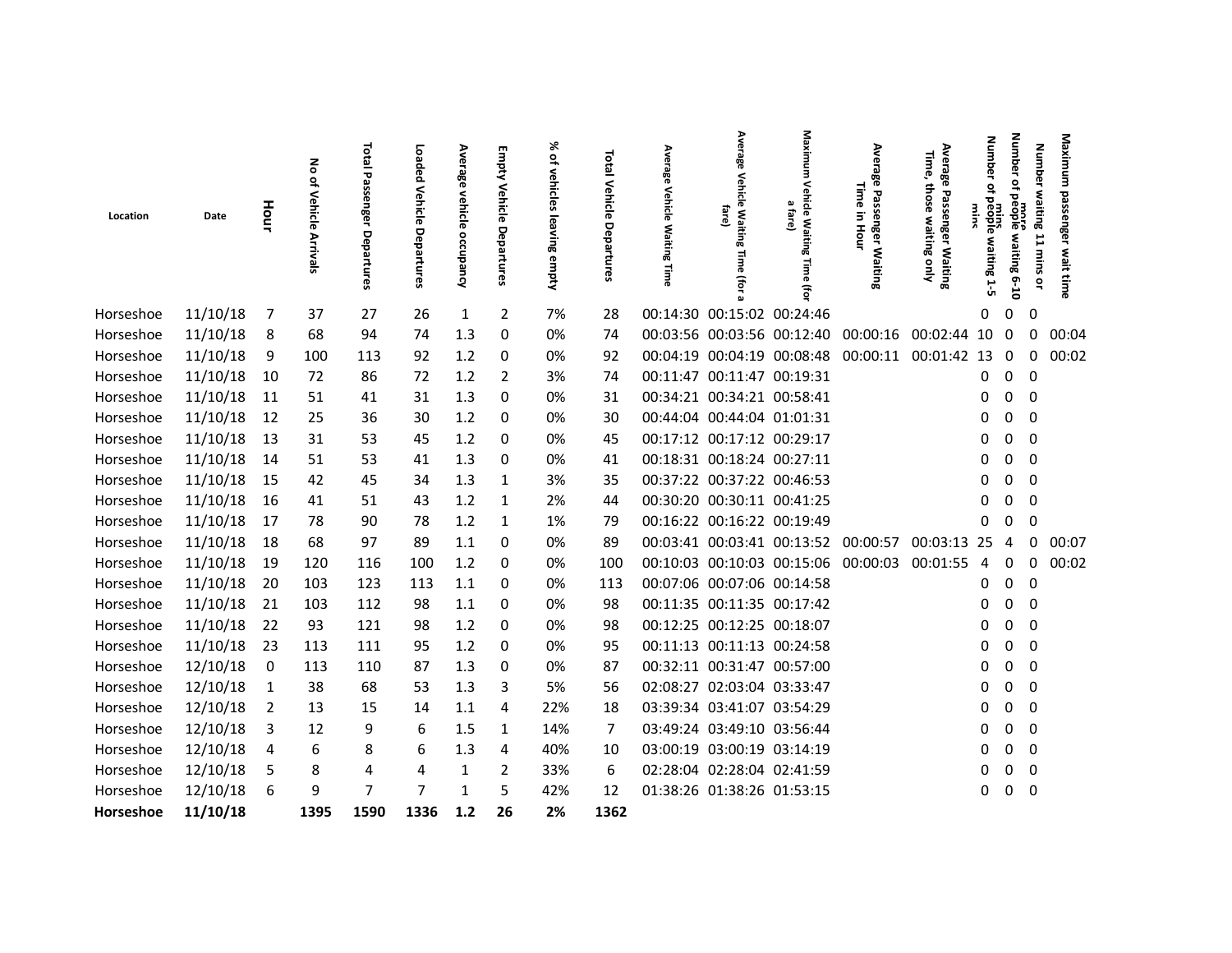|           |          |      | る                             | Total                         | Loaded                | Average              | Empty                 | X,                              |                                    | Averal                                 | Average                                     | Maximum                                        | Ave                                                                           | Average<br>Time,                        | Number                             | <b>Number</b>                  | <b>Number</b>              |                              |
|-----------|----------|------|-------------------------------|-------------------------------|-----------------------|----------------------|-----------------------|---------------------------------|------------------------------------|----------------------------------------|---------------------------------------------|------------------------------------------------|-------------------------------------------------------------------------------|-----------------------------------------|------------------------------------|--------------------------------|----------------------------|------------------------------|
| Location  | Date     | Hour | of Vehicle<br><b>Arrivals</b> | Passel<br>inger<br>Departures | Vehicle<br>Departures | vehicle<br>occupancy | Vehicle<br>Departures | of vehicles<br>leaving<br>empty | <b>Total Vehicle</b><br>Departures | ఇ<br><b>Vehicle</b><br>Waiting<br>Time | Vehicle Waiting<br>Ø,<br>fare)<br>Time<br>Ĵ | (for<br>Vehicle Waiting<br>Ø.<br>fare)<br>Time | <b>irage</b><br>Time<br>Passenger<br>$\overline{5}$<br>Hour<br><b>Waiting</b> | those waiting only<br>Passenger Waiting | ₽<br>10 mins<br>people waiting 1-5 | ₽<br>more<br>people waiting 6- | waiting 11 mins or<br>time | Maximum<br>passenger<br>wait |
| Horseshoe | 12/10/18 | 7    | 31                            | 26                            | 23                    | 1.1                  | $\overline{2}$        | 8%                              | 25                                 | 00:56:15 00:56:15 01:09:40             |                                             |                                                |                                                                               |                                         | 0                                  | 0                              | 0                          |                              |
| Horseshoe | 12/10/18 | 8    | 68                            | 79                            | 69                    | 1.1                  | 0                     | 0%                              | 69                                 | 00:30:23 00:30:23 00:35:32             |                                             |                                                |                                                                               |                                         | 0                                  | 0                              | $\overline{0}$             |                              |
| Horseshoe | 12/10/18 | 9    | 73                            | 67                            | 60                    | 1.1                  | 1                     | 2%                              | 61                                 | 01:04:16 01:04:04 01:40:02             |                                             |                                                |                                                                               |                                         | 0                                  | 0                              | - 0                        |                              |
| Horseshoe | 12/10/18 | 10   | 34                            | 32                            | 29                    | 1.1                  | 3                     | 9%                              | 32                                 | 01:47:07 01:47:08 01:54:25             |                                             |                                                |                                                                               |                                         | 0                                  | 0                              | - 0                        |                              |
| Horseshoe | 12/10/18 | 11   | 24                            | 35                            | 26                    | 1.3                  | 1                     | 4%                              | 27                                 | 01:47:00 01:47:00 01:52:17             |                                             |                                                |                                                                               |                                         | 0                                  | 0                              | 0                          |                              |
| Horseshoe | 12/10/18 | 12   | 27                            | 35                            | 28                    | 1.2                  | 0                     | 0%                              | 28                                 | 01:25:56 01:25:51 01:35:13             |                                             |                                                |                                                                               |                                         | 0                                  | 0                              | - 0                        |                              |
| Horseshoe | 12/10/18 | 13   | 22                            | 47                            | 36                    | 1.3                  | 1                     | 3%                              | 37                                 | 00:41:44 00:42:29 01:11:04             |                                             |                                                |                                                                               |                                         | 0                                  | 0                              | 0                          |                              |
| Horseshoe | 12/10/18 | 14   | 66                            | 60                            | 50                    | 1.2                  | 1                     | 2%                              | 51                                 | 00:51:59 00:51:59 01:05:56             |                                             |                                                |                                                                               |                                         |                                    | 0                              | 0                          |                              |
| Horseshoe | 12/10/18 | 15   | 41                            | 64                            | 50                    | 1.3                  | 0                     | 0%                              | 50                                 | 00:51:15 00:51:15 01:00:00             |                                             |                                                |                                                                               |                                         | 0                                  | 0                              | 0                          |                              |
| Horseshoe | 12/10/18 | 16   | 55                            | 65                            | 55                    | 1.2                  | 0                     | 0%                              | 55                                 | 00:37:54 00:37:54 00:46:21             |                                             |                                                |                                                                               |                                         | 0                                  | 0                              | 0                          |                              |
| Horseshoe | 12/10/18 | -17  | 81                            | 87                            | 75                    | 1.2                  | 0                     | 0%                              | 75                                 | 00:27:18 00:27:18 00:35:07             |                                             |                                                |                                                                               |                                         | 0                                  | 0                              | 0                          |                              |
| Horseshoe | 12/10/18 | 18   | 83                            | 114                           | 94                    | 1.2                  | 0                     | 0%                              | 94                                 | 00:22:23 00:22:23 00:31:26             |                                             |                                                |                                                                               |                                         |                                    | 0                              | 0                          |                              |
| Horseshoe | 12/10/18 | 19   | 115                           | 143                           | 112                   | 1.3                  | 0                     | 0%                              | 112                                | 00:24:18 00:24:18 00:29:57             |                                             |                                                |                                                                               |                                         |                                    | 0                              | $\Omega$                   |                              |
| Horseshoe | 12/10/18 | 20   | 108                           | 114                           | 93                    | 1.2                  | 0                     | 0%                              | 93                                 | 00:31:39 00:31:39 00:39:23             |                                             |                                                |                                                                               |                                         | 0                                  | 0                              | $\Omega$                   |                              |
| Horseshoe | 12/10/18 | 21   | 84                            | 99                            | 77                    | 1.3                  | 0                     | 0%                              | 77                                 | 00:46:15 00:46:15 00:49:43             |                                             |                                                |                                                                               |                                         | 0                                  | 0                              | 0                          |                              |
| Horseshoe | 12/10/18 | 22   | 87                            | 86                            | 72                    | 1.2                  | 0                     | 0%                              | 72                                 | 00:37:45 00:37:45 00:48:44             |                                             |                                                |                                                                               |                                         | 0                                  | 0                              | 0                          |                              |
| Horseshoe | 12/10/18 | 23   | 118                           | 189                           | 151                   | 1.3                  | 1                     | 1%                              | 152                                | 00:18:41 00:18:40 00:26:07             |                                             |                                                |                                                                               |                                         |                                    | 0                              | 0                          |                              |
| Horseshoe | 13/10/18 | 0    | 119                           | 173                           | 124                   | 1.4                  | 0                     | 0%                              | 124                                | 00:14:29 00:14:29 00:23:08             |                                             |                                                |                                                                               |                                         | O                                  | 0                              | 0                          |                              |
| Horseshoe | 13/10/18 | 1    | 71                            | 111                           | 79                    | 1.4                  | 1                     | 1%                              | 80                                 | 00:26:13 00:26:11 00:47:59             |                                             |                                                |                                                                               | 00:01:26                                | 1                                  | 0                              | 0                          | 00:01                        |
| Horseshoe | 13/10/18 | 2    | 40                            | 79                            | 43                    | 1.8                  | 2                     | 4%                              | 45                                 | 00:31:12 00:30:17 01:06:19             |                                             |                                                |                                                                               |                                         | 0                                  | 0                              | 0                          |                              |
| Horseshoe | 13/10/18 | 3    | 22                            | 35                            | 17                    | 2.1                  | 3                     | 15%                             | 20                                 | 01:07:20 01:07:20 01:24:46             |                                             |                                                |                                                                               |                                         | 0                                  | 0                              | 0                          |                              |
| Horseshoe | 13/10/18 | 4    | 26                            | 43                            | 26                    | 1.7                  | 1                     | 4%                              | 27                                 | 01:22:02 01:23:05 01:56:04             |                                             |                                                |                                                                               |                                         |                                    | 0                              | 0                          |                              |
| Horseshoe | 13/10/18 | 5    | 9                             | 13                            | 10                    | 1.3                  | 0                     | 0%                              | 10                                 | 01:34:08 01:34:08 01:51:53             |                                             |                                                |                                                                               |                                         |                                    | 0                              | 0                          |                              |
| Horseshoe | 13/10/18 | 6    | 13                            | 16                            | 14                    | 1.1                  | 1                     | 7%                              | 15                                 | 01:09:58 01:09:10 01:20:09             |                                             |                                                |                                                                               |                                         | 0                                  | 0                              | $\overline{0}$             |                              |
| Horseshoe | 12/10/18 |      | 1417                          | 1812                          | 1413                  | 1.3                  | 18                    | 1%                              | 1431                               |                                        |                                             |                                                |                                                                               |                                         |                                    |                                |                            |                              |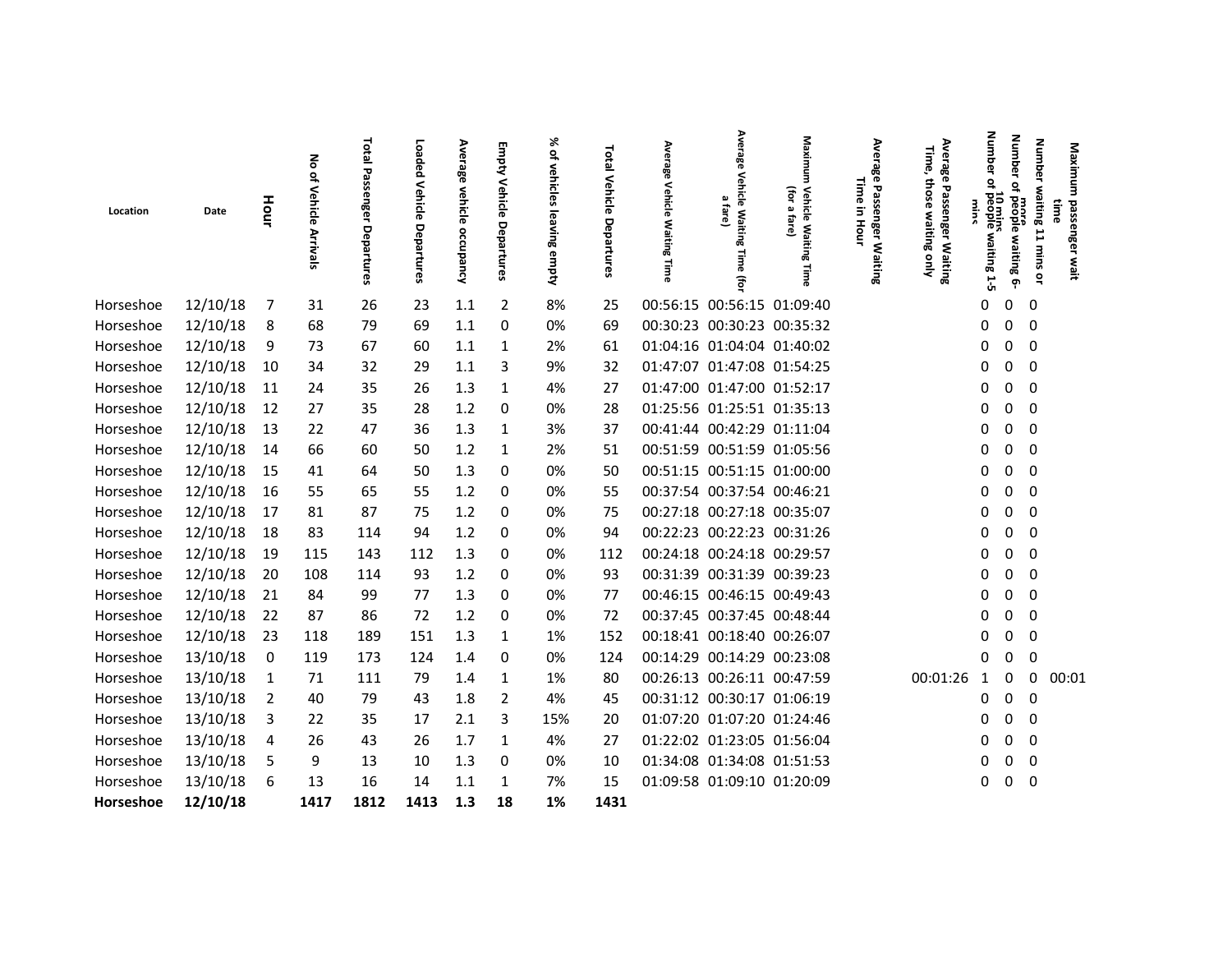|           |          |      | る                      | Total                                | Loaded                | Average              | Empty <sup>'</sup>    | X,                              |                             | Average                    | Average                                    | Maxim                                          | Average                                              | Average<br>Time,                           | dmub                                    | <b>Number</b>                   | <b>Number</b>                                             |  |
|-----------|----------|------|------------------------|--------------------------------------|-----------------------|----------------------|-----------------------|---------------------------------|-----------------------------|----------------------------|--------------------------------------------|------------------------------------------------|------------------------------------------------------|--------------------------------------------|-----------------------------------------|---------------------------------|-----------------------------------------------------------|--|
| Location  | Date     | Hour | of Vehicle<br>Arrivals | ъ<br>SSP.<br>Õ<br>mger<br>Departures | Vehicle<br>Departures | vehicle<br>occupancy | Vehicle<br>Departures | of vehicles<br>leaving<br>empty | Total Vehicle<br>Departures | <b>Vehicle</b><br>Waiting  | Vehicle Waiting<br>മ<br>fare)<br>Time<br>Ŧ | (for<br>Vehicle Waiting<br>ā,<br>fare)<br>Time | Time<br><b>Passenger</b><br>$\Xi$<br>Hour<br>Waiting | those<br>Passenger Waiting<br>waiting only | ğ<br>₽<br>10 mins<br>people waiting 1-5 | ٩,<br>more<br>people waiting 6- | Maximu<br>waiting 11 mins or<br>passenger<br>iime<br>wait |  |
| Horseshoe | 13/10/18 |      | 29                     | 33                                   | 23                    | 1.4                  | 1                     | 4%                              | 24                          | 00:53:08 00:53:08 01:01:05 |                                            |                                                |                                                      |                                            | 0                                       | $\mathbf 0$<br>0                |                                                           |  |
| Horseshoe | 13/10/18 | 8    | 26                     | 34                                   | 26                    | 1.3                  | 0                     | 0%                              | 26                          | 00:59:31 00:59:31 01:07:19 |                                            |                                                |                                                      |                                            | 0                                       | $\mathbf{0}$<br>- 0             |                                                           |  |
| Horseshoe | 13/10/18 | 9    | 34                     | 39                                   | 31                    | 1.3                  | 0                     | 0%                              | 31                          | 00:54:10 00:54:10 01:02:31 |                                            |                                                |                                                      |                                            | 0                                       | 0<br>- 0                        |                                                           |  |
| Horseshoe | 13/10/18 | 10   | 29                     | 44                                   | 33                    | 1.3                  | 0                     | 0%                              | 33                          | 00:59:56 00:59:56 01:10:51 |                                            |                                                |                                                      |                                            | 0                                       | 0<br>0                          |                                                           |  |
| Horseshoe | 13/10/18 | 11   | 34                     | 45                                   | 26                    | 1.7                  | 0                     | 0%                              | 26                          | 01:10:45 01:10:31 01:19:43 |                                            |                                                |                                                      |                                            | 0                                       | 0<br>0                          |                                                           |  |
| Horseshoe | 13/10/18 | 12   | 21                     | 26                                   | 21                    | 1.2                  | 1                     | 5%                              | 22                          | 00:53:17 00:53:17 01:03:32 |                                            |                                                |                                                      |                                            | 0                                       | 0<br>$\overline{\mathbf{0}}$    |                                                           |  |
| Horseshoe | 13/10/18 | 13   | 42                     | 70                                   | 38                    | 1.8                  | 0                     | 0%                              | 38                          | 00:38:43 00:38:43 00:43:42 |                                            |                                                |                                                      |                                            | 0                                       | 0<br>0                          |                                                           |  |
| Horseshoe | 13/10/18 | 14   | 46                     | 61                                   | 40                    | 1.5                  | 0                     | 0%                              | 40                          | 01:01:14 01:01:14 01:10:01 |                                            |                                                |                                                      |                                            | 0                                       | - 0<br>0                        |                                                           |  |
| Horseshoe | 13/10/18 | 15   | 25                     | 53                                   | 39                    | 1.4                  | 0                     | 0%                              | 39                          | 00:56:57 00:56:57 01:11:19 |                                            |                                                |                                                      |                                            | 0                                       | 0<br>0                          |                                                           |  |
| Horseshoe | 13/10/18 | 16   | 40                     | 43                                   | 31                    | 1.4                  | 0                     | 0%                              | 31                          | 00:40:08 00:40:03 00:55:51 |                                            |                                                |                                                      |                                            | 0                                       | 0<br>0                          |                                                           |  |
| Horseshoe | 13/10/18 | 17   | 68                     | 86                                   | 60                    | 1.4                  | 1                     | 2%                              | 61                          | 00:40:12 00:40:13 00:51:00 |                                            |                                                |                                                      |                                            | 0                                       | 0<br>0                          |                                                           |  |
| Horseshoe | 13/10/18 | 18   | 46                     | 82                                   | 64                    | 1.3                  | 2                     | 3%                              | 66                          | 00:23:42 00:23:42 00:39:22 |                                            |                                                |                                                      |                                            | 0                                       | 0<br>0                          |                                                           |  |
| Horseshoe | 13/10/18 | 19   | 105                    | 134                                  | 95                    | 1.4                  | 0                     | 0%                              | 95                          | 00:17:31 00:17:31 00:32:27 |                                            |                                                |                                                      |                                            |                                         | 0<br>0                          |                                                           |  |
| Horseshoe | 13/10/18 | 20   | 73                     | 86                                   | 59                    | 1.5                  | 0                     | 0%                              | 59                          | 00:40:28 00:40:28 00:46:50 |                                            |                                                |                                                      |                                            | O                                       | 0<br>0                          |                                                           |  |
| Horseshoe | 13/10/18 | 21   | 56                     | 84                                   | 62                    | 1.4                  | 1                     | 2%                              | 63                          | 00:39:34 00:39:34 00:51:47 |                                            |                                                |                                                      |                                            |                                         | $\overline{\phantom{0}}$<br>0   |                                                           |  |
| Horseshoe | 13/10/18 | 22   | 86                     | 136                                  | 85                    | 1.6                  | 0                     | 0%                              | 85                          | 00:28:00 00:28:00 00:37:02 |                                            |                                                |                                                      |                                            |                                         | 0<br>0                          |                                                           |  |
| Horseshoe | 13/10/18 | -23  | 70                     | 159                                  | 110                   | 1.4                  | 0                     | 0%                              | 110                         | 00:16:06 00:16:06 00:22:03 |                                            |                                                |                                                      |                                            | O                                       | $\Omega$<br>0                   |                                                           |  |
| Horseshoe | 14/10/18 | 0    | 137                    | 179                                  | 132                   | 1.4                  | 1                     | 1%                              | 133                         |                            |                                            |                                                | 00:00:56 00:00:55 00:03:06 00:01:11                  | 00:02:39 75 5                              |                                         | $\Omega$                        | 00:08                                                     |  |
| Horseshoe | 14/10/18 |      | 126                    | 190                                  | 126                   | 1.5                  | 0                     | 0%                              | 126                         |                            |                                            | 00:01:14 00:01:14 00:03:37 00:02:06            |                                                      | 00:05:11 51 27                             |                                         | 7                               | 00:12                                                     |  |
| Horseshoe | 14/10/18 | 2    | 105                    | 161                                  | 101                   | 1.6                  | 1                     | 1%                              | 102                         |                            |                                            | 00:02:47 00:02:47 00:08:14 00:00:39            |                                                      | 00:03:02 28 3                              |                                         | $\Omega$                        | 00:08                                                     |  |
| Horseshoe | 14/10/18 | 3    | 38                     | 67                                   | 38                    | 1.8                  | 1                     | 3%                              | 39                          |                            |                                            |                                                | 00:03:05 00:02:59 00:16:44 00:00:22                  | 00:01:48 15                                |                                         | - 0<br>0                        | 00:03                                                     |  |
| Horseshoe | 14/10/18 | 4    | 17                     | 14                                   | 8                     | 1.8                  | 6                     | 43%                             | 14                          | 00:39:08 00:46:38 01:11:43 |                                            |                                                |                                                      |                                            | 0                                       | $\overline{\mathbf{0}}$<br>0    |                                                           |  |
| Horseshoe | 14/10/18 | 5    | 5                      | 12                                   | 8                     | 1.5                  | 1                     | 11%                             | 9                           | 00:47:21 00:46:22 00:50:27 |                                            |                                                |                                                      |                                            | 0                                       | 0<br>0                          |                                                           |  |
| Horseshoe | 14/10/18 | 6    | 8                      | 12                                   | 9                     | 1.3                  | 1                     | 10%                             | 10                          | 00:15:18 00:15:18 00:42:40 |                                            |                                                |                                                      |                                            | 0                                       | $\overline{\mathbf{0}}$<br>0    |                                                           |  |
| Horseshoe | 13/10/18 |      | 1266                   | 1850                                 | 1265                  | 1.5                  | 17                    | 1%                              | 1282                        |                            |                                            |                                                |                                                      |                                            |                                         |                                 |                                                           |  |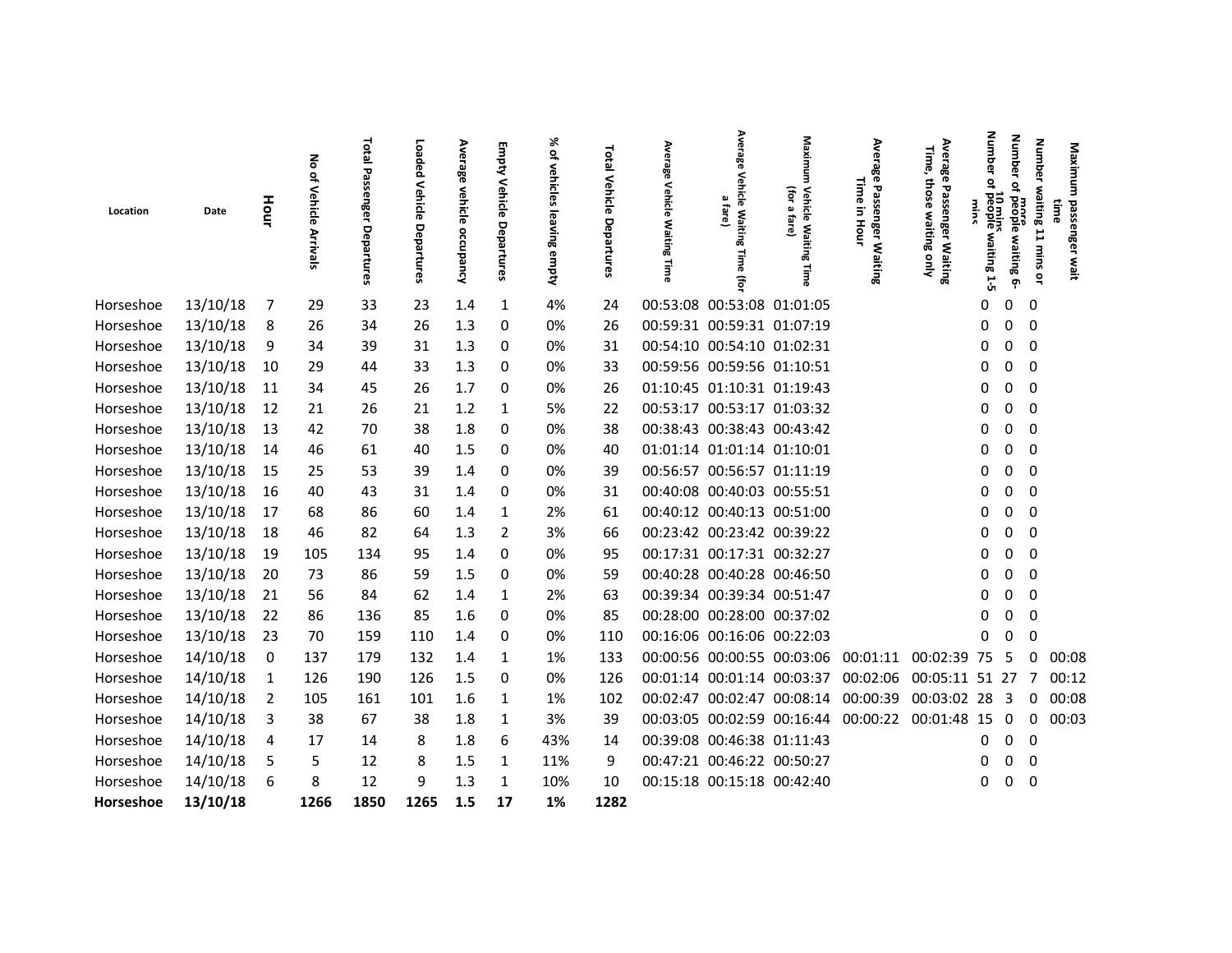|           |             |      | る                      | Total<br>᠊ᠣ<br>SSP.<br>Õ | Loaded                | Average                  | Empty                 | X,<br>of vehicles     | Total Vehicle  | Average                                         | Averag                                          | Maxim<br>Ĵ                                  | Ave<br><b>irage</b><br>Time               | Average<br>Time,<br>those         | dmub<br>፸<br>Չ                | <b>Number</b><br>٩,          | <b>Number</b>            | Maximu                    |  |
|-----------|-------------|------|------------------------|--------------------------|-----------------------|--------------------------|-----------------------|-----------------------|----------------|-------------------------------------------------|-------------------------------------------------|---------------------------------------------|-------------------------------------------|-----------------------------------|-------------------------------|------------------------------|--------------------------|---------------------------|--|
| Location  | Date        | Hour | of Vehicle<br>Arrivals | nger<br>Departures       | Vehicle<br>Departures | vehicle<br>۰<br>ccupancy | Vehicle<br>Departures | <b>Suing</b><br>empty | Departures     | <b>Vehicle</b><br><b>Waiting</b>                | Vehicle Waiting<br>$\pmb{\omega}$<br>fare)<br>F | Vehicle Waitin<br>ā,<br>fare)<br>ōō<br>Time | Passenger<br>$\Xi$<br>Hour<br>§٤<br>iting | Passenger Waiting<br>waiting only | 10 mins<br>people waiting 1-5 | more<br>people waiting<br>Ģ٠ | waiting 11 mins or       | passenger<br>iime<br>wait |  |
| Horseshoe | 14/10/18    | 7    | 23                     | 28                       | 23                    | 1.2                      | 0                     | 0%                    | 23             | 00:18:24 00:18:21 00:35:15                      |                                                 |                                             | 00:00:04                                  | 00:02:04                          | 1                             | 0                            | 0                        | 00:02                     |  |
| Horseshoe | 14/10/18    | 8    | 21                     | 17                       | 14                    | $1.2$                    | 2                     | 12%                   | 16             | 00:37:39 00:37:12 00:53:44                      |                                                 |                                             |                                           |                                   |                               | 0                            | - 0                      |                           |  |
| Horseshoe | 14/10/18    | 9    | 30                     | 32                       | 26                    | 1.2                      | 1                     | 4%                    | 27             | 00:19:29 00:19:24 00:26:22                      |                                                 |                                             |                                           |                                   | 0                             | 0                            | - 0                      |                           |  |
| Horseshoe | 14/10/18    | 10   | 27                     | 33                       | 27                    | 1.2                      | 0                     | 0%                    | 27             | 00:23:12 00:23:12 00:31:49                      |                                                 |                                             |                                           |                                   | 0                             | 0                            | - 0                      |                           |  |
| Horseshoe | 14/10/18    | 11   | 37                     | 33                       | 32                    | 1                        | 0                     | 0%                    | 32             | 00:18:04 00:18:04 00:24:26                      |                                                 |                                             |                                           |                                   | 0                             | 0                            | 0                        |                           |  |
| Horseshoe | 14/10/18    | 12   | 32                     | 60                       | 42                    | 1.4                      | 1                     | 2%                    | 43             | 00:14:53 00:15:04 00:23:34                      |                                                 |                                             |                                           |                                   |                               | 0                            | 0                        |                           |  |
| Horseshoe | 14/10/18    | 13   | 40                     | 67                       | 45                    | 1.5                      | 0                     | 0%                    | 45             | 00:06:44 00:06:44 00:15:28 00:00:14 00:02:02    |                                                 |                                             |                                           |                                   | 8                             | 0                            | 0                        | 00:02                     |  |
| Horseshoe | 14/10/18 14 |      | 73                     | 78                       | 62                    | 1.3                      | 0                     | 0%                    | 62             | 00:07:33 00:07:33 00:15:27                      |                                                 |                                             |                                           |                                   | 0                             | $0\quad 0$                   |                          |                           |  |
| Horseshoe | 14/10/18    | 15   | 46                     | 47                       | 35                    | 1.3                      | 0                     | 0%                    | 35             | 00:31:08 00:31:08 00:45:27                      |                                                 |                                             |                                           |                                   | 0                             | 0                            | - 0                      |                           |  |
| Horseshoe | 14/10/18    | 16   | 38                     | 71                       | 53                    | 1.3                      | 0                     | 0%                    | 53             | 00:15:07 00:15:07 00:30:17                      |                                                 |                                             |                                           |                                   |                               | 0                            | 0                        |                           |  |
| Horseshoe | 14/10/18    | 17   | 75                     | 101                      | 71                    | 1.4                      | 0                     | 0%                    | 71             | 00:07:27 00:07:27 00:13:30                      |                                                 |                                             |                                           |                                   |                               |                              | 0                        |                           |  |
| Horseshoe | 14/10/18    | 18   | 75                     | 111                      | 86                    | 1.3                      | 0                     | 0%                    | 86             | 00:02:19 00:02:19 00:12:23 00:00:36             |                                                 |                                             |                                           | 00:02:26 28                       |                               | 0                            | 0                        | 00:05                     |  |
| Horseshoe | 14/10/18    | 19   | 98                     | 116                      | 90                    | 1.3                      | 0                     | 0%                    | 90             | 00:09:16 00:09:16 00:21:04                      |                                                 |                                             |                                           |                                   | 0                             | 0                            | 0                        |                           |  |
| Horseshoe | 14/10/18    | 20   | 124                    | 141                      | 118                   | 1.2                      | 1                     | 1%                    | 119            | 00:03:36 00:03:37 00:14:32 00:00:22 00:02:08 24 |                                                 |                                             |                                           |                                   |                               | 0                            | 0                        | 00:05                     |  |
| Horseshoe | 14/10/18    | 21   | 88                     | 100                      | 85                    | 1.2                      | 0                     | 0%                    | 85             | 00:14:13 00:14:13 00:20:26                      |                                                 |                                             |                                           |                                   | 0                             | $\Omega$                     | - 0                      |                           |  |
| Horseshoe | 14/10/18    | 22   | 88                     | 110                      | 95                    | 1.2                      | 0                     | 0%                    | 95             | 00:05:28 00:05:28 00:19:04 00:00:17             |                                                 |                                             |                                           | 00:02:44 12 0                     |                               |                              | $\Omega$                 | 00:05                     |  |
| Horseshoe | 14/10/18    | 23   | 60                     | 88                       | 69                    | 1.3                      | 0                     | 0%                    | 69             | 00:13:19 00:13:19 00:21:16 00:00:24             |                                                 |                                             |                                           | 00:07:13 1                        |                               | 4                            |                          | 0 00:07                   |  |
| Horseshoe | 15/10/18    | - 0  | 75                     | 86                       | 62                    | 1.4                      | 0                     | 0%                    | 62             | 00:05:22 00:04:25 00:37:30 00:02:13             |                                                 |                                             |                                           | 00:07:46 11                       |                               | 4                            | 9                        | 00:13                     |  |
| Horseshoe | 15/10/18    | 1    | 14                     | 26                       | 20                    | 1.3                      | 6                     | 23%                   | 26             | 00:16:21 00:15:22 00:36:55                      |                                                 |                                             |                                           |                                   | 0                             | $\mathbf 0$                  | $\overline{\phantom{0}}$ |                           |  |
| Horseshoe | 15/10/18    | 2    | 8                      | 5                        | 4                     | 1.2                      | 3                     | 43%                   |                | 00:26:38 00:29:10 00:44:16                      |                                                 |                                             |                                           |                                   | 0                             | 0                            | 0                        |                           |  |
| Horseshoe | 15/10/18    | 3    | 4                      | 3                        | 1                     | 3                        | 1                     | 50%                   | 2              | 00:43:11 00:51:12 00:51:12                      |                                                 |                                             |                                           |                                   | O                             | 0                            | 0                        |                           |  |
| Horseshoe | 15/10/18    | 4    | 3                      | $\overline{2}$           | 2                     | 1                        | 3                     | 60%                   | 5              | 00:59:39 00:59:39 01:14:04                      |                                                 |                                             |                                           |                                   |                               | 0                            | 0                        |                           |  |
| Horseshoe | 15/10/18    | 5    | 0                      | 2                        | 2                     | 1                        | 0                     | 0%                    | $\overline{2}$ |                                                 |                                                 |                                             |                                           |                                   | 0                             |                              | $0\quad 0$               |                           |  |
| Horseshoe | 15/10/18    | 6    | 0                      | 0                        | 0                     |                          |                       |                       |                |                                                 |                                                 |                                             |                                           |                                   |                               |                              |                          |                           |  |
| Horseshoe | 14/10/18    |      | 1079                   | 1357                     | 1064                  | 1.3                      | 18                    | 2%                    | 1082           |                                                 |                                                 |                                             |                                           |                                   |                               |                              |                          |                           |  |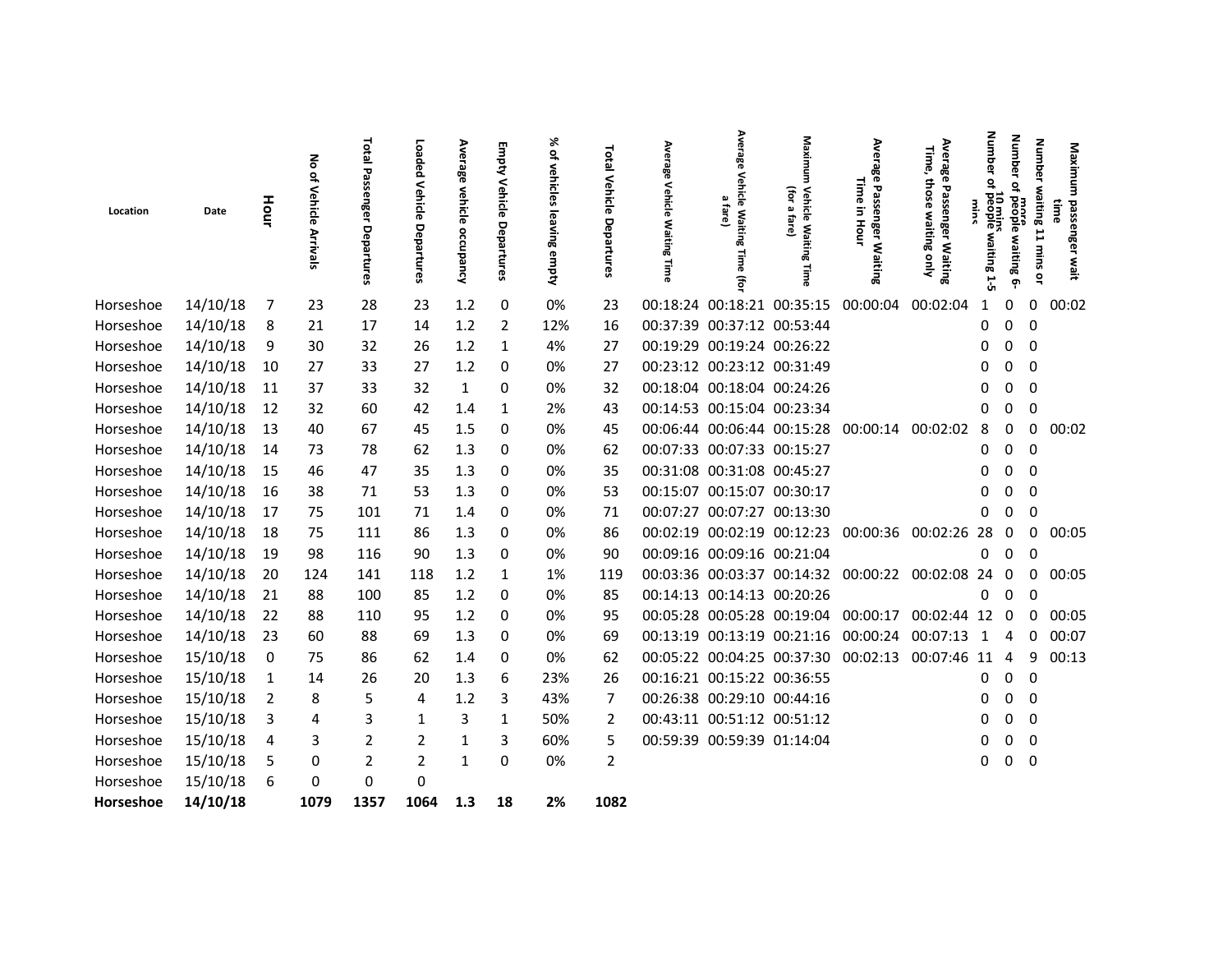| Location         | Date     | Hour                    | 종<br>$\frac{Q}{\sqrt{2}}$<br>Vehicle<br>Arrivals | Total Passenger<br>Departures | Loaded<br><b>Vehicle</b><br>Departures | Average<br>vehicle occupancy | Empty<br>Vehicle<br>Departures | ৯<br>of vehicles<br>leaving empty | <b>Total Vehicle</b><br>Departures | Average<br>Vehicle<br><b>Waiting</b><br>Time | Average<br>Vehicle<br>$\pmb{\omega}$<br>fare<br>Waiting<br><b>Time</b><br>Ĵ. | Maxim<br>€Ē<br>Vehicle Waitin<br>$\pmb{\omega}$<br>fare)<br>œ.<br>Time | Average<br>Time<br>Passenger Waiting<br>Ξ.<br>Hour | Average<br>Time,<br>those<br>Passenger Waiting<br>waiting<br>gnly | Number<br>្ទ<br>10 mins<br>waiting 1-5 | Number<br>$\overline{a}$<br>more<br>people waiting 6- | <b>Number</b><br>waiting 11 mins or<br>awn | Maximu<br>passenger<br>wait |
|------------------|----------|-------------------------|--------------------------------------------------|-------------------------------|----------------------------------------|------------------------------|--------------------------------|-----------------------------------|------------------------------------|----------------------------------------------|------------------------------------------------------------------------------|------------------------------------------------------------------------|----------------------------------------------------|-------------------------------------------------------------------|----------------------------------------|-------------------------------------------------------|--------------------------------------------|-----------------------------|
| <b>Station N</b> | 11/10/18 | $\overline{7}$          | 8                                                | 4                             | 4                                      | 1                            | 1                              | 20%                               | 5                                  |                                              | 00:18:34 00:21:03 00:46:32                                                   |                                                                        |                                                    |                                                                   | 0                                      | 0                                                     | $\mathbf 0$                                |                             |
| <b>Station N</b> | 11/10/18 | 8                       | 6                                                | 6                             | 6                                      | 1                            | $\overline{2}$                 | 25%                               | 8                                  |                                              | 00:07:15 00:07:34 00:26:36                                                   |                                                                        |                                                    |                                                                   | 0                                      | 0                                                     | $\overline{0}$                             |                             |
| <b>Station N</b> | 11/10/18 | 9                       | 8                                                | 9                             | 6                                      | 1.5                          | 1                              | 14%                               | 7                                  | 00:21:30 00:21:43 00:29:07                   |                                                                              |                                                                        |                                                    |                                                                   | O                                      | 0                                                     | 0                                          |                             |
| <b>Station N</b> | 11/10/18 | 10                      | 8                                                | 9                             | 8                                      | 1.1                          | 0                              | 0%                                | 8                                  |                                              | 00:22:10 00:22:10 00:30:31                                                   |                                                                        |                                                    |                                                                   | 0                                      | 0                                                     | $\mathbf 0$                                |                             |
| <b>Station N</b> | 11/10/18 | 11                      | 12                                               | 12                            | 9                                      | 1.3                          | 0                              | 0%                                | 9                                  | 00:16:34 00:16:42 00:34:37                   |                                                                              |                                                                        |                                                    |                                                                   | 0                                      | 0                                                     | $\mathbf{0}$                               |                             |
| <b>Station N</b> | 11/10/18 | 12                      | 4                                                | 8                             | 5                                      | 1.6                          | $\overline{2}$                 | 29%                               | 7                                  | 00:29:59 00:29:59 00:36:37                   |                                                                              |                                                                        |                                                    |                                                                   | 0                                      | 0                                                     | 0                                          |                             |
| <b>Station N</b> | 11/10/18 | 13                      | 7                                                | 9                             | 8                                      | 1.1                          | 0                              | 0%                                | 8                                  | 00:13:29 00:13:29 00:18:45                   |                                                                              |                                                                        |                                                    |                                                                   | 0                                      | 0                                                     | 0                                          |                             |
| <b>Station N</b> | 11/10/18 | 14                      | 18                                               | 20                            | 13                                     | 1.5                          | $\overline{2}$                 | 13%                               | 15                                 | 00:08:29 00:08:10 00:16:18                   |                                                                              |                                                                        |                                                    |                                                                   | 0                                      | 0                                                     | $\mathbf 0$                                |                             |
| <b>Station N</b> | 11/10/18 | 15                      | 9                                                | 13                            | 11                                     | 1.2                          | 0                              | 0%                                | 11                                 |                                              | 00:13:00 00:13:00 00:20:04                                                   |                                                                        |                                                    |                                                                   | 0                                      | 0                                                     | $\mathbf 0$                                |                             |
| <b>Station N</b> | 11/10/18 | 16                      | 16                                               | 15                            | 13                                     | 1.2                          | 1                              | 7%                                | 14                                 | 00:10:41 00:10:44 00:21:06                   |                                                                              |                                                                        |                                                    |                                                                   | O                                      | U                                                     | $\mathbf 0$                                |                             |
| <b>Station N</b> | 11/10/18 | 17                      | 21                                               | 23                            | 21                                     | 1.1                          | 0                              | 0%                                | 21                                 | 00:12:03 00:12:03 00:31:30                   |                                                                              |                                                                        |                                                    |                                                                   | O                                      | 0                                                     | 0                                          |                             |
| <b>Station N</b> | 11/10/18 | 18                      | 43                                               | 54                            | 45                                     | 1.2                          | 0                              | 0%                                | 45                                 |                                              |                                                                              | 00:02:40 00:02:40 00:11:23 00:00:10                                    |                                                    | 00:03:12                                                          | 3                                      |                                                       | 00:04<br>0                                 |                             |
| <b>Station N</b> | 11/10/18 | - 19                    | 47                                               | 49                            | 44                                     | 1.1                          | 0                              | 0%                                | 44                                 |                                              | 00:06:28 00:06:28 00:13:24                                                   |                                                                        |                                                    |                                                                   | 0                                      | 0                                                     | $\overline{\mathbf{0}}$                    |                             |
| <b>Station N</b> | 11/10/18 | - 20                    | 43                                               | 43                            | 43                                     | $\mathbf{1}$                 | 0                              | 0%                                | 43                                 | 00:12:00 00:12:00 00:27:35                   |                                                                              |                                                                        |                                                    |                                                                   | O                                      | 0                                                     | $\Omega$                                   |                             |
| <b>Station N</b> | 11/10/18 | 21                      | 37                                               | 40                            | 36                                     | 1.1                          | 0                              | 0%                                | 36                                 |                                              |                                                                              | 00:13:10 00:13:10 00:23:40 00:00:24                                    |                                                    | 00:02:41 6                                                        |                                        | 0                                                     | 00:04<br>0                                 |                             |
| <b>Station N</b> | 11/10/18 | 22                      | 27                                               | 32                            | 30                                     | 1.1                          | $\mathbf{1}$                   | 3%                                | 31                                 |                                              |                                                                              |                                                                        | 00:14:30 00:14:15 00:32:25 00:00:52 00:03:47       |                                                                   | 9                                      | 0                                                     | 00:05<br>$\mathbf 0$                       |                             |
| <b>Station N</b> | 11/10/18 | - 23                    | 50                                               | 47                            | 39                                     | 1.2                          | 0                              | 0%                                | 39                                 |                                              |                                                                              | 00:09:14 00:09:14 00:28:02 00:00:54                                    |                                                    | 00:05:11 6                                                        |                                        | 1                                                     | 00:06<br>0                                 |                             |
| <b>Station N</b> | 12/10/18 | $\overline{\mathbf{0}}$ | 30                                               | 43                            | 36                                     | 1.2                          | $\overline{2}$                 | 5%                                | 38                                 |                                              |                                                                              |                                                                        | 00:15:04 00:15:53 00:41:57 00:00:41                | 00:03:03 10                                                       |                                        | 0                                                     | 00:03<br>0                                 |                             |
| <b>Station N</b> | 12/10/18 | $\mathbf{1}$            | 12                                               | 12                            | 11                                     | 1.1                          | 5                              | 31%                               | 16                                 |                                              |                                                                              | 00:20:04 00:15:53 00:52:21                                             | 00:00:49                                           | 00:02:14                                                          | 4                                      | 0                                                     | 0<br>00:02                                 |                             |
| <b>Station N</b> | 12/10/18 | 2                       | 5                                                | 4                             | 3                                      | 1.3                          | 3                              | 50%                               | 6                                  |                                              | 00:09:45 00:11:39 00:22:20                                                   |                                                                        |                                                    |                                                                   | 0                                      | 0                                                     | $\mathbf 0$                                |                             |
| <b>Station N</b> | 12/10/18 | 3                       | 0                                                | 0                             |                                        |                              |                                |                                   |                                    |                                              |                                                                              |                                                                        |                                                    |                                                                   |                                        |                                                       |                                            |                             |
| <b>Station N</b> | 12/10/18 | $\overline{4}$          | 1                                                | 0                             | 0                                      |                              | 1                              | 100%                              | 1                                  | 00:13:53                                     |                                                                              |                                                                        |                                                    |                                                                   |                                        |                                                       |                                            |                             |
| <b>Station N</b> | 12/10/18 | 5                       | 1                                                | 0                             | 0                                      |                              | 1                              | 100%                              | 1                                  | 00:01:00                                     |                                                                              |                                                                        |                                                    |                                                                   |                                        |                                                       |                                            |                             |
| <b>Station N</b> | 12/10/18 | 6                       | 1                                                | 0                             | 0                                      |                              | 1                              | 100%                              | 1                                  | 00:00:37                                     |                                                                              |                                                                        |                                                    |                                                                   |                                        |                                                       |                                            |                             |
| <b>Station N</b> | 11/10/18 |                         | 414                                              | 452                           | 391                                    | $1.2$                        | 23                             | 6%                                | 414                                |                                              |                                                                              |                                                                        |                                                    |                                                                   |                                        |                                                       |                                            |                             |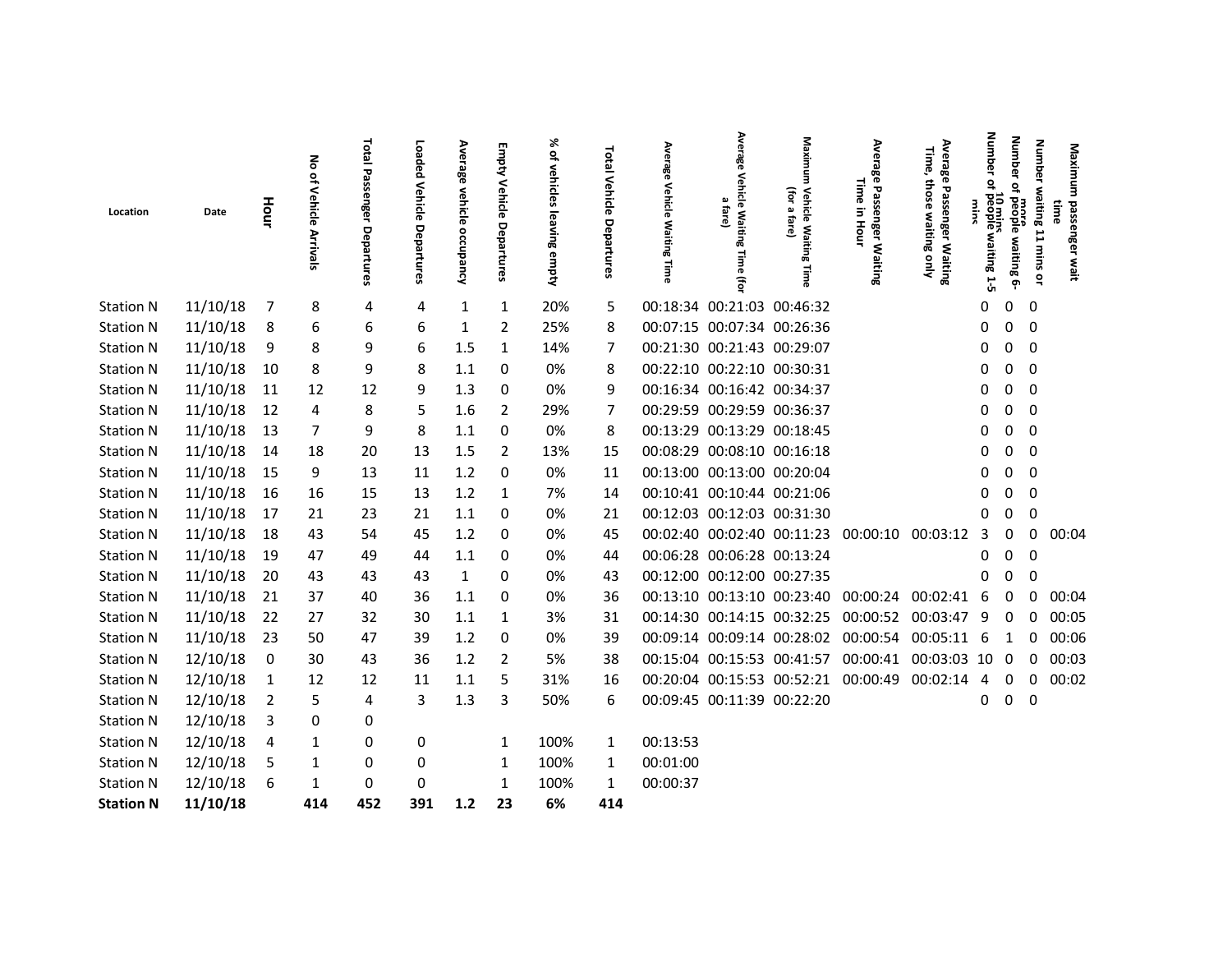| 12/10/18<br>5<br>0<br>0<br>00:17:38 00:18:55 00:19:24<br>$\overline{2}$<br>100%<br>-7<br>2<br>12/10/18<br>00:16:48 00:14:52 00:25:29<br>17%<br>$0\quad 0$<br>8<br>5<br>6<br>5<br>1.2<br>$\mathbf{1}$<br>6<br>0<br>12/10/18<br>00:22:26 00:24:50 01:08:14<br>5<br>5<br>44%<br>$\overline{0}$<br>9<br>10<br>$\mathbf{1}$<br>4<br>9<br>0<br>0<br>12/10/18<br>00:53:44 00:56:50 01:11:11<br>10<br>3<br>2<br>1.5<br>0<br>0%<br>0<br>$\overline{\mathbf{0}}$<br>4<br>0<br>2<br>12/10/18<br>00:13:32 00:13:32 00:22:49<br>11<br>1.2<br>$\mathbf 0$<br>10<br>8<br>1<br>11%<br>9<br>0<br>4<br>12/10/18<br>00:35:44 00:40:18 00:54:27<br>12<br>1.5<br>33%<br>0<br>6<br>3<br>2<br>1<br>3<br>0<br>12/10/18<br>13<br>20<br>1.5<br>$\mathbf{1}$<br>7%<br>00:03:00 00:02:47 00:08:53 00:00:24<br>00:04:00<br>00:04<br>12<br>13<br>14<br>0<br>2<br>0<br>12/10/18<br>8<br>00:20:53 00:22:37 00:44:06<br>$\mathbf 0$<br>14<br>7<br>1.1<br>1<br>8<br>0<br>11<br>12%<br>0<br>12/10/18<br>15<br>$\mathbf 0$<br>0%<br>00:12:32 00:12:32 00:24:51 00:00:11<br>00:02:54<br>00:02<br>10<br>11<br>1.3<br>0<br>14<br>11<br>1<br>0<br>12/10/18<br>00:14:21 00:14:39 00:23:12<br>16<br>8%<br>0<br>16<br>12<br>11<br>1.1<br>1<br>12<br>0<br>12/10/18<br>17<br>20<br>1.2<br>17%<br>00:04:08 00:04:16 00:13:32 00:00:48<br>00:03:54<br>00:04<br>17<br>24<br>24<br>-5<br>0<br>0<br>4<br>12/10/18<br>18<br>12/10/18<br>19<br>12/10/18<br>20<br>12/10/18<br>21<br>12/10/18<br>22<br>12/10/18<br>23<br>13/10/18<br>39<br>1.5<br>0%<br>00:08:03 00:08:03 00:28:53 00:00:20<br>00:03:25<br>00:04<br>0<br>41<br>28<br>0<br>0<br>0<br>28<br>4<br>13/10/18<br>00:12:33 00:12:28 00:39:27<br>9%<br>$0\quad 0$<br>$\overline{1}$<br>13<br>30<br>21<br>1.4<br>2<br>0<br>23<br>13/10/18<br>00:22:43 00:22:43 00:32:28<br>5<br>5<br>0<br>0%<br>5<br>0<br>$\overline{\mathbf{0}}$<br>$\overline{2}$<br>$\mathbf{1}$<br>0<br>4<br>13/10/18<br>0<br>0<br>0<br>-3<br>13/10/18<br>50%<br>00:06:27 00:10:12 00:10:12<br>$0\quad 0$<br>2<br>$\overline{2}$<br>4<br>1<br>1<br>1<br>0<br>1<br>13/10/18<br>5<br>0<br>0<br>0<br>13/10/18<br>0<br>6<br>0<br>0<br>12/10/18<br>58<br>182<br>139<br>5%<br>1.4<br>3<br>58 | Location         | Date | Hour | No of Vehicle<br>Arrivals | <b>Total Passenger Departures</b> | Loaded<br>Vehicle Departures | Average<br>vehicle occupancy | Empty<br>Vehicle Departures | % of vehicles<br>leaving empty | Total Vehicle<br>Departures | Average<br>Vehicle<br><b>Waiting Time</b> | Average<br>Vehicle<br>മ<br>fare]<br>Waiting<br>Time (for | Maxim<br>(for<br>Vehicle Waitin<br>$\mathbf{v}$<br>fare)<br>œ<br>lime | Average<br>Time<br>Passenger Waiting<br>Ξ.<br>Hour | Average<br>Time,<br>those<br>Passenger Waiting<br>waiting only | Number<br>₽<br>10 mins<br>waiting 1-5 | Number<br>$\overline{a}$<br>more<br>people waiting 6- | Number waiting 11 mins or | Maximum<br>passenger wait<br>awr |  |
|-------------------------------------------------------------------------------------------------------------------------------------------------------------------------------------------------------------------------------------------------------------------------------------------------------------------------------------------------------------------------------------------------------------------------------------------------------------------------------------------------------------------------------------------------------------------------------------------------------------------------------------------------------------------------------------------------------------------------------------------------------------------------------------------------------------------------------------------------------------------------------------------------------------------------------------------------------------------------------------------------------------------------------------------------------------------------------------------------------------------------------------------------------------------------------------------------------------------------------------------------------------------------------------------------------------------------------------------------------------------------------------------------------------------------------------------------------------------------------------------------------------------------------------------------------------------------------------------------------------------------------------------------------------------------------------------------------------------------------------------------------------------------------------------------------------------------------------------------------------------------------------------------------------------------------------------------------------------------------------------------------------------------------------------------------------------------------------------------------------------------------------------------------------|------------------|------|------|---------------------------|-----------------------------------|------------------------------|------------------------------|-----------------------------|--------------------------------|-----------------------------|-------------------------------------------|----------------------------------------------------------|-----------------------------------------------------------------------|----------------------------------------------------|----------------------------------------------------------------|---------------------------------------|-------------------------------------------------------|---------------------------|----------------------------------|--|
|                                                                                                                                                                                                                                                                                                                                                                                                                                                                                                                                                                                                                                                                                                                                                                                                                                                                                                                                                                                                                                                                                                                                                                                                                                                                                                                                                                                                                                                                                                                                                                                                                                                                                                                                                                                                                                                                                                                                                                                                                                                                                                                                                             | <b>Station N</b> |      |      |                           |                                   |                              |                              |                             |                                |                             |                                           |                                                          |                                                                       |                                                    |                                                                |                                       |                                                       |                           |                                  |  |
|                                                                                                                                                                                                                                                                                                                                                                                                                                                                                                                                                                                                                                                                                                                                                                                                                                                                                                                                                                                                                                                                                                                                                                                                                                                                                                                                                                                                                                                                                                                                                                                                                                                                                                                                                                                                                                                                                                                                                                                                                                                                                                                                                             | <b>Station N</b> |      |      |                           |                                   |                              |                              |                             |                                |                             |                                           |                                                          |                                                                       |                                                    |                                                                |                                       |                                                       |                           |                                  |  |
|                                                                                                                                                                                                                                                                                                                                                                                                                                                                                                                                                                                                                                                                                                                                                                                                                                                                                                                                                                                                                                                                                                                                                                                                                                                                                                                                                                                                                                                                                                                                                                                                                                                                                                                                                                                                                                                                                                                                                                                                                                                                                                                                                             | <b>Station N</b> |      |      |                           |                                   |                              |                              |                             |                                |                             |                                           |                                                          |                                                                       |                                                    |                                                                |                                       |                                                       |                           |                                  |  |
|                                                                                                                                                                                                                                                                                                                                                                                                                                                                                                                                                                                                                                                                                                                                                                                                                                                                                                                                                                                                                                                                                                                                                                                                                                                                                                                                                                                                                                                                                                                                                                                                                                                                                                                                                                                                                                                                                                                                                                                                                                                                                                                                                             | <b>Station N</b> |      |      |                           |                                   |                              |                              |                             |                                |                             |                                           |                                                          |                                                                       |                                                    |                                                                |                                       |                                                       |                           |                                  |  |
|                                                                                                                                                                                                                                                                                                                                                                                                                                                                                                                                                                                                                                                                                                                                                                                                                                                                                                                                                                                                                                                                                                                                                                                                                                                                                                                                                                                                                                                                                                                                                                                                                                                                                                                                                                                                                                                                                                                                                                                                                                                                                                                                                             | <b>Station N</b> |      |      |                           |                                   |                              |                              |                             |                                |                             |                                           |                                                          |                                                                       |                                                    |                                                                |                                       |                                                       |                           |                                  |  |
|                                                                                                                                                                                                                                                                                                                                                                                                                                                                                                                                                                                                                                                                                                                                                                                                                                                                                                                                                                                                                                                                                                                                                                                                                                                                                                                                                                                                                                                                                                                                                                                                                                                                                                                                                                                                                                                                                                                                                                                                                                                                                                                                                             | <b>Station N</b> |      |      |                           |                                   |                              |                              |                             |                                |                             |                                           |                                                          |                                                                       |                                                    |                                                                |                                       |                                                       |                           |                                  |  |
|                                                                                                                                                                                                                                                                                                                                                                                                                                                                                                                                                                                                                                                                                                                                                                                                                                                                                                                                                                                                                                                                                                                                                                                                                                                                                                                                                                                                                                                                                                                                                                                                                                                                                                                                                                                                                                                                                                                                                                                                                                                                                                                                                             | <b>Station N</b> |      |      |                           |                                   |                              |                              |                             |                                |                             |                                           |                                                          |                                                                       |                                                    |                                                                |                                       |                                                       |                           |                                  |  |
|                                                                                                                                                                                                                                                                                                                                                                                                                                                                                                                                                                                                                                                                                                                                                                                                                                                                                                                                                                                                                                                                                                                                                                                                                                                                                                                                                                                                                                                                                                                                                                                                                                                                                                                                                                                                                                                                                                                                                                                                                                                                                                                                                             | <b>Station N</b> |      |      |                           |                                   |                              |                              |                             |                                |                             |                                           |                                                          |                                                                       |                                                    |                                                                |                                       |                                                       |                           |                                  |  |
|                                                                                                                                                                                                                                                                                                                                                                                                                                                                                                                                                                                                                                                                                                                                                                                                                                                                                                                                                                                                                                                                                                                                                                                                                                                                                                                                                                                                                                                                                                                                                                                                                                                                                                                                                                                                                                                                                                                                                                                                                                                                                                                                                             | <b>Station N</b> |      |      |                           |                                   |                              |                              |                             |                                |                             |                                           |                                                          |                                                                       |                                                    |                                                                |                                       |                                                       |                           |                                  |  |
|                                                                                                                                                                                                                                                                                                                                                                                                                                                                                                                                                                                                                                                                                                                                                                                                                                                                                                                                                                                                                                                                                                                                                                                                                                                                                                                                                                                                                                                                                                                                                                                                                                                                                                                                                                                                                                                                                                                                                                                                                                                                                                                                                             | <b>Station N</b> |      |      |                           |                                   |                              |                              |                             |                                |                             |                                           |                                                          |                                                                       |                                                    |                                                                |                                       |                                                       |                           |                                  |  |
|                                                                                                                                                                                                                                                                                                                                                                                                                                                                                                                                                                                                                                                                                                                                                                                                                                                                                                                                                                                                                                                                                                                                                                                                                                                                                                                                                                                                                                                                                                                                                                                                                                                                                                                                                                                                                                                                                                                                                                                                                                                                                                                                                             | <b>Station N</b> |      |      |                           |                                   |                              |                              |                             |                                |                             |                                           |                                                          |                                                                       |                                                    |                                                                |                                       |                                                       |                           |                                  |  |
|                                                                                                                                                                                                                                                                                                                                                                                                                                                                                                                                                                                                                                                                                                                                                                                                                                                                                                                                                                                                                                                                                                                                                                                                                                                                                                                                                                                                                                                                                                                                                                                                                                                                                                                                                                                                                                                                                                                                                                                                                                                                                                                                                             | <b>Station N</b> |      |      |                           |                                   |                              |                              |                             |                                |                             |                                           |                                                          |                                                                       |                                                    |                                                                |                                       |                                                       |                           |                                  |  |
|                                                                                                                                                                                                                                                                                                                                                                                                                                                                                                                                                                                                                                                                                                                                                                                                                                                                                                                                                                                                                                                                                                                                                                                                                                                                                                                                                                                                                                                                                                                                                                                                                                                                                                                                                                                                                                                                                                                                                                                                                                                                                                                                                             | <b>Station N</b> |      |      |                           |                                   |                              |                              |                             |                                |                             |                                           |                                                          |                                                                       |                                                    |                                                                |                                       |                                                       |                           |                                  |  |
|                                                                                                                                                                                                                                                                                                                                                                                                                                                                                                                                                                                                                                                                                                                                                                                                                                                                                                                                                                                                                                                                                                                                                                                                                                                                                                                                                                                                                                                                                                                                                                                                                                                                                                                                                                                                                                                                                                                                                                                                                                                                                                                                                             | <b>Station N</b> |      |      |                           |                                   |                              |                              |                             |                                |                             |                                           |                                                          |                                                                       |                                                    |                                                                |                                       |                                                       |                           |                                  |  |
|                                                                                                                                                                                                                                                                                                                                                                                                                                                                                                                                                                                                                                                                                                                                                                                                                                                                                                                                                                                                                                                                                                                                                                                                                                                                                                                                                                                                                                                                                                                                                                                                                                                                                                                                                                                                                                                                                                                                                                                                                                                                                                                                                             | <b>Station N</b> |      |      |                           |                                   |                              |                              |                             |                                |                             |                                           |                                                          |                                                                       |                                                    |                                                                |                                       |                                                       |                           |                                  |  |
|                                                                                                                                                                                                                                                                                                                                                                                                                                                                                                                                                                                                                                                                                                                                                                                                                                                                                                                                                                                                                                                                                                                                                                                                                                                                                                                                                                                                                                                                                                                                                                                                                                                                                                                                                                                                                                                                                                                                                                                                                                                                                                                                                             | <b>Station N</b> |      |      |                           |                                   |                              |                              |                             |                                |                             |                                           |                                                          |                                                                       |                                                    |                                                                |                                       |                                                       |                           |                                  |  |
|                                                                                                                                                                                                                                                                                                                                                                                                                                                                                                                                                                                                                                                                                                                                                                                                                                                                                                                                                                                                                                                                                                                                                                                                                                                                                                                                                                                                                                                                                                                                                                                                                                                                                                                                                                                                                                                                                                                                                                                                                                                                                                                                                             | <b>Station N</b> |      |      |                           |                                   |                              |                              |                             |                                |                             |                                           |                                                          |                                                                       |                                                    |                                                                |                                       |                                                       |                           |                                  |  |
|                                                                                                                                                                                                                                                                                                                                                                                                                                                                                                                                                                                                                                                                                                                                                                                                                                                                                                                                                                                                                                                                                                                                                                                                                                                                                                                                                                                                                                                                                                                                                                                                                                                                                                                                                                                                                                                                                                                                                                                                                                                                                                                                                             | <b>Station N</b> |      |      |                           |                                   |                              |                              |                             |                                |                             |                                           |                                                          |                                                                       |                                                    |                                                                |                                       |                                                       |                           |                                  |  |
|                                                                                                                                                                                                                                                                                                                                                                                                                                                                                                                                                                                                                                                                                                                                                                                                                                                                                                                                                                                                                                                                                                                                                                                                                                                                                                                                                                                                                                                                                                                                                                                                                                                                                                                                                                                                                                                                                                                                                                                                                                                                                                                                                             | <b>Station N</b> |      |      |                           |                                   |                              |                              |                             |                                |                             |                                           |                                                          |                                                                       |                                                    |                                                                |                                       |                                                       |                           |                                  |  |
|                                                                                                                                                                                                                                                                                                                                                                                                                                                                                                                                                                                                                                                                                                                                                                                                                                                                                                                                                                                                                                                                                                                                                                                                                                                                                                                                                                                                                                                                                                                                                                                                                                                                                                                                                                                                                                                                                                                                                                                                                                                                                                                                                             | <b>Station N</b> |      |      |                           |                                   |                              |                              |                             |                                |                             |                                           |                                                          |                                                                       |                                                    |                                                                |                                       |                                                       |                           |                                  |  |
|                                                                                                                                                                                                                                                                                                                                                                                                                                                                                                                                                                                                                                                                                                                                                                                                                                                                                                                                                                                                                                                                                                                                                                                                                                                                                                                                                                                                                                                                                                                                                                                                                                                                                                                                                                                                                                                                                                                                                                                                                                                                                                                                                             | <b>Station N</b> |      |      |                           |                                   |                              |                              |                             |                                |                             |                                           |                                                          |                                                                       |                                                    |                                                                |                                       |                                                       |                           |                                  |  |
|                                                                                                                                                                                                                                                                                                                                                                                                                                                                                                                                                                                                                                                                                                                                                                                                                                                                                                                                                                                                                                                                                                                                                                                                                                                                                                                                                                                                                                                                                                                                                                                                                                                                                                                                                                                                                                                                                                                                                                                                                                                                                                                                                             | <b>Station N</b> |      |      |                           |                                   |                              |                              |                             |                                |                             |                                           |                                                          |                                                                       |                                                    |                                                                |                                       |                                                       |                           |                                  |  |
|                                                                                                                                                                                                                                                                                                                                                                                                                                                                                                                                                                                                                                                                                                                                                                                                                                                                                                                                                                                                                                                                                                                                                                                                                                                                                                                                                                                                                                                                                                                                                                                                                                                                                                                                                                                                                                                                                                                                                                                                                                                                                                                                                             | <b>Station N</b> |      |      |                           |                                   |                              |                              |                             |                                |                             |                                           |                                                          |                                                                       |                                                    |                                                                |                                       |                                                       |                           |                                  |  |
|                                                                                                                                                                                                                                                                                                                                                                                                                                                                                                                                                                                                                                                                                                                                                                                                                                                                                                                                                                                                                                                                                                                                                                                                                                                                                                                                                                                                                                                                                                                                                                                                                                                                                                                                                                                                                                                                                                                                                                                                                                                                                                                                                             | <b>Station N</b> |      |      |                           |                                   |                              |                              |                             |                                |                             |                                           |                                                          |                                                                       |                                                    |                                                                |                                       |                                                       |                           |                                  |  |
|                                                                                                                                                                                                                                                                                                                                                                                                                                                                                                                                                                                                                                                                                                                                                                                                                                                                                                                                                                                                                                                                                                                                                                                                                                                                                                                                                                                                                                                                                                                                                                                                                                                                                                                                                                                                                                                                                                                                                                                                                                                                                                                                                             | <b>Station N</b> |      |      |                           |                                   |                              |                              |                             |                                |                             |                                           |                                                          |                                                                       |                                                    |                                                                |                                       |                                                       |                           |                                  |  |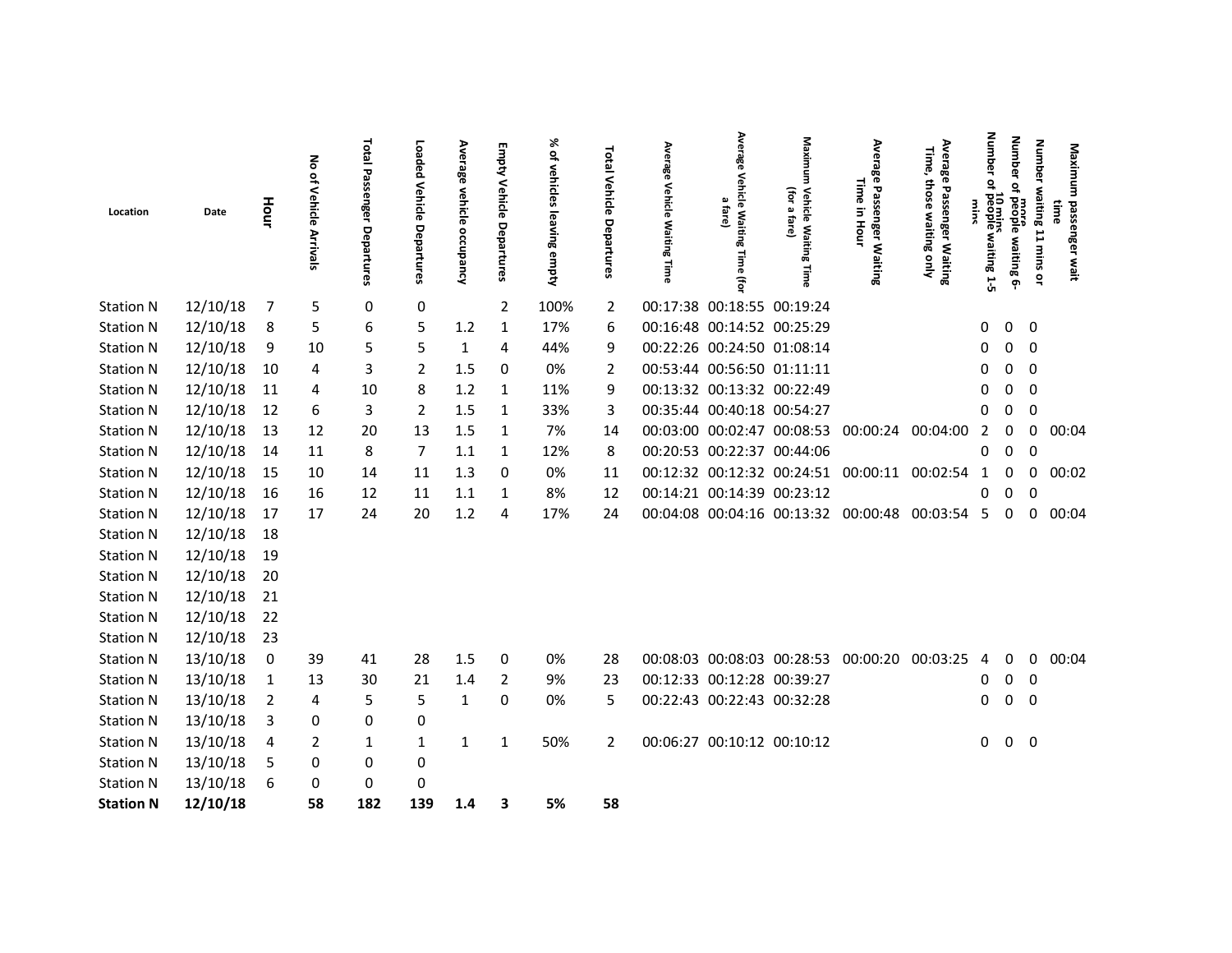|                  |          |                | る                      | Total                   | Loaded                | Average           | Empty              | ℅                            |                                 | Average                    | Average                                                 | Maxim                                                                    | Average                                      | Average<br>量<br>ღ                             | Number                                                   | Number                         | <b>Number</b>           | Maxim                          |  |
|------------------|----------|----------------|------------------------|-------------------------|-----------------------|-------------------|--------------------|------------------------------|---------------------------------|----------------------------|---------------------------------------------------------|--------------------------------------------------------------------------|----------------------------------------------|-----------------------------------------------|----------------------------------------------------------|--------------------------------|-------------------------|--------------------------------|--|
| Location         | Date     | Hour           | of Vehicle<br>Arrivals | Passenger<br>Departures | Vehicle<br>Departures | vehicle occupancy | Vehicle Departures | of vehicles<br>leaving empty | <b>Total Vehicle Departures</b> | Vehicle<br>Waiting<br>Time | Vehicle<br>(for<br>മ<br>fare]<br><b>Waiting</b><br>Time | €Ē<br>Vehicl<br>$\pmb{\omega}$<br>đ,<br>त<br><b>Waiting</b><br>ݹ<br>Time | Time<br>Passenger Waiting<br>2.<br>Hour      | those<br>Passenger Waiting<br>waiting<br>guly | ۰<br>10 mins<br>heople<br>л<br><b>Wind</b><br>waiting 1- | å<br>more<br>people waiting 6- | waiting 11 mins or      | Ē<br>passenger<br>time<br>wait |  |
| <b>Station N</b> | 13/10/18 | - 7            | 0                      | 0                       | 0                     |                   |                    |                              |                                 |                            |                                                         |                                                                          |                                              |                                               |                                                          |                                |                         |                                |  |
| <b>Station N</b> | 13/10/18 | 8              | 4                      | 2                       | $\overline{2}$        | 1                 | $\overline{2}$     | 50%                          | 4                               |                            |                                                         |                                                                          | 00:07:24 00:13:19 00:22:40 00:00:58          | 00:02:56                                      | 1                                                        | 0                              | 0                       | 00:02                          |  |
| <b>Station N</b> | 13/10/18 | 9              | 9                      | 19                      | 6                     | 3.2               | 2                  | 25%                          | 8                               |                            | 00:07:02 00:06:11 00:15:06                              |                                                                          |                                              |                                               | 0                                                        | $\Omega$                       | 0                       |                                |  |
| <b>Station N</b> | 13/10/18 | 10             | 10                     | 5                       | 4                     | 1.2               | 5                  | 56%                          | 9                               |                            | 00:07:13 00:08:20 00:22:31                              |                                                                          |                                              |                                               | 0                                                        | 0                              | 0                       |                                |  |
| <b>Station N</b> | 13/10/18 | 11             | 6                      | 7                       | 6                     | 1.2               | 0                  | 0%                           | 6                               |                            | 00:16:23 00:16:23 00:27:06                              |                                                                          |                                              |                                               | 0                                                        | 0                              | $\mathbf 0$             |                                |  |
| <b>Station N</b> | 13/10/18 | 12             | 5                      | 8                       | 4                     | 2                 | 1                  | 20%                          | 5                               |                            | 00:11:20 00:12:32 00:15:27                              |                                                                          |                                              |                                               | 0                                                        | 0                              | 0                       |                                |  |
| <b>Station N</b> | 13/10/18 | 13             | 5                      | 2                       | 2                     | 1                 | 3                  | 60%                          | 5                               |                            | 00:21:10 00:25:44 00:37:37                              |                                                                          |                                              |                                               | 0                                                        | 0                              | 0                       |                                |  |
| <b>Station N</b> | 13/10/18 | 14             | 3                      | 5                       | 4                     | 1.2               | 0                  | 0%                           | 4                               |                            | 00:14:37 00:14:37 00:22:28                              |                                                                          |                                              |                                               | $\Omega$                                                 | 0                              | 0                       |                                |  |
| <b>Station N</b> | 13/10/18 | 15             | 7                      | 8                       | 5                     | 1.6               | 1                  | 17%                          | 6                               |                            | 00:33:23 00:33:20 00:45:14                              |                                                                          |                                              |                                               | 0                                                        | 0                              | $\mathbf 0$             |                                |  |
| <b>Station N</b> | 13/10/18 | 16             | 9                      | 11                      | 7                     | 1.6               | $\overline{2}$     | 22%                          | 9                               |                            | 00:27:48 00:25:51 00:43:58                              |                                                                          |                                              |                                               | 0                                                        | 0                              | $\mathbf 0$             |                                |  |
| <b>Station N</b> | 13/10/18 | 17             | 20                     | 26                      | 14                    | 1.9               | 1                  | 7%                           | 15                              |                            | 00:14:33 00:14:15 00:22:37                              |                                                                          |                                              |                                               | 0                                                        | 0                              | $\overline{0}$          |                                |  |
| <b>Station N</b> | 13/10/18 | 18             | 13                     | 30                      | 19                    | 1.6               | 0                  | 0%                           | 19                              |                            | 00:12:03 00:12:03 00:22:22                              |                                                                          |                                              |                                               | 0                                                        | 0                              | 0                       |                                |  |
| <b>Station N</b> | 13/10/18 | 19             | 18                     | 20                      | 14                    | 1.4               | 1                  | 7%                           | 15                              |                            | 00:15:19 00:15:15 00:23:51                              |                                                                          |                                              |                                               | 0                                                        | 0                              | 0                       |                                |  |
| <b>Station N</b> | 13/10/18 | 20             | 16                     | 18                      | 10                    | 1.8               | 0                  | 0%                           | 10                              |                            | 00:28:57 00:29:10 00:46:40                              |                                                                          |                                              |                                               | 0                                                        | 0                              | 0                       |                                |  |
| <b>Station N</b> | 13/10/18 | 21             | 15                     | 23                      | 14                    | 1.6               | 2                  | 12%                          | 16                              |                            | 00:45:08 00:45:01 00:50:05                              |                                                                          |                                              |                                               | 0                                                        | 0                              | $\mathbf 0$             |                                |  |
| <b>Station N</b> | 13/10/18 | 22             | 21                     | 34                      | 23                    | 1.5               | $\mathbf{1}$       | 4%                           | 24                              |                            | 00:17:38 00:17:52 00:28:49                              |                                                                          |                                              |                                               |                                                          | 0                              | 0                       |                                |  |
| <b>Station N</b> | 13/10/18 | 23             | 20                     | 42                      | 25                    | 1.7               | $\mathbf 0$        | 0%                           | 25                              |                            | 00:13:29 00:13:29 00:29:11                              |                                                                          |                                              |                                               |                                                          | 0                              | $\Omega$                |                                |  |
| <b>Station N</b> | 14/10/18 | - 0            | 26                     | 39                      | 25                    | 1.6               | 1                  | 4%                           | 26                              |                            |                                                         |                                                                          | 00:06:19 00:06:21 00:14:34 00:00:36          | 00:03:53                                      | 6                                                        | 0                              | 0                       | 00:05                          |  |
| <b>Station N</b> | 14/10/18 | $\overline{1}$ | 17                     | 22                      | 17                    | 1.3               | 1                  | 6%                           | 18                              |                            |                                                         | 00:07:01 00:07:21 00:18:15 00:00:34                                      |                                              | 00:03:16                                      | 4                                                        | 0                              | 0                       | 00:05                          |  |
| <b>Station N</b> | 14/10/18 | $\overline{2}$ | 5                      | 5                       | 4                     | 1.2               | 1                  | 20%                          | 5                               |                            |                                                         |                                                                          | 00:00:43 00:00:27 00:00:38 00:02:02 00:04:05 |                                               | 2                                                        | 0                              | 0                       | 00:04                          |  |
| <b>Station N</b> | 14/10/18 | 3              | 1                      | 1                       | 1                     | 1                 | 0                  | 0%                           | 1                               |                            | 00:00:38 00:00:38 00:00:38                              |                                                                          |                                              |                                               | 0                                                        | 0                              | $\overline{\mathbf{0}}$ |                                |  |
| <b>Station N</b> | 14/10/18 | $\overline{4}$ | 0                      | 0                       | 0                     |                   |                    |                              |                                 |                            |                                                         |                                                                          |                                              |                                               |                                                          |                                |                         |                                |  |
| <b>Station N</b> | 14/10/18 | 5              | 0                      | 0                       | 0                     |                   |                    |                              |                                 |                            |                                                         |                                                                          |                                              |                                               |                                                          |                                |                         |                                |  |
| <b>Station N</b> | 14/10/18 | 6              | 0                      | 0                       | 0                     |                   |                    |                              |                                 |                            |                                                         |                                                                          |                                              |                                               |                                                          |                                |                         |                                |  |
| <b>Station N</b> | 13/10/18 |                | 230                    | 327                     | 206                   | 1.6               | 24                 | 10%                          | 230                             |                            |                                                         |                                                                          |                                              |                                               |                                                          |                                |                         |                                |  |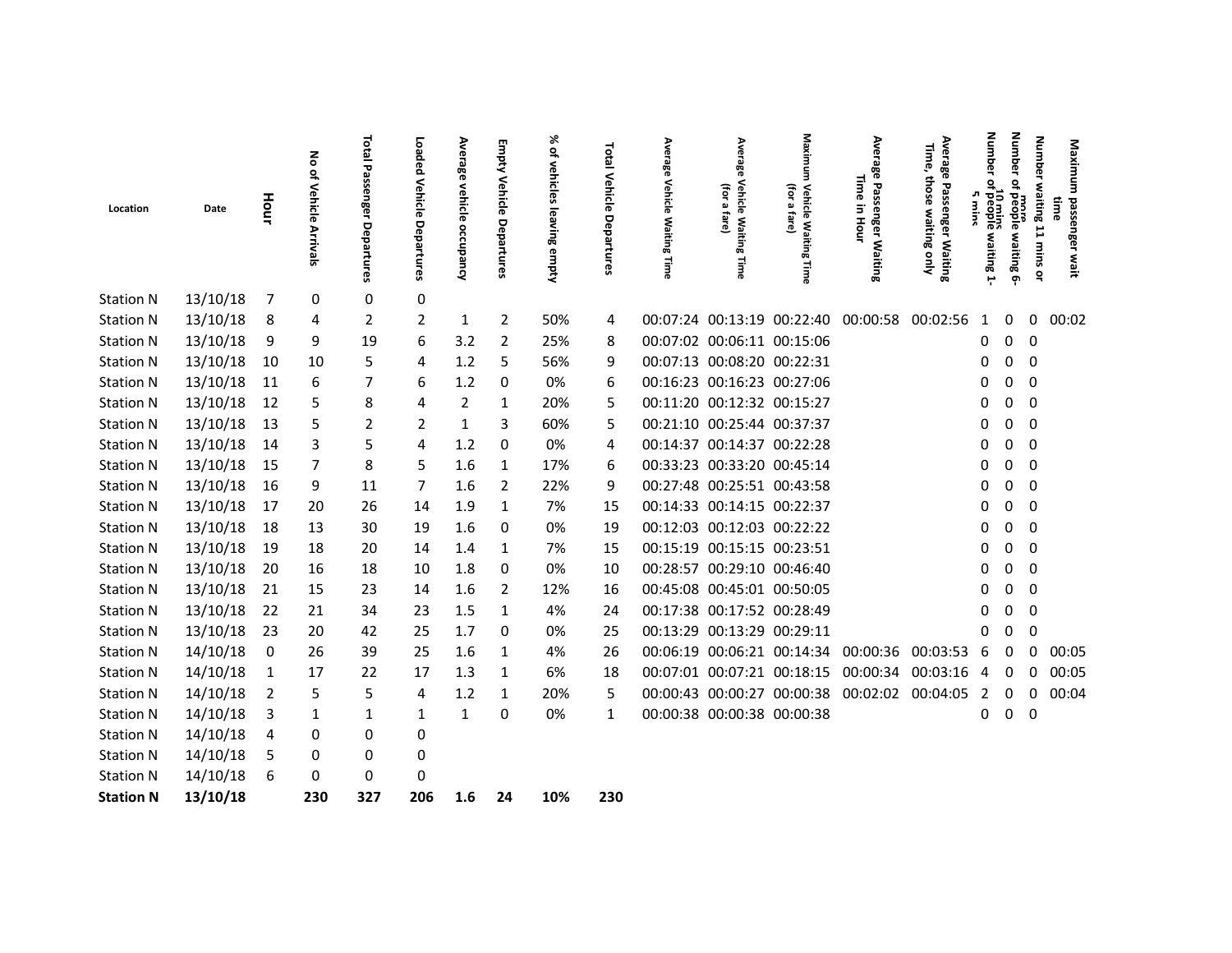| 14/10/18<br>3<br>1<br>1<br>50%<br>00:01:30 00:00:28 00:00:28<br>0<br>0<br>0<br>$\overline{\phantom{0}}$<br>1<br>1<br>2<br>14/10/18<br>3<br>00:07:26 00:00:45 00:00:47<br>0<br>7<br>2<br>1.5<br>4<br>67%<br>0<br>0<br>- 8<br>6<br>14/10/18<br>00:14:06 00:16:52 00:16:52<br>5<br>5<br>83%<br>$\mathbf 0$<br>$\Omega$<br>- 9<br>1<br>1<br>6<br>1<br>14/10/18<br>$\overline{2}$<br>00:02:23 00:02:59 00:05:10<br>5<br>$\overline{2}$<br>4<br>67%<br>10<br>6<br>0<br>0<br>1<br>00:05:41 00:02:50 00:03:54<br>14/10/18<br>11<br>$\overline{2}$<br>$\overline{2}$<br>3<br>60%<br>6<br>1<br>5<br>0<br>0<br>0<br>14/10/18 12<br>8<br>00:01:59 00:01:47 00:03:53 00:00:12 00:01:43<br>6<br>3<br>$\Omega$<br>00:01<br>4<br>2<br>43%<br>7<br>0<br>1<br>14/10/18<br>13<br>0<br>00:07:44 00:07:44 00:13:48<br>$\mathbf 0$<br>7<br>11<br>1.6<br>0%<br>0<br>7<br>7<br>0<br>14/10/18<br>00:03:54 00:02:37 00:06:15<br>8<br>1.6<br>2<br>0<br>14<br>7<br>29%<br>0<br>0<br>5<br>7<br>14/10/18<br>1.6<br>0%<br>00:05:47 00:05:47 00:13:35<br>15<br>9<br>14<br>9<br>0<br>0<br>0<br>9<br>0<br>00:15:00 00:14:20 00:24:15<br>14/10/18<br>$\mathbf 0$<br>16<br>10<br>10<br>7<br>1.4<br>1<br>12%<br>0<br>8<br>0<br>14/10/18<br>1.2<br>8%<br>00:15:04 00:14:40 00:21:39<br>17<br>13<br>13<br>0<br>11<br>1<br>12<br>0<br>00:08:26 00:08:55 00:17:01<br>14/10/18<br>18<br>1.3<br>1<br>7%<br>- 18<br>13<br>14<br>15<br>ŋ<br>0<br>14/10/18<br>12<br>1.7<br>$\overline{2}$<br>00:17:50 00:17:22 00:31:28<br>19<br>12<br>22%<br>9<br>7<br>$\Omega$<br>0<br>0<br>14/10/18<br>1.2<br>0<br>00:06:31 00:06:31 00:20:02 00:00:18 00:03:11<br>20<br>16<br>21<br>18<br>0%<br>0<br>00:03<br>18<br>2<br>0<br>14/10/18<br>00:28:43 00:28:43 00:50:36<br>21<br>10<br>1.2<br>0<br>13<br>8<br>0%<br>8<br>$\Omega$<br>ŋ<br>14/10/18<br>00:09:31 00:09:31 00:48:02 00:00:28 00:02:16<br>22<br>23<br>38<br>1.5<br>00:05<br>26<br>0<br>0%<br>-8<br>0<br>26<br>0<br>14/10/18<br>19<br>1.5<br>00:21:26 00:21:26 00:48:07 00:00:06<br>00:02:16<br>23<br>10<br>13<br>0<br>0%<br>13<br>00:02<br>0<br>1<br>0<br>15/10/18<br>9<br>00:05:49 00:06:02 00:13:07 00:01:09<br>00:09:18<br>6<br>1.5<br>00:09<br>- 0<br>6<br>1<br>14%<br>7<br>- 0<br>$\mathbf{1}$<br>0<br>15/10/18<br>00:21:02 00:14:00 00:37:09<br>0%<br>4<br>1.3<br>0<br>3<br>0<br>0<br>4<br>3<br>0<br>-1<br>15/10/18<br>00:09:50 00:09:50 00:09:50<br>50%<br>0<br>0<br>0<br>1<br>1<br>1<br>2<br>-2<br>1<br>1<br>15/10/18<br>0<br>$\overline{\mathbf{3}}$<br>0<br>0<br>15/10/18<br>0<br>4<br>0<br>0<br>15/10/18<br>0<br>-5<br>0<br>0 | Location         | Date | Hour | る<br>of Vehicle<br>rrivals | <b>Total Passenger Departures</b> | Loaded<br>Vehicle<br>Departures | Average<br>vehicle<br>occupancy | Empty<br>Vehicle<br>Departures | ৯ৎ<br>of vehicles<br>leaving empty | Total Vehicle<br>Departure | Average<br>Vehicle Waiting Time | Average<br><b>Vehicle Waiting</b><br>fare)<br>lime<br>(for | Maximum<br>Vehicle Waiting<br>(for a<br>fare) | Ave<br>œ<br>릝<br>Passen<br>ō<br>Б<br>Hour<br>ត្តិ | Average Passenger Waiting<br>Time,<br>those<br>waiting only | Number<br>people.<br>waiting 1-5 | Number<br>₽<br>more<br>people waiting 6-10 | Number waiting 11 mins<br>å | Maximum<br>passenger<br>wait time |
|-----------------------------------------------------------------------------------------------------------------------------------------------------------------------------------------------------------------------------------------------------------------------------------------------------------------------------------------------------------------------------------------------------------------------------------------------------------------------------------------------------------------------------------------------------------------------------------------------------------------------------------------------------------------------------------------------------------------------------------------------------------------------------------------------------------------------------------------------------------------------------------------------------------------------------------------------------------------------------------------------------------------------------------------------------------------------------------------------------------------------------------------------------------------------------------------------------------------------------------------------------------------------------------------------------------------------------------------------------------------------------------------------------------------------------------------------------------------------------------------------------------------------------------------------------------------------------------------------------------------------------------------------------------------------------------------------------------------------------------------------------------------------------------------------------------------------------------------------------------------------------------------------------------------------------------------------------------------------------------------------------------------------------------------------------------------------------------------------------------------------------------------------------------------------------------------------------------------------------------------------------------------------------------------------------------------------------------------------------------------------------------------------------------------------------------------------------------------------------------------------------------------------------------------|------------------|------|------|----------------------------|-----------------------------------|---------------------------------|---------------------------------|--------------------------------|------------------------------------|----------------------------|---------------------------------|------------------------------------------------------------|-----------------------------------------------|---------------------------------------------------|-------------------------------------------------------------|----------------------------------|--------------------------------------------|-----------------------------|-----------------------------------|
| <b>Station N</b><br><b>Station N</b><br><b>Station N</b><br><b>Station N</b><br><b>Station N</b><br><b>Station N</b><br><b>Station N</b><br><b>Station N</b><br><b>Station N</b><br><b>Station N</b><br><b>Station N</b><br><b>Station N</b><br><b>Station N</b><br><b>Station N</b><br><b>Station N</b><br><b>Station N</b><br><b>Station N</b><br><b>Station N</b><br><b>Station N</b><br><b>Station N</b><br><b>Station N</b><br><b>Station N</b>                                                                                                                                                                                                                                                                                                                                                                                                                                                                                                                                                                                                                                                                                                                                                                                                                                                                                                                                                                                                                                                                                                                                                                                                                                                                                                                                                                                                                                                                                                                                                                                                                                                                                                                                                                                                                                                                                                                                                                                                                                                                                    | <b>Station N</b> |      |      |                            |                                   |                                 |                                 |                                |                                    |                            |                                 |                                                            |                                               |                                                   |                                                             |                                  |                                            |                             |                                   |
|                                                                                                                                                                                                                                                                                                                                                                                                                                                                                                                                                                                                                                                                                                                                                                                                                                                                                                                                                                                                                                                                                                                                                                                                                                                                                                                                                                                                                                                                                                                                                                                                                                                                                                                                                                                                                                                                                                                                                                                                                                                                                                                                                                                                                                                                                                                                                                                                                                                                                                                                         |                  |      |      |                            |                                   |                                 |                                 |                                |                                    |                            |                                 |                                                            |                                               |                                                   |                                                             |                                  |                                            |                             |                                   |
|                                                                                                                                                                                                                                                                                                                                                                                                                                                                                                                                                                                                                                                                                                                                                                                                                                                                                                                                                                                                                                                                                                                                                                                                                                                                                                                                                                                                                                                                                                                                                                                                                                                                                                                                                                                                                                                                                                                                                                                                                                                                                                                                                                                                                                                                                                                                                                                                                                                                                                                                         |                  |      |      |                            |                                   |                                 |                                 |                                |                                    |                            |                                 |                                                            |                                               |                                                   |                                                             |                                  |                                            |                             |                                   |
|                                                                                                                                                                                                                                                                                                                                                                                                                                                                                                                                                                                                                                                                                                                                                                                                                                                                                                                                                                                                                                                                                                                                                                                                                                                                                                                                                                                                                                                                                                                                                                                                                                                                                                                                                                                                                                                                                                                                                                                                                                                                                                                                                                                                                                                                                                                                                                                                                                                                                                                                         |                  |      |      |                            |                                   |                                 |                                 |                                |                                    |                            |                                 |                                                            |                                               |                                                   |                                                             |                                  |                                            |                             |                                   |
|                                                                                                                                                                                                                                                                                                                                                                                                                                                                                                                                                                                                                                                                                                                                                                                                                                                                                                                                                                                                                                                                                                                                                                                                                                                                                                                                                                                                                                                                                                                                                                                                                                                                                                                                                                                                                                                                                                                                                                                                                                                                                                                                                                                                                                                                                                                                                                                                                                                                                                                                         |                  |      |      |                            |                                   |                                 |                                 |                                |                                    |                            |                                 |                                                            |                                               |                                                   |                                                             |                                  |                                            |                             |                                   |
|                                                                                                                                                                                                                                                                                                                                                                                                                                                                                                                                                                                                                                                                                                                                                                                                                                                                                                                                                                                                                                                                                                                                                                                                                                                                                                                                                                                                                                                                                                                                                                                                                                                                                                                                                                                                                                                                                                                                                                                                                                                                                                                                                                                                                                                                                                                                                                                                                                                                                                                                         |                  |      |      |                            |                                   |                                 |                                 |                                |                                    |                            |                                 |                                                            |                                               |                                                   |                                                             |                                  |                                            |                             |                                   |
|                                                                                                                                                                                                                                                                                                                                                                                                                                                                                                                                                                                                                                                                                                                                                                                                                                                                                                                                                                                                                                                                                                                                                                                                                                                                                                                                                                                                                                                                                                                                                                                                                                                                                                                                                                                                                                                                                                                                                                                                                                                                                                                                                                                                                                                                                                                                                                                                                                                                                                                                         |                  |      |      |                            |                                   |                                 |                                 |                                |                                    |                            |                                 |                                                            |                                               |                                                   |                                                             |                                  |                                            |                             |                                   |
|                                                                                                                                                                                                                                                                                                                                                                                                                                                                                                                                                                                                                                                                                                                                                                                                                                                                                                                                                                                                                                                                                                                                                                                                                                                                                                                                                                                                                                                                                                                                                                                                                                                                                                                                                                                                                                                                                                                                                                                                                                                                                                                                                                                                                                                                                                                                                                                                                                                                                                                                         |                  |      |      |                            |                                   |                                 |                                 |                                |                                    |                            |                                 |                                                            |                                               |                                                   |                                                             |                                  |                                            |                             |                                   |
|                                                                                                                                                                                                                                                                                                                                                                                                                                                                                                                                                                                                                                                                                                                                                                                                                                                                                                                                                                                                                                                                                                                                                                                                                                                                                                                                                                                                                                                                                                                                                                                                                                                                                                                                                                                                                                                                                                                                                                                                                                                                                                                                                                                                                                                                                                                                                                                                                                                                                                                                         |                  |      |      |                            |                                   |                                 |                                 |                                |                                    |                            |                                 |                                                            |                                               |                                                   |                                                             |                                  |                                            |                             |                                   |
|                                                                                                                                                                                                                                                                                                                                                                                                                                                                                                                                                                                                                                                                                                                                                                                                                                                                                                                                                                                                                                                                                                                                                                                                                                                                                                                                                                                                                                                                                                                                                                                                                                                                                                                                                                                                                                                                                                                                                                                                                                                                                                                                                                                                                                                                                                                                                                                                                                                                                                                                         |                  |      |      |                            |                                   |                                 |                                 |                                |                                    |                            |                                 |                                                            |                                               |                                                   |                                                             |                                  |                                            |                             |                                   |
|                                                                                                                                                                                                                                                                                                                                                                                                                                                                                                                                                                                                                                                                                                                                                                                                                                                                                                                                                                                                                                                                                                                                                                                                                                                                                                                                                                                                                                                                                                                                                                                                                                                                                                                                                                                                                                                                                                                                                                                                                                                                                                                                                                                                                                                                                                                                                                                                                                                                                                                                         |                  |      |      |                            |                                   |                                 |                                 |                                |                                    |                            |                                 |                                                            |                                               |                                                   |                                                             |                                  |                                            |                             |                                   |
|                                                                                                                                                                                                                                                                                                                                                                                                                                                                                                                                                                                                                                                                                                                                                                                                                                                                                                                                                                                                                                                                                                                                                                                                                                                                                                                                                                                                                                                                                                                                                                                                                                                                                                                                                                                                                                                                                                                                                                                                                                                                                                                                                                                                                                                                                                                                                                                                                                                                                                                                         |                  |      |      |                            |                                   |                                 |                                 |                                |                                    |                            |                                 |                                                            |                                               |                                                   |                                                             |                                  |                                            |                             |                                   |
|                                                                                                                                                                                                                                                                                                                                                                                                                                                                                                                                                                                                                                                                                                                                                                                                                                                                                                                                                                                                                                                                                                                                                                                                                                                                                                                                                                                                                                                                                                                                                                                                                                                                                                                                                                                                                                                                                                                                                                                                                                                                                                                                                                                                                                                                                                                                                                                                                                                                                                                                         |                  |      |      |                            |                                   |                                 |                                 |                                |                                    |                            |                                 |                                                            |                                               |                                                   |                                                             |                                  |                                            |                             |                                   |
|                                                                                                                                                                                                                                                                                                                                                                                                                                                                                                                                                                                                                                                                                                                                                                                                                                                                                                                                                                                                                                                                                                                                                                                                                                                                                                                                                                                                                                                                                                                                                                                                                                                                                                                                                                                                                                                                                                                                                                                                                                                                                                                                                                                                                                                                                                                                                                                                                                                                                                                                         |                  |      |      |                            |                                   |                                 |                                 |                                |                                    |                            |                                 |                                                            |                                               |                                                   |                                                             |                                  |                                            |                             |                                   |
|                                                                                                                                                                                                                                                                                                                                                                                                                                                                                                                                                                                                                                                                                                                                                                                                                                                                                                                                                                                                                                                                                                                                                                                                                                                                                                                                                                                                                                                                                                                                                                                                                                                                                                                                                                                                                                                                                                                                                                                                                                                                                                                                                                                                                                                                                                                                                                                                                                                                                                                                         |                  |      |      |                            |                                   |                                 |                                 |                                |                                    |                            |                                 |                                                            |                                               |                                                   |                                                             |                                  |                                            |                             |                                   |
|                                                                                                                                                                                                                                                                                                                                                                                                                                                                                                                                                                                                                                                                                                                                                                                                                                                                                                                                                                                                                                                                                                                                                                                                                                                                                                                                                                                                                                                                                                                                                                                                                                                                                                                                                                                                                                                                                                                                                                                                                                                                                                                                                                                                                                                                                                                                                                                                                                                                                                                                         |                  |      |      |                            |                                   |                                 |                                 |                                |                                    |                            |                                 |                                                            |                                               |                                                   |                                                             |                                  |                                            |                             |                                   |
|                                                                                                                                                                                                                                                                                                                                                                                                                                                                                                                                                                                                                                                                                                                                                                                                                                                                                                                                                                                                                                                                                                                                                                                                                                                                                                                                                                                                                                                                                                                                                                                                                                                                                                                                                                                                                                                                                                                                                                                                                                                                                                                                                                                                                                                                                                                                                                                                                                                                                                                                         |                  |      |      |                            |                                   |                                 |                                 |                                |                                    |                            |                                 |                                                            |                                               |                                                   |                                                             |                                  |                                            |                             |                                   |
|                                                                                                                                                                                                                                                                                                                                                                                                                                                                                                                                                                                                                                                                                                                                                                                                                                                                                                                                                                                                                                                                                                                                                                                                                                                                                                                                                                                                                                                                                                                                                                                                                                                                                                                                                                                                                                                                                                                                                                                                                                                                                                                                                                                                                                                                                                                                                                                                                                                                                                                                         |                  |      |      |                            |                                   |                                 |                                 |                                |                                    |                            |                                 |                                                            |                                               |                                                   |                                                             |                                  |                                            |                             |                                   |
|                                                                                                                                                                                                                                                                                                                                                                                                                                                                                                                                                                                                                                                                                                                                                                                                                                                                                                                                                                                                                                                                                                                                                                                                                                                                                                                                                                                                                                                                                                                                                                                                                                                                                                                                                                                                                                                                                                                                                                                                                                                                                                                                                                                                                                                                                                                                                                                                                                                                                                                                         |                  |      |      |                            |                                   |                                 |                                 |                                |                                    |                            |                                 |                                                            |                                               |                                                   |                                                             |                                  |                                            |                             |                                   |
|                                                                                                                                                                                                                                                                                                                                                                                                                                                                                                                                                                                                                                                                                                                                                                                                                                                                                                                                                                                                                                                                                                                                                                                                                                                                                                                                                                                                                                                                                                                                                                                                                                                                                                                                                                                                                                                                                                                                                                                                                                                                                                                                                                                                                                                                                                                                                                                                                                                                                                                                         |                  |      |      |                            |                                   |                                 |                                 |                                |                                    |                            |                                 |                                                            |                                               |                                                   |                                                             |                                  |                                            |                             |                                   |
|                                                                                                                                                                                                                                                                                                                                                                                                                                                                                                                                                                                                                                                                                                                                                                                                                                                                                                                                                                                                                                                                                                                                                                                                                                                                                                                                                                                                                                                                                                                                                                                                                                                                                                                                                                                                                                                                                                                                                                                                                                                                                                                                                                                                                                                                                                                                                                                                                                                                                                                                         |                  |      |      |                            |                                   |                                 |                                 |                                |                                    |                            |                                 |                                                            |                                               |                                                   |                                                             |                                  |                                            |                             |                                   |
|                                                                                                                                                                                                                                                                                                                                                                                                                                                                                                                                                                                                                                                                                                                                                                                                                                                                                                                                                                                                                                                                                                                                                                                                                                                                                                                                                                                                                                                                                                                                                                                                                                                                                                                                                                                                                                                                                                                                                                                                                                                                                                                                                                                                                                                                                                                                                                                                                                                                                                                                         |                  |      |      |                            |                                   |                                 |                                 |                                |                                    |                            |                                 |                                                            |                                               |                                                   |                                                             |                                  |                                            |                             |                                   |
| 15/10/18<br>0<br>100%<br>00:00:35<br><b>Station N</b><br>6<br>1<br>0<br>1<br>1                                                                                                                                                                                                                                                                                                                                                                                                                                                                                                                                                                                                                                                                                                                                                                                                                                                                                                                                                                                                                                                                                                                                                                                                                                                                                                                                                                                                                                                                                                                                                                                                                                                                                                                                                                                                                                                                                                                                                                                                                                                                                                                                                                                                                                                                                                                                                                                                                                                          |                  |      |      |                            |                                   |                                 |                                 |                                |                                    |                            |                                 |                                                            |                                               |                                                   |                                                             |                                  |                                            |                             |                                   |
| 14/10/18<br>205<br>177<br>147<br>30<br>17%<br>177<br><b>Station N</b><br>1.4                                                                                                                                                                                                                                                                                                                                                                                                                                                                                                                                                                                                                                                                                                                                                                                                                                                                                                                                                                                                                                                                                                                                                                                                                                                                                                                                                                                                                                                                                                                                                                                                                                                                                                                                                                                                                                                                                                                                                                                                                                                                                                                                                                                                                                                                                                                                                                                                                                                            |                  |      |      |                            |                                   |                                 |                                 |                                |                                    |                            |                                 |                                                            |                                               |                                                   |                                                             |                                  |                                            |                             |                                   |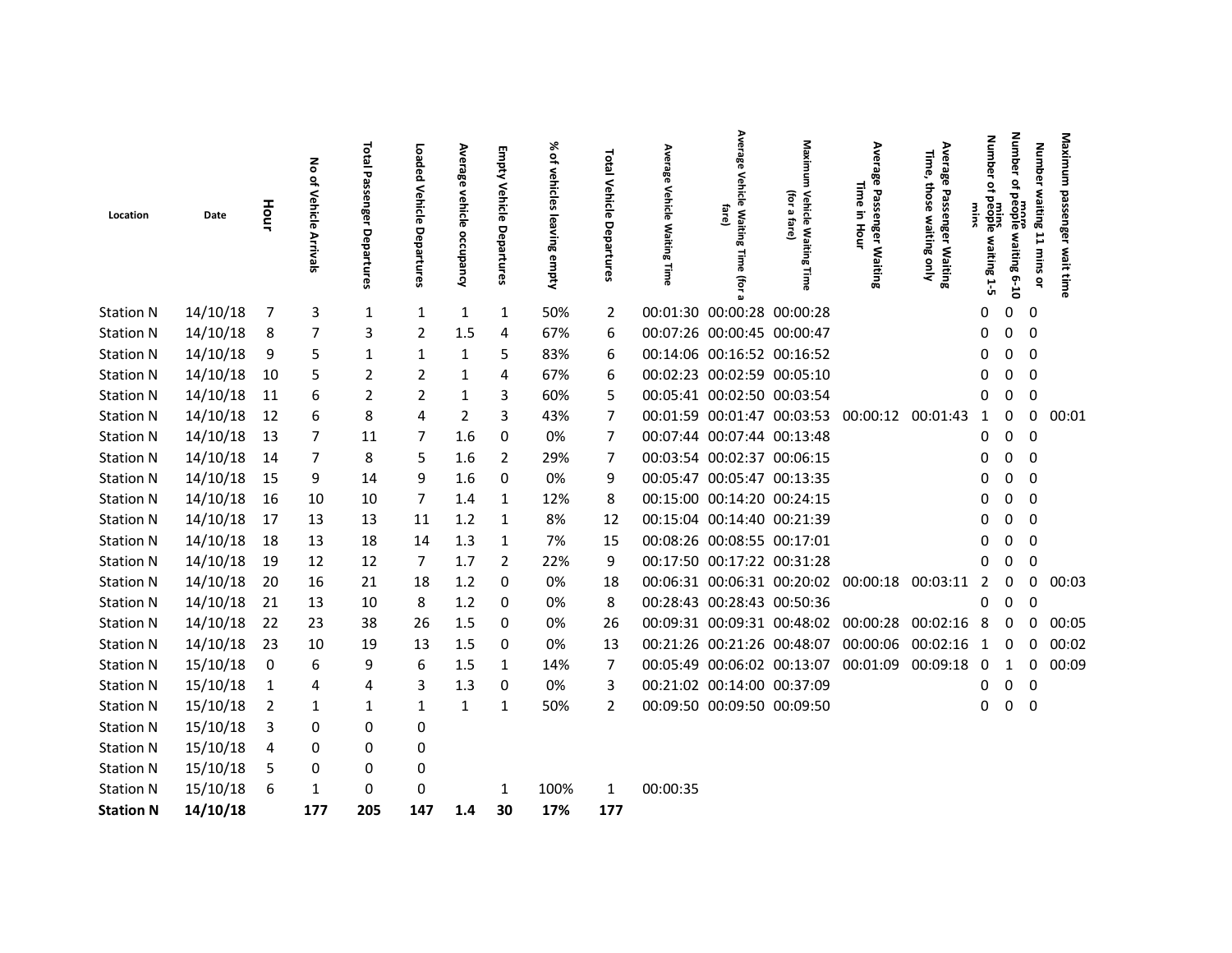| Location             | Date | Hour | 종<br>읶<br>Vehicle<br>Arrivals | Lota<br>SS <sub>E</sub><br>enger<br>Depa<br>G | Ь<br>Vehic<br>ъ | Average<br>vehicle<br>occupancy | з<br>Vehicle<br>Depa<br>Fure | % of<br>vehicles<br>leaving empty | <b>Total Vehicle</b><br>Departure | Vehicle | Vehicle<br>Ŧ<br>తే         | (for                                | Average<br>Passe<br>inger<br>ᅙ<br>ξ<br>iting<br>Time<br>$\overline{5}$ | Average<br>waiting<br>ន្លឺ<br>Waiting<br>Time,<br>those | <b>Numbe</b><br>₽<br>beople<br>waiting<br>ů<br>mins | <b>Number</b><br>₽<br>people<br>waiting 6-10<br>mins | <b>Number</b><br>waiting 11<br>mins<br>å<br><b>HOLL</b> | Maximum<br>passenger<br>wait time |
|----------------------|------|------|-------------------------------|-----------------------------------------------|-----------------|---------------------------------|------------------------------|-----------------------------------|-----------------------------------|---------|----------------------------|-------------------------------------|------------------------------------------------------------------------|---------------------------------------------------------|-----------------------------------------------------|------------------------------------------------------|---------------------------------------------------------|-----------------------------------|
| Headmasters 11/10/18 |      | 19   | 5                             | 3                                             | 3               | 1                               | $\overline{2}$               | 40%                               | 5.                                |         | 00:01:17 00:01:57 00:02:48 |                                     |                                                                        |                                                         | 0                                                   | 0                                                    | 0                                                       |                                   |
| Headmasters 11/10/18 |      | 20   | 9                             | 10                                            | 7               | 1.4                             | $\mathbf{1}$                 | 12%                               | 8                                 |         | 00:11:13 00:10:12 00:16:46 |                                     |                                                                        |                                                         | 0                                                   | 0                                                    | 0                                                       |                                   |
| Headmasters 11/10/18 |      | 21   | 13                            | 15                                            | 8               | 1.9                             | 5                            | 38%                               | 13                                |         | 00:05:43 00:04:08 00:14:29 |                                     |                                                                        |                                                         | 0                                                   | 0                                                    | 0                                                       |                                   |
| Headmasters 11/10/18 |      | 22   | 17                            | 17                                            | 14              | 1.2                             | 1                            | 7%                                | 15                                |         | 00:06:42 00:06:54 00:14:50 |                                     |                                                                        |                                                         | 0                                                   | 0                                                    | $\mathbf 0$                                             |                                   |
| Headmasters 11/10/18 |      | 23   | 30                            | 43                                            | 25              | 1.7                             | 6                            | 19%                               | 31                                |         |                            | 00:03:37 00:03:06 00:08:42 00:00:01 |                                                                        | 00:01:09                                                |                                                     | 0                                                    | 0                                                       | 00:01                             |
| Headmasters 12/10/18 |      | 0    | 20                            | 24                                            | 17              | 1.4                             | 4                            | 19%                               | 21                                |         | 00:05:04 00:04:51 00:16:34 |                                     |                                                                        |                                                         | 0                                                   | 0                                                    | 0                                                       |                                   |
| Headmasters 12/10/18 |      |      | 13                            | 11                                            | 7               | 1.6                             | 5                            | 42%                               | 12                                |         | 00:09:33 00:09:47 00:23:10 |                                     |                                                                        |                                                         | 0                                                   | 0                                                    | 0                                                       |                                   |
| Headmasters 12/10/18 |      | 2    | 19                            | 18                                            | 13              | 1.4                             | 2                            | 13%                               | 15                                |         | 00:09:47 00:09:27 00:26:15 |                                     |                                                                        |                                                         | 0                                                   | 0                                                    | 0                                                       |                                   |
| Headmasters 12/10/18 |      | 3    | 17                            | 39                                            | 17              | 2.3                             | 3                            | 15%                               | 20                                |         | 00:16:18 00:16:24 00:25:23 |                                     |                                                                        |                                                         | 0                                                   | 0                                                    | 0                                                       |                                   |
| Headmasters 12/10/18 |      | 4    | 5                             | 5                                             | 4               | 1.2                             | 4                            | 50%                               | 8                                 |         | 00:09:51 00:01:39 00:03:00 |                                     |                                                                        |                                                         | 0                                                   | 0                                                    | 0                                                       |                                   |
| Headmasters 12/10/18 |      | 5    | 0                             | 0                                             | 0               |                                 |                              |                                   |                                   |         |                            |                                     |                                                                        |                                                         |                                                     |                                                      |                                                         |                                   |
| Headmasters 12/10/18 |      | 6    | 0                             | 0                                             | 0               |                                 |                              |                                   |                                   |         |                            |                                     |                                                                        |                                                         |                                                     |                                                      |                                                         |                                   |
| Headmasters 11/10/18 |      |      | 148                           | 185                                           | 115             | 1.6                             | 33                           | 22%                               | 148                               |         |                            |                                     |                                                                        |                                                         |                                                     |                                                      |                                                         |                                   |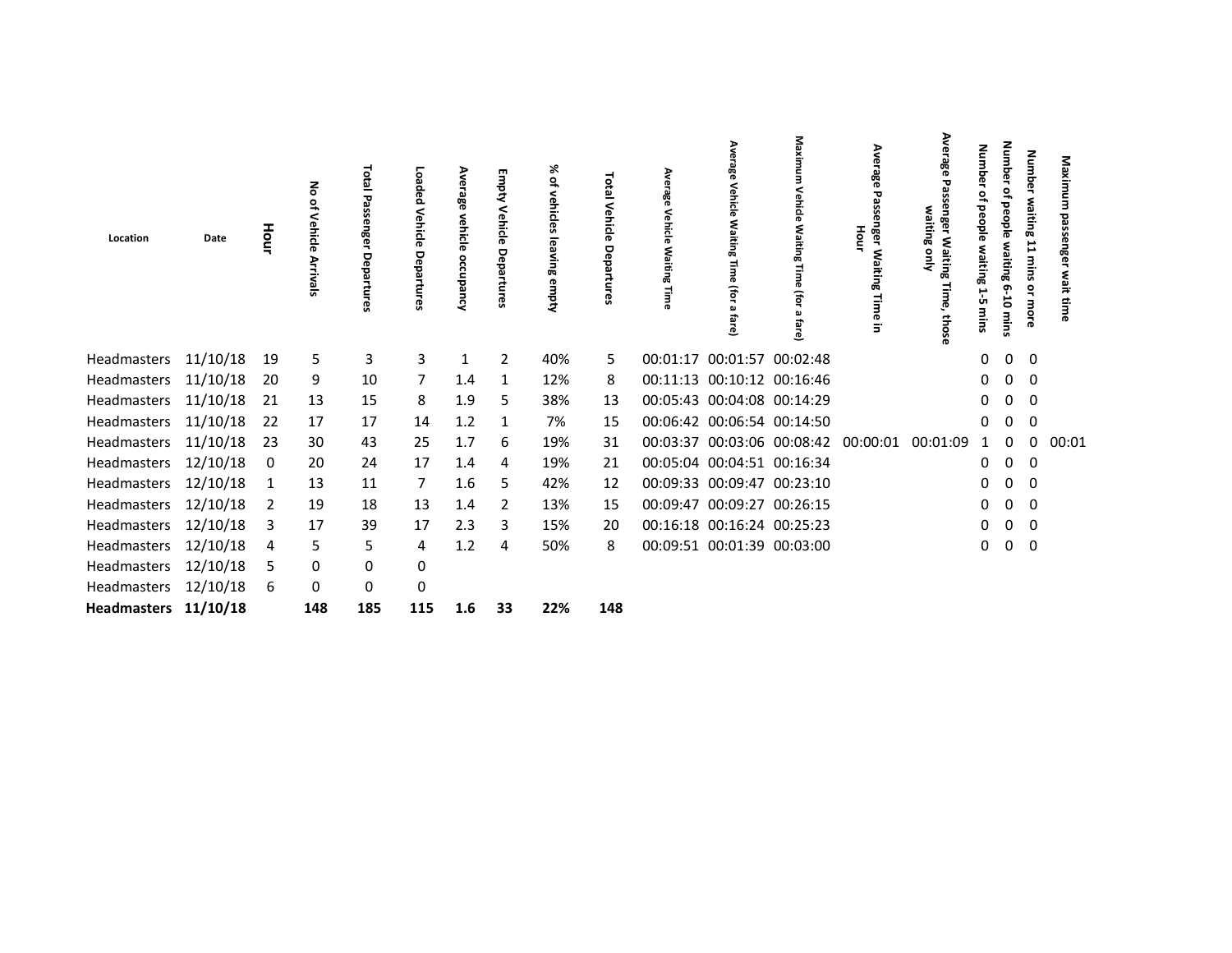| Location             | Date     | Hour | Vehicle      | <b>Total</b><br>Passenger<br>Depa<br>rtures | چ<br>hicle<br>Depa<br>rtures | Ave<br>rage<br>vehicle<br>occupancy | శ<br>Depa | ⋇<br>$\mathbf{S}$<br><b>vehicles</b><br>leaving<br>empty | Total<br>Vehicle<br>Departures | က္က | 흐                          | ᅙ                                            | Average<br>Passenger<br>Hour<br>Waiting<br>Time<br>Ξ | Average<br>waiting<br>ន្លឺ<br><b>Waiting</b><br>Time,<br>those | Numbe<br>ዹ<br>people<br>waiting<br>ŮΠ | Number<br>people<br>waiting<br>$-10$<br>mins | Number<br>waiting 11<br>mins<br>$\tilde{a}$ | Maximum<br>passenger<br>wait time |
|----------------------|----------|------|--------------|---------------------------------------------|------------------------------|-------------------------------------|-----------|----------------------------------------------------------|--------------------------------|-----|----------------------------|----------------------------------------------|------------------------------------------------------|----------------------------------------------------------------|---------------------------------------|----------------------------------------------|---------------------------------------------|-----------------------------------|
| Headmasters 12/10/18 |          | 19   | 9            | 12                                          | 8                            | 1.5                                 | 1         | 11%                                                      | 9                              |     | 00:04:31 00:04:57 00:15:05 |                                              |                                                      |                                                                | 0                                     | $\mathbf 0$                                  | $\overline{0}$                              |                                   |
| Headmasters 12/10/18 |          | 20   | 10           | 11                                          | 7                            | 1.6                                 | 2         | 22%                                                      | 9                              |     | 00:07:20 00:05:46 00:14:44 |                                              |                                                      |                                                                | 0                                     | $\mathbf{0}$                                 | 0                                           |                                   |
| Headmasters 12/10/18 |          | 21   | 12           | 19                                          | 11                           | 1.7                                 | 0         | 0%                                                       | 11                             |     | 00:09:59 00:09:59 00:15:10 |                                              |                                                      |                                                                | 0                                     | 0                                            | $\mathbf 0$                                 |                                   |
| Headmasters 12/10/18 |          | 22   | 25           | 28                                          | 20                           | 1.4                                 | 2         | 9%                                                       | 22                             |     | 00:07:09 00:06:55 00:11:58 |                                              |                                                      |                                                                | 0                                     | 0                                            | 0                                           |                                   |
| Headmasters 12/10/18 |          | 23   | 39           | 72                                          | 43                           | 1.7                                 | 1         | 2%                                                       | 44                             |     |                            | 00:04:03 00:04:03 00:09:13                   | 00:00:02                                             | 00:01:18                                                       | 2                                     | 0                                            | $\Omega$                                    | 00:01                             |
| Headmasters 13/10/18 |          | 0    | 59           | 68                                          | 54                           | 1.3                                 | 1         | 2%                                                       | 55                             |     |                            | 00:02:28 00:02:30 00:08:58 00:00:02 00:01:15 |                                                      |                                                                | 2                                     | $\mathbf{0}$                                 | 0                                           | 00:01                             |
| Headmasters 13/10/18 |          | 1    | 57           | 73                                          | 51                           | 1.4                                 | 3         | 6%                                                       | 54                             |     | 00:04:05 00:04:01 00:09:09 |                                              |                                                      |                                                                | 0                                     | 0                                            | 0                                           |                                   |
| Headmasters 13/10/18 |          | 2    | 83           | 100                                         | 83                           | 1.2                                 | 2         | 2%                                                       | 85                             |     | 00:02:48 00:02:47 00:07:52 |                                              |                                                      |                                                                | 0                                     | 0                                            | 0                                           |                                   |
| Headmasters          | 13/10/18 | 3    | 90           | 99                                          | 82                           | 1.2                                 | 1         | 1%                                                       | 83                             |     | 00:06:25 00:06:24 00:15:08 |                                              |                                                      |                                                                | 0                                     | 0                                            | 0                                           |                                   |
| Headmasters          | 13/10/18 | 4    | 41           | 56                                          | 40                           | 1.4                                 | 6         | 13%                                                      | 46                             |     | 00:15:38 00:15:48 00:30:02 |                                              |                                                      |                                                                | 0                                     | 0                                            | $\mathbf 0$                                 |                                   |
| Headmasters 13/10/18 |          | 5    | 6            | 12                                          | 8                            | 1.5                                 | 5         | 38%                                                      | 13                             |     | 00:07:38 00:10:15 00:15:58 |                                              |                                                      |                                                                | 0                                     | 0                                            | $\Omega$                                    |                                   |
| Headmasters 13/10/18 |          | 6    | $\mathbf{1}$ | 1                                           |                              | 1                                   | 0         | 0%                                                       | 1                              |     | 00:06:48 00:06:48 00:06:48 |                                              |                                                      |                                                                | 0                                     | 0                                            | $\mathbf 0$                                 |                                   |
| Headmasters 12/10/18 |          |      | 432          | 551                                         | 408                          | 1.4                                 | 24        | 6%                                                       | 432                            |     |                            |                                              |                                                      |                                                                |                                       |                                              |                                             |                                   |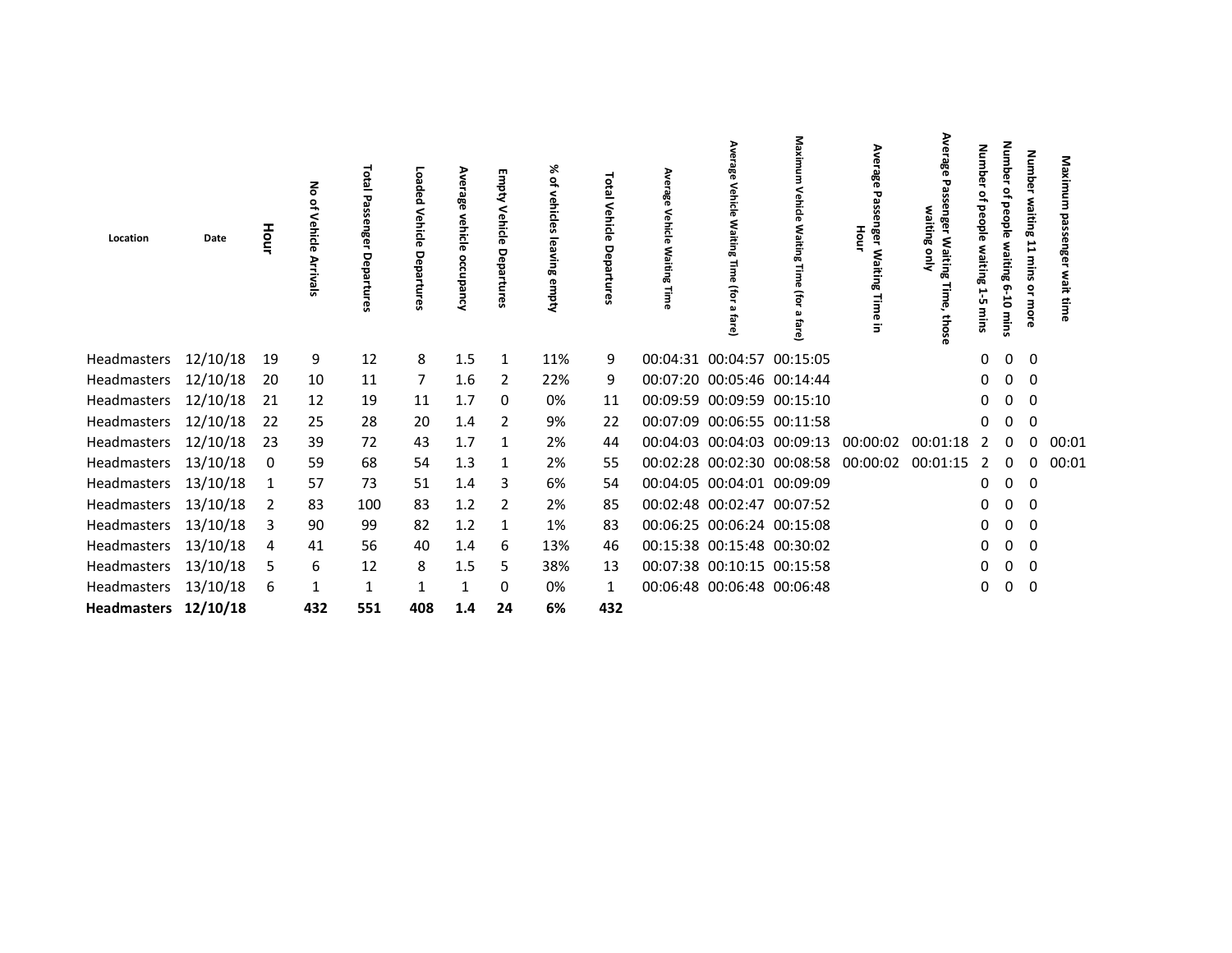| Location                                     | Date | Hour | Vehicle  | letal<br>τ<br>$\mathbf{a}$<br>ssenger<br>Depa<br>ទី | ö<br>ົ<br>Depa<br>ዌ | Ave<br>rage<br>vehicle<br>occupancy | శ<br>hicle<br>Depa | ⋇<br>٩<br>vehicles<br>leavin<br>Œ<br>ര<br>kadwa | Total<br>Vehicle<br>Departur<br>D | œ<br>ehicle<br>Waiting | हो<br>ē                    | ᄛ                          | Average<br>Passenger Waiting<br>Hour<br>Time<br>Ξ | Average<br>enger<br>waiting only<br>Waiting<br>Time,<br>those | Numbe<br>₽<br>people<br>waiting<br>.<br>دان<br>mins | <b>Number</b><br>₽<br>people<br>waiting<br>$6 - 10$<br>mins | <b>Number</b><br>waiting<br>11<br>mins<br>o | Maximum<br>passenger<br>wait tim |
|----------------------------------------------|------|------|----------|-----------------------------------------------------|---------------------|-------------------------------------|--------------------|-------------------------------------------------|-----------------------------------|------------------------|----------------------------|----------------------------|---------------------------------------------------|---------------------------------------------------------------|-----------------------------------------------------|-------------------------------------------------------------|---------------------------------------------|----------------------------------|
| Headmasters 13/10/18                         |      | 19   | 14       | 17                                                  | 11                  | 1.5                                 | $\overline{2}$     | 15%                                             | 13                                |                        |                            | 00:01:26 00:01:08 00:03:53 |                                                   |                                                               | 0                                                   | 0                                                           | $\mathbf 0$                                 |                                  |
| Headmasters 13/10/18                         |      | 20   | 20       | 25                                                  | 14                  | 1.8                                 | 3                  | 18%                                             | 17                                |                        |                            | 00:07:26 00:07:14 00:15:40 |                                                   |                                                               | 0                                                   | 0                                                           | 0                                           |                                  |
| Headmasters 13/10/18                         |      | 21   | 18       | 36                                                  | 14                  | 2.6                                 | 4                  | 22%                                             | 18                                |                        |                            | 00:12:33 00:12:47 00:43:08 |                                                   |                                                               | 0                                                   | 0                                                           | $\Omega$                                    |                                  |
| Headmasters 13/10/18                         |      | 22   | 10       | 17                                                  | 11                  | 1.5                                 | 0                  | 0%                                              | 11                                |                        | 00:12:40 00:12:40 00:46:57 |                            |                                                   |                                                               | 0                                                   | 0                                                           | 0                                           |                                  |
| Headmasters 13/10/18                         |      | 23   | 48       | 71                                                  | 47                  | 1.5                                 | 0                  | 0%                                              | 47                                |                        |                            | 00:02:12 00:02:12 00:07:18 |                                                   |                                                               | 0                                                   | 0                                                           | 0                                           |                                  |
| Headmasters 14/10/18                         |      | 0    | 46       | 55                                                  | 48                  | 1.1                                 |                    | 2%                                              | 49                                |                        |                            | 00:00:59 00:00:59 00:05:30 |                                                   |                                                               | 0                                                   | 0                                                           | 0                                           |                                  |
| Headmasters 14/10/18                         |      |      | 71       | 92                                                  | 68                  | 1.4                                 | 4                  | 6%                                              | 72                                |                        |                            |                            | 00:01:27 00:01:28 00:05:04 00:00:05               | 00:01:40                                                      | 5                                                   | 0                                                           | 0                                           | 00:01                            |
| Headmasters 14/10/18                         |      | 2    | 78       | 86                                                  | 73                  | 1.2                                 | 2                  | 3%                                              | 75                                |                        |                            | 00:01:20 00:01:17 00:03:39 |                                                   |                                                               | 0                                                   | 0                                                           | 0                                           |                                  |
| Headmasters 14/10/18                         |      | 3    | 78       | 85                                                  | 72                  | 1.2                                 | 0                  | 0%                                              | 72                                |                        | 00:03:04 00:03:04 00:10:31 |                            |                                                   |                                                               | 0                                                   | 0                                                           | 0                                           |                                  |
| Headmasters 14/10/18                         |      | 4    | 61       | 71                                                  | 64                  | 1.1                                 | 0                  | 0%                                              | 64                                |                        |                            | 00:08:54 00:08:54 00:18:05 |                                                   |                                                               | 0                                                   | 0                                                           | $\Omega$                                    |                                  |
| Headmasters 14/10/18                         |      | 5    | 18       | 20                                                  | 20                  | 1                                   | 4                  | 17%                                             | 24                                |                        |                            | 00:05:45 00:04:57 00:09:18 |                                                   |                                                               | 0                                                   | 0                                                           | 0                                           |                                  |
| Headmasters 14/10/18<br>Headmasters 13/10/18 |      | 6    | 1<br>463 | 0<br>575                                            | 0<br>442            | 1.3                                 | 21                 | 100%<br>5%                                      | 463                               | 00:03:08               |                            |                            |                                                   |                                                               |                                                     |                                                             |                                             |                                  |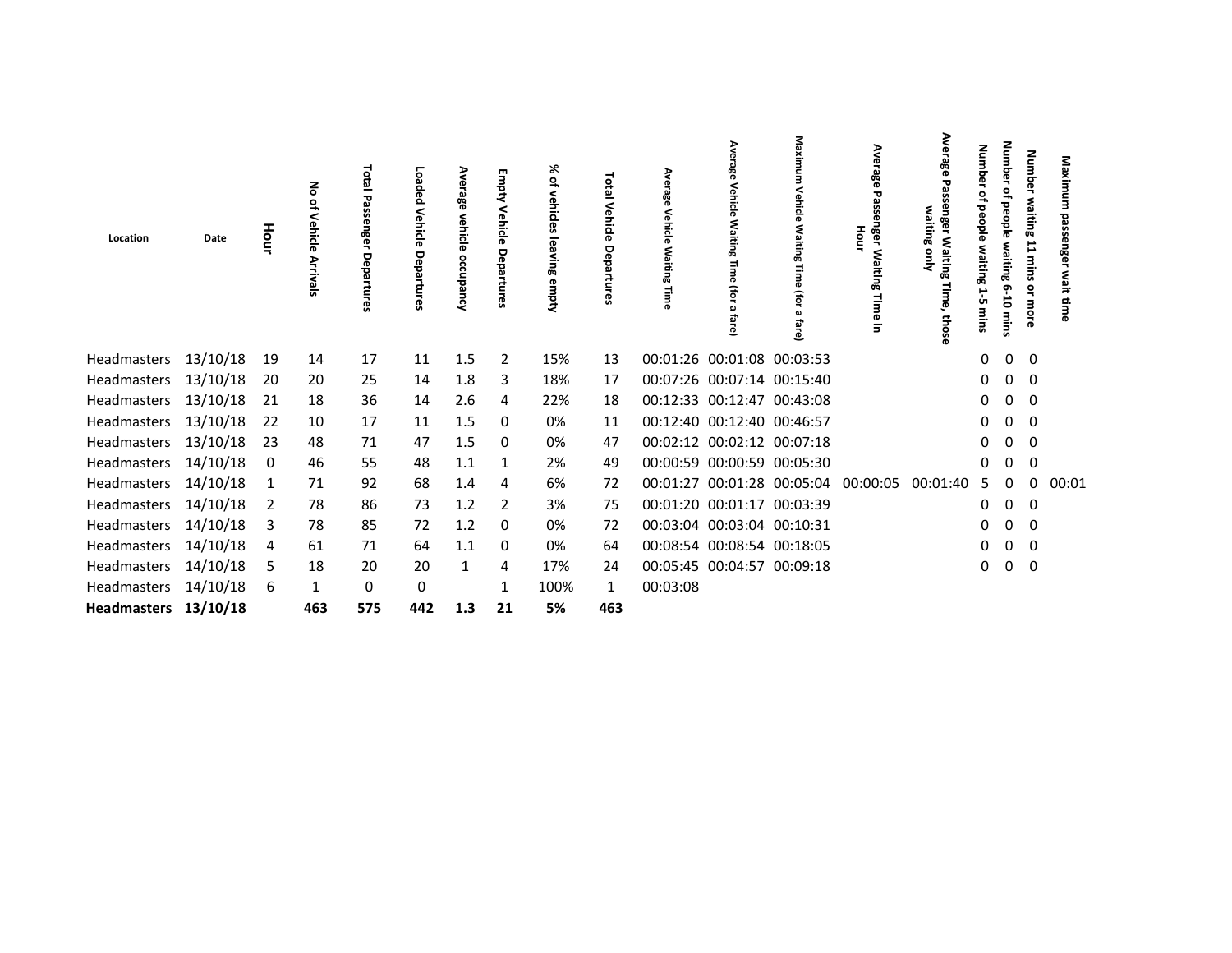| Location             | Date | Hour | る<br>٩<br>Vehicle<br>Arrivals | <b>Lota</b><br>enger<br>Depa<br>ဇ္ဟ | ត្ត<br>ped<br>Vehicle<br><b>De</b><br>ъ<br>œ | Average<br>vehicle<br>occupancy | ₹<br>Vehicle<br>Departures | % of<br>vehicles<br>leaving empty | Total Vehicle<br>Departur | Vehicle<br><b>Waiting</b> | ehicle<br>Waitin<br>€<br>ē | Maxim<br>(for              | Average<br>Passe<br>nger Wa<br>Hour<br>iting<br><b>Time</b><br>$\overline{5}$ | Average<br>enge<br>waiting<br>Waiting<br>Time,<br>those | Number<br>₽<br>people waiting<br>ن<br>شا<br>mins | <b>Number</b><br>٩<br>people<br>waiting 6-10<br>mins | <b>Number</b><br>waiting 11<br>mins<br>ă<br>more | Maximum<br>passenger<br>wait time |
|----------------------|------|------|-------------------------------|-------------------------------------|----------------------------------------------|---------------------------------|----------------------------|-----------------------------------|---------------------------|---------------------------|----------------------------|----------------------------|-------------------------------------------------------------------------------|---------------------------------------------------------|--------------------------------------------------|------------------------------------------------------|--------------------------------------------------|-----------------------------------|
| Headmasters 14/10/18 |      | 19   | 5                             | 3                                   | $\overline{2}$                               | 1.5                             | 3                          | 60%                               | 5.                        |                           | 00:01:18 00:00:45 00:01:02 |                            |                                                                               |                                                         | $\Omega$                                         | $\mathbf{0}$                                         | $\mathbf 0$                                      |                                   |
| Headmasters 14/10/18 |      | 20   | 6                             | 4                                   | 2                                            | 2                               | 3                          | 60%                               | 5.                        |                           | 00:06:44 00:01:04 00:01:32 |                            |                                                                               |                                                         | 0                                                | 0                                                    | 0                                                |                                   |
| Headmasters 14/10/18 |      | 21   | 3                             | 3                                   | $\overline{2}$                               | 1.5                             | 2                          | 50%                               | 4                         |                           | 00:03:44 00:01:58 00:03:30 |                            |                                                                               |                                                         | 0                                                | 0                                                    | 0                                                |                                   |
| Headmasters 14/10/18 |      | 22   | 7                             | 5                                   | 3                                            | 1.7                             | 4                          | 57%                               | 7                         |                           | 00:02:41 00:01:09 00:02:14 |                            |                                                                               |                                                         | 0                                                | 0                                                    | 0                                                |                                   |
| Headmasters 14/10/18 |      | 23   | 7                             | 12                                  | 6                                            | $\overline{2}$                  | 1                          | 14%                               | 7                         |                           |                            | 00:03:56 00:03:05 00:12:49 | 00:00:42                                                                      | 00:08:28                                                | 0                                                | 1                                                    | 0                                                | 00:08                             |
| Headmasters 15/10/18 |      | 0    | 11                            | 11                                  | 8                                            | 1.4                             | 1                          | 11%                               | 9                         |                           | 00:05:19 00:05:37 00:11:36 |                            |                                                                               |                                                         | 0                                                | 0                                                    | 0                                                |                                   |
| Headmasters 15/10/18 |      | 1    | 8                             | 11                                  | 5                                            | 2.2                             | 2                          | 29%                               | 7                         |                           | 00:21:55 00:23:49 00:48:08 |                            |                                                                               |                                                         | 0                                                | 0                                                    | 0                                                |                                   |
| Headmasters 15/10/18 |      |      | 3                             | 6                                   | 2                                            | 3                               | 1                          | 33%                               | 3                         |                           | 00:44:14 00:44:14 01:00:14 |                            |                                                                               |                                                         | 0                                                | 0                                                    | 0                                                |                                   |
| Headmasters 15/10/18 |      | 3    | 8                             | 10                                  | 6                                            | 1.7                             | 3                          | 33%                               | 9                         |                           | 00:18:08 00:11:58 00:37:18 |                            |                                                                               |                                                         | 0                                                | 0                                                    | 0                                                |                                   |
| Headmasters 15/10/18 |      | 4    | 2                             | 1                                   | 1                                            | 1                               | 3                          | 75%                               | 4                         | 00:07:34                  |                            |                            |                                                                               |                                                         | 0                                                | 0                                                    | 0                                                |                                   |
| Headmasters 15/10/18 |      | 5    | 0                             | 0                                   | 0                                            |                                 |                            |                                   |                           |                           |                            |                            |                                                                               |                                                         |                                                  |                                                      |                                                  |                                   |
| Headmasters 15/10/18 |      | 6    | 0                             | 0                                   | 0                                            |                                 |                            |                                   |                           |                           |                            |                            |                                                                               |                                                         |                                                  |                                                      |                                                  |                                   |
| Headmasters 14/10/18 |      |      | 60                            | 66                                  | 37                                           | 1.8                             | 23                         | 38%                               | 60                        |                           |                            |                            |                                                                               |                                                         |                                                  |                                                      |                                                  |                                   |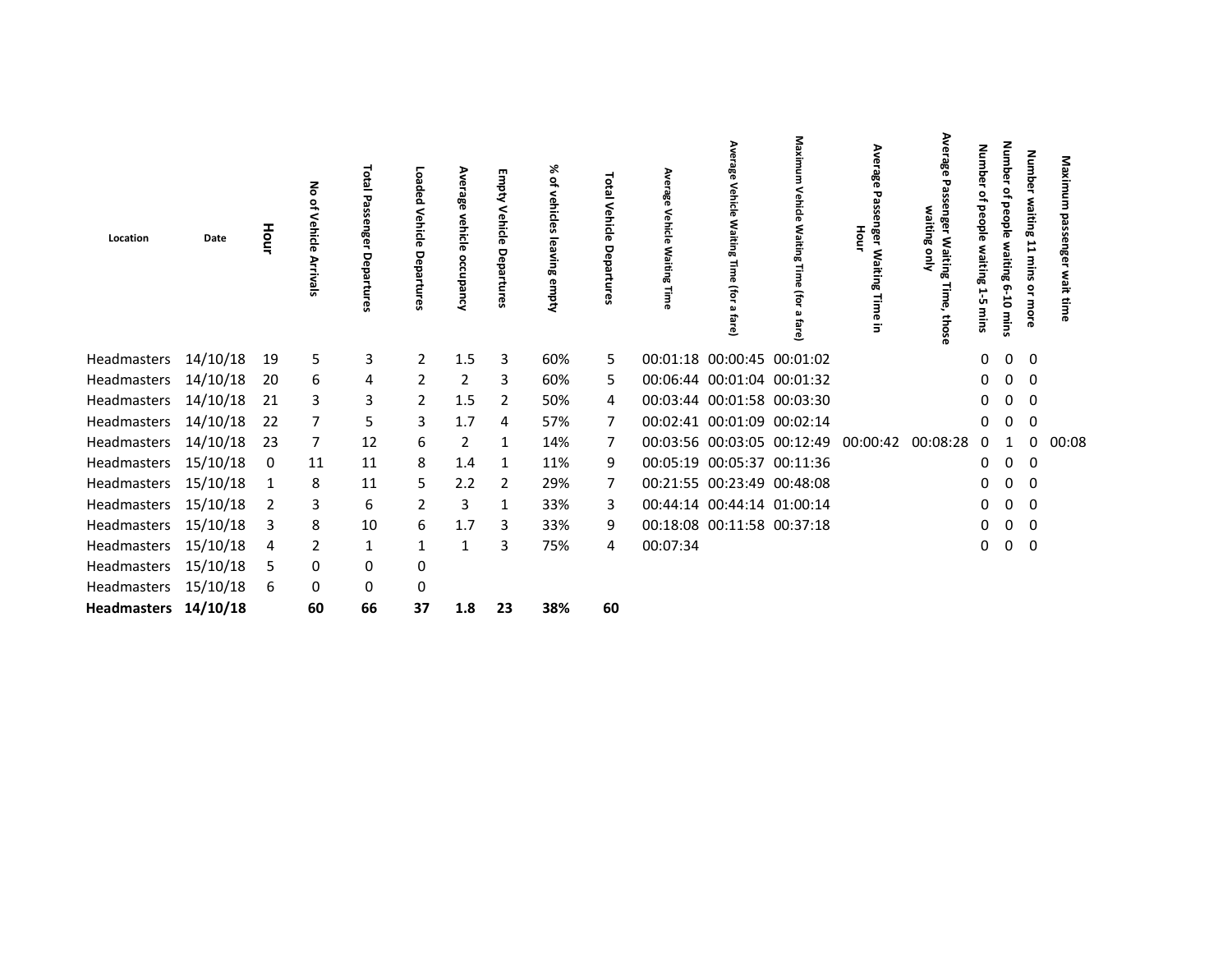| Location | Date     | Hour | ᅙ<br>٩,<br>Vehicle<br>Arrivals | Total<br>œ<br>nger<br>Depa<br>ဇ္ဟ | Loaded<br>Vehicle<br>Departures | Ave<br>rage<br>vehicle<br>occupancy | Empty Vehicle Departures | ৯<br>$\tilde{\vec{\sigma}}$<br>vehicles<br>leaving empty | <b>101a</b><br>Vehicle<br>Departures | Average<br>Vehicle<br><b>Waiting</b><br>Time | Ave<br>rage<br>Vehicle<br>ξ<br>iting<br>B<br>Time<br>(for<br>മ<br>fare) | Maxim<br>Vehicle<br>Waiting<br>൹<br>(for<br>മ<br>fare) | Average<br>Pass<br>nger Waiting<br>Hour<br>lime<br>$\overline{5}$ | Ave<br>ឌឹ<br>᠊ᡆ<br>൹<br>waiting<br>ä<br><b>Waiting</b><br>ψŅ<br>Time,<br>thos | Numb<br>൹<br>윽<br>people<br>waiting<br>1-5<br>mins | Number<br>읶<br>people waiting 6-10 mins | Number waiting 11 mins<br>or more | Maximum<br>passenger<br>wait<br>time |
|----------|----------|------|--------------------------------|-----------------------------------|---------------------------------|-------------------------------------|--------------------------|----------------------------------------------------------|--------------------------------------|----------------------------------------------|-------------------------------------------------------------------------|--------------------------------------------------------|-------------------------------------------------------------------|-------------------------------------------------------------------------------|----------------------------------------------------|-----------------------------------------|-----------------------------------|--------------------------------------|
| Oracle   | 11/10/18 | 19   | 11                             | 14                                | 10                              | 1.4                                 | $\mathbf 0$              | 0%                                                       | 10                                   |                                              | 00:04:31 00:04:31 00:13:32                                              |                                                        |                                                                   |                                                                               | $\mathbf{0}$                                       | $\Omega$                                | $\mathbf 0$                       |                                      |
| Oracle   | 11/10/18 | 20   | 6                              | 7                                 | 6                               | 1.2                                 | 1                        | 14%                                                      | 7                                    |                                              | 00:10:37 00:06:45 00:11:12                                              |                                                        |                                                                   |                                                                               | 0                                                  | 0                                       | 0                                 |                                      |
| Oracle   | 11/10/18 | 21   | 16                             | 16                                | 12                              | 1.3                                 | 1                        | 8%                                                       | 13                                   |                                              | 00:12:20 00:12:15 00:20:07                                              |                                                        |                                                                   |                                                                               | 0                                                  | 0                                       | 0                                 |                                      |
| Oracle   | 11/10/18 | 22   | 20                             | 21                                | 19                              | 1.1                                 | 1                        | 5%                                                       | 20                                   |                                              |                                                                         | 00:08:47 00:08:47 00:19:14                             | 00:00:05                                                          | 00:02:00                                                                      | 1                                                  | 0                                       | 0                                 | 00:02                                |
| Oracle   | 11/10/18 | 23   | 12                             | 14                                | 12                              | 1.2                                 | 2                        | 14%                                                      | 14                                   |                                              | 00:07:49 00:07:26 00:19:01                                              |                                                        |                                                                   |                                                                               | 0                                                  | 0                                       | 0                                 |                                      |
| Oracle   | 12/10/18 | 0    | 4                              | 4                                 | 4                               | 1                                   | 1                        | 20%                                                      | 5                                    |                                              | 00:05:10 00:06:47 00:17:37                                              |                                                        |                                                                   |                                                                               | 0                                                  | $\Omega$                                | 0                                 |                                      |
| Oracle   | 12/10/18 | 1    | 2                              | $\mathbf{1}$                      | 1                               | $\mathbf{1}$                        | 1                        | 50%                                                      | 2                                    |                                              | 00:02:35 00:04:33 00:04:33                                              |                                                        |                                                                   |                                                                               | 0                                                  | 0                                       | 0                                 |                                      |
| Oracle   | 12/10/18 | 2    | 0                              | 0                                 | 0                               |                                     |                          |                                                          |                                      |                                              |                                                                         |                                                        |                                                                   |                                                                               |                                                    |                                         |                                   |                                      |
| Oracle   | 12/10/18 | 3    | 0                              | 0                                 | 0                               |                                     |                          |                                                          |                                      |                                              |                                                                         |                                                        |                                                                   |                                                                               |                                                    |                                         |                                   |                                      |
| Oracle   | 12/10/18 | 4    | 0                              | 0                                 | 0                               |                                     |                          |                                                          |                                      |                                              |                                                                         |                                                        |                                                                   |                                                                               |                                                    |                                         |                                   |                                      |
| Oracle   | 12/10/18 | 5    | 0                              | 0                                 | 0                               |                                     |                          |                                                          |                                      |                                              |                                                                         |                                                        |                                                                   |                                                                               |                                                    |                                         |                                   |                                      |
| Oracle   | 12/10/18 | 6    | 0                              | 0                                 | 0                               |                                     |                          |                                                          |                                      |                                              |                                                                         |                                                        |                                                                   |                                                                               |                                                    |                                         |                                   |                                      |
| Oracle   | 11/10/18 |      | 71                             | 77                                | 64                              | $1.2$                               | 7                        | 10%                                                      | 71                                   |                                              |                                                                         |                                                        |                                                                   |                                                                               |                                                    |                                         |                                   |                                      |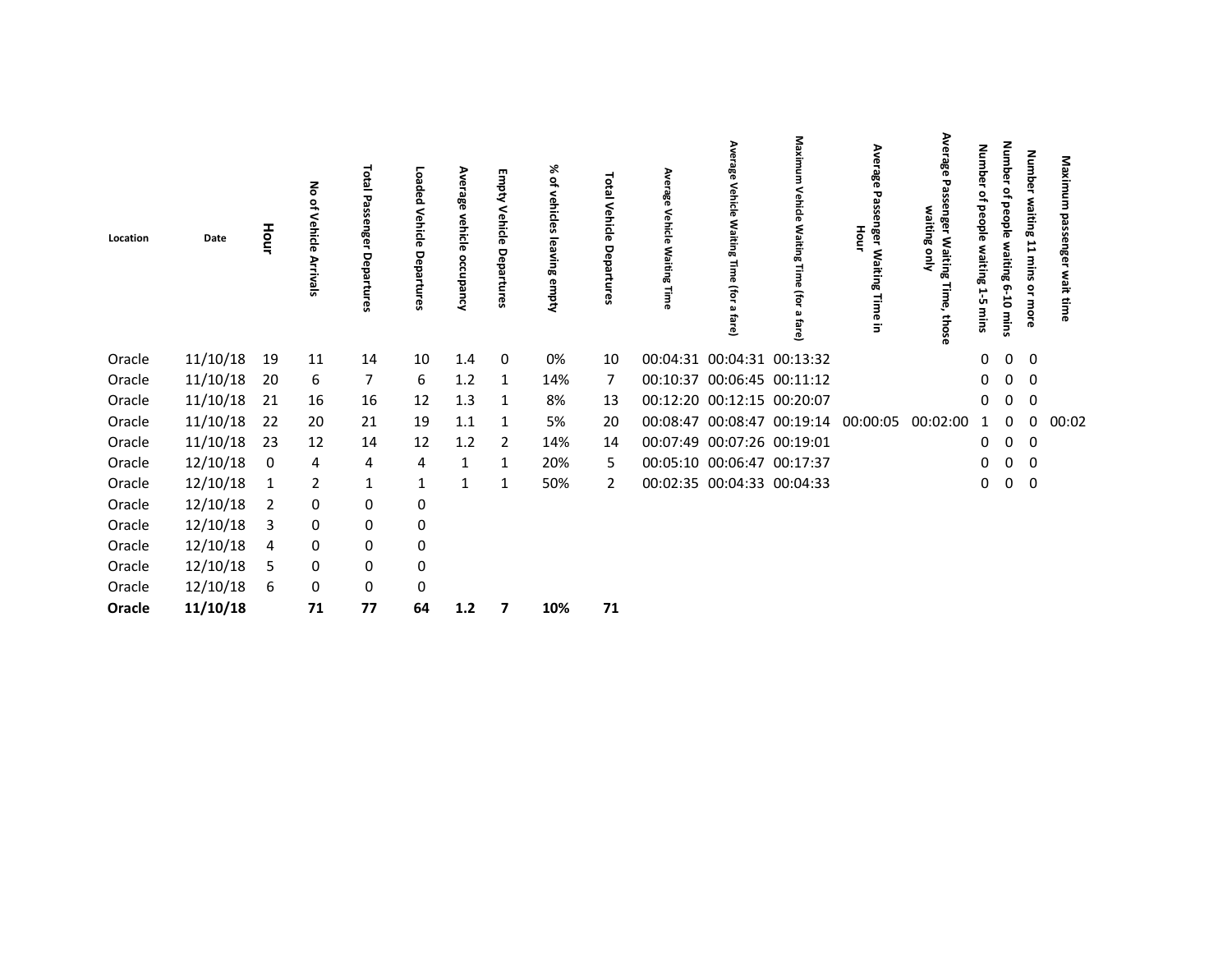| Location | Date     | Hour | る<br>٩<br>Vehicle<br><b>Arrivals</b> | <b>Total</b><br>ω<br>ၜႜ<br>σ<br>edag<br>Fures | Loaded<br>Vehicle<br>Departures | Ave<br>rage<br>vehicle<br>occupancy | Empty Vehicle Departures | ৯ৎ<br>ዹ<br>vehicles leaving empty | Total<br>Vehicle<br>Departures | Average<br>Vehicle<br>Waiting<br>Time | Average<br>Vehicle<br>ξ<br>iting<br>S<br>$\bar{0}$<br>(for<br>മ<br>fare) | Maxim<br>Vehicle<br>Waiting<br>$\vec{a}$<br><b>D</b><br>(for<br>fare) | Average<br>Passenger Waiting Time<br>Hour<br>$\overline{5}$ | Ave<br>ఇ<br>29<br>enger Waiting<br>waiting<br>을<br>Time,<br>those | Numb<br>Φ<br>₽<br>people<br>waiting<br>Н<br>ůπ<br>mins | Number<br>٩<br>people<br>waiting 6<br>-10 mins | Number waiting 11 mins<br>or more | Maximum<br>passenger<br>wait time |  |
|----------|----------|------|--------------------------------------|-----------------------------------------------|---------------------------------|-------------------------------------|--------------------------|-----------------------------------|--------------------------------|---------------------------------------|--------------------------------------------------------------------------|-----------------------------------------------------------------------|-------------------------------------------------------------|-------------------------------------------------------------------|--------------------------------------------------------|------------------------------------------------|-----------------------------------|-----------------------------------|--|
| Oracle   | 12/10/18 | 18   | 4                                    | 4                                             | 3                               | 1.3                                 | 0                        | 0%                                | 3                              |                                       | 00:06:08 00:06:08 00:17:30                                               |                                                                       |                                                             |                                                                   | 0                                                      | $\mathbf 0$                                    | 0                                 |                                   |  |
| Oracle   | 12/10/18 | 19   | 14                                   | 13                                            | 13                              | 1                                   | 2                        | 13%                               | 15                             |                                       | 00:01:49 00:01:38 00:05:04                                               |                                                                       |                                                             |                                                                   | 0                                                      | 0                                              | 0                                 |                                   |  |
| Oracle   | 12/10/18 | 20   | 22                                   | 22                                            | 17                              | 1.3                                 | -1                       | 6%                                | 18                             |                                       | 00:06:09 00:05:58 00:16:39                                               |                                                                       |                                                             |                                                                   | $\mathbf{0}$                                           | 0                                              | 0                                 |                                   |  |
| Oracle   | 12/10/18 | 21   | 27                                   | 29                                            | 24                              | 1.2                                 | 1                        | 4%                                | 25                             |                                       | 00:10:46 00:10:46 00:16:35                                               |                                                                       |                                                             |                                                                   | $\mathbf{0}$                                           | 0                                              | $\mathbf 0$                       |                                   |  |
| Oracle   | 12/10/18 | 22   | 26                                   | 39                                            | 32                              | 1.2                                 | 0                        | 0%                                | 32                             |                                       | 00:14:00 00:14:00 00:25:44                                               |                                                                       |                                                             |                                                                   | 0                                                      | 0                                              | 0                                 |                                   |  |
| Oracle   | 12/10/18 | 23   | 36                                   | 44                                            | 35                              | 1.3                                 | 0                        | 0%                                | 35                             |                                       | 00:03:41 00:03:41 00:09:28                                               |                                                                       | 00:00:01                                                    | 00:01:17                                                          | $\mathbf{1}$                                           | $\Omega$                                       | 0                                 | 00:01                             |  |
| Oracle   | 13/10/18 | 0    | 20                                   | 25                                            | 20                              | 1.2                                 | 0                        | 0%                                | 20                             |                                       |                                                                          | 00:01:11 00:01:11 00:08:45                                            | 00:00:10                                                    | 00:01:24                                                          | 3                                                      | 0                                              | 0                                 | 00:01                             |  |
| Oracle   | 13/10/18 | 1    | 3                                    | $\overline{2}$                                | $\overline{2}$                  | $\mathbf{1}$                        | 1                        | 33%                               | 3                              |                                       | 00:16:38 00:20:21 00:20:21                                               |                                                                       |                                                             |                                                                   | 0                                                      | $\mathbf{0}$                                   | 0                                 |                                   |  |
| Oracle   | 13/10/18 | 2    |                                      | 0                                             | 0                               |                                     | 1                        | 100%                              | $\mathbf{1}$                   |                                       |                                                                          |                                                                       |                                                             |                                                                   |                                                        |                                                |                                   |                                   |  |
| Oracle   | 13/10/18 | 3    |                                      | 0                                             | 0                               |                                     |                          |                                   |                                |                                       |                                                                          |                                                                       |                                                             |                                                                   |                                                        |                                                |                                   |                                   |  |
| Oracle   | 13/10/18 | 4    |                                      | 0                                             | 0                               |                                     |                          |                                   |                                |                                       |                                                                          |                                                                       |                                                             |                                                                   |                                                        |                                                |                                   |                                   |  |
| Oracle   | 13/10/18 | 5    |                                      | 0                                             | $\pmb{0}$                       |                                     |                          |                                   |                                |                                       |                                                                          |                                                                       |                                                             |                                                                   |                                                        |                                                |                                   |                                   |  |
| Oracle   | 13/10/18 | 6    |                                      | 0                                             | 0                               |                                     |                          |                                   |                                |                                       |                                                                          |                                                                       |                                                             |                                                                   |                                                        |                                                |                                   |                                   |  |
| Oracle   | 12/10/18 |      | 152                                  | 178                                           | 146                             | $1.2$                               | 6                        | 4%                                | 152                            |                                       |                                                                          |                                                                       |                                                             |                                                                   |                                                        |                                                |                                   |                                   |  |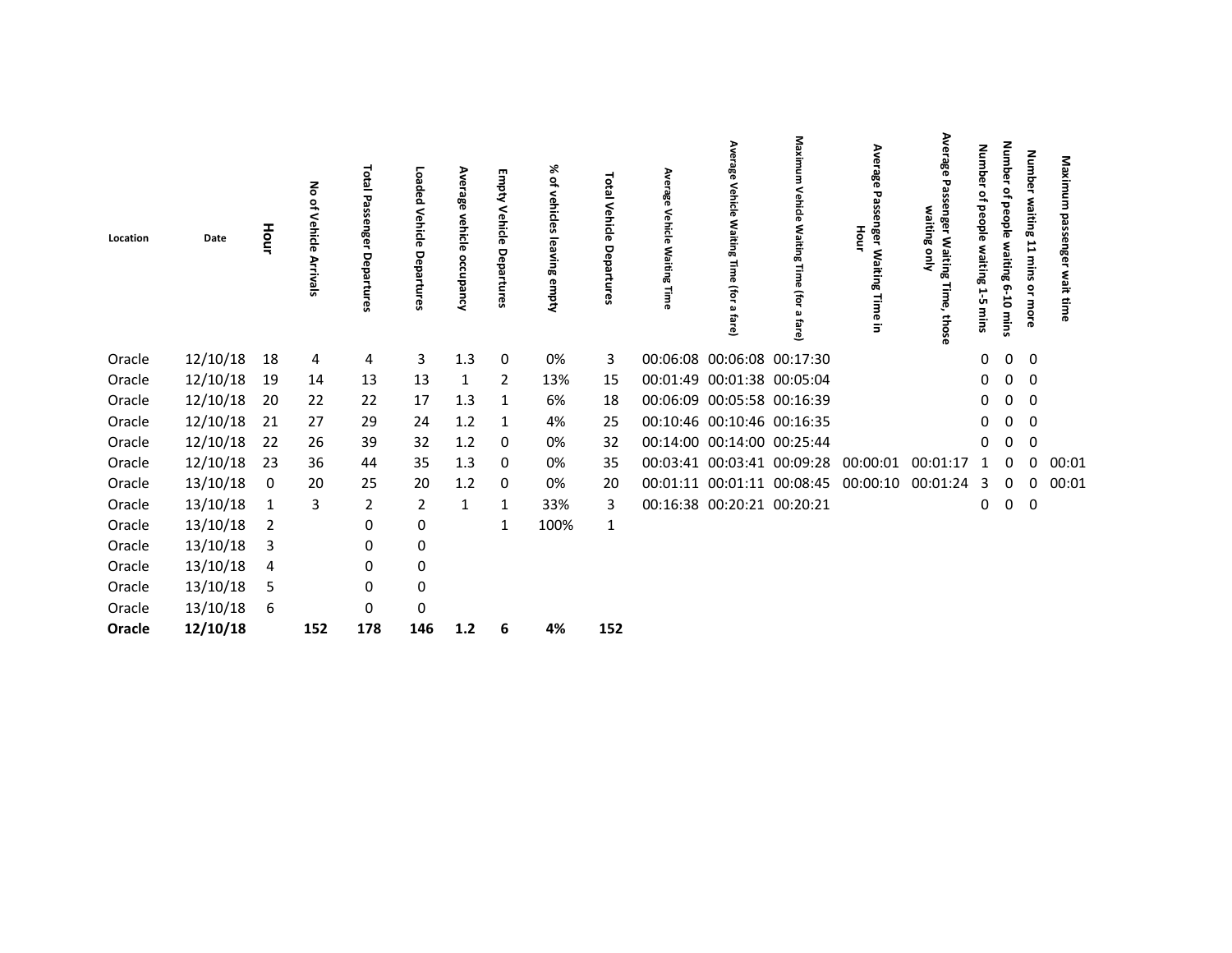| Location | Date     | Hour           | ᅙ<br>٩,<br>Vehicle<br>Arrivals | Total<br>۵<br>nge<br>o<br>eda<br>rtures | Loaded<br>Vehicle<br>Departures | Ave<br>age<br>vehicle<br>occupancy | <b>Empty Vehicle Departures</b> | ৯<br>$\tilde{\vec{\sigma}}$<br>vehicles<br>leaving<br>empty | <b>Total</b><br>Vehicle<br>Departures | Ave<br>급<br>8<br>Vehicle<br><b>Waiting</b><br>Time | Average<br>Vehicle<br>§۶<br>iting<br>Ĵ<br>fare) | Maxim<br>Vehicle<br><b>Waiting</b><br>Time<br>(for<br>fare) | Average<br>Passenger Waiting<br>Hour<br>Time<br>$\Xi$ | Ave<br>ఇ<br>꿃<br>enger Waiting<br>waiting<br>gnly<br>Time,<br>those | Numb<br>Φ<br>٩<br>people waiting<br>ц<br>ù<br>mins | <b>Number</b><br>۽<br>beople<br>waiting 6-10<br>mins | Number waiting 11 mins or more | Maximum<br>passenger<br>wait time |  |
|----------|----------|----------------|--------------------------------|-----------------------------------------|---------------------------------|------------------------------------|---------------------------------|-------------------------------------------------------------|---------------------------------------|----------------------------------------------------|-------------------------------------------------|-------------------------------------------------------------|-------------------------------------------------------|---------------------------------------------------------------------|----------------------------------------------------|------------------------------------------------------|--------------------------------|-----------------------------------|--|
| Oracle   | 13/10/18 | 18             | 13                             | 15                                      | 12                              | 1.2                                | 0                               | 0%                                                          | 12                                    |                                                    | 00:05:53 00:05:53 00:20:27                      |                                                             |                                                       |                                                                     | 0                                                  | 0                                                    | 0                              |                                   |  |
| Oracle   | 13/10/18 | 19             | 18                             | 20                                      | 18                              | 1.1                                | 1                               | 5%                                                          | 19                                    |                                                    | 00:03:57 00:04:08 00:07:19                      |                                                             |                                                       |                                                                     | 0                                                  | 0                                                    | 0                              |                                   |  |
| Oracle   | 13/10/18 | 20             | 21                             | 20                                      | 15                              | 1.3                                | 1                               | 6%                                                          | 16                                    |                                                    | 00:12:14 00:12:13 00:23:28                      |                                                             |                                                       |                                                                     | 0                                                  | 0                                                    | 0                              |                                   |  |
| Oracle   | 13/10/18 | 21             | 32                             | 29                                      | 28                              | $\mathbf{1}$                       | 2                               | 7%                                                          | 30                                    |                                                    | 00:14:22 00:14:18 00:21:03                      |                                                             |                                                       |                                                                     | 0                                                  | 0                                                    | 0                              |                                   |  |
| Oracle   | 13/10/18 | 22             | 36                             | 39                                      | 38                              | 1                                  | 1                               | 3%                                                          | 39                                    |                                                    | 00:12:47 00:12:50 00:23:07                      |                                                             |                                                       |                                                                     | 0                                                  | 0                                                    | 0                              |                                   |  |
| Oracle   | 13/10/18 | 23             | 41                             | 46                                      | 41                              | 1.1                                | 2                               | 5%                                                          | 43                                    |                                                    | 00:03:13 00:03:01 00:07:23                      |                                                             |                                                       |                                                                     | 0                                                  | 0                                                    | 0                              |                                   |  |
| Oracle   | 14/10/18 | 0              | 24                             | 24                                      | 24                              | 1                                  | 2                               | 8%                                                          | 26                                    |                                                    | 00:01:36 00:01:41 00:04:09                      |                                                             |                                                       |                                                                     | 0                                                  | 0                                                    | 0                              |                                   |  |
| Oracle   | 14/10/18 | $\mathbf{1}$   | $\overline{7}$                 | 8                                       | 6                               | 1.3                                | 1                               | 14%                                                         | 7                                     |                                                    | 00:01:34 00:01:29 00:06:22                      |                                                             |                                                       |                                                                     | 0                                                  | $\Omega$                                             | 0                              |                                   |  |
| Oracle   | 14/10/18 | $\overline{2}$ | 4                              | $\overline{2}$                          | $\overline{2}$                  | 1                                  | 1                               | 33%                                                         | 3                                     |                                                    | 00:00:41 00:00:23 00:00:32                      |                                                             |                                                       |                                                                     | 0                                                  | $\mathbf{0}$                                         | 0                              |                                   |  |
| Oracle   | 14/10/18 | 3              |                                | $\pmb{0}$                               | $\pmb{0}$                       |                                    | 1                               | 100%                                                        | 1                                     |                                                    |                                                 |                                                             |                                                       |                                                                     |                                                    |                                                      |                                |                                   |  |
| Oracle   | 14/10/18 | 4              | 1                              | $\pmb{0}$                               | $\pmb{0}$                       |                                    | 1                               | 100%                                                        | $\mathbf{1}$                          | 00:02:00                                           |                                                 |                                                             |                                                       |                                                                     |                                                    |                                                      |                                |                                   |  |
| Oracle   | 14/10/18 | 5              |                                | 0                                       | $\pmb{0}$                       |                                    |                                 |                                                             |                                       |                                                    |                                                 |                                                             |                                                       |                                                                     |                                                    |                                                      |                                |                                   |  |
| Oracle   | 14/10/18 | 6              |                                | 0                                       | $\pmb{0}$                       |                                    |                                 |                                                             |                                       |                                                    |                                                 |                                                             |                                                       |                                                                     |                                                    |                                                      |                                |                                   |  |
| Oracle   | 13/10/18 |                | 197                            | 203                                     | 184                             | 1.1                                | 13                              | 7%                                                          | 197                                   |                                                    |                                                 |                                                             |                                                       |                                                                     |                                                    |                                                      |                                |                                   |  |